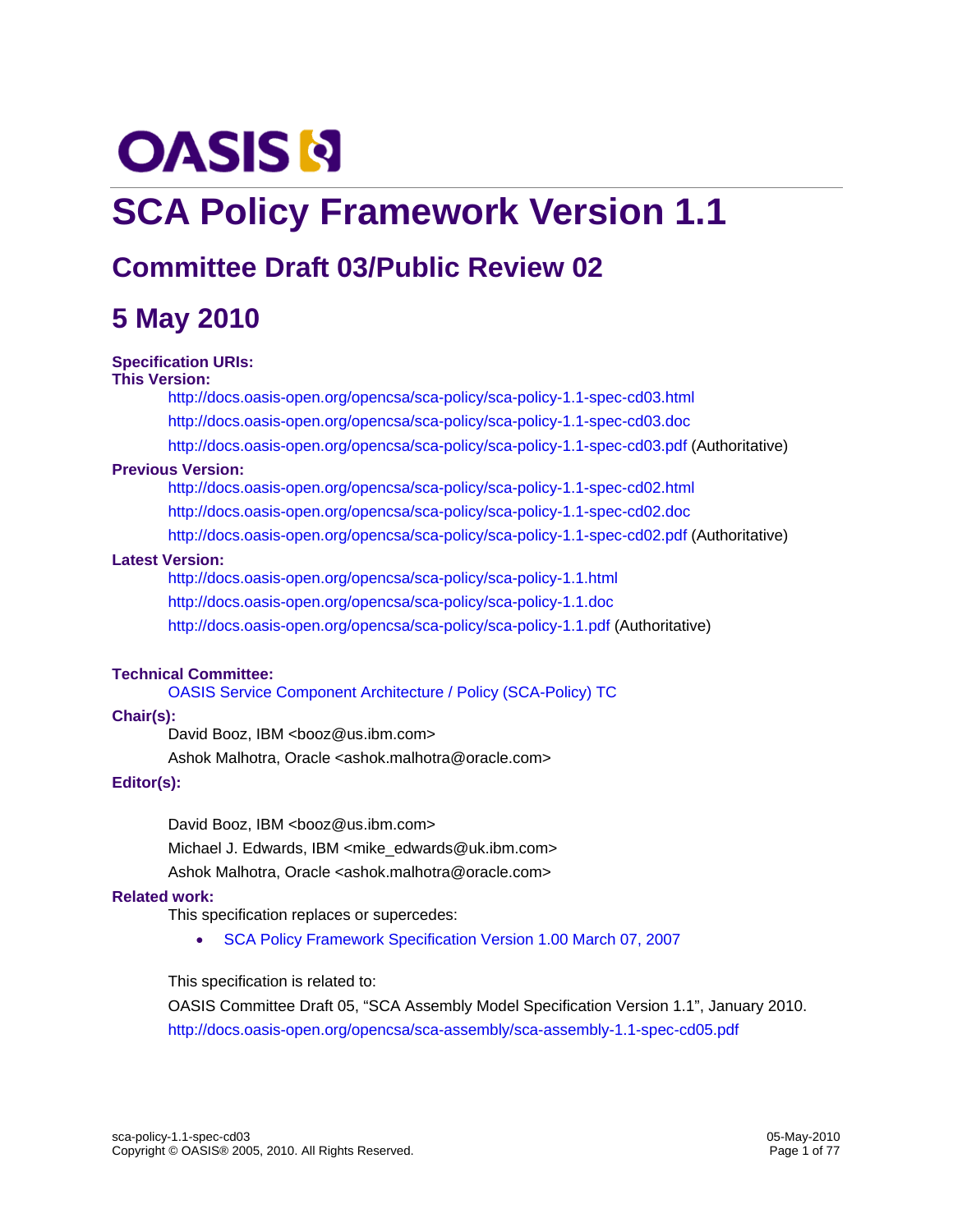#### **Declared XML Namespace(s):**

In this document, the namespace designated by the prefix "sca" is associated with the namespace URL docs.oasis-open.org/ns/opencsa/sca/200912**.** This is also the default namespace for this document.

#### **Abstract:**

TBD

.

#### **Status:**

This document was last revised or approved by the SCA Policy TC on the above date. The level of approval is also listed above. Check the "Latest Version" or "Latest Approved Version" location noted above for possible later revisions of this document.

Technical Committee members should send comments on this specification to the Technical Committee's email list. Others should send comments to the Technical Committee by using the "Send A Comment" button on the Technical Committee's web page at http://www.oasisopen.org/committees/sca-policy/.

For information on whether any patents have been disclosed that may be essential to implementing this specification, and any offers of patent licensing terms, please refer to the Intellectual Property Rights section of the Technical Committee web page (http://www.oasisopen.org/committees/sca-policy/ipr.php.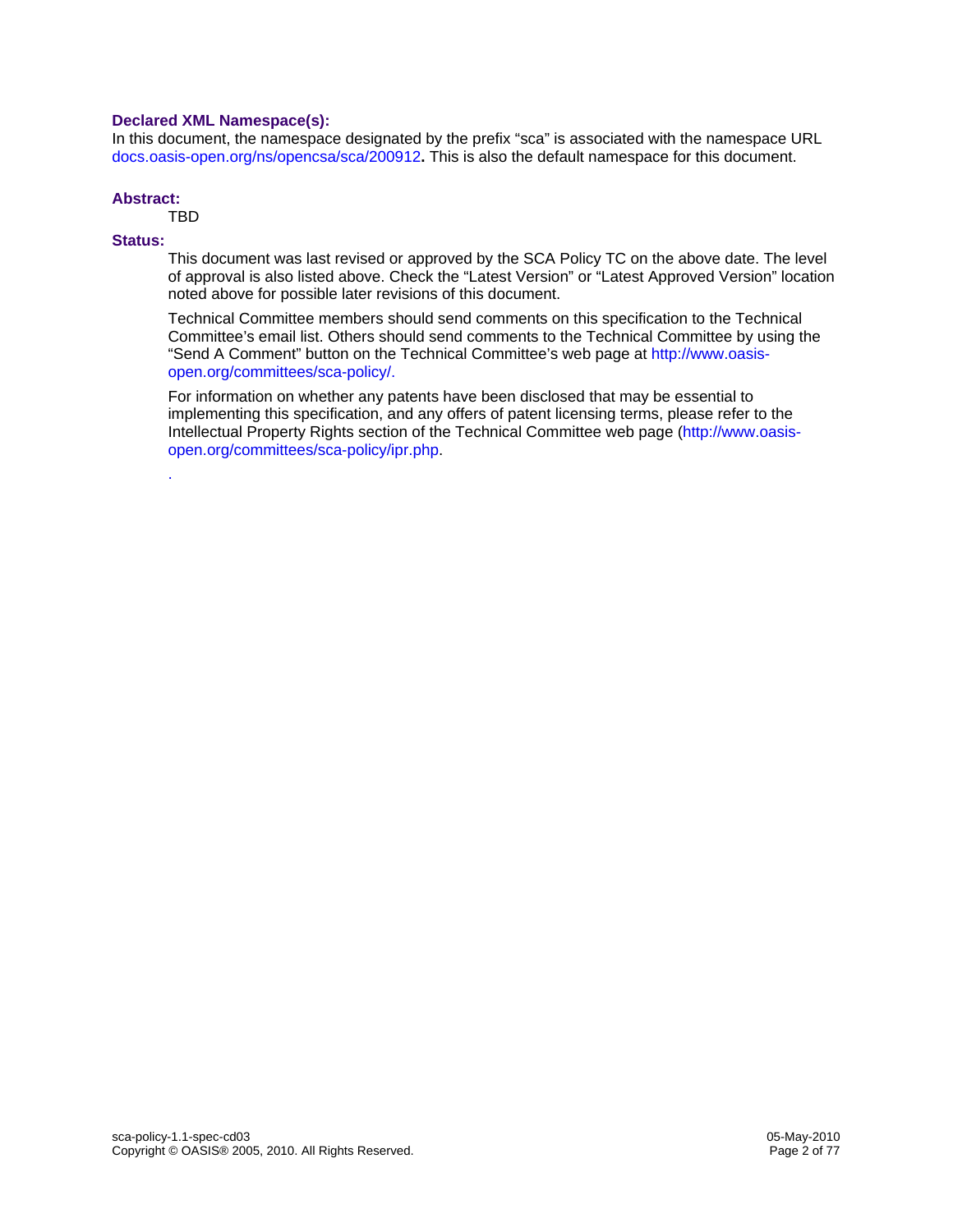# **Notices**

Copyright © OASIS® 2005, 2010. All Rights Reserved.

All capitalized terms in the following text have the meanings assigned to them in the OASIS Intellectual Property Rights Policy (the "OASIS IPR Policy"). The full Policy may be found at the OASIS website.

This document and translations of it may be copied and furnished to others, and derivative works that comment on or otherwise explain it or assist in its implementation may be prepared, copied, published, and distributed, in whole or in part, without restriction of any kind, provided that the above copyright notice and this section are included on all such copies and derivative works. However, this document itself may not be modified in any way, including by removing the copyright notice or references to OASIS, except as needed for the purpose of developing any document or deliverable produced by an OASIS Technical Committee (in which case the rules applicable to copyrights, as set forth in the OASIS IPR Policy, must be followed) or as required to translate it into languages other than English.

The limited permissions granted above are perpetual and will not be revoked by OASIS or its successors or assigns.

This document and the information contained herein is provided on an "AS IS" basis and OASIS DISCLAIMS ALL WARRANTIES, EXPRESS OR IMPLIED, INCLUDING BUT NOT LIMITED TO ANY WARRANTY THAT THE USE OF THE INFORMATION HEREIN WILL NOT INFRINGE ANY OWNERSHIP RIGHTS OR ANY IMPLIED WARRANTIES OF MERCHANTABILITY OR FITNESS FOR A PARTICULAR PURPOSE.

OASIS requests that any OASIS Party or any other party that believes it has patent claims that would necessarily be infringed by implementations of this OASIS Committee Specification or OASIS Standard, to notify OASIS TC Administrator and provide an indication of its willingness to grant patent licenses to such patent claims in a manner consistent with the IPR Mode of the OASIS Technical Committee that produced this specification.

OASIS invites any party to contact the OASIS TC Administrator if it is aware of a claim of ownership of any patent claims that would necessarily be infringed by implementations of this specification by a patent holder that is not willing to provide a license to such patent claims in a manner consistent with the IPR Mode of the OASIS Technical Committee that produced this specification. OASIS may include such claims on its website, but disclaims any obligation to do so.

OASIS takes no position regarding the validity or scope of any intellectual property or other rights that might be claimed to pertain to the implementation or use of the technology described in this document or the extent to which any license under such rights might or might not be available; neither does it represent that it has made any effort to identify any such rights. Information on OASIS' procedures with respect to rights in any document or deliverable produced by an OASIS Technical Committee can be found on the OASIS website. Copies of claims of rights made available for publication and any assurances of licenses to be made available, or the result of an attempt made to obtain a general license or permission for the use of such proprietary rights by implementers or users of this OASIS Committee Specification or OASIS Standard, can be obtained from the OASIS TC Administrator. OASIS makes no representation that any information or list of intellectual property rights will at any time be complete, or that any claims in such list are, in fact, Essential Claims.

The names "OASIS"and "SCA-Policy" are trademarks of OASIS, the owner and developer of this specification, and should be used only to refer to the organization and its official outputs. OASIS welcomes reference to, and implementation and use of, specifications, while reserving the right to enforce its marks against misleading uses. Please see http://www.oasis-open.org/who/trademark.php for above guidance.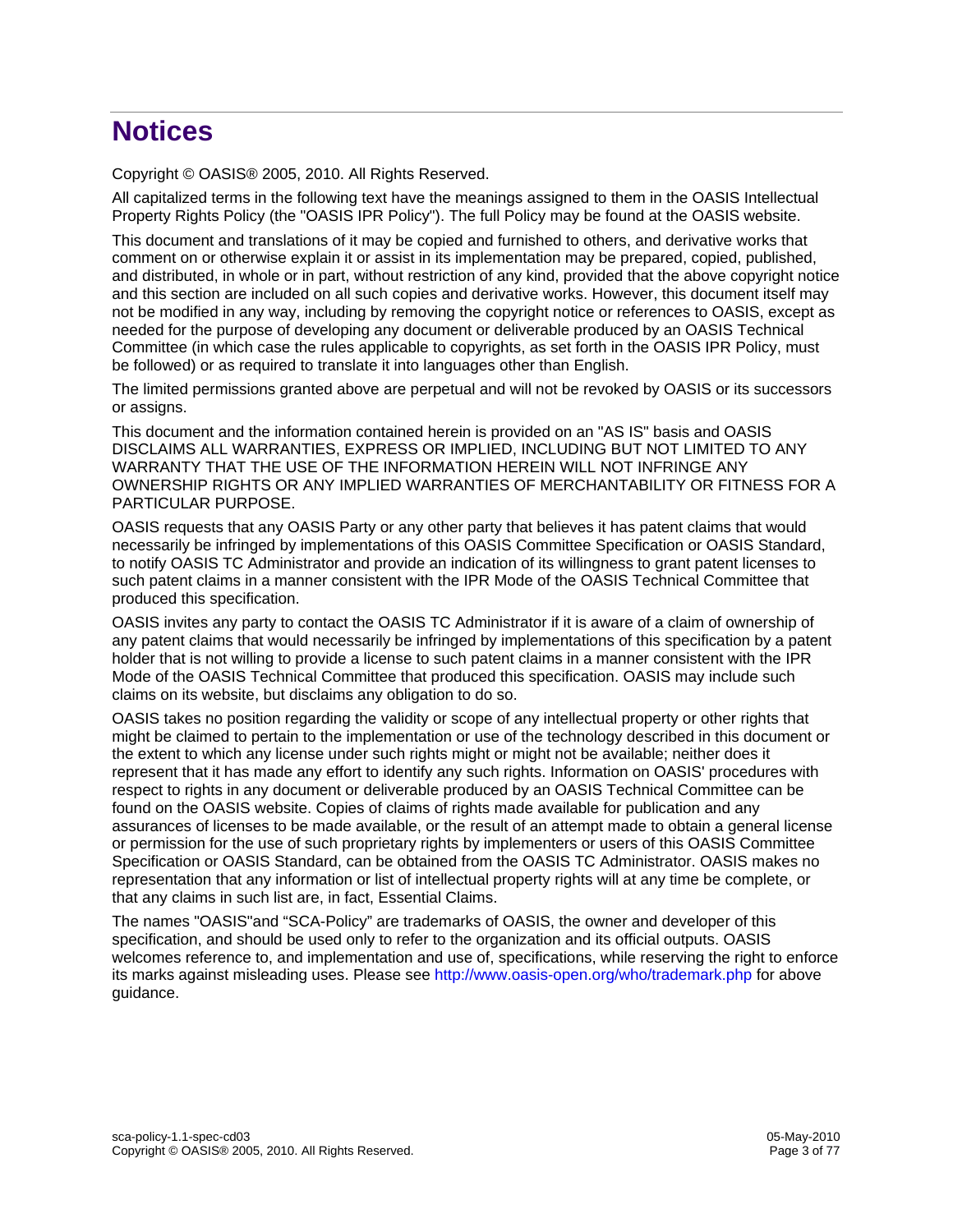# **Table of Contents**

| $\mathbf{1}$   |        |                                                                             |  |
|----------------|--------|-----------------------------------------------------------------------------|--|
|                | 1.1    |                                                                             |  |
|                | 1.2    |                                                                             |  |
|                | 1.3    |                                                                             |  |
|                | 1.4    |                                                                             |  |
| $\overline{2}$ |        |                                                                             |  |
|                | 2.1    |                                                                             |  |
|                | 2.2    | Intents describe the requirements of Components, Services and References  9 |  |
|                | 2.3    |                                                                             |  |
| 3              |        |                                                                             |  |
|                | 3.1    |                                                                             |  |
|                | 3.2    |                                                                             |  |
|                | 3.3    |                                                                             |  |
|                | 3.4    |                                                                             |  |
|                | 3.4.1  |                                                                             |  |
|                | 3.4.2  |                                                                             |  |
|                | 3.4.3  |                                                                             |  |
| 4              |        |                                                                             |  |
|                | 4.1    |                                                                             |  |
|                | 4.2    |                                                                             |  |
|                | 4.3    |                                                                             |  |
|                | 4.4    |                                                                             |  |
|                | 4.5    |                                                                             |  |
|                | 4.6    |                                                                             |  |
|                | 4.6.1  | Cases Where Multiple PolicySets are attached to a Single Artifact 24        |  |
|                | 4.7    |                                                                             |  |
|                | 4.7.1  |                                                                             |  |
|                | 4.7.2  |                                                                             |  |
|                | 4.7.3  |                                                                             |  |
|                | 4.7.4  |                                                                             |  |
|                | 4.8    |                                                                             |  |
|                | 4.9    |                                                                             |  |
|                | 4.10   |                                                                             |  |
|                | 4.11   |                                                                             |  |
|                | 4.12   |                                                                             |  |
|                | 4.12.1 |                                                                             |  |
|                | 4.13   |                                                                             |  |
|                | 4.14   |                                                                             |  |
|                | 4.14.1 |                                                                             |  |
|                | 4.15   |                                                                             |  |
| 5              |        |                                                                             |  |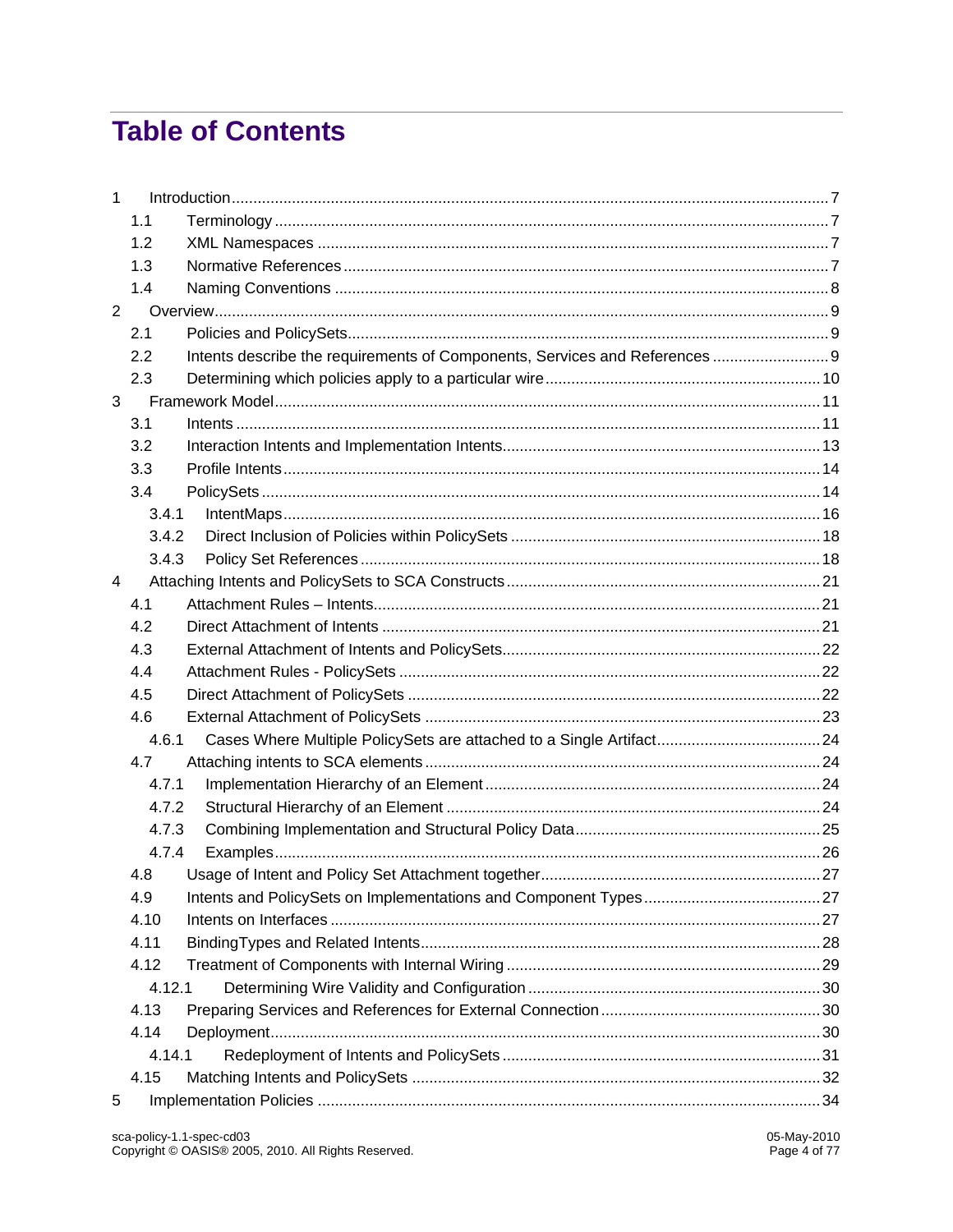| 5.1            |                                                                                 |                             |
|----------------|---------------------------------------------------------------------------------|-----------------------------|
| 5.2            |                                                                                 |                             |
| 5.2.1          |                                                                                 |                             |
| 6              |                                                                                 |                             |
| 6.1            |                                                                                 |                             |
| 6.2            |                                                                                 |                             |
| 6.3            |                                                                                 |                             |
| 6.4            |                                                                                 |                             |
| $\overline{7}$ |                                                                                 |                             |
| 7.1            |                                                                                 |                             |
| 7.2            |                                                                                 |                             |
|                | 7.2.1                                                                           |                             |
| 7.3            |                                                                                 |                             |
| 8              |                                                                                 |                             |
| 8.1            |                                                                                 |                             |
| 8.2            |                                                                                 |                             |
| 9              |                                                                                 |                             |
| 9.1            |                                                                                 |                             |
| 9.2            |                                                                                 |                             |
| 9.3            |                                                                                 |                             |
| 9.4            |                                                                                 |                             |
| 9.4.1          |                                                                                 |                             |
| 9.4.2          |                                                                                 |                             |
| 9.5            |                                                                                 |                             |
| 9.5.1          |                                                                                 |                             |
| 9.5.2          |                                                                                 |                             |
| 9.5.3          |                                                                                 |                             |
| 9.6            |                                                                                 |                             |
| 9.6.1          |                                                                                 |                             |
| 9.6.2          |                                                                                 |                             |
| 9.6.3          |                                                                                 |                             |
| 9.6.4          |                                                                                 |                             |
| 9.6.5          |                                                                                 |                             |
| 10             |                                                                                 |                             |
| 11             |                                                                                 |                             |
| A              |                                                                                 |                             |
| A.1            |                                                                                 |                             |
| A.1.1          |                                                                                 |                             |
| A.1.2          |                                                                                 |                             |
| A.1.3          |                                                                                 |                             |
| B              |                                                                                 |                             |
| B.1            |                                                                                 |                             |
| C              |                                                                                 |                             |
| C.1            |                                                                                 |                             |
| D              |                                                                                 |                             |
|                | sca-policy-1.1-spec-cd03<br>Copyright © OASIS® 2005, 2010. All Rights Reserved. | 05-May-2010<br>Page 5 of 77 |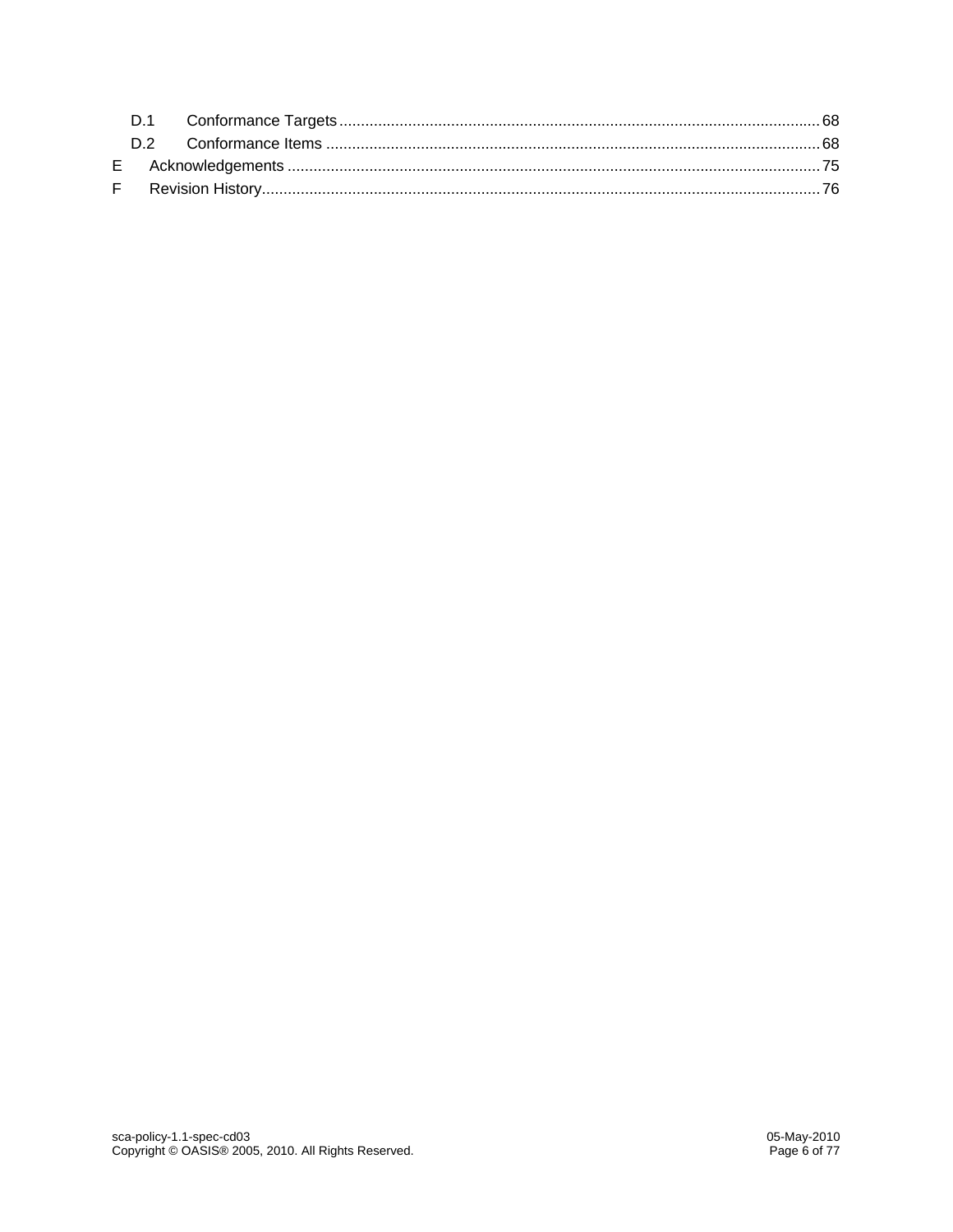# <sup>1</sup>**1 Introduction**

2 The capture and expression of non-functional requirements is an important aspect of service definition

- 3 and has an impact on SCA throughout the lifecycle of components and compositions. SCA provides a
- 4 framework to support specification of constraints, capabilities and QoS expectations from component
- 5 design through to concrete deployment. This specification describes the framework and its usage.
- 6 Specifically, this section describes the SCA policy association framework that allows policies and policy
- 7 subjects specified using WS-Policy [WS-Policy] and WS-PolicyAttachment [WS-PolicyAttach], as well 8 as with other policy languages, to be associated with SCA components.
- 
- 9 This document should be read in conjunction with the SCA Assembly Specification [SCA-Assembly]. 10 Details of policies for specific policy domains can be found in sections 7, 8 and 9.

# 11 **1.1 Terminology**

- 12 The key words "MUST", "MUST NOT", "REQUIRED", "SHALL", "SHALL NOT", "SHOULD", "SHOULD
- 13 NOT", "RECOMMENDED", "MAY", and "OPTIONAL" in this document are to be interpreted as described 14 in **[RFC2119]**.

# 15 **1.2 XML Namespaces**

#### **Prefixes and Namespaces used in this Specification**

| <b>Prefix</b> | <b>XML Namespace</b>                                                                                                                                                                   | <b>Specification</b>      |
|---------------|----------------------------------------------------------------------------------------------------------------------------------------------------------------------------------------|---------------------------|
| sca           | docs.oasis-open.org/ns/opencsa/sca/200912<br>This is assumed to be the default namespace in this specification.<br>xs: QNames that appear without a prefix are from the SCA namespace. | [SCA-Assembly]            |
| acme          | Some namespace; a generic prefix                                                                                                                                                       |                           |
| wsp           | $http://www.w3.org/2006/07/ws-policy$                                                                                                                                                  | [WS-Policy]               |
| XS            | http://www.w3.org/2001/XMLSchema                                                                                                                                                       | [XML Schema<br>Datatypes] |

16 *Table 1-1: XML Namespaces and Prefixes* 

# 17 **1.3 Normative References**

 $\overline{a}$ 

| 18       |                        |                                                                                                                                          |
|----------|------------------------|------------------------------------------------------------------------------------------------------------------------------------------|
| 19<br>20 | [RFC2119]              | S. Bradner, Key words for use in RFCs to Indicate Requirement Levels,<br>http://www.ietf.org/rfc/rfc2119.txt, IETF RFC 2119, March 1997. |
| 21<br>22 | [SCA-Assembly]         | OASIS Committee Draft 05, "Service Component Architecture Assembly Model<br>Specification Version 1.1", January 2010.                    |
| 23<br>24 |                        | http://docs.oasis-open.org/opencsa/sca-assembly/sca-assembly-1.1-spec-<br>cd05.pdf                                                       |
| 25       | [SCA-Java-Annotations] |                                                                                                                                          |
| 26<br>27 |                        | <b>OASIS Committee Draft 04, "SCA Java Common Annotations and APIs</b><br>Specification Version 1.1", February 2010.                     |
|          |                        |                                                                                                                                          |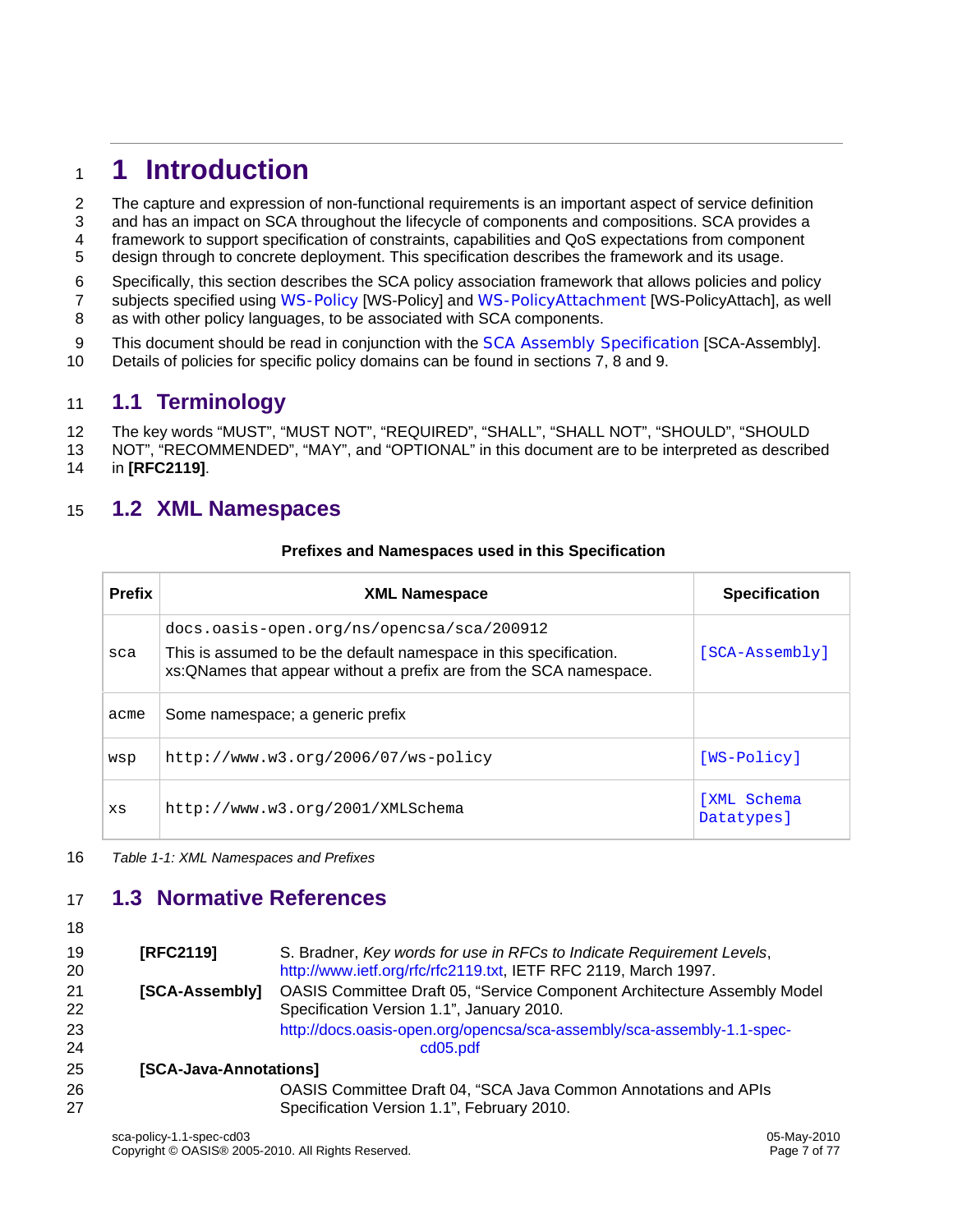| 28       |                          | http://docs.oasis-open.org/opencsa/sca-j/sca-javacaa-1.1-spec-cd04.pdf                                                                 |
|----------|--------------------------|----------------------------------------------------------------------------------------------------------------------------------------|
| 29       | [SCA-WebServicesBinding] |                                                                                                                                        |
| 30<br>31 |                          | OASIS Committee Draft 03, "SCA Web Services Binding Specification Version<br>1.1", July 2009.                                          |
| 32<br>33 |                          | http://docs.oasis-open.org/opencsa/sca-bindings/sca-wsbinding-1.1-spec-<br>cd03.pdf                                                    |
| 34<br>35 | [WSDL]                   | Web Services Description Language (WSDL) Version 2.0 Part 1: Core Language<br>- Appendix http://www.w3.org/TR/2006/CR-wsdl20-20060327/ |
| 36       | [WS-AtomicTransaction]   |                                                                                                                                        |
| 37<br>38 |                          | OASIS Standard, "Web Services Atomic Transaction Version 1.2", February<br>2009.                                                       |
| 39       |                          | http://docs.oasis-open.org/ws-tx/wsat/2006/06.                                                                                         |
| 40       | [WSDL-Ids]               | SCA WSDL 1.1 Element Identifiers - forthcoming W3C Note                                                                                |
| 41<br>42 |                          | http://dev.w3.org/cvsweb/~checkout~/2006/ws/policy/wsdl11elementidentifiers.ht<br>ml                                                   |
| 43       | [WS-Policy]              | Web Services Policy (WS-Policy)                                                                                                        |
| 44       |                          | http://www.w3.org/TR/ws-policy                                                                                                         |
| 45       |                          | [WS-PolicyAttach] Web Services Policy Attachment (WS-PolicyAttachment)                                                                 |
| 46       |                          | http://www.w3.org/TR/ws-policy-attach                                                                                                  |
| 47       | [XPATH]                  | XML Path Language (XPath) Version 1.0.                                                                                                 |
| 48       |                          | http://www.w3.org/TR/xpath                                                                                                             |
| 49<br>50 | [XML-Schema2]            | XML Schema Part 2: Datatypes Second Edition XML Schema Part 2: Datatypes<br>Second Edition, Oct. 28 2004.                              |
| 51       |                          | http://www.w3.org/TR/xmlschema-2/                                                                                                      |
|          |                          |                                                                                                                                        |

# 52 **1.4 Naming Conventions**

53 This specification follows some naming conventions for artifacts defined by the specification, as follows:

- 54 For the names of elements and the names of attributes within XSD files, the names follow the 55 CamelCase convention, with all names starting with a lower case letter, e.g. <element 56 name="policySet" type="…"/>.
- 57 For the names of types within XSD files, the names follow the CamelCase convention with all names 58 starting with an upper case letter, e.g. <complexType name="PolicySet">.
- 59 For the names of intents, the names follow the CamelCase convention, with all names starting with a 60 lower case letter, EXCEPT for cases where the intent represents an established acronym, in which 61 case the entire name is in upper case. An example of an intent which is an acronym is the "SOAP" 62 intent.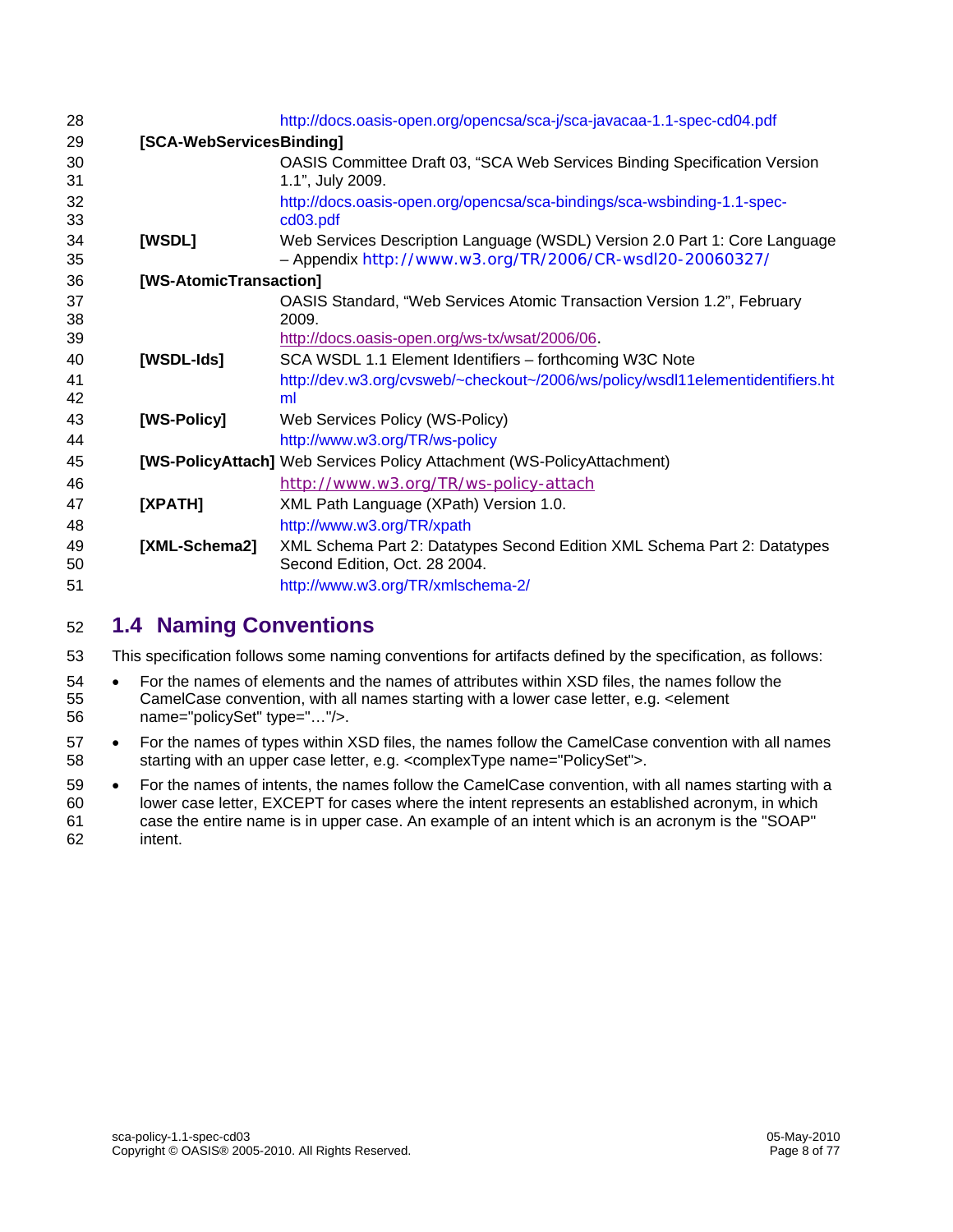# <sup>63</sup>**2 Overview**

# 64 **2.1 Policies and PolicySets**

65 The term *Policy* is used to describe some capability or constraint that can be applied to service

66 components or to the interactions between service components represented by services and references. 67 An example of a policy is that messages exchanged between a service client and a service provider have 68 to be encrypted, so that the exchange is confidential and cannot be read by someone who intercepts the

- 69 messages.
- 70 In SCA, services and references can have policies applied to them that affect the form of the interaction 71 that takes place at runtime. These are called *interaction policies*.

72 Service components can also have other policies applied to them, which affect how the components 73 themselves behave within their runtime container. These are called *implementation policies*.

74 How particular policies are provided varies depending on the type of runtime container for implementation

75 policies and on the binding type for interaction policies. Some policies can be provided as an inherent part

- 76 of the container or of the binding for example a binding using the https protocol will always provide
- 77 encryption of the messages flowing between a reference and a service. Other policies can optionally be
- 78 provided by a container or by a binding. It is also possible that some kinds of container or kinds of binding 79 are incapable of providing a particular policy at all.
- 
- 80 In SCA, policies are held in *policySets*, which can contain one or many policies, expressed in some
- 81 concrete form, such as WS-Policy assertions. Each policySet targets a specific binding type or a specific 82 implementation type. PolicySets are used to apply particular policies to a component or to the binding of a
- 83 service or reference, through configuration information attached to a component or attached to a
- 84 composite.
- 85 For example, a service can have a policy applied that requires all interactions (messages) with the service
- 86 to be encrypted. A reference which is wired to that service needs to support sending and receiving
- 87 messages using the specified encryption technology if it is going to use the service successfully.
- 88 In summary, a service presents a set of interaction policies, which it requires the references to use. In
- 89 turn, each reference has a set of policies, which define how it is capable of interacting with any service to
- 90 which it is wired. An implementation or component can describe its requirements through a set of
- 91 attached implementation policies.

# 92 **2.2 Intents describe the requirements of Components, Services and**  93 **References**

94 SCA *intents* are used to describe the abstract policy requirements of a component or the requirements of 95 interactions between components represented by services and references. Intents provide a means for 96 the developer and the assembler to state these requirements in a high-level abstract form, independent of 97 the detailed configuration of the runtime and bindings, which involve the role of application deployer.

- 98 Intents support late binding of services and references to particular SCA bindings, since they assist the
- 99 deployer in choosing appropriate bindings and concrete policies which satisfy the abstract requirements
- 100 expressed by the intents.
- 101 It is possible in SCA to attach policies to a service, to a reference or to a component at any time during
- 102 the creation of an assembly, through the configuration of bindings and the attachment of policy sets.
- 103 Attachment can be done by the developer of a component at the time when the component is written or it
- 104 can be done later by the deployer at deployment time. SCA recommends a late binding model where the
- 105 bindings and the concrete policies for a particular assembly are decided at deployment time.
- 106 SCA favors the late binding approach since it promotes re-use of components. It allows the use of
- 107 components in new application contexts, which might require the use of different bindings and different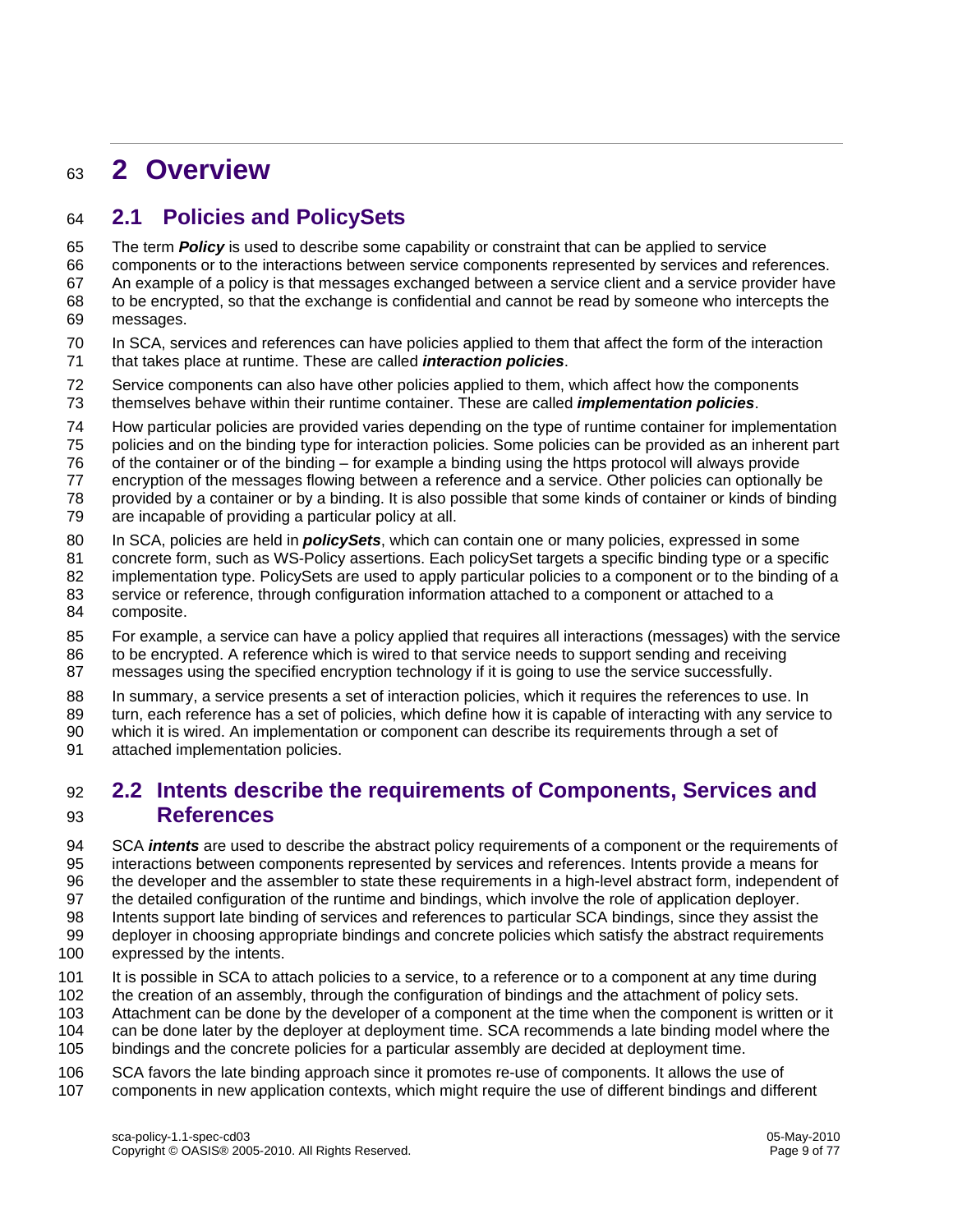- 108 concrete policies. Forcing early decisions on which bindings and policies to use is likely to limit re-use and 109 limit the ability to use a component in a new context.
- 110 For example, in the case of authentication, a service which requires the client to be authenticated can be
- 111 marked with an intent called "**clientAuthentication**". This intent marks the service as requiring the client
- 112 to be authenticated without being prescriptive about how it is achieved. At deployment time, when a
- 113 binding is chosen for the service (say SOAP over HTTP), the deployer can apply suitable policies to the 114 service which provide aspects of WS-Security and which supply a group of one or more authentication
- 115 technologies.
- 116 In many ways, intents can be seen as restricting choices at deployment time. If a service is marked with
- 117 the **confidentiality** intent, then the deployer has to use a binding and a policySet that provides for the 118 encryption of the messages.
- 119 The set of intents available to developers and assemblers can be extended by policy administrators. The
- 120 SCA Policy Framework specification does define a set of intents which address the infrastructure
- 121 capabilities relating to security, transactions and reliable messaging.

# 122 **2.3 Determining which policies apply to a particular wire**

123 Multiple policies can be attached to both services and to references. Where there are multiple policies,

- 124 they can be organized into policy domains, where each domain deals with some particular aspect of the
- 125 interaction. An example of a policy domain is confidentiality, which covers the encryption of messages
- 126 sent between a reference and a service. Each policy domain can have one or more policy. Where
- 127 multiple policies are present for a particular domain, they represent alternative ways of meeting the
- 128 requirements for that domain. For example, in the case of message integrity, there could be a set of
- 129 policies, where each one deals with a particular security token to be used: e.g. X509, SAML, Kerberos.
- 130 Any one of the tokens can be used they will all ensure that the overall goal of message integrity is 131 achieved.
- 132 In order for a service to be accessed by a wide range of clients, it is good practice for the service to
- 133 support multiple alternative policies within a particular domain. So, if a service requires message
- 134 confidentiality, instead of insisting on one specific encryption technology, the service can have a policySet
- 135 which has a number of alternative encryption technologies, any of which are acceptable to the service.
- 136 Equally, a reference can have a policySet attached which defines the range of encryption technologies
- 137 which it is capable of using. Typically, the set of policies used for a given domain will reflect the
- 138 capabilities of the binding and of the runtime being used for the service and for the reference.
- 139 When a service and a reference are wired together, the policies declared by the policySets at each end of
- 140 the wire are matched to each other. SCA does not define how policy matching is done, but instead
- 141 delegates this to the policy language (e.g. WS-Policy) used for the binding. For example, where WS-
- 142 Policy is used as the policy language, the matching procedure looks at each domain in turn within the
- 143 policy sets and looks for 1 or more policies which are in common between the service and the reference.
- 144 When only one match is found, the matching policy is used. Where multiple matches are found, then the
- 145 SCA runtime can choose to use any one of the matching policies. No match implies that the configuration
- 146 is not valid and the deplover needs to take an action.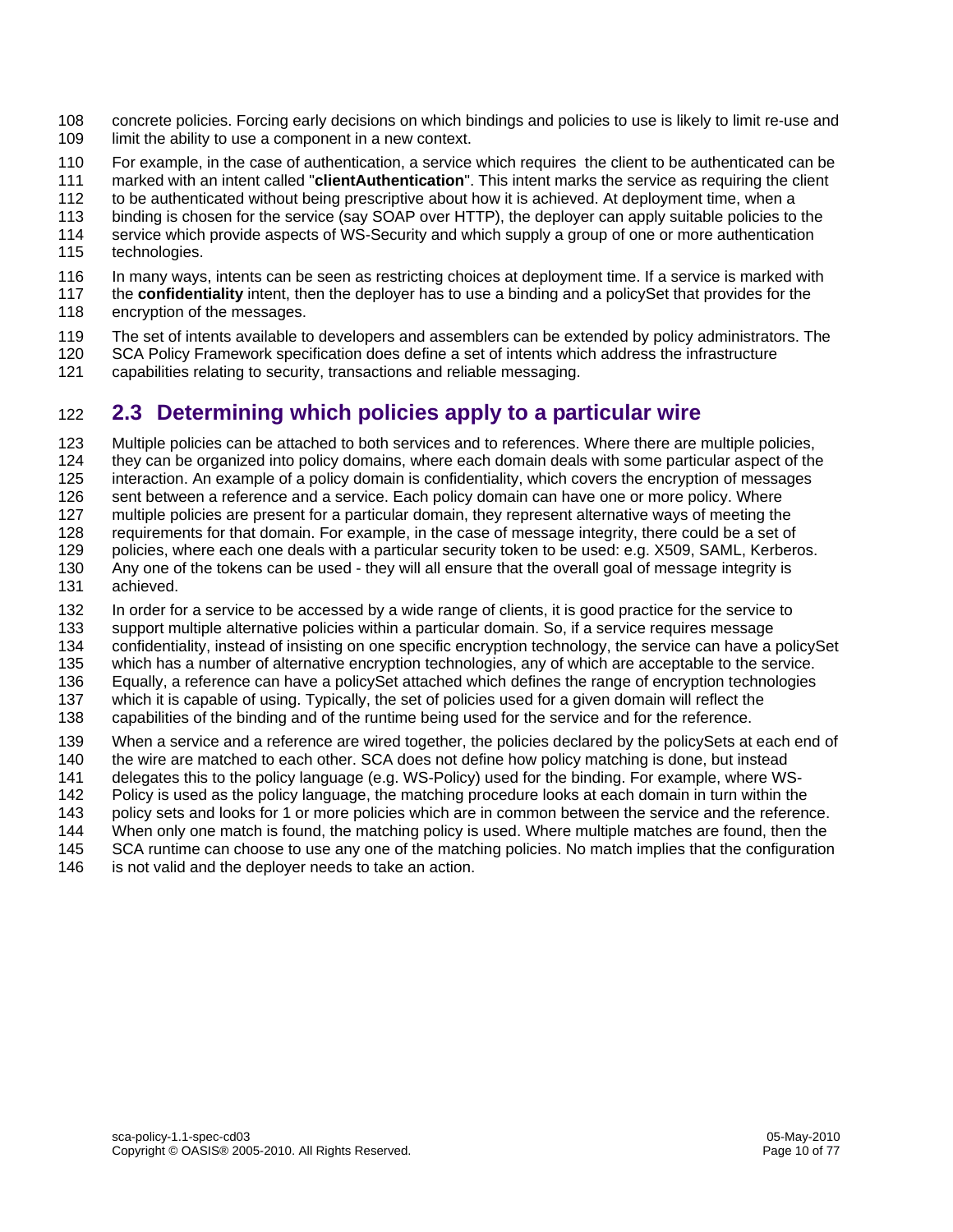# <sup>147</sup>**3 Framework Model**

148 The SCA Policy Framework model is comprised of *intents* and *policySets*. Intents represent abstract

149 assertions and Policy Sets contain concrete policies that can be applied to SCA bindings and

150 implementations. The framework describes how intents are related to policySets. It also describes how

151 intents and policySets are utilized to express the constraints that govern the behavior of SCA bindings

152 and implementations. Both intents and policySets can be used to specify QoS requirements on services

- 153 and references.
- 154 The following section describes the Framework Model and illustrates it using Interaction Policies.
- 155 Implementation Policies follow the same basic model and are discussed later in section 1.5.

# 156 **3.1 Intents**

157 As discussed earlier, an *intent* is an abstract assertion about a specific Quality of Service (QoS)

158 characteristic that is expressed independently of any particular implementation technology. An intent is

- 159 thus used to describe the desired runtime characteristics of an SCA construct. Typically, intents are
- 160 defined by a policy administrator. See section [Policy Administrator] for a more detailed description of
- 161 SCA roles with respect to Policy concepts, their definition and their use. The semantics of an intent can
- 162 not always be available normatively, but could be expressed with documentation that is available and 163 accessible.
- 164 For example, an intent named **integrity** can be specified to signify that communications need to be

165 protected from possible tampering. This specific intent can be declared as a requirement by some SCA

- 166 artifacts, e.g. a reference. Note that this intent can be satisfied by a variety of bindings and with many
- 167 different ways of configuring those bindings. Thus, the reference where the intent is expressed as a
- 168 requirement could eventually be wired using either a web service binding (SOAP over HTTP) or with an
- 169 EJB binding that communicates with an EJB via RMI/IIOP.

170 Intents can be used to express requirements for *interaction policies* or *implementation policies*. The

171 **integrity** intent in the above example is used to express a requirement for an interaction policy.

172 Interaction policies are, typically, applied to a *service* or *reference*. They are meant to govern the

173 communication between a client and a service provider. Intents can also be applied to SCA component

174 implementations as requirements for *implementation policies*. These intents specify the qualities of

175 service that need to be provided by a container as it runs the component. An example of such an intent

176 could be a requirement that the component needs to run in a transaction.

177 If the configured instance of a binding is in conflict with the intents and policy sets selected for that

- 178 instance, the SCA runtime MUST raise an error. [POL30001]. For example, a web service binding which 179 requires the SOAP intent but which points to a WSDL binding that does not specify SOAP.
- 180 For convenience and conciseness, it is often desirable to declare a single, higher-level intent to denote a
- 181 requirement that could be satisfied by one of a number of lower-level intents. For example, the

182 **confidentiality** intent requires either message-level encryption or transport-level encryption.

- 183 Both of these are abstract intents because the representation of the configuration necessary to realize
- 184 these two kinds of encryption could vary from binding to binding, and each would also require additional 185 parameters for configuration.
- 186 An intent that can be completely satisfied by one of a choice of lower-level intents is
- 187 referred to as a *qualifiable intent*. In order to express such intents, the intent name can
- 188 contain a qualifier: a "." followed by a *xs:string* name. An intent name that includes a
- 189 qualifier in its name is referred to as a *qualified intent*, because it is "qualifying" how the
- 190 qualifiable intent is satisfied. A qualified intent can only qualify one qualifiable intent, so the
- 191 name of the qualified intent includes the name of the qualifiable intent as a prefix, for
- 192 example, **clientAuthentication.message**.
- 193 In general, SCA allows the developer or assembler to attach multiple qualifiers for a single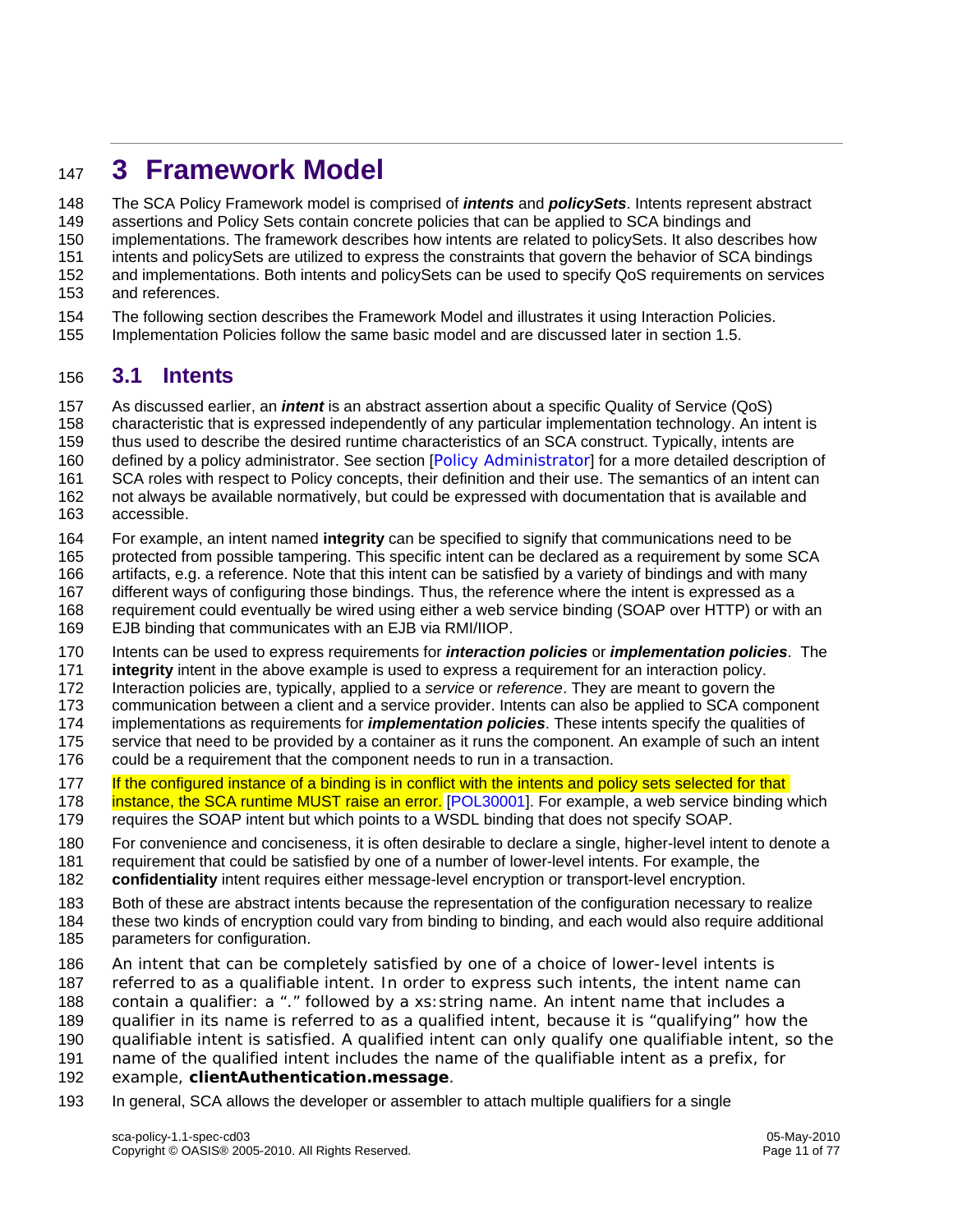194 qualifiable intent to the same SCA construct. However, domain-specific constraints can prevent the use of<br>195 some combinations of qualifiers (from the same qualifiable intent). some combinations of qualifiers (from the same qualifiable intent).

196 Intents, their qualifiers and their defaults are defined using the pseudo schema in Snippet 33-1:

| 197                                                                       |           |                                                                                                                                                                                                                                                                                                                                                                                                                                                           |
|---------------------------------------------------------------------------|-----------|-----------------------------------------------------------------------------------------------------------------------------------------------------------------------------------------------------------------------------------------------------------------------------------------------------------------------------------------------------------------------------------------------------------------------------------------------------------|
| 198<br>199<br>200<br>201<br>202<br>203<br>204<br>205<br>206<br>207<br>208 |           | <intent <br="" name="xs:NCName">constrains ="list of QNames"?<br/>requires="list of QNames"?<br/>excludes="list of QNames"?<br/>mutuallyExclusive="boolean"?<br/>intentType="xs:string"? &gt;<br/><description> xs:string.</description>?<br/><qualifier ?="" default="xs:boolean" name="xs:string">*<br/><description> xs:string.</description>?<br/></qualifier><br/></intent>                                                                          |
| 209                                                                       |           | Snippet 3-1: intent Pseudo-Schema                                                                                                                                                                                                                                                                                                                                                                                                                         |
| 210                                                                       |           |                                                                                                                                                                                                                                                                                                                                                                                                                                                           |
| 211                                                                       |           | Where the intent element has the following attributes:                                                                                                                                                                                                                                                                                                                                                                                                    |
| 212<br>213                                                                | $\bullet$ | @name (11) - an NCName that defines the name of the intent. The QName for an intent MUST be<br>unique amongst the set of intents in the SCA Domain. [POL30002]                                                                                                                                                                                                                                                                                            |
| 214<br>215                                                                | $\bullet$ | @constrains (01) - a list of QNames that specifies the SCA constructs that this intent is meant to<br>configure. If a value is not specified for this attribute then the intent can apply to any SCA element.                                                                                                                                                                                                                                             |
| 216<br>217<br>218                                                         |           | Note that the "constrains" attribute can name an abstract element type, such as sca:binding in our<br>running example. This means that it will match against any binding used within an SCA composite<br>file. An SCA element can match @constrains if its type is in a substitution group.                                                                                                                                                               |
| 219<br>220<br>221<br>222<br>223                                           | $\bullet$ | @requires (01) - contains a list of QNames of intents which defines the set of all intents that the<br>referring intent requires. In essence, the referring intent requires all the intents named to be satisfied.<br>This attribute is used to compose an intent from a set of other intents. Each QName in the @requires<br>attribute MUST be the QName of an intent in the SCA Domain. [POL30015] This use is further<br>described in Profile Intents. |
| 224<br>225<br>226<br>227                                                  | $\bullet$ | @excludes (01) - a list of QNames of intents that cannot be used with this intent. Intents might<br>describe a policy that is incompatible or otherwise unrealizable when specified with other intents, and<br>therefore are considered to be mutually exclusive. Each QName in the @excludes attribute MUST be<br>the QName of an intent in the SCA Domain. [POL30016]                                                                                   |
| 228                                                                       |           | Two intents are mutually exclusive when any of the following are true:                                                                                                                                                                                                                                                                                                                                                                                    |
| 229                                                                       |           | One of the two intents lists the other intent in its @excludes list.                                                                                                                                                                                                                                                                                                                                                                                      |
| 230                                                                       |           | Both intents list the other intent in their respective @excludes list.                                                                                                                                                                                                                                                                                                                                                                                    |
| 231<br>232<br>233<br>234                                                  |           | Where one intent is attached to an element of an SCA composite and another intent is attached to<br>one of the element's parents, the intent(s) that are effectively attached to the element differs<br>depending on whether the two intents are mutually exclusive (see @excludes above and "Attaching<br>intents to SCA elements".                                                                                                                      |
| 235<br>236                                                                | $\bullet$ | @mutuallyExclusive (01) - a boolean with a default of "false". If this attribute is present and has a<br>value of "true" it indicates that the qualified intents defined for this intent are mutually exclusive.                                                                                                                                                                                                                                          |
| 237<br>238<br>239                                                         | $\bullet$ | @intentType attribute (01) defines whether the intent is an interaction intent or an implementation<br>intent. A value of "interaction", which is the default value, indicates that the intent is an interaction<br>intent. A value of "implementation" indicates that the intent is an implementation intent.                                                                                                                                            |
| 240<br>241                                                                |           | One or more <qualifier> child elements can be used to define qualifiers for the intent. The attributes of<br/>the qualifier element are:</qualifier>                                                                                                                                                                                                                                                                                                      |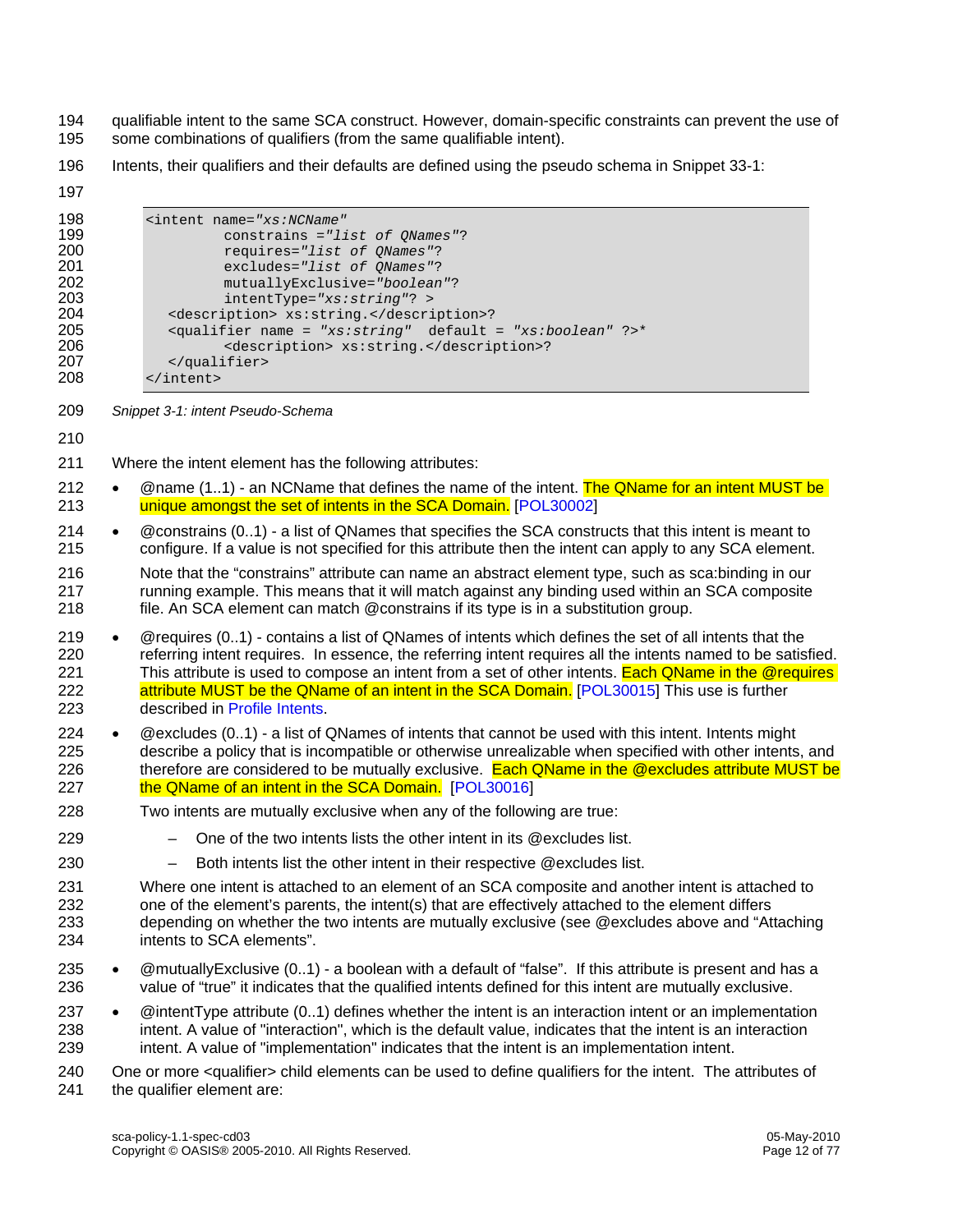- 242  $\circ$   $\circ$  mame (1..1) declares the name of the qualifier. The name of each qualifier MUST be unique within 243 **the intent definition.** [POL30005].
- 244 @default (0..1) a boolean value with a default value of "false". If @default="true" the particular 245 qualifier is the default qualifier for the intent. If an intent has more than one qualifier, one and only 246 one MUST be declared as the default qualifier. [POL30004]. If only one qualifier for an intent is given 247 **it MUST be used as the default qualifier for the intent.** [POL30025]
- 248 qualifier/description (0..1) an xs:string that holds a textual description of the qualifier.
- 249 For example, the **confidentiality** intent which has qualified intents called

250 **confidentiality.transport** and **confidentiality.message** can be defined as:

| 251 |                                                                   |
|-----|-------------------------------------------------------------------|
| 252 | <intent constrains="sca:binding" name="confidentiality"></intent> |
| 253 | <description></description>                                       |
| 254 | Communication through this binding must prevent                   |
| 255 | unauthorized users from reading the messages.                     |
| 256 |                                                                   |
| 257 | <qualifier name="transport"></qualifier>                          |
| 258 | <description>Automatic encryption by transport</description>      |
| 259 |                                                                   |
| 260 |                                                                   |
| 261 | <qualifier default="true" name="message"></qualifier>             |
| 262 | <description>Encryption applied to each message</description>     |
| 263 |                                                                   |
| 264 |                                                                   |
| 265 | $\langle$ intent>                                                 |

- 266 *Snippet 3-2: Example intent Definition*
- 267

268 An Intent can be contributed to the SCA Domain by including its definition in a definitions.xml file within a 269 Contribution in the Domain. Details of the definitions.xml files are described in the SCA Assembly Model 270 [SCA-Assembly].

271 SCA normatively defines a set of core intents that all SCA implementations are expected to support, to 272 ensure a minimum level of portability. Users of SCA can define new intents, or extend the qualifier set of

273 existing intents. An SCA Runtime MUST include in the Domain the set of intent definitions contained in

274 the Policy Intents Definitions.xml described in the appendix "Intent Definitions" of the SCA Policy

275 specification. [POL30024] It is also good practice for the Domain to include concrete policies which satisfy

- 276 these intents (this may be achieved through the provision of appropriate binding types and
- 277 implementation types, augmented by policy sets that apply to those binding types and implementation 278 types).
- 279 The normatively defined intents in the SCA specification might evolve in future versions of this
- 280 specification. New intents could be added, additional qualifiers could be added to existing intents and the
- 281 default qualifier for existing intents could change. Such changes would cause the namespace for the SCA 282 specification to change.

# 283 **3.2 Interaction Intents and Implementation Intents**

284 An interaction intent is an intent designed to influence policy which applies to a service, a reference and 285 the wires that connect them. Interaction intents affect wire matching between the two ends of a wire 286 and/or the set of bytes that flow between the reference and the service when a service invocation takes 287 place.

- 288 Interaction intents typically apply to <br/>binding/> elements.
- 289 An implementation intent is an intent designed to influence policy which applies to an implementation
- 290 artifact or to the relationship of that artifact to the runtime code which is used to execute the artifact.
- 291 Implementation intents do not affect wire matching between references and services, nor do they affect
- 292 the bytes that flow between a reference and a service.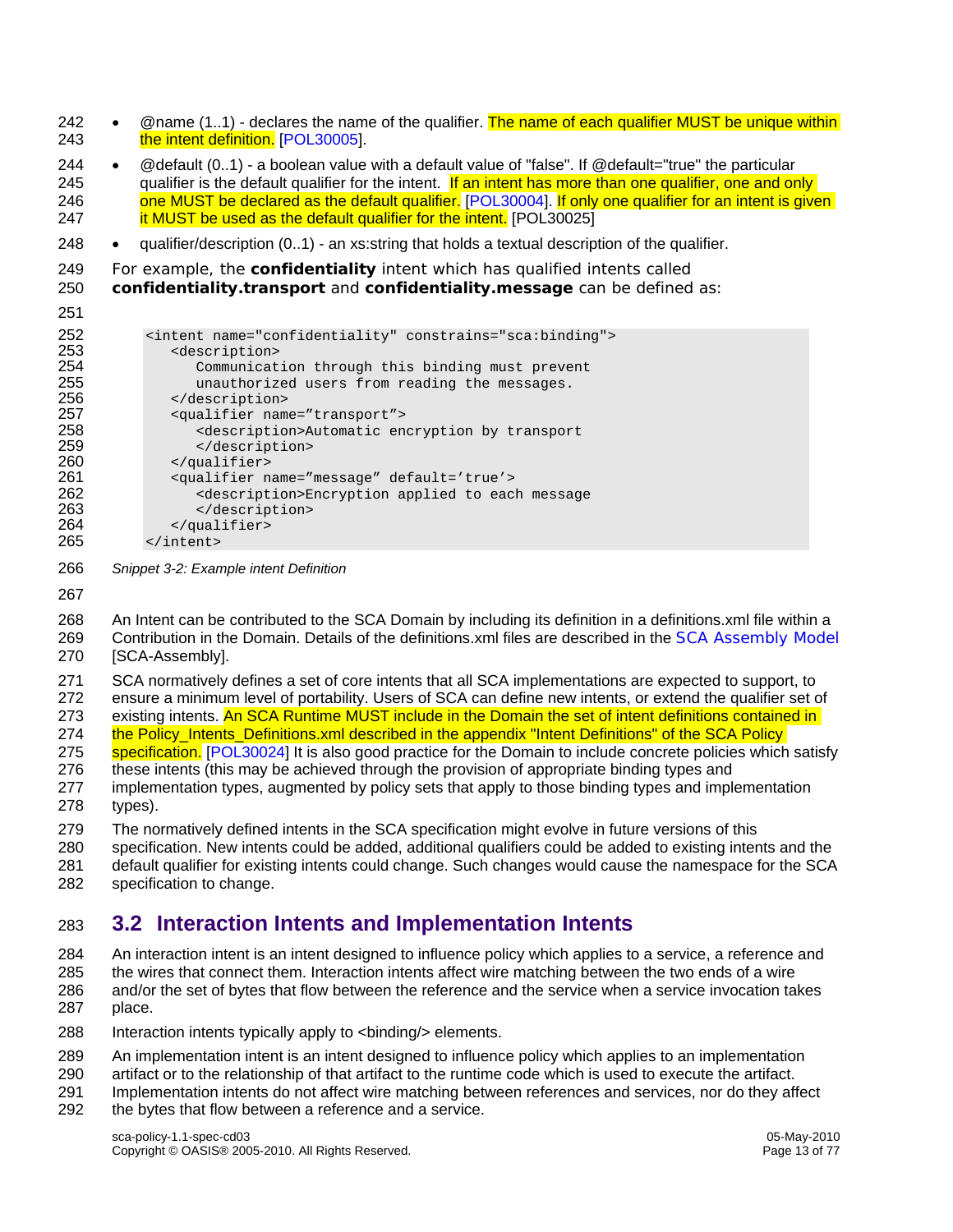- 293 Implementation intents often apply to <implementation/> elements, but they can also apply to <binding/>
- 294 elements, where the desire is to influence the activity of the binding implementation code and how it 295 interacts with the remainder of the runtime code for the implementation.
- 296 Interaction intents and implementation intents are distinguished by the value of the @intentType attribute 297 in the intent definition.

# 298 **3.3 Profile Intents**

- 299 An intent that is satisfied only by satisfying *all* of a set of other intents is called a **profile intent**. It can be 300 used in the same way as any other intent.
- 301 The presence of @requires attribute in the intent definition signifies that this is a profile intent. The 302 @requires attribute can include all kinds of intents, including qualified intents and other profile intents. 303 However, while a profile intent can include qualified intents, it cannot be a qualified intent. Thus, the 304 name of a profile intent MUST NOT have a "." in it. [POL30006]
- 305 Requiring a profile intent is semantically identical to requiring the list of intents that are listed in its 306 @requires attribute. If a profile intent is attached to an artifact, all the intents listed in its @requires 307 attribute MUST be satisfied as described in section 4.154.15. [POL30007]
- 308 An example of a profile intent is an intent called **messageProtection** which is a shortcut for specifying 309 both **confidentiality** and **integrity**, where **integrity** means to protect against modification, usually by
- 310 signing. The intent definition is shown in Snippet 33-3:

| 311 |                                                             |
|-----|-------------------------------------------------------------|
| 312 | <intent <="" name="messageProtection" th=""></intent>       |
| 313 | constrains="sca:binding"                                    |
| 314 | requires="confidentiality integrity">                       |
| 315 | <description></description>                                 |
| 316 | Protect messages from unauthorized reading or modification. |
| 317 |                                                             |
| 318 | $\langle$ intent>                                           |

319 *Snippet 3-3: Example Profile Intent* 

# 320 **3.4 PolicySets**

321 A *policySet* element is used to define a set of concrete policies that apply to some binding type or 322 implementation type, and which correspond to a set of intents provided by the policySet.

- 323 The pseudo schema for policySet is shown in Snippet 33-4:
- 324

```
325 <policySet name="NCName" 
326 provides="listOfQNames"?<br>327 appliesTo="xs:string"?
327 appliesTo="xs:string"? 
328 attachTo="xs:string"?<br>329 mins=http://docs.oas
329 xmlns=http://docs.oasis-open.org/ns/opencsa/sca/200912 
330 xmlns:wsp="http://schemas.xmlsoap.org/ws/2004/09/policy"> 
331 <policySetReference name="xs:QName"/>* 
332 <intentMap/>*<br>333 <xs:any>*
333 <xs:any>*<br>334 </policySet>
          334 </policySet>
```
335 *Snippet 3-4: policySet Pseudo-Schema* 

336

- 337 PolicySet has the attributes:
- 338 @name (1..1) the name for the policySet. The value of the @name attribute is the local part of a 339 QName. The QName for a policySet MUST be unique amongst the set of policySets in the SCA 340 Domain. [POL30017]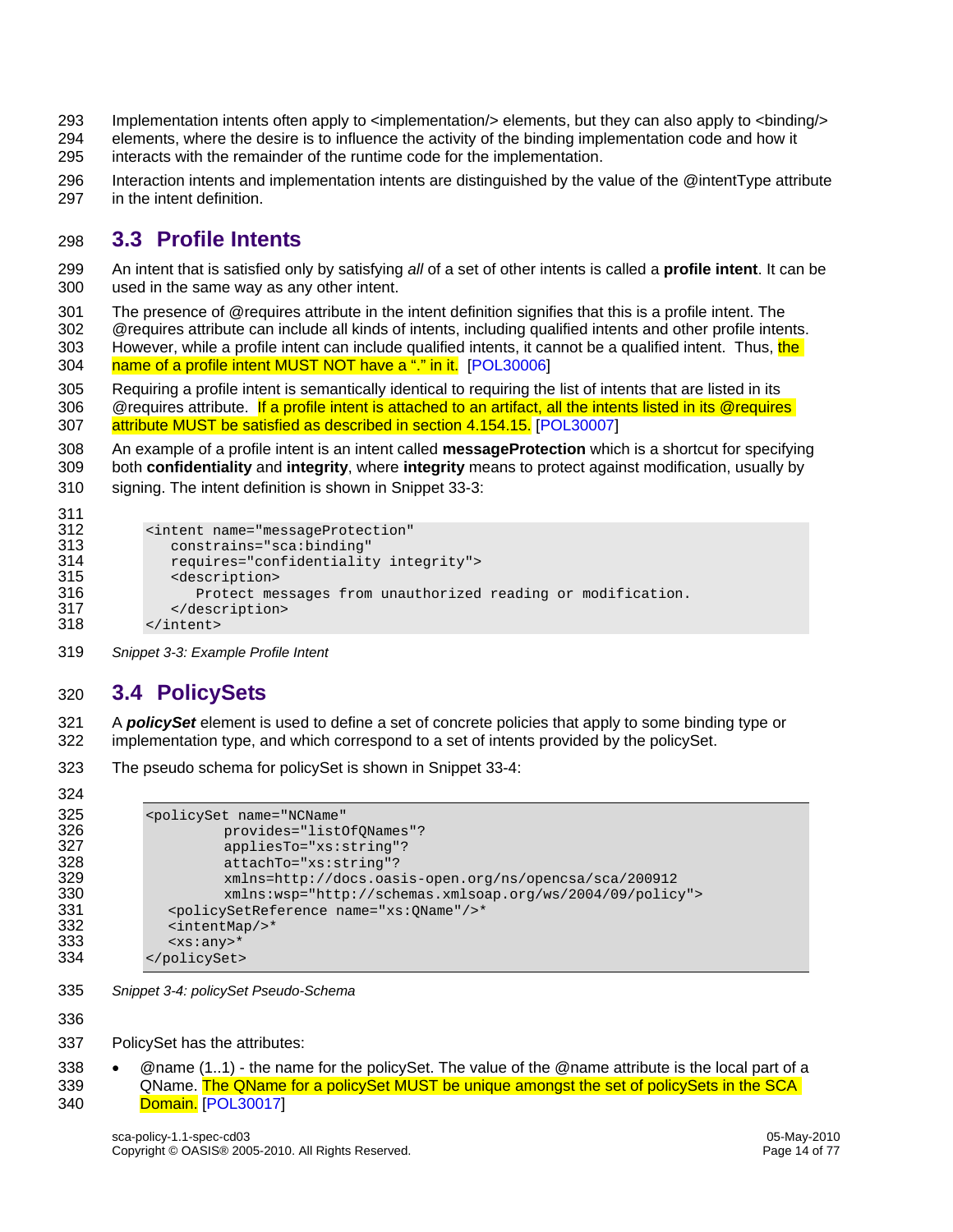- 341 @appliesTo (0..1) a string which is an XPath 1.0 expression identifying one or more SCA constructs 342 this policySet can configure. The contents of @appliesTo MUST match the XPath 1.0 [XPATH] 343 production *Expr.* [POL30018] The @appliesTo attribute uses the "Deployed Composites Infoset" as 344 described in Appendix A: The Deployed Composites Infoset section.
- 345 @attachTo (0..1) a string which is an XPath 1.0 expression identifying one or more elements in the 346 Domain. It is used to declare which set of elements the policySet is actually attached to. The 347 contents of @attachTo MUST match the XPath 1.0 production Expr. [POL30019] The XPath value of 348 the @attachTo attribute is evaluated against the "Deployed Composite Infoset" as described in 349 Appendix A: Defining the Deployed Composites Infoset. See the section on "Attaching Intents and 350 PolicySets to SCA Constructs" for more details on how this attribute is used.
- 351 @provides (0..1) a list of intent QNames (that can be qualified), which declares the intents the 352 PolicySet provides.
- 353 PolicySet contains one or more of the element children
- 354 intentMap element
- 355 policySetReference element
- 356 xs:any extensibility element
- 357 Any mix of the above types of elements, in any number, can be included as children of the policySet 358 element including extensibility elements. There are likely to be many different policy languages for 359 specific binding technologies and domains. In order to allow the inclusion of any policy language within a 360 policySet, the extensibility elements can be from any namespace and can be intermixed.
- 361 The SCA policy framework expects that WS-Policy will be a common policy language for expressing 362 interaction policies, especially for Web Service bindings. Thus a common usecase is to attach WS-363 Policies directly as children of <policySet> elements; either directly as <wsp:Policy> elements, or as 364 <wsp:PolicyReference> elements or using <wsp:PolicyAttachment>. These three elements, and others, 365 can be attached using the extensibility point provided by the <xs:any> in the pseudo schema above. See 366 example below.
- 367 For example, the policySet element below declares that it provides
- 368 **serverAuthentication.message** and **reliability** for the "binding.ws" SCA binding.

| ວບອ |                                                                                                     |
|-----|-----------------------------------------------------------------------------------------------------|
| 370 | <policyset <="" name="SecureReliablePolicy" th=""></policyset>                                      |
| 371 | provides="serverAuthentication.message exactlyOne"                                                  |
| 372 | $appliesTo="//sca:binding.ws"$                                                                      |
| 373 | xmlns="http://docs.oasis-open.org/ns/opencsa/sca/200912"                                            |
| 374 | $xmlns:wsp="http://schemas.xmlsoap.org/ws/2004/09/policy"$                                          |
| 375 | <wsp:policyattachment></wsp:policyattachment>                                                       |
| 376 | policy expression and policy subject for</th></tr><tr><th>377</th><th>"basic server authentication" |
| 378 | $\ddotsc$                                                                                           |
| 379 |                                                                                                     |
| 380 | <wsp:policyattachment></wsp:policyattachment>                                                       |
| 381 | policy expression and policy subject for</th></tr><tr><th>382</th><th>"reliability"                 |
| 383 | $\cdots$                                                                                            |
| 384 |                                                                                                     |
| 385 |                                                                                                     |
|     |                                                                                                     |

386 *Snippet 3-5: Example policySet Defineition* 

387

369

388 PolicySet authors need to be aware of the evaluation of the @appliesTo attribute in order to designate 389 meaningful values for this attribute. Although policySets can be attached to any element in an SCA 390 composite, the applicability of a policySet is not scoped by where it is attached in the SCA framework. 391 Rather, policySets always apply to either binding instances or implementation elements regardless of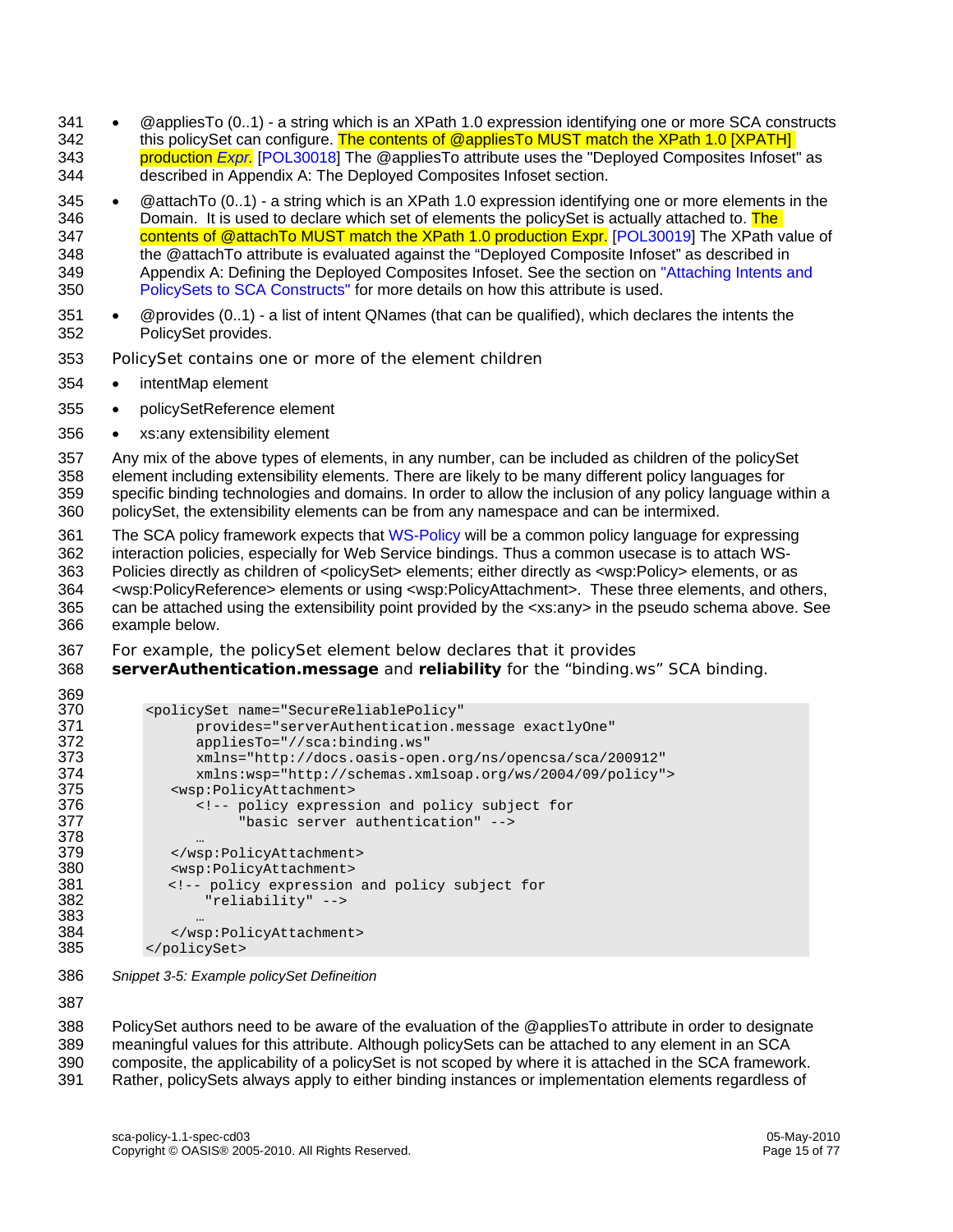- 392 where they are attached. In this regard, the SCA policy framework does not scope the applicability of the 393 policySet to a specific attachment point in contrast to other frameworks, such as WS-Policy.
- 394 When computing the policySets that apply to a particular element, the @appliesTo attribute of each
- 395 relevant policySet is checked against the element. If a policySet that is attached to an ancestor element 396 does not apply to the element in question, it is simply discarded.
- 397 With this design principle in mind, an XPath expression that is the value of an @appliesTo attribute
- 398 designates what a policySet applies to. Note that the XPath expression will always be evaluated against
- 399 the Domain Composite Infoset as described in Section 4.4.1 "The Form of the @attachTo Attribute". The
- 400 policySet will apply to any child binding or implementation elements returned from the expression. So, for
- 401 example, appliesTo="//binding.ws" will match any web service binding. If
- 402 appliesTo="//binding.ws[@impl='axis']" then the policySet would apply only to web service bindings that 403 have an @impl attribute with a value of 'axis'.
- 404 When writing policySets, the author needs to ensure that the policies contained in the policySet always
- 405 satisfy the intents in the @provides attribute. Specifically, when using WS-Policy the optional attribute 406 and the exactlyOne operator can result in alternative policies and uncertainty as to whether a particular 407 alternative satisfies the advertised intents.
- 408 If the WS-Policy attribute optional = 'true' is attached to a policy assertion, it results in two policy
- 409 alternatives, one that includes and one that does not include the assertion. During wire validation it is
- 410 impossible to predict which of the two alternatives will be selected -if the absence of the policy assertion
- 411 does not satisfy the intent, then it is possible that the intent is not actually satisfied when the policySet is
- 412 used.
- 413 Similarly, if the WS-Policy operator exactlyOne is used, only one of the set of policy assertions within the 414 operator is actually used at runtime. If the set of assertions is intended to satisfy one or more intents, it is
- 415 vital to ensure that each policy assertion in the set actually satisfies the intent(s).
- 416 Note that section 4.12.1 on Wire Validity specifies that the strict version of the WS-Policy intersection
- 417 algorithm is used to establish wire validity and determine the policies to be used. The strict version of
- 418 policy intersection algorithm ignores the ignorable attribute on assertions. This means that the ignorable 419 facility of WS-Policy cannot be used in policySets.
- 420 For further discussion on attachment of policySets and the computation of applicable policySets, please 421 refer to Section 4.
- 422 A policySet can be contributed to the SCA Domain by including its definition in a definitions.xml file within
- 423 a Contribution in the Domain. Details of the definitions.xml files are described in the SCA Assembly Model 424 [SCA-Assembly].

### 425 **3.4.1 IntentMaps**

- 426 Intent maps contain the concrete policies and policy subjects that are used to realize a specific intent that 427 is provided by the policySet.
- 428 The pseudo-schema for intentMaps is given in Snippet 33-6:

```
429
```
- 430 <intentMap provides="xs:QName"><br>431 < qualifier name="xs:string"> 431 <qualifier name="xs:string">?<br>432 <xs:any>\* 432 <xs:any>\* 433 </qualifier><br>434 </intentMap> 434 </intentMap>
- 435 *Snippet 3-6: intentMap Pseudo-Schema*

436

- 437 When a policySet element contains a set of intentMap children, the value of the @provides attribute of 438 each intentMap MUST correspond to an unqualified intent that is listed within the @provides attribute
- 439 value of the parent policySet element. [POL30008]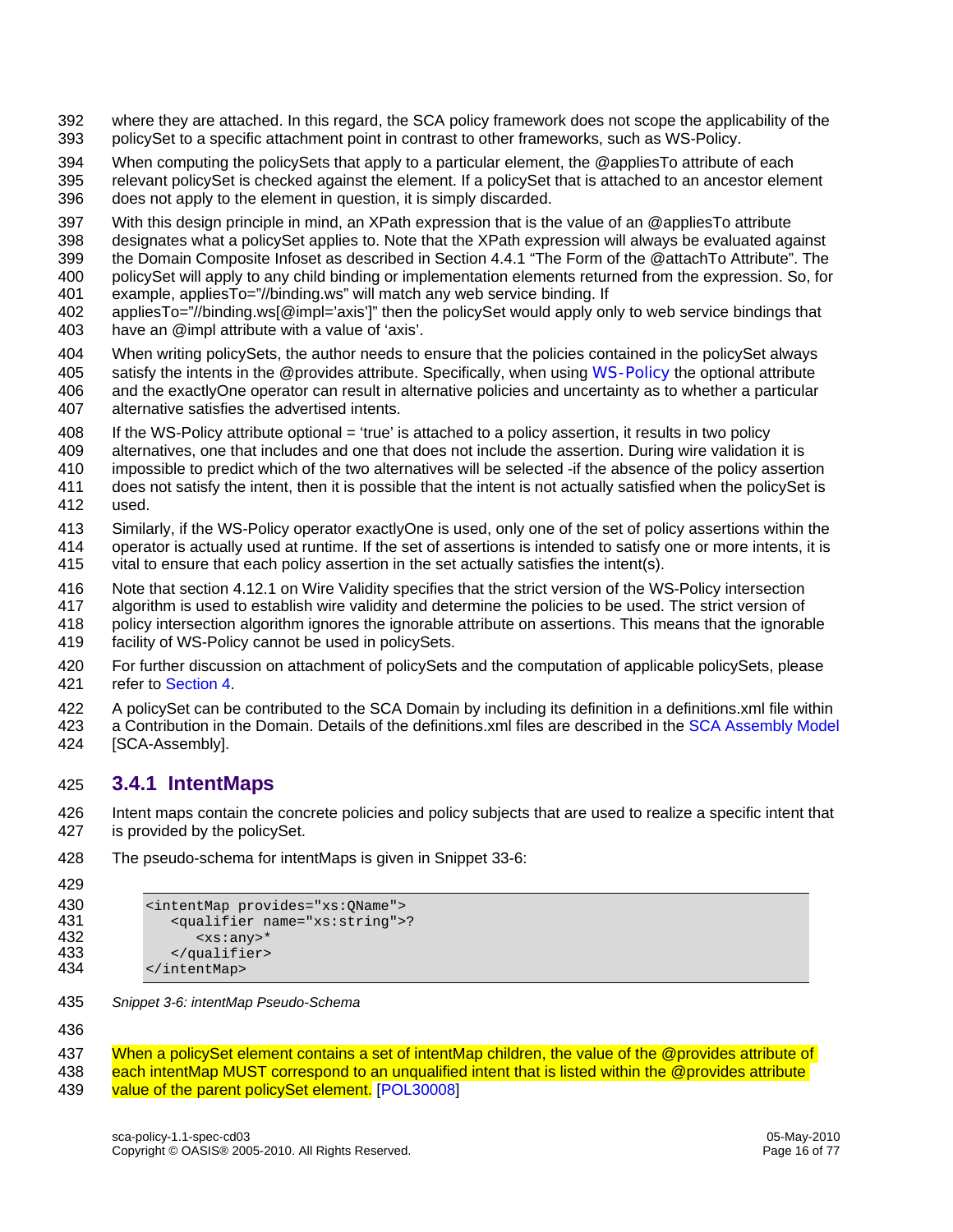440 If a policySet specifies a qualifiable intent in the @provides attribute, and it provides an intentMap for the 441 qualifiable intent then that intentMap MUST specify all possible qualifiers for that intent. [POL30020]

442 For each qualifiable intent listed as a member of the @provides attribute list of a policySet element, there

443 MUST be no more than one corresponding intentMap element that declares the unqualified form of that

444 intent in its @provides attribute. In other words, each intentMap within a given policySet uniquely provides 445 for a specific intent. [POL30010]

446 The @provides attribute value of each intentMap that is an immediate child of a policySet MUST be 447 **included in the @provides attribute of the parent policySet.** [POL30021]

448 An intentMap element contains qualifier element children. Each qualifier element corresponds to a

449 qualified intent where the unqualified form of that intent is the value of the @provides attribute value of

450 the parent intentMap. The qualified intent is either included explicitly in the value of the enclosing 451 policySet's @provides attribute or implicitly by that @provides attribute including the unqualified form of

452 the intent.

459

453 A qualifier element designates a set of concrete policy attachments that correspond to a qualified intent.

454 The concrete policy attachments can be specified using wsp:PolicyAttachment element children or using 455 extensibility elements specific to an environment.

456 As an example, the policySet element in Snippet 33-7 declares that it provides **confidentiality** using the 457 @provides attribute. The alternatives (transport and message) it contains each specify the policy and 458 policy subject they provide. The default is "transport".

| ™   |                                                                                               |
|-----|-----------------------------------------------------------------------------------------------|
| 460 | <policyset <="" name="SecureMessagingPolicies" th=""></policyset>                             |
| 461 | provides="confidentiality"                                                                    |
| 462 | appliesTo="//binding.ws"                                                                      |
| 463 | $xmlns="http://docs.oasis-open.org/ns/opencsa/sca/200912"$                                    |
| 464 | xmlns:wsp="http://schemas.xmlsoap.org/ws/2004/09/policy">                                     |
| 465 | <intentmap provides="confidentiality"></intentmap>                                            |
| 466 | <qualifier name="transport"></qualifier>                                                      |
| 467 | <wsp:policyattachment></wsp:policyattachment>                                                 |
| 468 | policy expression and policy subject for</th></tr><tr><th>469</th><th>"transport" alternative |
| 470 | .                                                                                             |
| 471 |                                                                                               |
| 472 | <wsp:policyattachment></wsp:policyattachment>                                                 |
| 473 |                                                                                               |
| 474 |                                                                                               |
| 475 |                                                                                               |
| 476 | <qualifier name="message"></qualifier>                                                        |
| 477 | <wsp:policyattachment></wsp:policyattachment>                                                 |
| 478 | policy expression and policy subject for</th></tr><tr><th>479</th><th>"message" alternative"  |
| 480 | .                                                                                             |
| 481 |                                                                                               |
| 482 |                                                                                               |
| 483 |                                                                                               |
| 484 |                                                                                               |
|     |                                                                                               |

485 *Snippet 3-7: Example policySet with an intentMap* 

486

487 PolicySets can embed policies that are defined in any policy language. Although WS-Policy is the most 488 common language for expressing interaction policies, it is possible to use other policy languagesSnippet 489 33-8 is an example of a policySet that embeds a policy defined in a proprietary language. This policy 490 provides "serverAuthentication" for binding.ws.

491

| 492        | <policyset <="" name="AuthenticationPolicy" th=""></policyset> |
|------------|----------------------------------------------------------------|
| 493<br>494 | provides="serverAuthentication"<br>appliesTo="//binding.ws"    |
|            |                                                                |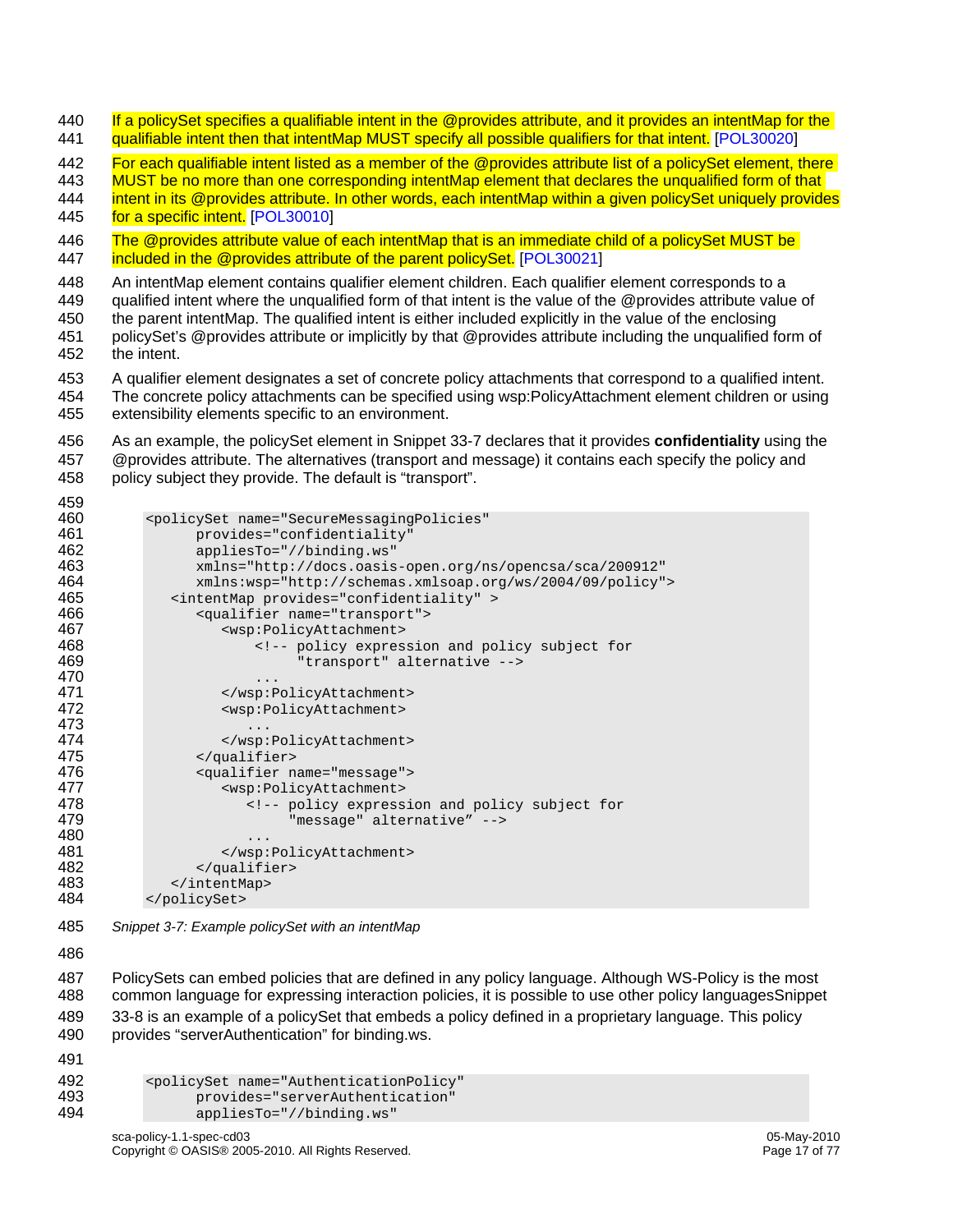| 495 | $xmlns="http://docs.oasis-open.org/ns/opencsa/sca/200912"$                   |
|-----|------------------------------------------------------------------------------|
| 496 | <e:policyconfiguration xmlns:e="http://example.com"></e:policyconfiguration> |
| 497 | $\epsilon$ :authentication type = "X509"/>                                   |
| 498 | <e:trustedcastore type="JKS"></e:trustedcastore>                             |
| 499 | <e:keystorefile>Foo.jks</e:keystorefile>                                     |
| 500 | <e:keystorepassword>123</e:keystorepassword>                                 |
| 501 |                                                                              |
| 502 |                                                                              |
| 503 |                                                                              |

504 *Snippet 3-8: Example policySet Using a Proprietary Language*

### 505 **3.4.2 Direct Inclusion of Policies within PolicySets**

506 In cases where there is no need for defaults or overriding for an intent included in the @provides of a 507 policySet, the policySet element can contain policies or policy attachment elements directly without the 508 use of intentMaps or policy set references. There are two ways of including policies directly within a 509 policySet. Either the policySet contains one or more wsp:policyAttachment elements directly as children 510 or it contains extension elements (using xs:any) that contain concrete policies.

511 Following the inclusion of all policySet references, when a policySet element directly contains

- 512 wsp:policyAttachment children or policies using extension elements, the set of policies specified as
- 513 children MUST satisfy all the intents expressed using the @provides attribute value of the policySet
- 514 element. [POL30011] The intent names in the @provides attribute of the policySet can include names of
- 515 profile intents.

#### 516 **3.4.3 Policy Set References**

- 517 A policySet can refer to other policySets by using sca:PolicySetReference element. This provides a
- 518 recursive inclusion capability for intentMaps, policy attachments or other specific mappings from different 519 domains.
- 520 When a policySet element contains policySetReference element children, the @name attribute of a
- 521 policySetReference element designates a policySet defined with the same value for its @name attribute. 522 Therefore, the @name attribute is a QName.
- 523 The set of intents in the @provides attribute of a referenced policySet MUST be a subset of the set of 524 intents in the @provides attribute of the referencing policySet. [POL30013] Qualified intents are a subset 525 of their parent qualifiable intent.
- 526 The usage of a policySetReference element indicates a copy of the element content children of the
- 527 policySet that is being referred is included within the referring policySet. If the result of inclusion results in
- 528 a reference to another policySet, the inclusion step is repeated until the contents of a policySet does not 529 contain any references to other policySets.
- 530 When a policySet is applied to a particular element, the policies in the policy set
- 531 include any standalone polices plus the policies from each intent map contained in the
- 532 PolicySet, as described below.
- 533 Note that, since the attributes of a referenced policySet are effectively removed/ignored by this process, it
- 534 is the responsibility of the author of the referring policySet to include any necessary intents in the
- 535 @provides attribute of the policySet making the reference so that the policySet correctly advertises its 536 aggregate policy.
- 537 The default values when using this aggregate policySet come from the defaults in the included policySets.
- 538 A single intent (or all qualified intents that comprise an intent) in a referencing policySet ought to be 539 included once by using references to other policySets.
- 540 Snippet 33-9 is an example to illustrate the inclusion of two other policySets in a policySet element:
- 541

```
542 <policySet name="BasicAuthMsgProtSecurity"<br>543 provides="serverAuthentication confi
                      provides="serverAuthentication confidentiality"
```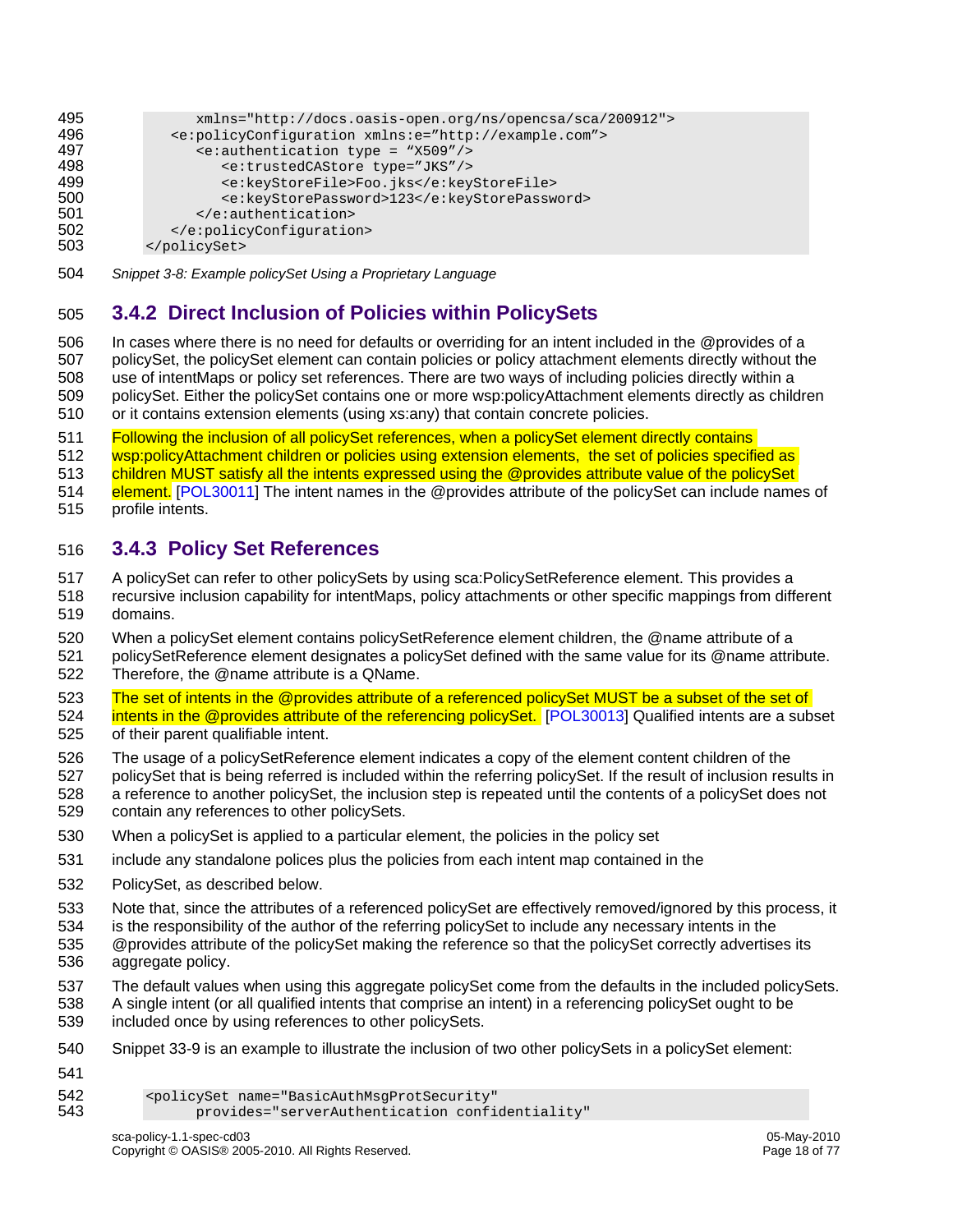```
544 appliesTo="//binding.ws"<br>545 mins="http://docs.oasis
545 xmlns="http://docs.oasis-open.org/ns/opencsa/sca/200912"> 
546 <policySetReference name="acme:ServerAuthenticationPolicies"/><br>547 <policySetReference name="acme:ConfidentialityPolicies"/>
547 <policySetReference name="acme:ConfidentialityPolicies"/> 
            548 </policySet> 
549 Snippet 3-9: Example policySet Including Other policySets 
550 
551 The policySet in Snippet 33-9 refers to policySets for serverAuthentication and 
552 confidentiality and, by reference, provides policies and policy subject alternatives in these 
553 domains. 
554 If the policySets referred to in Snippet 33-9 have the following content: 
555 
556 <policySet name="ServerAuthenticationPolicies" 
557 provides="serverAuthentication"<br>558 appliesTo="//binding.ws"
558 appliesTo="//binding.ws"<br>559 mmlns="http://docs.oasis
559 xmlns="http://docs.oasis-open.org/ns/opencsa/sca/200912"><br>560 wsp:PolicyAttachment>
560 <wsp:PolicyAttachment><br>561 <wsp:Therman <t-- policy express
561 <!-- policy expression and policy subject for 
                         "basic server authentication" -->
563<br>564
564 </wsp:PolicyAttachment><br>565 </policySet>
            565 </policySet> 
566<br>567
567 <policySet name="acme:ConfidentialityPolicies" 
568 provides="confidentiality"<br>569 bindings="binding.ws"
569 bindings="binding.ws" 
570 xmlns="http://docs.oasis-open.org/ns/opencsa/sca/200912"><br>571 <intentMap provides="confidentiality" >
571 <intentMap provides="confidentiality" ><br>572 <qualifier name="transport">
572 <qualifier name="transport"><br>573 <wsp:PolicyAttachment>
573 <wsp:PolicyAttachment><br>574 <wsp:PolicyAttachment>
574 \leq -- policy expression and policy subject for<br>575 \leq "transport" alternative -->
                                "transport" alternative -->
576 ... 
577 </wsp:PolicyAttachment><br>578 <wsp:PolicyAttachment>
                       578 <wsp:PolicyAttachment> 
579 ...<br>\frac{580}{100} ...
580 </wsp:PolicyAttachment><br>581 </gualifier>
581 </qualifier><br>582 <qualifier n
582 <qualifier name="message"> 
583 <wsp:PolicyAttachment> 
584 \leq -- policy expression and policy subject for 585
                                "message" alternative" -->
586 ...<br>587 ...
                      587 </wsp:PolicyAttachment> 
588 </qualifier><br>589 </intentMap>
589 </intentMap><br>590 </policySet>
            590 </policySet>
```
591 *Snippet 3-10: Example Included policySets for Snippet 33-9* 

592

593 The result of the inclusion of policySets via policySetReferences would be semantically 594 equivalent to Snippet 33-11.

595

```
596 <policySet name="BasicAuthMsgProtSecurity" 
597 provides="serverAuthentication confidentiality" appliesTo="//binding.ws"<br>598 mmlns="http://docs.oasis-open.org/ns/opencsa/sca/200912">
598 xmlns="http://docs.oasis-open.org/ns/opencsa/sca/200912"> 
               599 <wsp:PolicyAttachment>
```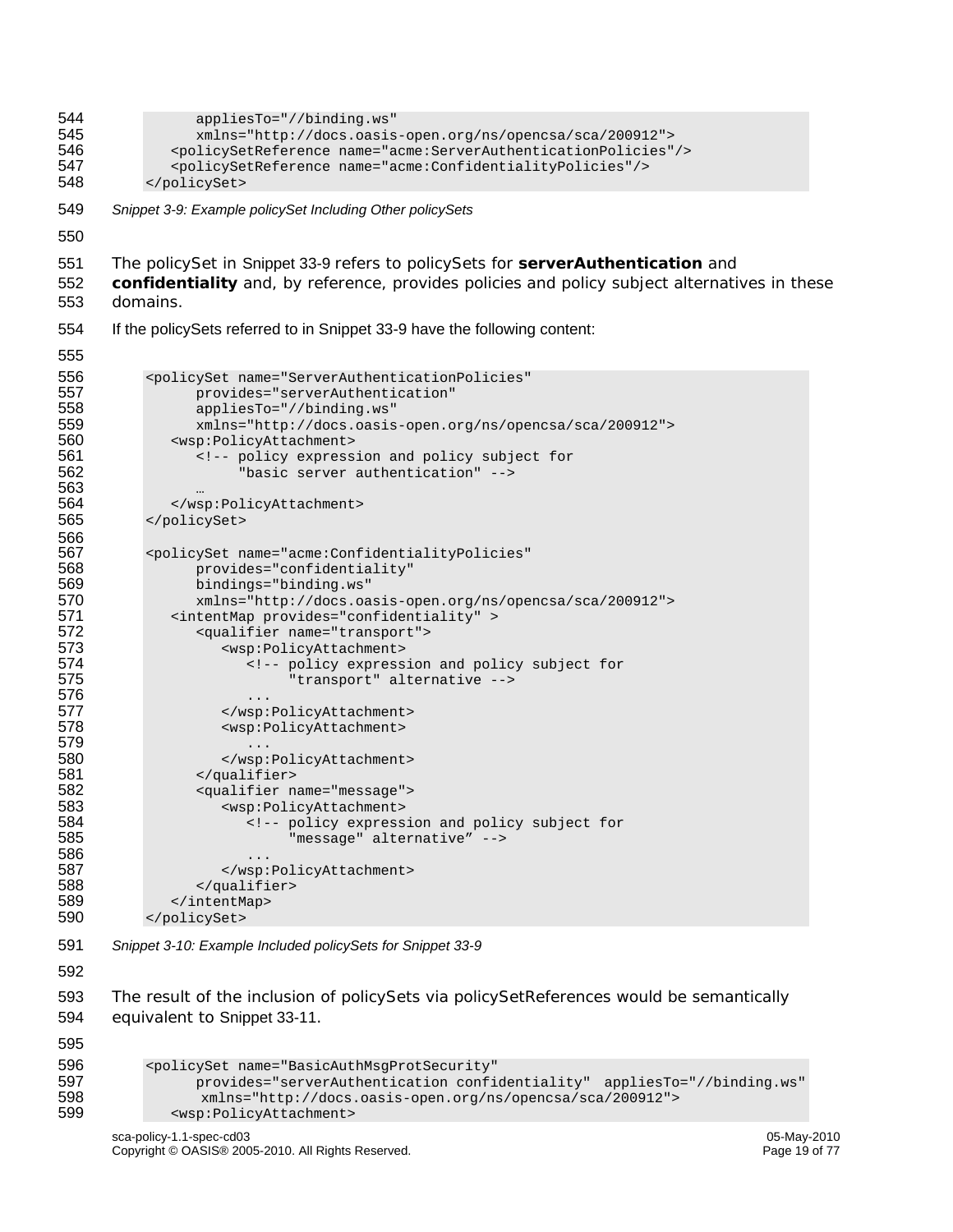| 600 | policy expression and policy subject for</th></tr><tr><th>601</th><th>"basic server authentication" |
|-----|-----------------------------------------------------------------------------------------------------|
| 602 |                                                                                                     |
| 603 |                                                                                                     |
| 604 | <intentmap provides="confidentiality"></intentmap>                                                  |
| 605 | <qualifier name="transport"></qualifier>                                                            |
| 606 | <wsp:policyattachment></wsp:policyattachment>                                                       |
| 607 | policy expression and policy subject for</th></tr><tr><th>608</th><th>"transport" alternative       |
| 609 | .                                                                                                   |
| 610 |                                                                                                     |
| 611 | <wsp:policyattachment></wsp:policyattachment>                                                       |
| 612 |                                                                                                     |
| 613 |                                                                                                     |
| 614 |                                                                                                     |
| 615 | <qualifier name="message"></qualifier>                                                              |
| 616 | <wsp:policyattachment></wsp:policyattachment>                                                       |
| 617 | policy expression and policy subject for</th></tr><tr><th>618</th><th>"message" alternative         |
| 619 |                                                                                                     |
| 620 |                                                                                                     |
| 621 |                                                                                                     |
| 622 |                                                                                                     |
| 623 |                                                                                                     |

*Snippet 3-11: Equivalent policySet*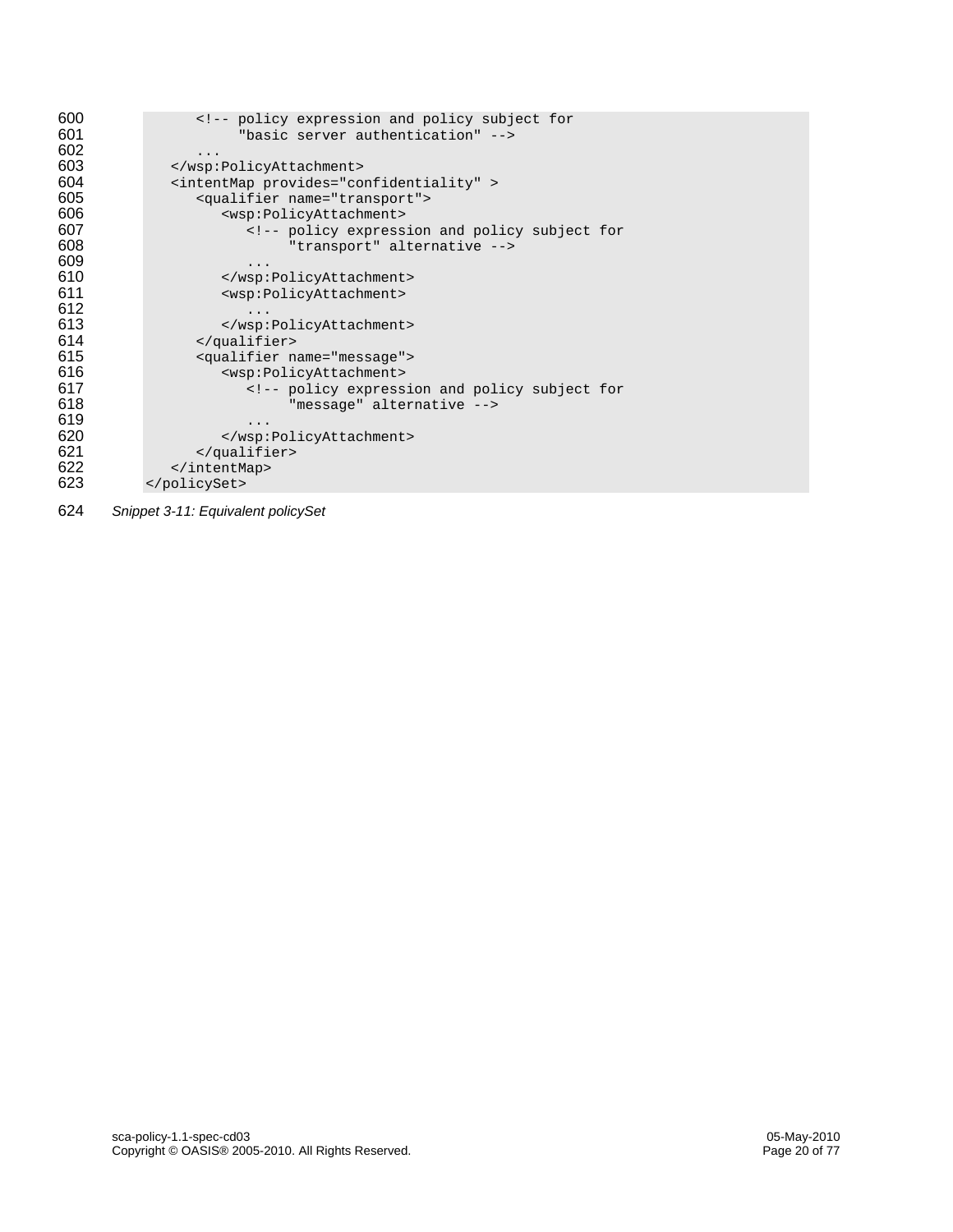# <sup>625</sup>**4 Attaching Intents and PolicySets to SCA Constructs**

626 This section describes how intents and policySets are associated with SCA constructs. It describes the 627 various attachment points and semantics for intents and policySets and their relationship to other SCA 628 elements and how intents relate to policySets in these contexts.

### 629 **4.1 Attachment Rules – Intents**

630 One or more intents can be attached to any SCA element used in the definition of components and 631 composites. The attachment can be specified by using the following two mechanisms:

- 632 *Direct Attachment* mechanism which is described in the section "Direct Attachment of Intents".
- 633 *External Attachment* mechanism which is described in the section "External Attachment of 634 Intents".

### 635 **4.2 Direct Attachment of Intents**

636 Intents can be attached to any SCA element used in the definition of components and composites. 637 Intents are attached by using the *@requires* attribute or the <requires> child element. The @requires 638 attribute takes as its value a list of intent names. Similarly, the <requires> element takes as its value a list 639 of intent names. Intents can also be attached to interface definitions. For WSDL portType elements 640 (WSDL 1.1) the @requires attribute can be used to attach the list of intents that are needed by the 641 interface. Other interface languages can define their own mechanism for attaching a list of intents.  $\rho_{\text{AV}}$ 642 intents attached to an interface definition artifact, such as a WSDL portType, MUST be added to the 643 intents attached to the service or reference to which the interface definition applies. If no intents are 644 attached to the service or reference then the intents attached to the interface definition artifact become 645 the only intents attached to the service or reference. [POL40027]

646 Because intents specified on interfaces can be seen by both the provider and the client of a service, it is 647 appropriate to use them to specify characteristics of the service that both the developers of provider and 648 the client need to know.

649 For example:

```
650 
651 <service requires="acme:IntentName1 acme:IntentName2"><br>652 <br/>>>> <br/>>binding.xxx/>
               652 <binding.xxx/> 
653 … 
654 </service> 
655 
656 <reference requires="acme:IntentName1 acme:IntentName2"> 
657 <binding.xxx/> 
658<br>659
            659 </reference>
```
660 *Snippet 4-1: Example of @requires on a service or a reference* 

```
661 <service><br>662 <regui
               662 <requires intents="acme:IntentName1 acme:IntentName2"/> 
663 <binding.xxx/> 
664<br>665
            665 </service> 
666<br>667
667 <reference><br>668 <requires
668 <requires intents="acme:IntentName1 acme:IntentName2"/> 
                669 <binding.xxx/> 
670<br>671
            </reference>
```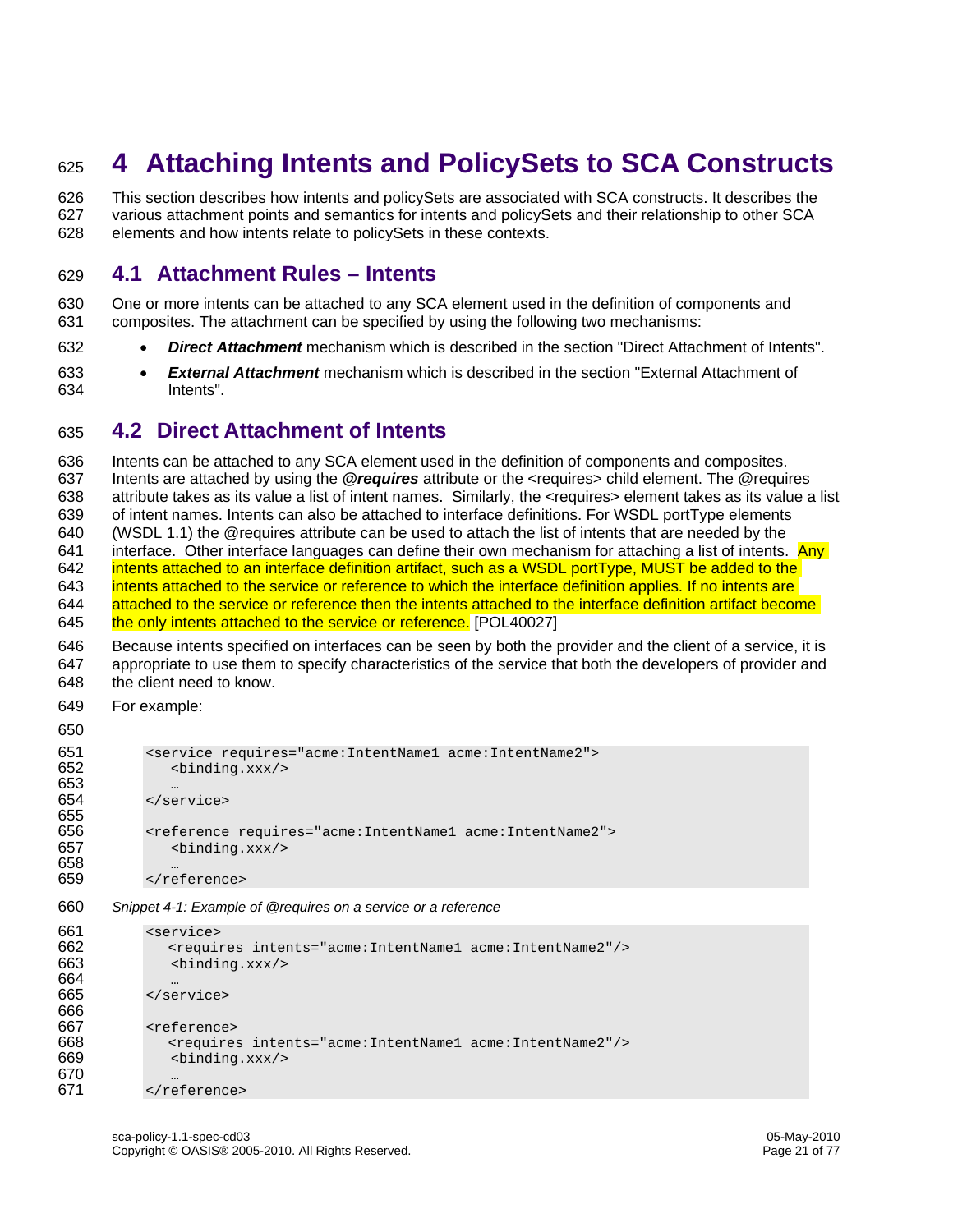672 *Snippet 4-2: Example of a <requires> subelement to attach intents to a service or a reference* 

# 673 **4.3 External Attachment of Intents and PolicySets**

674 External Attachment of intents and policySets is used for deployment-time application of intents and 675 policySets to SCA elements. It is called "external attachment" because the principle of the mechanism is 676 that the attachment is declared in a place that is separate from the composite files that contain the 677 elements. This separation provides the deployer with a way to attach intents and/or policySets without 678 having to modify the artifacts where the intents and policySets are attached.

679 Intents and policySets can be attached to one or more SCA elements by using the externalAttachment 680 element, which is declared within a definitions file.

681 The pseudo-schema for the externalAttachment element is shown in Snippet 44-3.

| <u>uuz</u>        |                                                                                                                                                                            |
|-------------------|----------------------------------------------------------------------------------------------------------------------------------------------------------------------------|
| 683<br>684<br>685 | <externalattachment_intents="sca:listofonames"<br>policySets="sca:listofONames"<br/><math>attachTo = "xs:string"</math></externalattachment_intents="sca:listofonames"<br> |
|                   |                                                                                                                                                                            |

- 686 *Snippet 4-3: Pseudo-schema for externalAttachment element*
- 687

682

- 688 The *externalAttachment* element has the *attributes*:
- 689 *@intents : listOfQNames (0..1)* A list of QNames identifying intents which are attached to the 690 elements declared in the @attachTo attribute.
- 691 *@policySets : listOfQNames (0..1)*. A list of QNames identifying policySets which are attached to 692 the elements declared in the @attachTo attribute

693 • *@attachTo : string (1..1)*. A string containing an XPath 1.0 expression identifying one or more 694 elements in the Domain. It is used to declare which set of elements the intents are attached to. 695 The contents of the @attachTo attribute of an externalAttachment element MUST match the XPath 696 1.0 production Expr. [POL40035] The XPath value of the @attachTo attribute is evaluated against the 697 "Deployed Composite Infoset" as described in the appendix section "The Deployed Composites 698 Infoset".

699

# 700 **4.4 Attachment Rules - PolicySets**

701 One or more policySets can be attached to any SCA element used in the definition of components and 702 composites. The attachment can be specified by using the following two mechanisms:

703 • *Direct Attachment* mechanism which is described in Direct Attachment of PolicySets.

704 • *External Attachment* mechanism which is described in External Attachment of PolicySets.

705 SCA runtimes MUST support at least one of the Direct Attachment and External Attachment mechanisms 706 for policySet attachment. [POL40010] SCA implementations supporting only the External Attachment 707 mechanism MUST ignore the policy sets that are applicable via the Direct Attachment mechanism. 708 [POL40011] SCA implementations supporting only the Direct Attachment mechanism MUST ignore the 709 policy sets that are applicable via the External Attachment mechanism. [POL40012] SCA 710 implementations supporting both Direct Attachment and External Attachment mechanisms MUST ignore

711 policy sets applicable to any given SCA element via the Direct Attachment mechanism when there exist

712 policy sets applicable to the same SCA element via the External Attachment mechanism [POL40001]

# 713 **4.5 Direct Attachment of PolicySets**

- 714 Direct Attachment of PolicySets can be achieved by
- 715 Using the optional *@policySets* attribute of the SCA element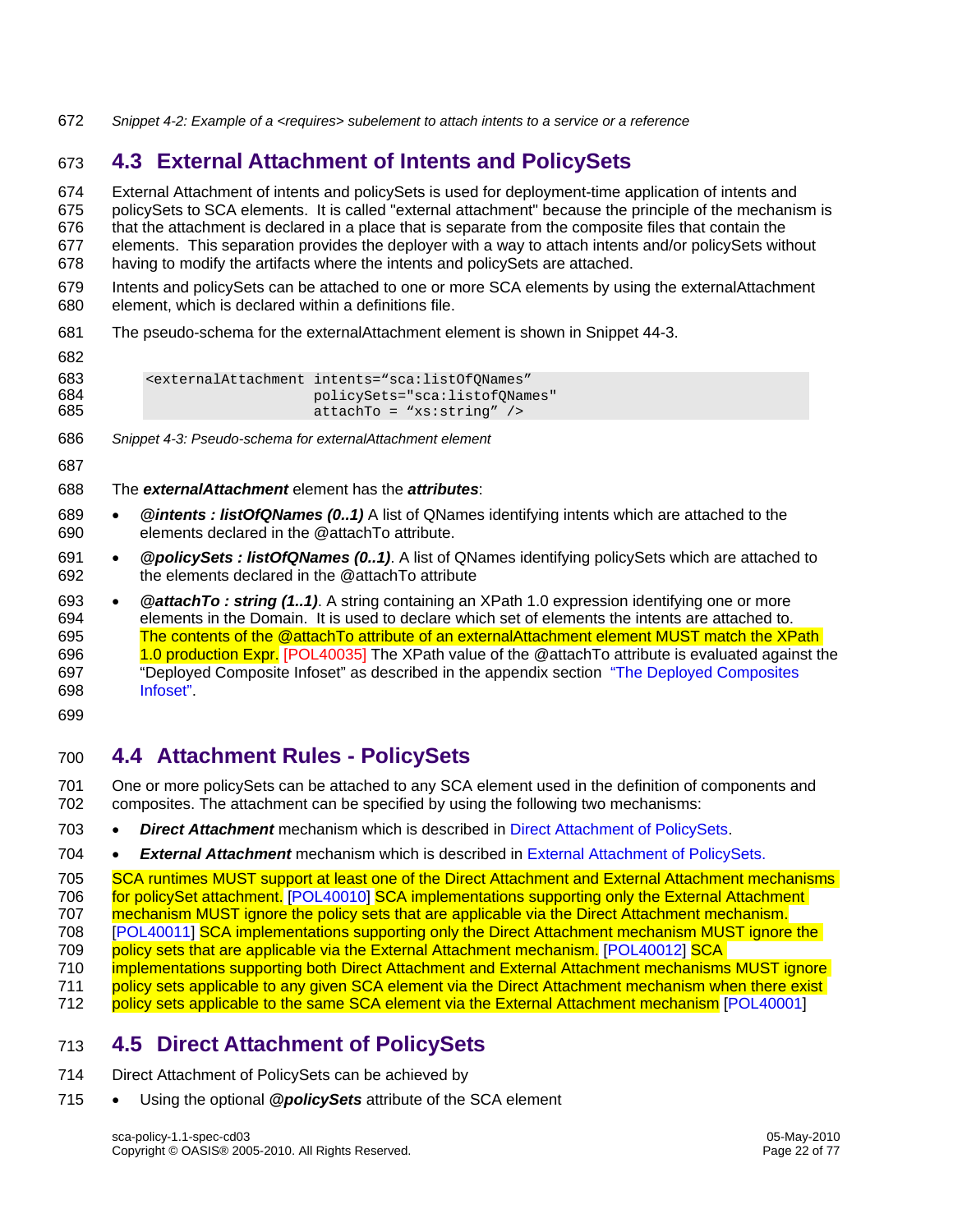- 716 Adding an optional child <**policySetAttachment/>** element to the SCA element
- 717 The policySets attribute takes as its value a list of policySet names.

```
718 For example: 
719 
720 <service> or <reference>...<br>721 <br/>binding.binding-type
721 <br />
chinding.binding-type policySets="listOfQNames">
</binding.binding-type>
                 </binding.binding-type>
723<br>724
             </service> or </reference>
725 Snippet 4-4: Example of @policySets on a service 
726 
727 The <policySetAttachment/> element is an alternative way to attach a policySet to an SCA composite. 
728 
729 <policySetAttachment name="xs:QName"/> 
730 Snippet 4-5: policySetAttachment Pseudo-Schema
731 
732 • @name (1..1) – the QName of a policySet.
733 
734 For example: 
735 
736 <service> or <reference>...<br>737 <br/>binding.binding-type>
737 binding.binding-type><br>738 <policySetAttachmen
738 <policySetAttachment name="sns:EnterprisePolicySet"><br>739 </binding.binding-type>
                 </binding.binding-type>
740<br>741
             741 </service> or </reference> 
742 Snippet 4-6:Example of policySetAttachment in a service or reference
```
- 743
- 744 Where an element has both a @policySets attribute and a <policySetAttachment/> child element, the 745 policySets declared by both are attached to the element.
- 746 The SCA Policy framework enables two distinct cases for utilizing intents and PolicySets:
- 747 It is possible to specify QoS requirements by attaching abstract intents to an element at the time of 748 development. In this case, it is implied that the concrete bindings and policies that satisfy the abstract 749 intents are not assigned at development time but the intents are used *to select the concrete*  750 *Bindings and Policies* at deployment time. Concrete policies are encapsulated within policySets 751 that are applied during deployment using the external attachment mechanism. The intents associated 752 with a SCA element is the union of intents specified for it and its parent elements subject to the 753 detailed rules below.
- 754 It is also possible to specify QoS requirements for an element by using both intents and concrete 755 policies contained in directly attached policySets at development time. In this case, it is possible *to*  756 *configure the policySets, by overriding the default settings in the specified policySets using*  757 *intents*. The policySets associated with a SCA element is the union of policySets specified for it and 758 its parent elements subject to the detailed rules below.

759 See also "Matching Intents and PolicySets" for a discussion of how intents are used to guide the selection 760 and application of specific policySets.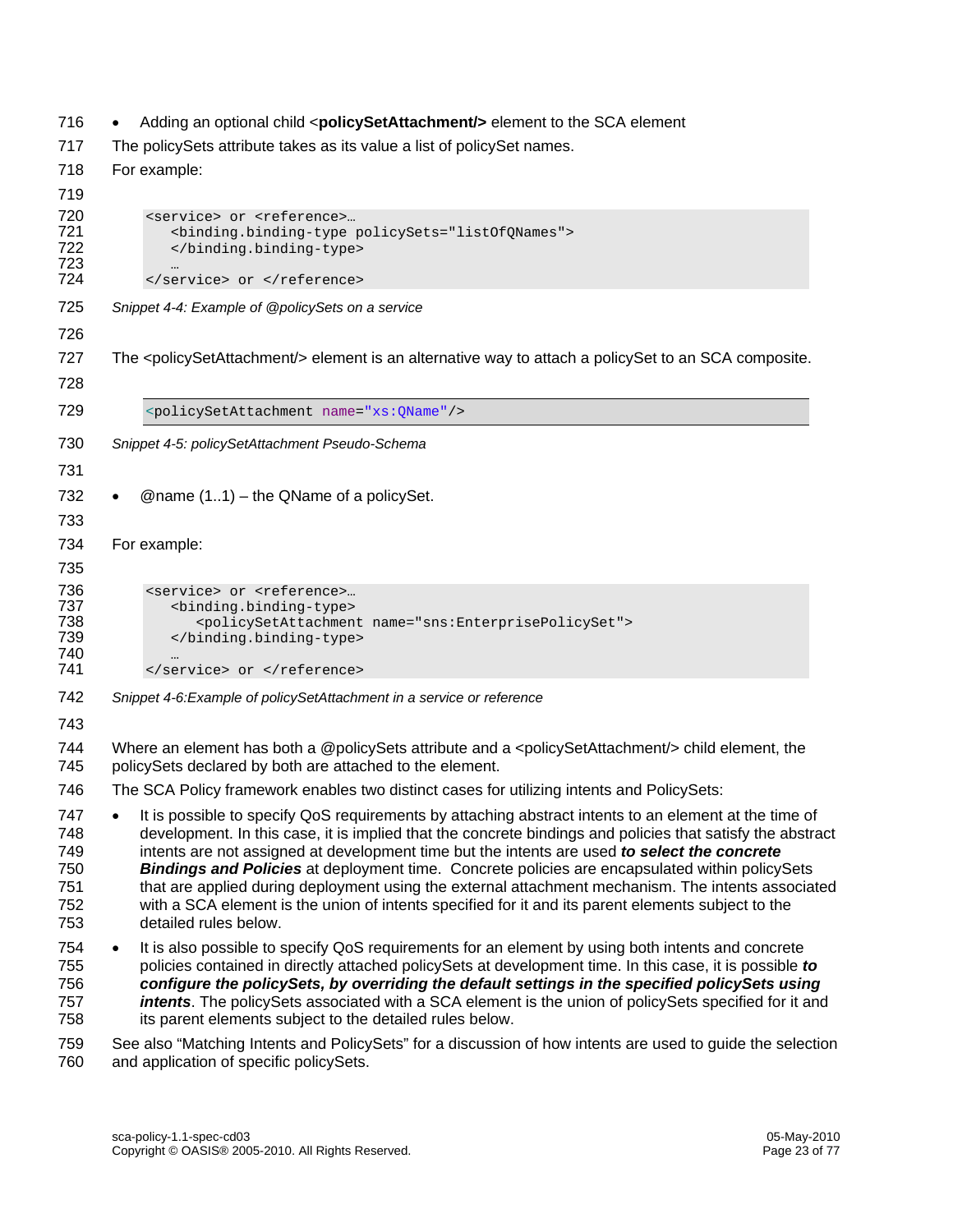# 761 **4.6 External Attachment of PolicySets**

- 762 The External Attachment for policySets is used for deployment-time application of policySets and policies
- 763 to SCA elements. It is called "external attachment" because the principle of the mechanism is that the
- 764 place that declares the attachment is separate from the composite files that contain the elements. This
- 765 separation provides the deployer with a way to attach policies and policySets without having to modify the 766 artifacts where they apply.
- 767 A PolicySet is attached to one or more elements in one of two ways:
- 768 a) through the @attachTo attribute of the policySet
- 769 b) through the @attachTo attribute of an <externalAttachment/> element which references the policySet 770 in its @policySets attribute
- 771 c) through a reference (via policySetReference) from a policySet that uses the @attachTo attribute. 772

# 773 **4.6.1 Cases Where Multiple PolicySets are attached to a Single Artifact**

774 Multiple PolicySets can be attached to a single artifact. This can happen either as the result of one or 775 more direct attachments or as the result of one or more external attachments which target the particular 776 artifact.

# 777 **4.7 Attaching intents to SCA elements**

- 778 A list of intents can be attached to any SCA element by using the @requires attribute or the <requires> 779 subelement.
- 780 The intents which apply to a given element depend on
- 781 the intents expressed in its @requires attribute and/or its <requires> subelement
- 782 intents derived from the structural hierarchy of the element
- 783 intents derived from the implementation hierarchy of the element
- 784 When computing the intents that apply to a particular element, the @constrains attribute of each relevant 785 intent is checked against the element. If the intent in question does not apply to that element it is simply 786 discarded.
- 787 Any two intents applied to a given element MUST NOT be mutually exclusive [POL40009]. Specific 788 examples are discussed later in this document.

# 789 **4.7.1 Implementation Hierarchy of an Element**

- 790 The *implementation hierarchy* occurs where a component configures an implementation and also 791 where a composite promotes a service or reference of one of its components. The implementation 792 hierarchy involves:
- 793 a composite service or composite reference element is in the implementation hierarchy of the 794 component service/component reference element which they promote
- 795 the component element and its descendent elements (for example, service, reference, 796 implementation) configure aspects of the implementation. Each of these elements is in the 797 implementation hierarchy of the *corresponding* element in the componentType of the 798 implementation.
- 799 Rule 1: The intents declared on elements lower in the implementation hierarchy of a given element MUST 800 be applied to the element. [POL40014] A qualifiable intent expressed lower in the hierarchy can be 801 gualified further up the hierarchy, in which case the qualified version of the intent MUST apply to the
- 802 higher level element. [POL40004]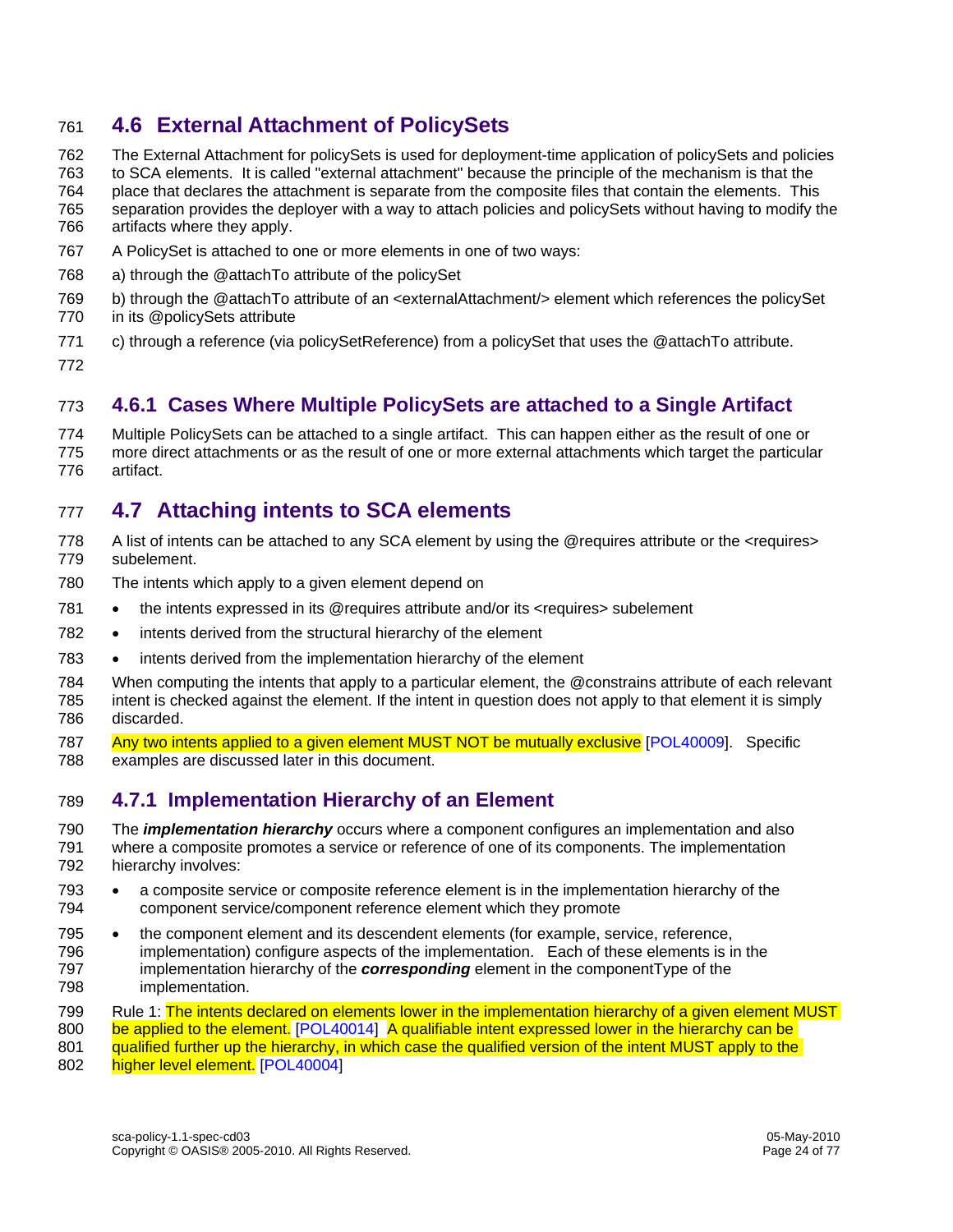# 803 **4.7.2 Structural Hierarchy of an Element**

804 The structural hierarchy of an element consists of its parent element, grandparent element and so on up 805 to the <composite/> element in the composite file containing the element.

806 As an example, for the composite in Snippet 44-7::

```
807
```

```
808 <composite name="C1" requires="i1"><br>809 <service name="CS" promotes="X/S
809 <service name="CS" promotes="X/S"> 
810 <binding.ws requires="i2"> 
811 </service><br>812 <component
812 <component name="X"><br>813 <component <a>>>> <implementation.
813 <implementation.java class="foo"/><br>814 <service name="S" requires="i3">
814 <service name="S" requires="i3"><br>815 </component>
                 </component>
816 </composite>
```
- 817 *Snippet 4-7: Example Composite to Illustrate Structural Hierarchy*
- 818

819 - the structural hierarchy of the component service element with the name "S" is the component element 820 named "X" and the composite element named "C1". Service "S" has intent "i3" and also has the intent "i1" 821 if i1 is not mutually exclusive with i3.

- 822 Rule2: The intents declared on elements higher in the structural hierarchy of a given element MUST be 823 applied to the element EXCEPT
- 824 if any of the inherited intents is mutually exclusive with an intent applied on the element, then the 825 **inherited intent MUST be ignored**

826 • if the overall set of intents from the element itself and from its structural hierarchy contains both an 827 unqualified version and a qualified version of the same intent, the qualified version of the intent MUST 828 be used.

829 [POL40005]

### 830 **4.7.3 Combining Implementation and Structural Policy Data**

831 When there are intents present in both hierarchies implementation intents are calculated before the 832 structural intents. In other words, When combining implementation hierarchy and structural hierarchy 833 policy data, Rule 1 MUST be applied BEFORE Rule 2. [POL40015]

834 Note that each of the elements in the hierarchy below a <component> element, such as <service/>, 835 <reference/> or <binding/>, inherits intents from the equivalent elements in the componentType of the 836 implementation used by the component. So the <service/> element of the <component> inherits any 837 intents on the <service/> element with the same name in the <componentType> - and a <br/>kbinding/> 838 element under the service in the component inherits any intents on the <binding/> element of the service 839 (with the same name) in the componentType. Errors caused by mutually exclusive intents appearing on 840 corresponding elements in the component and on the componentType only occur when those elements 841 match one-to-one. Mutually exclusive intents can validly occur on elements that are at different levels in 842 the structural hierarchy (as defined in Rule 2).

- 843 Note that it might often be the case that <binding/> elements will be specified in the structure under the 844 <component/> element in the composite file (especially at the Domain level, where final deployment
- 845 configuration is applied) these elements might have no corresponding elements defined in the 846 componentType structure. In this situation, the <binding/> elements don't acquire any intents from the
- 847 componentType directly (ie there are no elements in the implementation hierarchy of the <br/>binding/>
- 848 elements), but those <binding/> elements will acquire intents "flowing down" their structural hierarchy as
- 849 defined in Rule 2 so, for example if the <service/> element is marked with @requires="confidentiality",
- 850 the bindings of that service will all inherit that intent, assuming that they don't have their own exclusive
- 851 intents specified.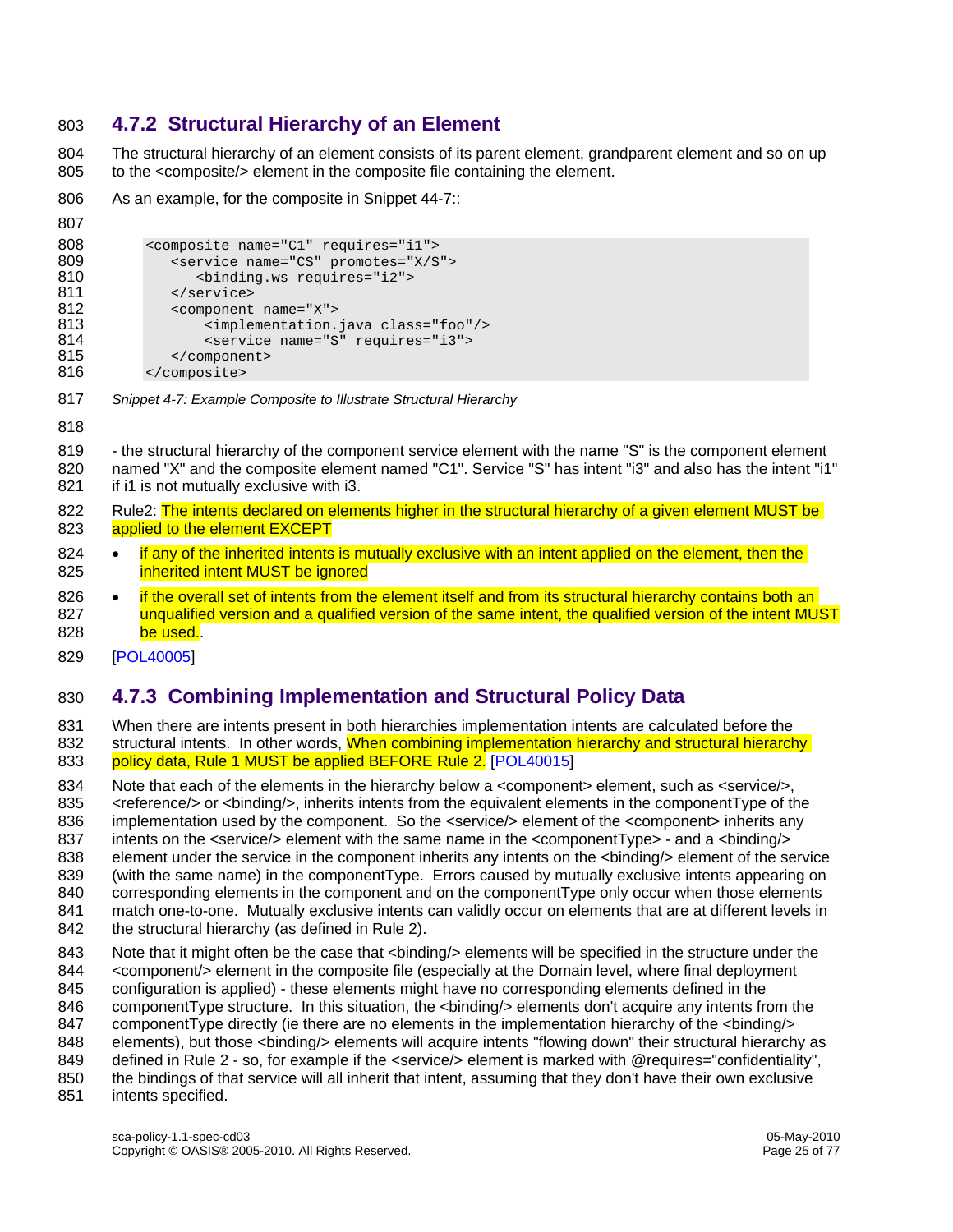852 Also, for example, where say a component <service.../> element has an intent that is mutually exclusive 853 with an intent in the componentType<service.../> element with the same name, it is an error, but this 854 differs when compared with the case of the <component.../> element having an intent that is mutually 855 exclusive with an intent on the componentType <service/> element - because they are at different 856 structural levels: the intent on the <component/> is ignored for that <service/> element and there is no 857 error.

# 858 **4.7.4 Examples**

859 As an example, consider the composite in Snippet 44-8:

```
860
```

```
861 <composite name="C1" requires="i1"><br>862 <service name="CS" promotes="X/S
862 <service name="CS" promotes="X/S"><br>863 <br/>>>> <blnding.ws requires="i2">
                        863 <binding.ws requires="i2"> 
864 </service><br>865 <component
865 <component name="X"><br>866 <componentation.
866 <implementation.java class="foo"/><br>867 <service name="S" requires="i3">
867 < service name="S" requires="i3"><br>868 < /component>
868 </component><br>869 </composite>
               869 </composite>
```
870 *Snippet 4-8:Example composite with intents* 

871

872 ...the component service with name "S" has the service named "S" in the componentType of the 873 implementation in its implementation hierarchy, and the composite service named "CS" has the 874 component service named "S" in its implementation hierarchy. Service "CS" acquires the intent "i3" from 875 service "S" – and also gets the intent "i1" from its containing composite "C1" IF i1 is not mutually 876 exclusive with i3.

877 When intents apply to an element following the rules described and where no policySets are attached to 878 the element, the intents for the element can be used to select appropriate policySets during deployment, 879 using the external attachment mechanism.

880 Consider the composite in Snippet 44-9:

881

```
882 <composite requires="confidentiality"><br>883 <service name="foo" .../>
883 <service name="foo" …/> 
884 <reference name="bar" requires="confidentiality.message"/><br>885 </composite>
            885 </composite>
```
886 *Snippet 4-9: Example reference with intents* 

887

888 …in this case, the composite declares that all of its services and references guarantee confidentiality in 889 their communication, but the "bar" reference further qualifies that requirement to specifically require 890 message-level security. The "foo" service element has the default qualifier specified for the confidentiality 891 intent (which might be transport level security) while the "bar" reference has the **confidentiality.message**  892 intent.

893 Consider the variation in Snippet 44-10 where a qualified intent is specified at the composite level:

894

```
895 <composite requires="confidentiality.transport"><br>896 <composite name="foo" .../>
896 <service name="foo" …/> 
897 <reference name="bar" requires="confidentiality.message"/><br>898 </composite>
            898 </composite>
```
899 *Snippet 4-10: Example Qualified intents* 

900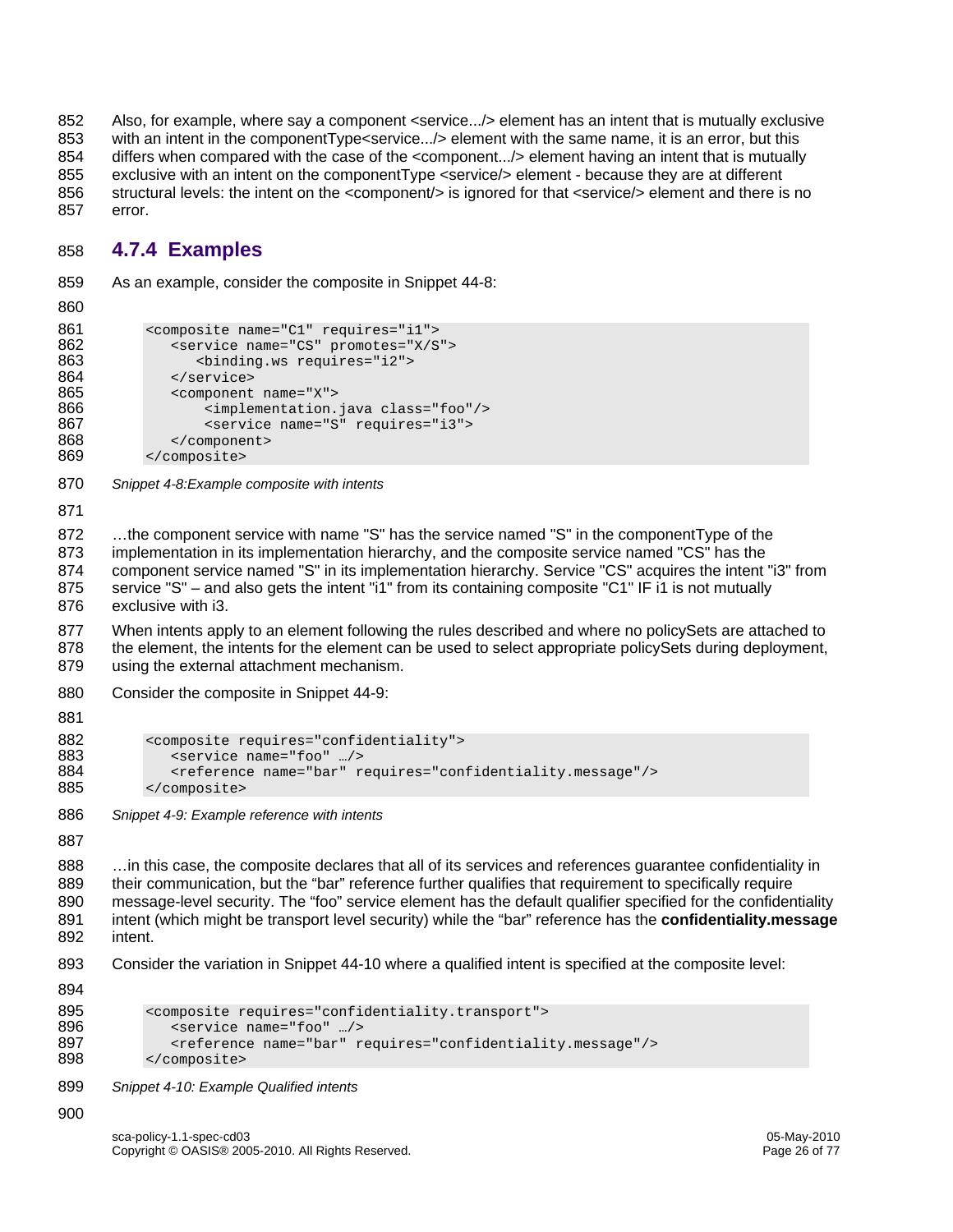- 901 In this case, both the **confidentiality.transport** *and* the **confidentiality.message** intent are applied for
- 902 the reference 'bar'. If there are no bindings that support this combination, an error will be generated.
- 903 However, since in some cases multiple qualifiers for the same intent can be valid or there might be
- 904 bindings that support such combinations, the SCA specification allows this.
- 905

# 906 **4.8 Usage of Intent and Policy Set Attachment together**

- 907 As indicated above, it is possible to attach both intents and policySets to an SCA element during 908 development. The most common use cases for attaching both intents and concrete policySets to an 909 element are with binding and reference elements.
- 910 When the @requires attribute or the <requires> subelement and one or both of the direct policySet
- 911 attachment mechanisms are used together during development, it indicates the intention of the developer
- 912 to configure the element, such as a binding, by the application of specific policySet(s) to this element.
- 913 The same behavior can be enabled by external attachment of intents and policySets.
- 914 Developers who attach intents and policySets in conjunction with each other need to be aware of the
- 915 implications of how the policySets are selected and how the intents are utilized to select specific
- 916 intentMaps, override defaults, etc. The details are provided in the Section Guided Selection of
- 917 PolicySets using Intents.

# 918 **4.9 Intents and PolicySets on Implementations and Component Types**

919 It is possible to specify intents and policySets within a component's implementation, which get exposed to

920 SCA through the corresponding *component type*. How the intents or policies are specified within an

- 921 implementation depends on the implementation technology. For example, Java can use an @requires 922 annotation to specify intents.
- 923 The intents and policySets specified within an implementation can be found on the
- 924 <sca:implementation.\*> and the <sca:service> and <sca:reference> elements of the component type.
- 925 Snippet 44-11 shows direct attachment of intents and policySets using the @requires and @policySets 926 attributes:

```
927 <omponentType><br>928 <implementa
                928 <implementation.* requires="listOfQNames" policySets="="listOfQNames"> 
929<br>930
930 </implementation><br>931 <service name="my
931 <service name="myService" requires="listOfQNames"<br>932 policySets="listOfONames">
                    932 policySets="listOfQNames"> 
933 ...<br>934 </serv
934 </service> 
935 <reference name="myReference" requires="listOfQNames"<br>936 policySets="="listOfONames">
                    936 policySets="="listOfQNames"> 
937 ...<br>938 /refe
                </reference>
939 …<br>940 </com
             940 </componentType>
```
941 *Snippet 4-11: Example of intents on an implementation* 

942

943 Intents expressed in the component type are handled according to the rule defined for the implementation 944 hierarchy. See Intent rule 2

945 For explicitly listed policySets, the list in the component using the implementation can override policySets

946 from the component type. If a component has any policySets attached to it (by any means), then any

947 policySets attached to the componentType MUST be ignored. [POL40006]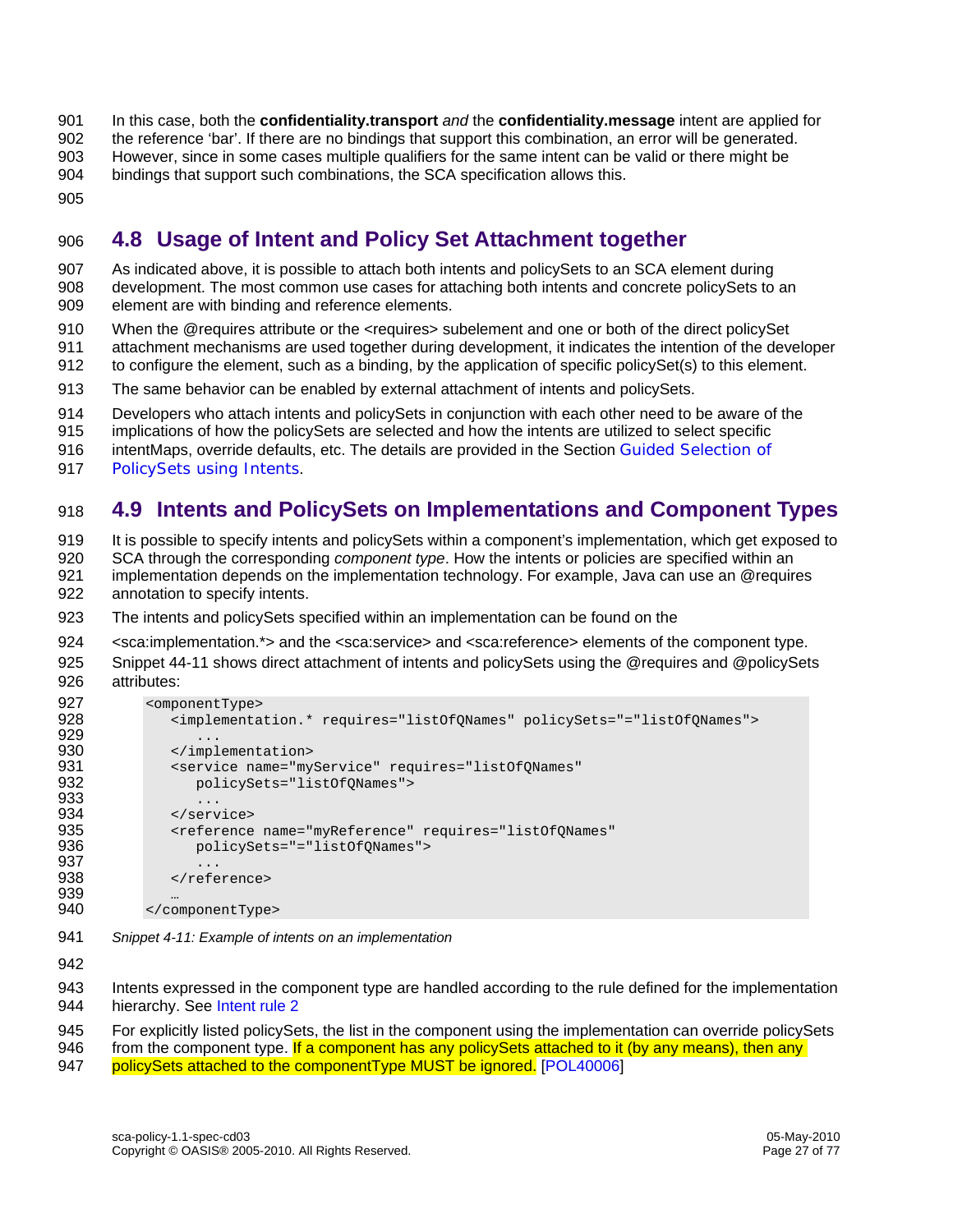### 948 **4.10 Intents on Interfaces**

949 Interfaces are used in association with SCA services and references. These interfaces can be declared 950 in SCA composite files and also in SCA componentType files. The interfaces can be defined using a 951 number of different interface definition languages which include WSDL, Java interfaces and C++ header 952 files.

953 It is possible for some interfaces to be referenced from an implementation rather than directly from any 954 SCA files. An example of this usage is a Java implementation class file that has a reference declared 955 that in turn uses a Java interface defined separately. When this occurs, the interface definition is treated 956 from an SCA perspective as part of the componentType of the implementation, logically being part of the

- 957 declaration of the related service or reference element. 958 Both the declaration of interfaces in SCA and also the definitions of interfaces can carry policy-related 959 information. In particular, both the declarations and the definitions can have either intents attached to
- 960 them, or policySets attached to them or both. For SCA declarations, the intents and policySets always
- 961 apply to the whole of the interface (ie all operations and all messages within each operation). For
- 962 interface definitions, intents and policySets can apply to the whole interface or they can apply only to 963 specific operations within the interface or they can even apply only to specific messages within particular
- 964 operations. (To see how this is done, refer to the places in the SCA specifications that deal with the
- 965 relevant interface definition language)
- 966 This means, in effect, that there are 4 places which can hold policy related information for interfaces:
- 967 1. The interface definition file that is referenced from the component type.
- 968 2. The interface declaration for a service or reference in the component type
- 969 3. The interface definition file that is referenced from the component declaration in a composite
- 970 4. The interface declaration within a component

971 When calculating the set of intents and set of policySets which apply to either a service element or to a

972 reference element of a component, intents and policySets from the interface definition and from the

973 interface declaration(s) MUST be applied to the service or reference element and to the binding

- 974 element(s) belonging to that element. [POL40016]
- 975 The locations where interfaces are defined and where interfaces are declared in the componentType and
- 976 in a component MUST be treated as part of the implementation hierarchy as defined in Section 4.5
- 977 Attaching intents to SCA elements. [POL40019]

# 978 **4.11 BindingTypes and Related Intents**

979 SCA Binding types implement particular communication mechanisms for connecting components 980 together. See detailed discussion in the SCA Assembly Specification [SCA-Assembly]. Some binding 981 types can realize intents inherently by virtue of the kind of protocol technology they implement (e.g. an 982 SSL binding would natively support confidentiality). For these kinds of binding types, it might be the case 983 that using that binding type, without any additional configuration, provides a concrete realization of an 984 intent. In addition, binding instances which are created by configuring a binding type might be able to 985 provide some intents by virtue of their configuration. It is important to know, when selecting a binding to 986 satisfy a set of intents, just what the binding types themselves can provide and what they can be 987 configured to provide.

- 988 The bindingType element is used to declare a class of binding available in a SCA Domain. The pseudo-989 schema for the bindingType element is shown in Snippet 44-12:
- 990

| 991  | <bindingtype <="" th="" type="NCName"></bindingtype> |
|------|------------------------------------------------------|
| 992. | alwaysProvides="listOfONames"?                       |
| 993. | mayProvide="listOfONames"?/>                         |

994 *Snippet 4-12: bindingTypePseudo-Schema*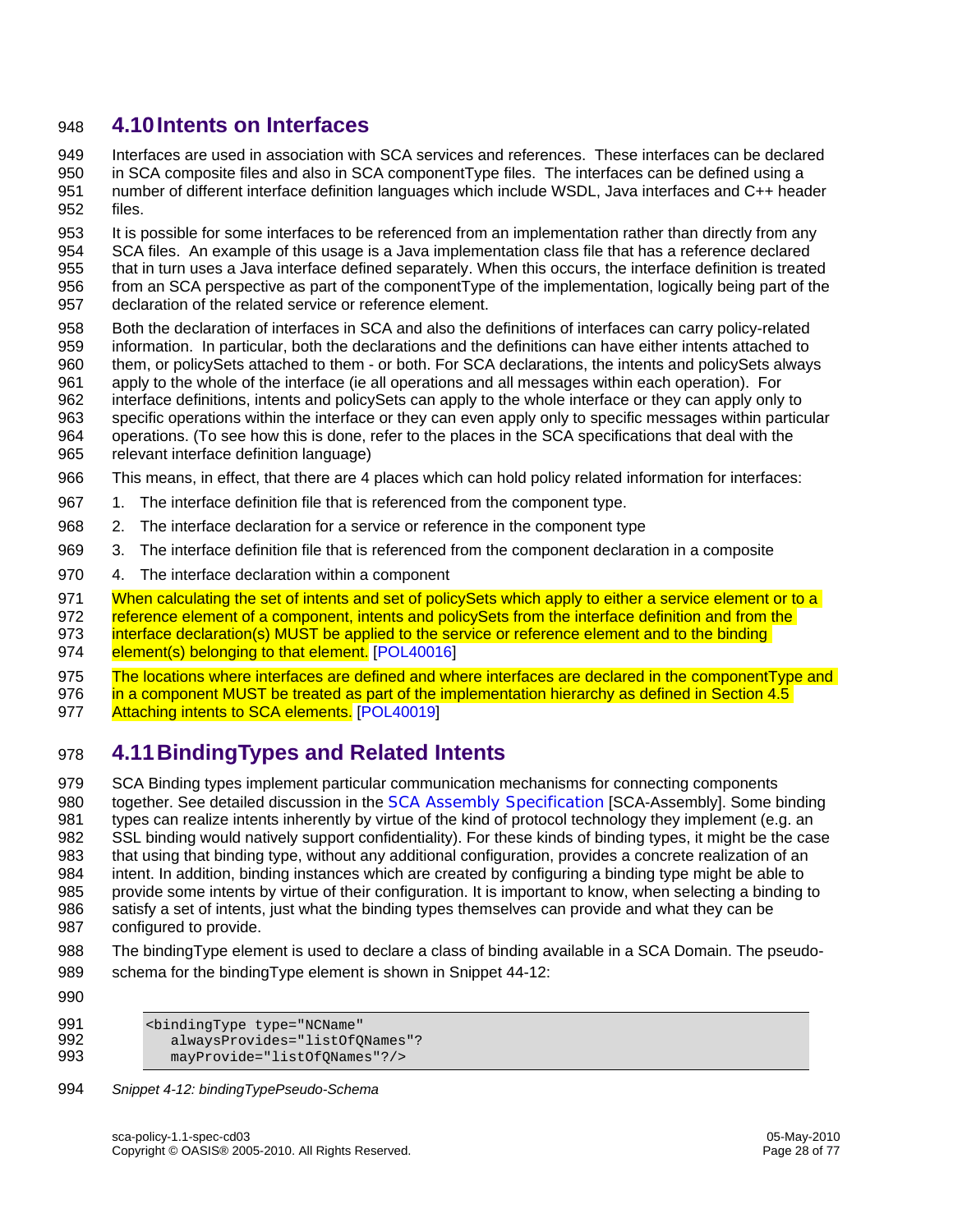996 • @type (1..1) – declares the NCName of the bindingType, which is used to form the QName of the 997 bindingType. The QName of the bindingType MUST be unique amongst the set of bindingTypes in 998 the SCA Domain. [POL40020] 999 • @alwaysProvides (0..1) – a list of intent QNames that are natively provided. A natively provided intent 1000 is hard-coded into the binding implementation. The function represented by the intent cannot be 1001 turned off. 1002 • @mayProvides (0..1) – a list of intent QNames that are natively provided by the binding 1003 implementation, but which are activated only when present in the intent set that is applied to a binding 1004 instance. 1005 A binding implementation MUST implement all the intents listed in the @alwaysProvides and 1006 @mayProvides attributes. [POL40021] 1007 The kind of intents a given binding might be capable of providing, beyond these inherent intents, are 1008 implied by the presence of policySets that declare the given binding in their @appliesTo attribute. 1009 For example, if the policySet in Snippet 44-13 is available in a SCA Domain it says that the (example) 1010 foo:binding.ssl can provide "reliability" in addition to any other intents it might provide inherently. 1011 1012 <policySet name="ReliableSSL" provides="exactlyOnce" appliesTo="//foo:binding.ssl"> 1014 ...<br>1015 */policys* </policySet> 1016 *Snippet 4-13:Example policySet Applied to a binding* 

# 1017 **4.12 Treatment of Components with Internal Wiring**

1018 This section discusses the steps involved in the development and deployment of a component and its 1019 relationship to selection of bindings and policies for wiring services and references.

1020 The SCA developer starts by defining a component. Typically, this contains services and references. It 1021 can also have intents attached at various locations within composite and component types as well as 1022 policySets attached at various locations. policySets attached at various locations.

1023 Both for ease of development as well as for deployment, the wiring constraints to relate services and<br>1024 references need to be determined. This is accomplished by matching constraints of the services and references need to be determined. This is accomplished by matching constraints of the services and 1025 references to those of corresponding references and services in other components.

1026 In this process, the intents, and the policySets that apply to both sides of a wire play an important role. In 1027 addition, concrete policies need to be selected that satisfy the intents for the service and the reference 1028 and are also compatible with each other. For services and references that make use of bidirectional 1029 interfaces, the same determination of matching policySets also has to take place for callbacks.

1030 Determining wire compatibility plays an important role prior to deployment as well as during the 1031 deployment phases of a component. For example, during development, it helps a developer to determine 1032 whether it is possible to wire services and references using the policySets available in the development 1033 environment. During deployment, the wiring constraints determine whether wiring can be achievable. It 1034 also aids in adding additional concrete policies or making adjustments to concrete policies in order to 1035 deliver the constraints. Here are the concepts that are needed in making wiring decisions:

1036 • The set of intents that individually apply to *each* service or reference.

1037 • When possible the intents that are applied to the service, the reference and callback (if any) at the 1038 other end of the wire. This set is called the *required intent set* and only applies when dealing with a 1039 wire connecting two components within the same SCA Domain. When external connections are 1040 involved, from clients or to services that are outside the SCA domain, intents are only available for the 1041 end of the connection that is inside the domain. See Section "Preparing Services and References 1042 for External Connection" for more details.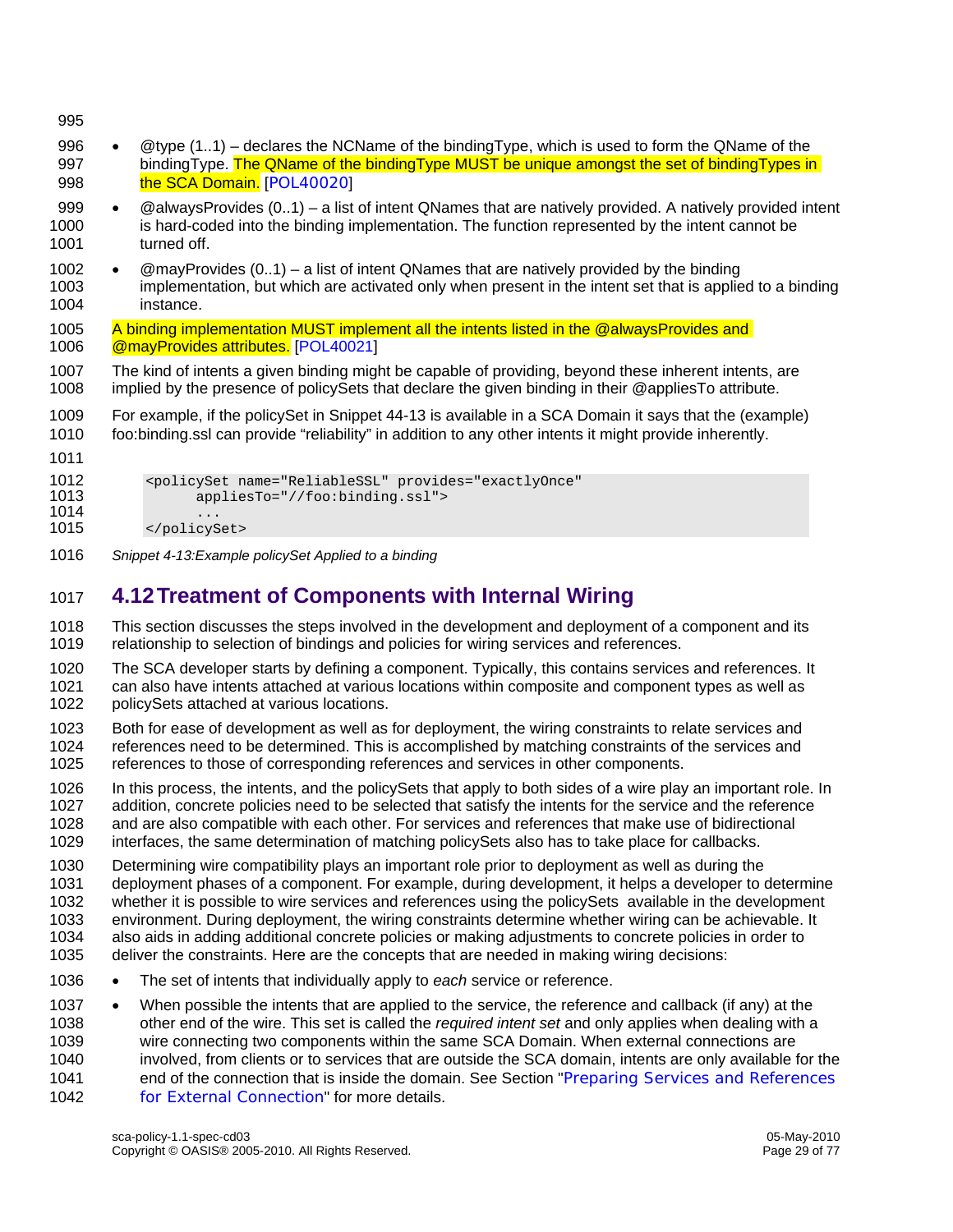- 1043 The policySets that apply to each service or reference.
- 1044 The set of provided intents for a binding instance is the union of the set of intents listed in the
- 1045 "alwaysProvides" attribute and the set of intents listed in the "mayProvides" attribute of of its binding type.
- 1046 The capabilities represented by the "alwaysProvides" intent set are always present, irrespective of the<br>1047 configuration of the binding instance. Each capability represented by the "mayProvides" intent set is or
- configuration of the binding instance. Each capability represented by the "mayProvides" intent set is only
- 1048 present when the list of intents applied to the binding instance (either applied directly, or inherited)
- 1049 contains the particular intent (or a qualified version of that intent, if the intent set contains an unqualified 1050 form of a qualifiable intent). When an intent is directly provided by the binding type, there is no need to
- 1051 apply a policy set that provides that intent.
- 1052 When bidirectional interfaces are in use, the same process of selecting policySets to provide the intents is 1053 also performed for the callback bindings.

# 1054 **4.12.1 Determining Wire Validity and Configuration**

- 1055 The above approach determines the policySets that are used in conjunction with the binding instances 1056 listed for services and references. For services and references that are resolved using SCA wires, the 1057 policySets chosen on each side of the wire might or might not be compatible. The following approach is 1058 used to determine whether they are compatible and whether the wire is valid. If the wire 1059 uses a bidirectional interface, then the following technique ensures that valid configured 1060 policySets can be found for both directions of the bidirectional interface.
- 1061 The SCA runtime MUST determine the compatibility of the policySets at each end of a wire using the 1062 compatibility rules of the policy language used for those policySets. [POL40022] The policySets at each 1063 end of a wire MUST be incompatible if they use different policy languages. [POL40023] However, there is 1064 a special case worth mentioning:
- 1065 If both sides of the wire use identical policySets (by referring to the same policySet by its QName in 1066 both sides of the wire), then they are compatible.
- 1067 Where the policy language in use for a wire is WS-Policy, strict WS-Policy intersection MUST be used to 1068 determine policy compatibility. [POL40024]
- 1069 In order for a reference to connect to a particular service, the policies of the reference MUST intersect 1070 with the policies of the service. [POL40025]

# 1071 **4.13 Preparing Services and References for External Connection**

- 1072 Services and references are sometimes not intended for SCA wiring, but for communication with software<br>1073 that is outside of the SCA domain. References can contain bindings that specify the endpoint address of that is outside of the SCA domain. References can contain bindings that specify the endpoint address of 1074 a service that exists outside of the current SCA domain. Services can specify bindings that can be 1075 exposed to clients that are outside of the SCA domain.
- 1076 Matching service/reference policies across the SCA Domain boundary MUST use WS-Policy compatibility 1077 (strict WS-Policy intersection) if the policies are expressed in WS-Policy syntax. [POL40007] For other 1078 policy languages, the policy language defines the comparison semantics.
- 1079 For external services and references that make use of bidirectional interfaces, the same determination 1080 of matching policies has to also take place for the callback.
- 1081 The policies that apply to the service/reference are computed as discussed in Guided Selection of 1082 PolicySets using Intents.

# 1083 **4.14 Deployment**

- 1084 The SCA Assembly Specification [SCA-Assembly] describes how to contribute SCA artifacts to the SCA
- 1085 Domain, and how to deploy them to create running components. This section discusses the Policy
- 1086 aspects of deployment: how intents, externalAttachments and policySets are contributed, how intents are
- 1087 satisfied by concrete policies in policySets and the process of redeployment when intents,
- 1088 externalAttachments or policySets change.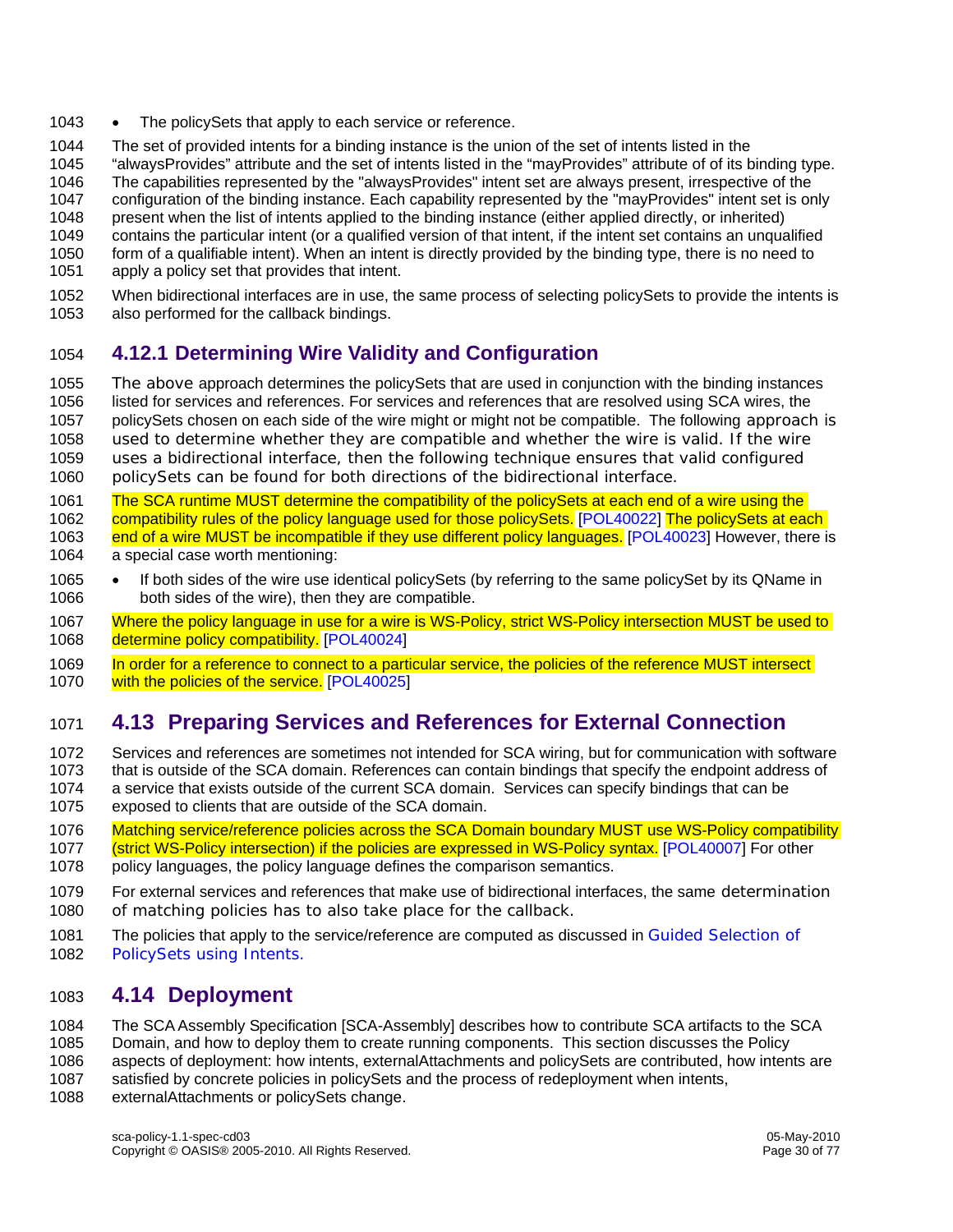- 1089 Intents, externalAttachments and policySets can be contributed to the Domain contained within
- 1090 contributions. These contributions might only contain policy artifacts or they might also contain
- 1091 composites and related artifacts. Intents and policySets can be attached to elements within a composite
- 1092 either by direct attachment (where an attribute or child element performs the attachment) or they can be
- 1093 attached through the external attachment mechanism.
- 1094 When a composite is deployed, the intents which are attached to each element must be evaluated, both
- 1095 the directly attached intents and intents attached through external attachment. For external attachment,
- 1096 this means evaluating the @attachTo attribute of each externalAttachment element with a non-empty
- 1097 @intents attribute in the SCA Domain the intents are attached to those elements which are selected by
- 1098 the XPath expression in the externalAttachment/@attachTo attribute.
- 1099 During the deployment of SCA composites, first all <externalAttachment/> elements within the Domain
- 1100 MUST be evaluated to determine which intents are attached to elements in the newly deployed composite
- 1101 and then all policySets within the Domain with an @attachTo attribute or <externalAttachment> elements
- 1102 that attach policySets MUST be evaluated to determine which policySets are attached to elements in the 1103 newly deployed composite. [POL40034]
- 1104 Once the intents attached to the elements of a composite are known, the policySets attached to each
- 1105 element are evaluated. If external attachment of policySets is supported, then each policySet in the
- 1106 Domain is examined and the XPath expression of the @attachTo attribute is evaluated and the policySet 1107 is attached to SCA elements selected by the expression.
- 1108 The SCA runtime MUST raise an error if the @attachTo XPath expression resolves to an SCA <property> 1109 element, or any of its children.[POL40002]
- 1110 The algorithm for matching intents with policySets is described in the section "Matching Intents and 1111 PolicySets".

# 1112 **4.14.1 Redeployment of Intents and PolicySets**

1113 Intents and policySets can be managed separately from other SCA artifacts. It is possible for an SCA 1114 runtime to allow deployment of new intents, new externalAttachments and policySets, modification of

- 1115 existing intents, externalAttachments and policySets or the undeployment of existing intents,
- 1116 externalAttachments and policySets, while composites and components are deployed or are running in
- 1117 the Domain. Collectively, this is referred to as *the redeployment of intents and policySets*.
- 1118 Redeployment can be caused by:
- 1119 Adding an external Attachment element to the Domain
- 1120 Adding a policySet with a non-empty attach To attribute to the Domain
- 1121 Changing the structure of an intent or policySet in the Domain that is directly or externally 1122 attached.
- 1123 Changing the attachTo, policySets or intents attribute of a externalAttachment in the Domain.
- 1124 Removing directly attached intents or policySets from the Domain.
- 1125 Removing one or more external Attachment elements from the Domain.
- 1126
- 1127 Note that an SCA runtime can choose to disallow redeployment of intents and policySets.
- 1128 If an SCA runtime supports the redeployment of intents and policySets, there is an implication that the 1129 changed intent and policySet artifacts can change the configuration of composites and components in the 1130 Domain. How the changes are implemented is determined by the design of the SCA runtime concerned, 1131 but there are three general approaches, as outlined in the SCA Assembly specification [SCA-Assembly]:
- 1132 the SCA runtime can require that all existing running component instances affected by the 1133 configuration changes are stopped and then restarted using the new configuration
- 1134 the SCA runtime can leave existing running component instances unchanged, but any new 1135 component instances are created using the new configuration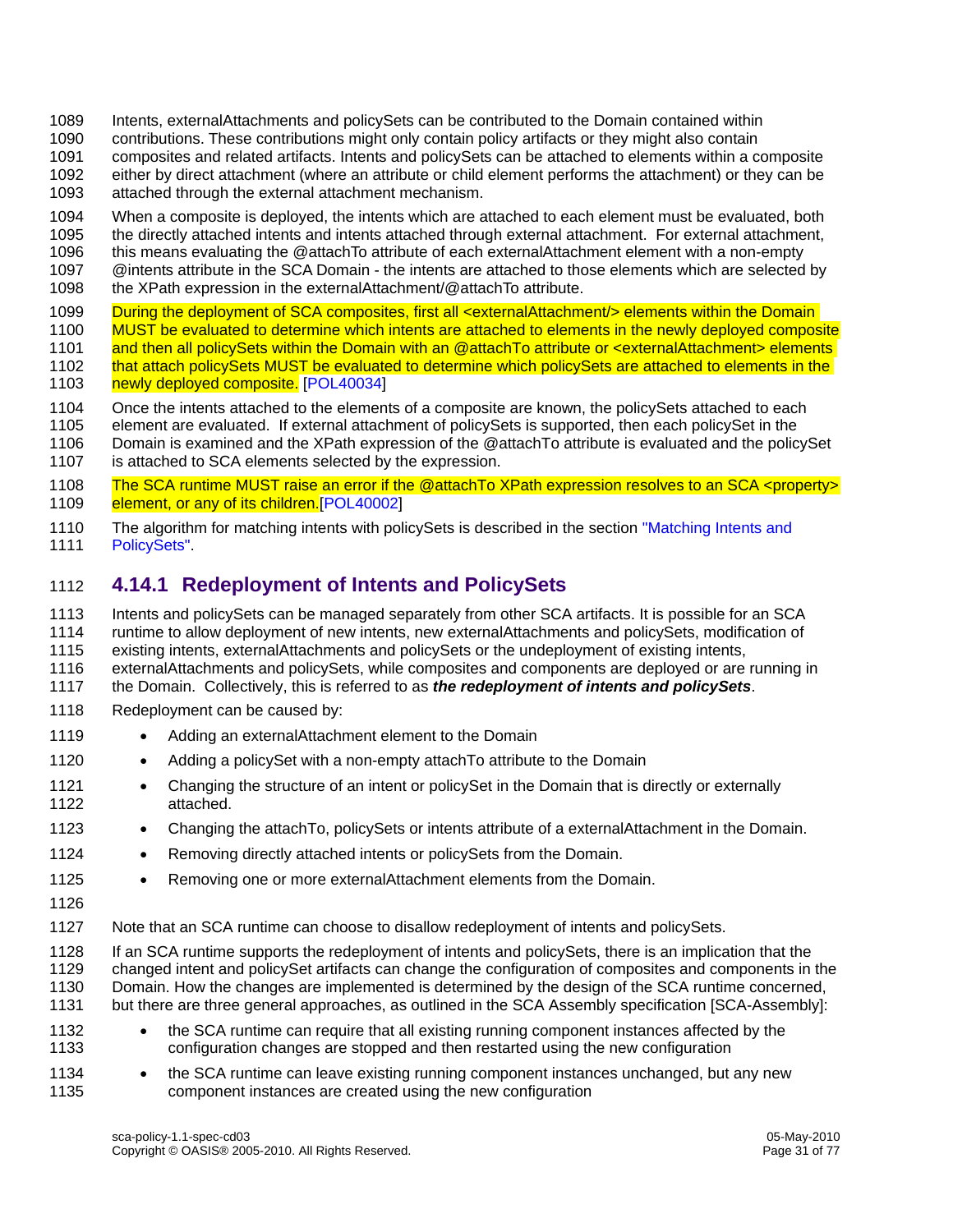- 1136 the SCA runtime can deploy the new or changed intents, externalAttachments and policySets to 1137 the SCA Domain but not activate the changes until some time in the future. Running component 1138 instances and new component instances are not affected (i.e., the component configuration is not 1139 changed) by the newly deployed intents, externalAttachments and policySets until the SCA 1140 runtime activates those changes. The means and mechanism for performing this activation is 1141 outside the scope of this specification.
- 1142 Redeployment of intents and policySets, when it occurs, first performs external attachment of intents 1143 followed by external attachment of policySets. After this, the algorithm for matching intents with followed by external attachment of policySets. After this, the algorithm for matching intents with
- 1144 policySets is executed. The redeployment process may succeed or it may fail, in that the set of intents
- 1145 attached to artifacts in the domain may or may not be satisfied. If the process of redeployment of intents,
- 1146 externalAttachments and/or policySets fails because one or more intents are left unsatisfied, an error
- 1147 MUST be raised. [POL40029] If the process of redeployment of intents, externalAttachments and/or
- 1148 policySets fails, the changed intents, externalAttachments and/or policySets MUST NOT be deployed and 1149 no change is made to deployed and running artifacts. [POL40030]
- 1150 If the redeployment of intents, externalAttachments and policySets succeeds in that all intents are
- 1151 satisfied, then the policies attached to one or more deployed SCA elements may change. When
- 1152 redeployment of intents, externalAttachments and policySets succeeds, the components whose policies
- 1153 are affected by the redeployment MAY have their policies updated by the SCA runtime dynamically
- 1154 without the need to stop and restart those components. [POL40031]
- 1155 Where components are updated by redeployment of intents, externalAttachments and policySets (their
- 1156 configuration is changed in some way, which includes changing the policies associated with a
- 1157 component), the new configuration MUST apply to all new instances of those components once the
- 1158 redeployment is complete. [POL40032] Where a component configuration is changed by the
- 1159 redeployment of intents, externalAttachments and policySets, the SCA runtime either MAY choose to
- 1160 maintain existing instances with the old configuration of the component, or the SCA runtime MAY choose
- 1161 to stop and discard existing instances of the component. [POL40033]

# 1162 **4.15 Matching Intents and PolicySets**

- 1163 This section describes the selection of concrete policies that provide the requirements expressed by the 1164 set of intents associated with an SCA element. The purpose is to construct the set of concrete policies 1165 that are attached to an element taking into account the explicitly declared policySets that are attached to 1166 an element as well as policySets that are externally attached. The aim is to satisfy all of the intents that 1167 apply to each element.
- 1168 If the unqualified form of a qualifiable intent is attached to an element, it can be satisfied by a policySet 1169 that specifies any one of qualified forms of the intent in the value of its @provides attribute, or it can be 1170 satisfied by a policySet which @provides the unqualified form of the intent. If the qualified form of the
- 1171 intent is attached to an element then it can be satisfied only by a policy that @provides that qualified form 1172 of the intent.
- 1173

#### 1174 **Note: In the following, the following rule is observed when an intent set is computed.**

- 1175 When a profile intent is encountered in either a global @requires attribute, an intent/@requires attribute, a 1176 <requires> subelement or a policySet/@provides attribute, the profile intent is immediately replaced by
- 1177 the intents that it composes (i.e. all the intents that appear in the profile intent's @requires attribute). This 1178 rule is applied recursively until profile intents do not appear in an intent set. [This is stated generally here,
- 1179 in order to not have to restate this at multiple places.
- 1180 The *required intent set* that is attached to an element is:
- 1181 1. The set of intents attached to the element either by direct attachment or external attachment via the 1182 mechanisms described in the sections "Direct Attachment of Intents" and "External Attachment of 1183 Intents". Intents".
- 1184 2. add any intents found in any related interface definition or declaration, as described in the section 1185 "Intents on Interfaces".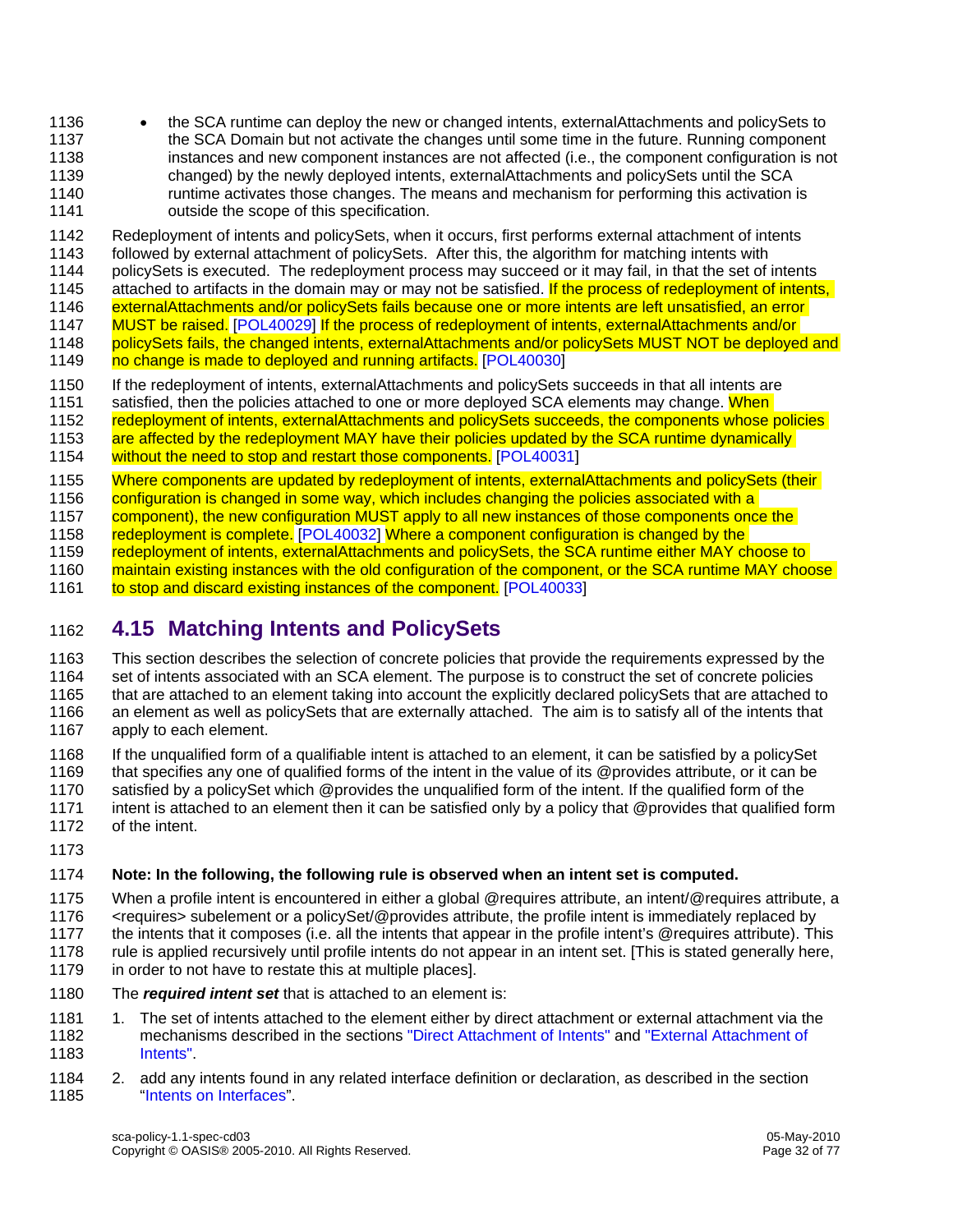- 1186 3. add any intents found on elements below the target element in its implementation hierarchy as 1187 defined in Rule 1 in the section "Implementation Hierarchy of an Element".
- 1188 4. add any intents attached to each ancestor element in the element's structural hierarchy as defined in 1189 Rule 2 in in the section "Structural Hierarchy of an Element"
- 1190 5. remove any intents that do not include the target element's type in their @constrains attribute.
- 1191 6. remove the unqualified version of an intent if the set also contains a qualified version of that intent
- 1192 If the required intent set contains a mutually exclusive pair of intents the SCA runtime MUST reject the 1193 document containing the element and raise an error. [POL40017]
- 1194 The *directly provided intent set* for an element is the set of intents listed in the @alwaysProvides
- 1195 attribute combined with the set of intents listed in the @mayProvides attribute of the bindingType or 1196 implementationType declaration for a binding or implementation element respectively.
- 1197 The *set of PolicySets attached to an element* include those *explicitly specified* using the @policySets 1198 attribute or the <policySetAttachment/> element and those which are *externally attached*.
- 1199 A policySet *applies to* a target element if the result of the XPath expression contained in the policySet's
- 1200 @appliesTo attribute, when evaluated against the document containing the target element, includes the
- 1201 target element. For example, @appliesTo="//binding.ws[@impl='axis']" matches any binding.ws element 1202 that has an @impl attribute value of 'axis'.
- 1203 The set of *explicitly specified* policySets for an element is:
- 1204 1. The union of the policySets specified in the element's @policySets attribute and those specified in 1205 any <policySetAttachment/> child element(s).
- 1206 2. add the policySets declared in the @policySets attributes and <policySetAttachment/> elements from 1207 elements in the structural hierarchy of the element.
- 1208 *3.* remove any policySet where the policySet does not apply to the target element. 1209 *It is not an error for a policySet to be attached to an element to which it doesn't apply.*
- 1210 The set of *externally attached* policySets for an element is:
- 1211 1. Each <PolicySet/> in the Domain where the element is targeted by the @attachTo attribute of the 1212 policySet
- 1213 2. Each PolicySet that is attached to the target element through use of the <externalAttachment/> 1214 element
- 1215 *3.* remove any policySet where the policySet does not apply to the target element. 1216 *It is not an error for a policySet to be attached to an element to which it doesn't apply.*
- 1217 A policySet *provides an intent* if any of the statements are true:
- 1218 1. The intent is contained in the @provides list of the policySet.
- 1219 2. The intent is a qualified intent and the unqualified form of the intent is contained in the @provides list 1220 of the policySet.
- 1221 3. The policySet @provides list contains a qualified form of the intent (where the intent is qualifiable).
- 1222 All intents in the required intent set for an element MUST be provided by the directly provided intents set
- 1223 and the set of policySets that apply to the element, or else an error is raised. [POL40018]
- 1224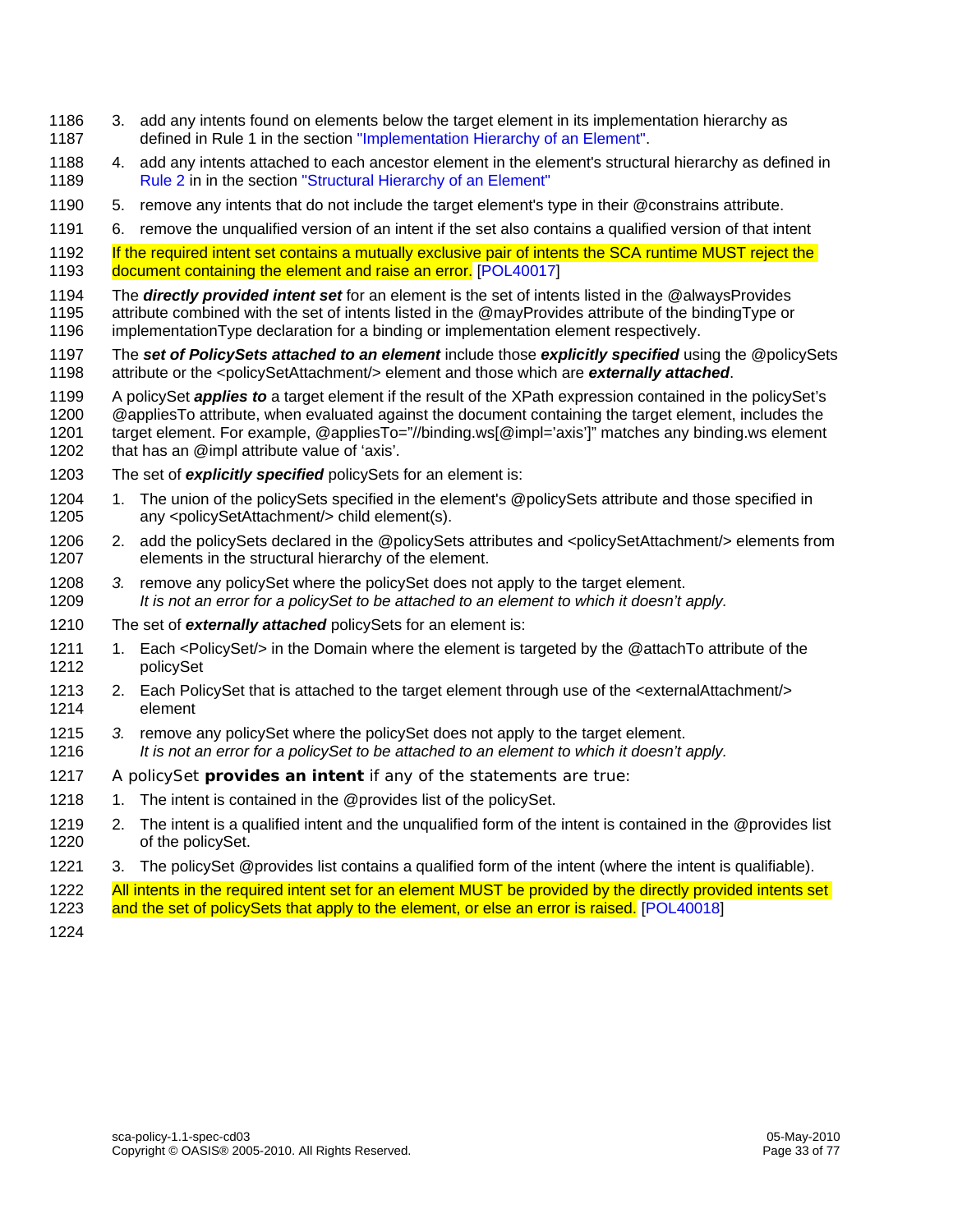# <sup>1225</sup>**5 Implementation Policies**

1226 The basic model for Implementation Policies is very similar to the model for interaction policies described 1227 above. Abstract QoS requirements, in the form of intents, can be associated with SCA component 1228 implementations to indicate implementation policy requirements. These abstract capabilities are mapped 1229 to concrete policies via policySets at deployment time. Alternatively, policies can be associated directly 1230 with component implementations using policySets. Intents and policySets can be attached to an 1231 implementation using any of the mechanisms described in "Attaching Intents and PolicySets to SCA 1232 Constructs".

1233 Snippet 55-1 shows one way of associating intents with an implementation:

```
1234 
1235 <component name="xs:NCName" ...><br>1236 <implementation.* ... requires
                  1236 <implementation.* … requires="listOfQNames"> 
1237 …
                  </implementation>
1239 …<br>1240 </com
              </component>
```
- 1241 *Snippet 5-1: Example of intents Associated with an implementation*
- 1242

1243 If, for example, one of the intent names in the value of the @requires attribute is 'logging', this indicates 1244 that all messages to and from the component have to be logged. The technology used to implement the 1245 logging is unspecified. Specific technology is selected when the intent is mapped to a policySet (unless 1246 the implementation type has native support for the intent, as described in the next section). A list of 1247 implementation intents can also be specified by any ancestor element of the <sca:implementation> 1248 element. The effective list of implementation intents is the union of intents specified on the

1249 implementation element and all its ancestors.

1250 In addition, one or more policySets can be specified directly by associating them with the implementation 1251 of a component.

```
1252
```

```
1253 <component name="xs:NCName" … > 
            1254 <implementation.* … policySets="="listOfQNames"> 
1255 … 
               </implementation>
1257 …<br>1258 </compor
            </component>
```
1260

1261 Snippet 55-2 shows how intents and policySets can be specified on a component. It is also possible to 1262 specify intents and policySets within the implementation. How this is done is defined by the 1263 implementation type.

1264 The intents and policy sets are specified on the <sca:implementation.\*> element within the component 1265 type. This is important because intent and policy set definitions need to be able to specify that they 1266 constrain an appropriate implementation type.

1267

1270<br>1271

```
1268 <componentType><br>1269 <implementat
                1269 <implementation.* requires="listOfQNames" policySets="listOfQNames"> 
                </implementation>
1272 …
```
<sup>1259</sup> *Snippet 5-2: Example of policySets Associated with an implemenation*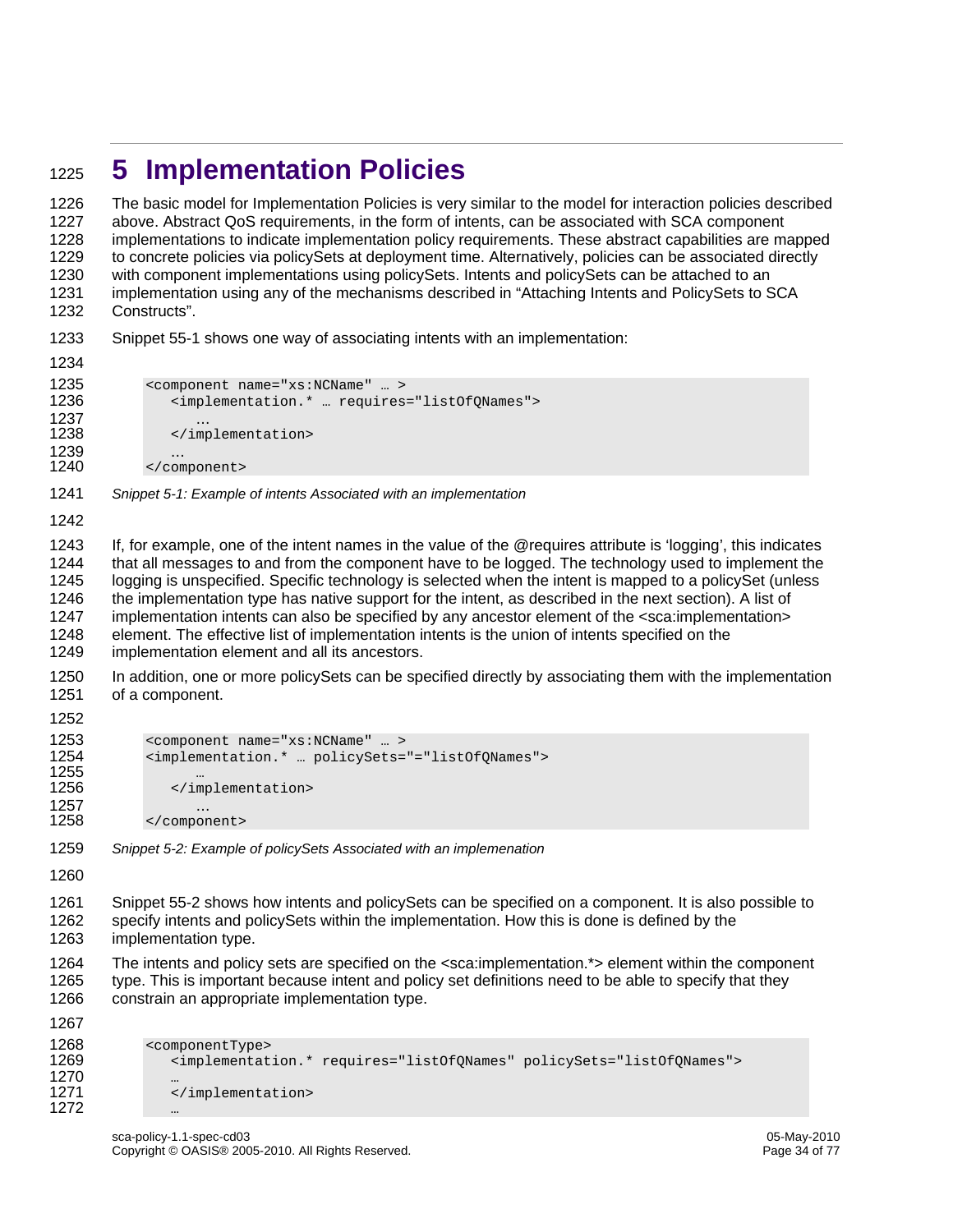- 1273 </componentType>
- 1274 *Snippet 5-3: intents and policySets Constraining an implementation*

1275

1276 When applying policies, the intents attached to the implementation are added to the intents attached to 1277 the using component. For the explicitly listed policySets, the list in the component can override policySets

- 1278 from the componentType.
- 1279 Some implementation intents are targeted at <binding/> elements rather than at <implementation/>
- 1280 elements. This occurs in cases where there is a need to influence the operation of the binding
- 1281 implementation code rather than the code directly related to the implementation itself. Implementation
- 1282 elements of this kind will have a @constrains attribute pointing to a binding element, with a @intentType
- 1283 of "implementation".

# 1284 **5.1 Natively Supported Intents**

1285 Each implementation type (e.g. <sca:implementation.java> or <sca:implementation.bpel>) has an 1286 *implementation type definition* within the SCA Domain. An implementation type definition is declared 1287 using an implementationType element within a <definitions/> declaration. The pseudo-schema for the

- 1288 implementationType element is shown in Snippet 55-4:
- 1289
- 1290 <implementationType type="QName"<br>1291 alwaysProvides="listOfONames"? m 1291 alwaysProvides="listOfQNames"? mayProvide="listOfQNames"? />
- 1292 *Snippet 5-4: implementationType Pseudo-Schema*
- 1293
- 1294 The implementation Type element has the following attributes:
- 1295 *name : QName (1..1)* the name of the implementationType. The implementationType name attribute 1296 MUST be the QName of an XSD global element definition used for implementation elements of that 1297 type. [POL50001] For example: "sca:implementation.java".
- 1298 *alwaysProvides : list of QNames (0..1)* a set of intents. The intents in the alwaysProvides set are 1299 always provided by this implementation type, whether the intents are attached to the using 1300 component or not.
- 1301 *mayProvide : list of QNames (0..1)* a set of intents. The intents in the mayProvide set are provided 1302 by this implementation type if the intent in question is attached to the using component.

# 1303 **5.2 Writing PolicySets for Implementation Policies**

1304 The @appliesTo and @attachTo attributes for a policySet take an XPath expression that is applied to a 1305 service, reference, binding or an implementation element. For implementation policies, in most cases, all 1306 that is needed is the QName of the implementation type. Implementation policies can be expressed using 1307 any policy language (which is to say, any configuration language). For example, XACML or EJB-style 1308 annotations can be used to declare authorization policies. Other capabilities could be configured using 1309 completely proprietary configuration formats.

1310 For example, a policySet declared to turn on trace-level logging for a BPEL component could be declared 1311 as is Snippet 55-5:

```
1312 
1313 <policySet name="loggingPolicy" provides="acme:logging.trace"<br>1314 appliesTo="//sca:implementation.bpel" ...>
1314 appliesTo="//sca:implementation.bpel" ...><br>1315 <acme:processLogging level="3"/>
1315 <acme:processLogging level="3"/><br>1316 </policySet>
                </policySet>
```
1317 *Snippet 5-5: Example policySet Applied to implemenation.bpel*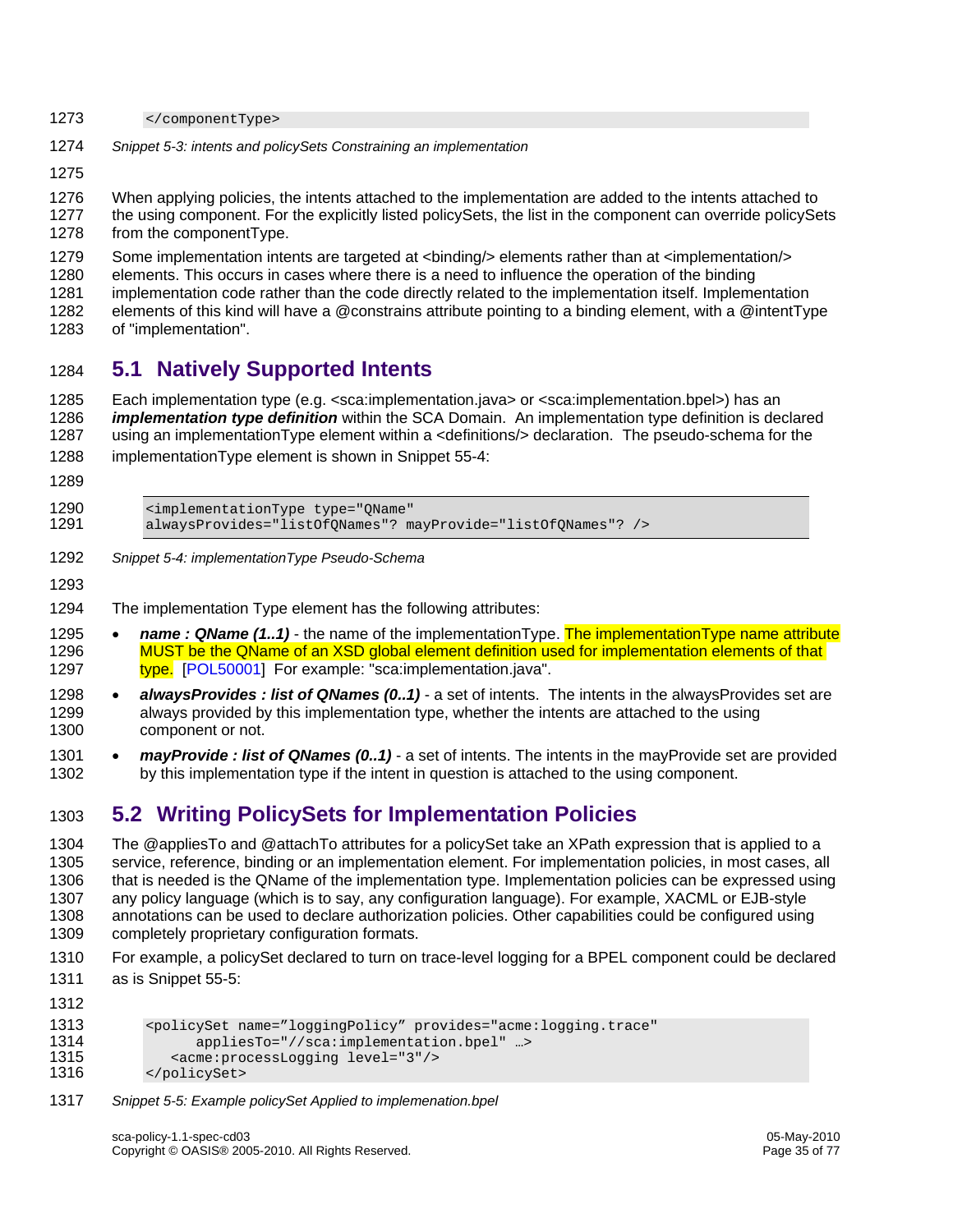### 1318 **5.2.1 Non WS-Policy Examples**

- 1319 Authorization policies expressed in XACML could be used in the framework in two ways:
- 1320 1. Embed XACML expressions directly in the PolicyAttachment element using the extensibility elements 1321 discussed above, or
- 1322 2. Define WS-Policy assertions to wrap XACML expressions.
- 1323 For EJB-style authorization policy, the same approach could be used:
- 1324 1. Embed EJB-annotations in the PolicyAttachment element using the extensibility elements discussed 1325 above, or
- 1326 2. Use the WS-Policy assertions defined as wrappers for EJB annotations.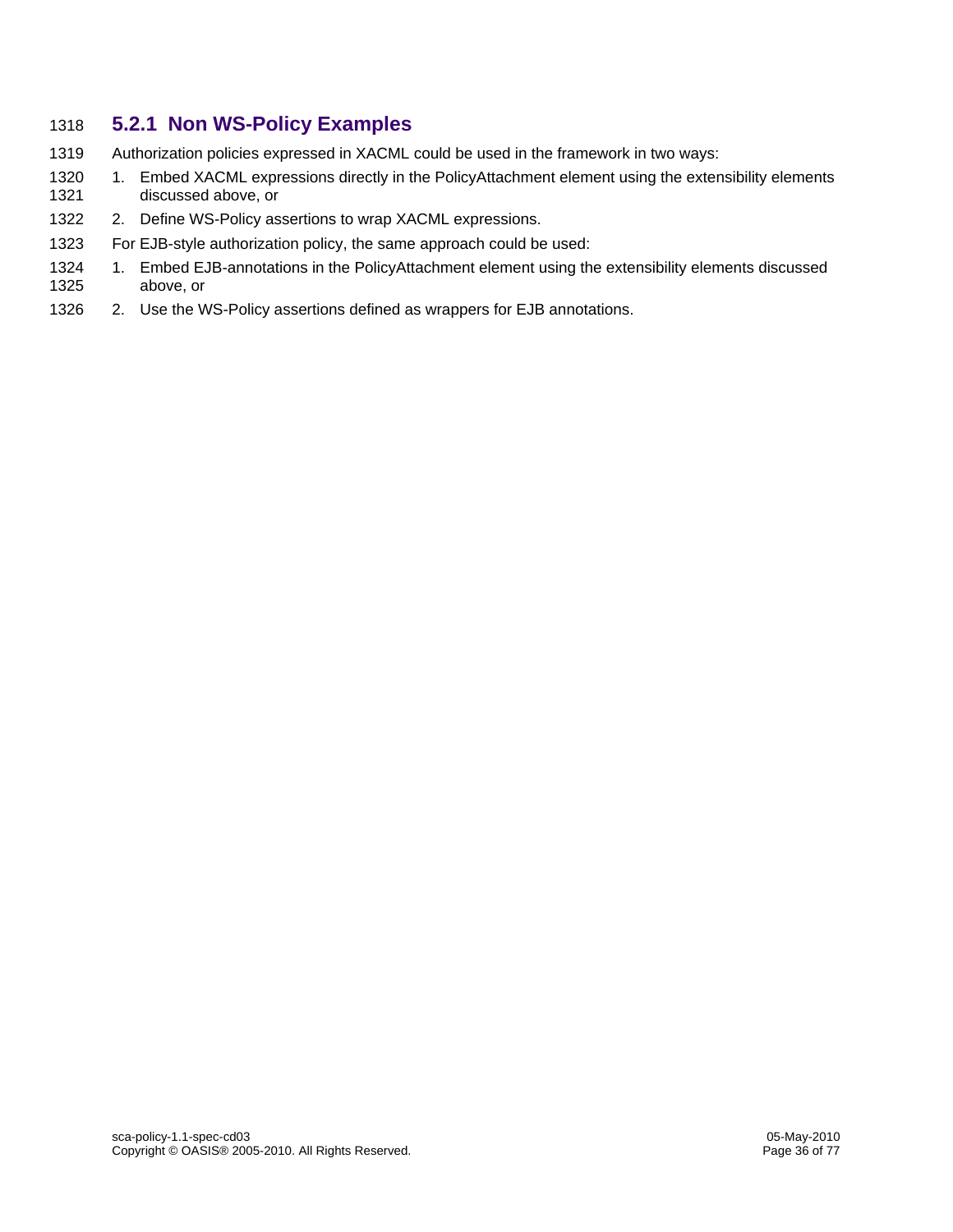## <sup>1327</sup>**6 Roles and Responsibilities**

1328 There are 4 roles that are significant for the SCA Policy Framework. The following is a list of the roles and 1329 the artifacts that the role creates:

- 1330 Policy Administrator policySet definitions and intent definitions
- 1331 Developer Implementations and component types
- 1332 Assembler Composites
- 1333 Deployer Composites and the SCA Domain (including the logical Domain-level composite)

#### 1334 **6.1 Policy Administrator**

1335 An intent represents a requirement that a developer or assembler can make, which ultimately have to be 1336 satisfied at runtime. The full definition of the requirement is the informal text description in the intent 1337 definition.

1338 The **policy administrator**'s job is to both define the intents that are available and to define the policySets 1339 that represent the concrete realization of those informal descriptions for some set of binding type or

1340 implementation types. See the sections on intent and policySet definitions for the details of those 1341 definitions.

#### 1342 **6.2 Developer**

1343 When it is possible for a component to be written without assuming a specific binding type for its services 1344 and references, then the **developer** uses intents to specify requirements in a binding neutral way.

1345 If the developer requires a specific binding type for a component, then the developer can specify bindings

1346 and policySets with the implementation of the component. Those bindings and policySets will be 1347 represented in the component type for the implementation (although that component type might be

1348 generated from the implementation).

1349 If any of the policySets used for the implementation include intentMaps, then the default choice for the

1350 intentMap can be overridden by an assembler or deployer by requiring a qualified intent that is present in 1351 the intentMap.

#### 1352 **6.3 Assembler**

1353 An **assembler** creates composites. Because composites are implementations, an assembler is like a 1354 developer, except that the implementations created by an assembler are composites made up of other 1355 components wired together. So, like other developers, the assembler can specify intents or bindings or 1356 policySets on any service or reference of the composite.

1357 However, in addition the definition of composite-level services and references, it is also possible for the

1358 assembler to use the policy framework to further configure components within the composite. The 1359 assembler can add additional requirements to any component's services or references or to the

1360 component itself (for implementation policies). The assembler can also override the bindings or

- 1361 policySets used for the component. See the assembly specification's description of overriding rules for 1362 details on overriding.
- 1363 As a shortcut, an assembler can also specify intents and policySets on any element in the composite
- 1364 definition, which has the same effect as specifying those intents and policySets on every applicable
- 1365 binding or implementation below that element (where applicability is determined by the @appliesTo
- 1366 attribute of the policySet definition or the @constrains attribute of the intent definition).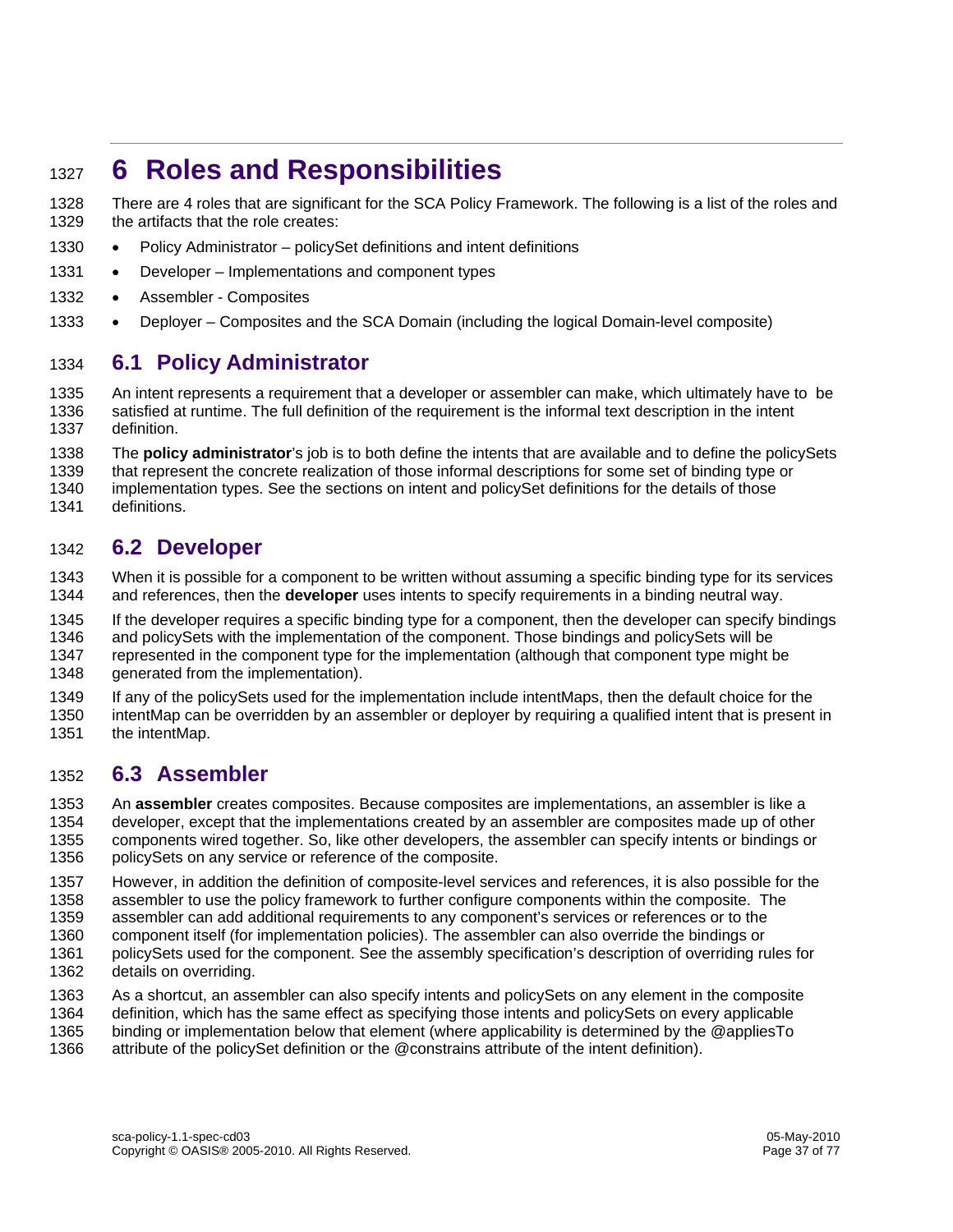#### 1367 **6.4 Deployer**

1368 A **deployer** deploys implementations (typically composites) into the SCA Domain. It is the deployers job to make the final decisions about all configurable aspects of an implementation that is to be 1370 deployed and to make sure that all intents are satisfied.

1371 If the deployer determines that an implementation is correctly configured as it is, then the implementation

1372 can be deployed directly. However, more typically, the deployer will create a new composite, which

1373 contains a component for each implementation to be deployed along with any changes to the bindings or

1374 policySets that the deployer desires.

1375 When the deployer is determining whether the existing list of policySets is correct for a component, the

1376 deployer needs to consider both the explicitly listed policySets as well as the policySets that will be

1377 chosen according to the algorithm specified in Guided Selection of PolicySets using Intents.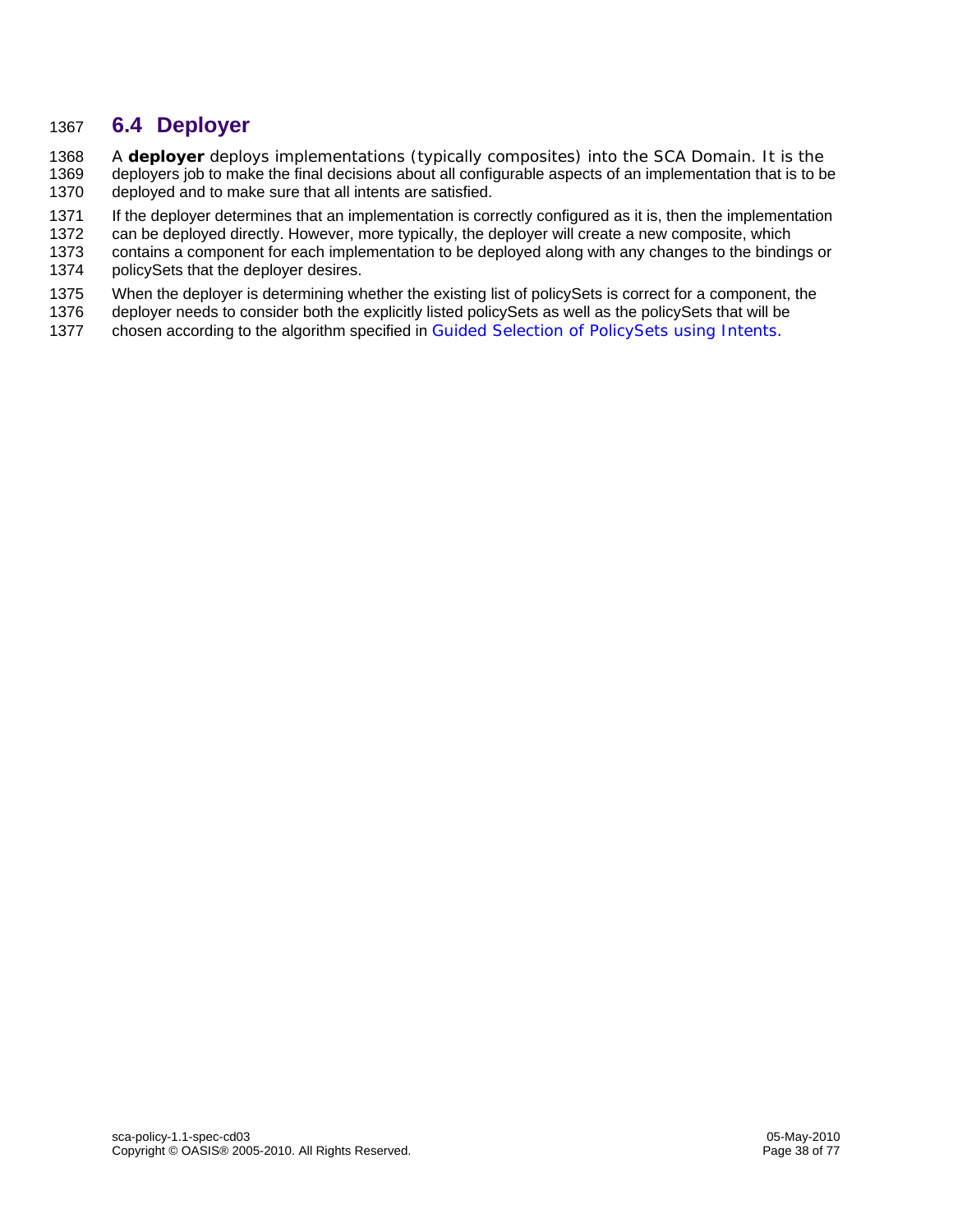# <sup>1378</sup>**7 Security Policy**

1379 The SCA Security Model provides SCA developers the flexibility to specify the necessary level of security 1380 protection for their components to satisfy business requirements without the burden of understanding 1381 detailed security mechanisms.

1382 The SCA Policy framework distinguishes between two types of policies: *interaction policy* and *implementation policy*. Interaction policy governs the communications between clients and service

1384 providers and typically applies to Services and References. In the security space, interaction policy is

1385 concerned with client and service provider authentication and message protection requirements.

- 1386 Implementation policy governs security constraints on service implementations and typically applies to
- 1387 Components. In the security space, implementation policy concerns include access control, identity
- 1388 delegation, and other security quality of service characteristics that are pertinent to the service 1389 implementations.
- 1390 The SCA security interaction policy can be specified via intents or policySets. Intents represent security 1391 quality of service requirements at a high abstraction level, independent from security protocols, while 1392 policySets specify concrete policies at a detailed level, which are typically security protocol specific.
- 1393 The SCA security policy can be specified either in an SCA composite or by using the External Policy

1394 Attachment Mechanism or by annotations in the implementation code. Language-specific annotations are

1395 described in the respective language Client and Implementation specifications.

#### 1396 **7.1 Security Policy Intents**

- 1397 The SCA security specification defines the following intents to specify interaction policy:
- 1398 serverAuthentication, clientAuthentication, confidentiality, and integrity.
- 1399 *serverAuthentication*  When *serverAuthentication* is present, an SCA runtime MUST ensure that 1400 the server is authenticated by the client. [POL70013]
- 1401 *clientAuthentication*  When *clientAuthentication* is present, an SCA runtime MUST ensure that the 1402 client is authenticated by the server. [POL70014]
- 1403 *authentication* this is a profile intent that requires only clientAuthentication. It is included for 1404 backwards compatibility.
- 1405 *mutualAuthentication* this is a profile intent that includes the serverAuthentication and the 1406 clientAuthentication intents just described.
- 1407 *confidentiality* the confidentiality intent is used to indicate that the contents of a message are 1408 accessible only to those authorized to have access (typically the service client and the service 1409 provider). A common approach is to encrypt the message, although other methods are possible. 1410 When confidentiality is present, an SCA Runtime MUST ensure that only authorized entities can view 1411 the contents of a message. [POL70009]
- 1412 *integrity*  the integrity intent is used to indicate that assurance is that the contents of a message 1413 have not been tampered with and altered between sender and receiver. A common approach is to 1414 digitally sign the message, although other methods are possible.When *integrity* is present, an SCA 1415 Runtime MUST ensure that the contents of a message are not altered. [POL70010]
- 1416 The formal definitions of these intents are in the Intent Definitions appendix.

#### 1417 **7.2 Interaction Security Policy**

- 1418 Any one of the three security intents can be further qualified to specify more specific business
- 1419 requirements. Two qualifiers are defined by the SCA security specification: transport and message, which 1420 can be applied to any of the above three intent's.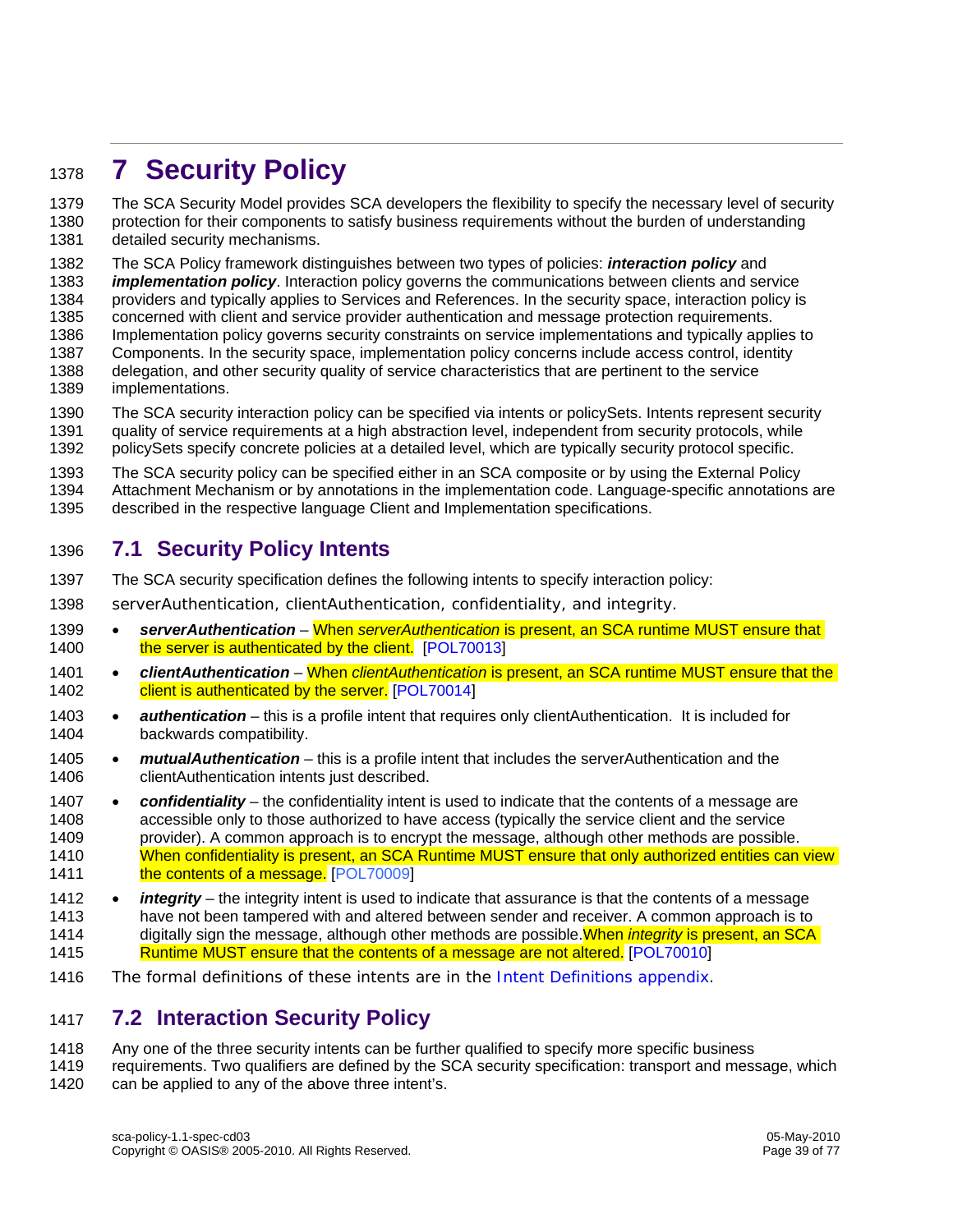#### 1421 **7.2.1 Qualifiers**

1422 *transport* – the transport qualifier specifies that the qualified intent is realized at the transport or transfer 1423 layer of the communication protocol, such as HTTPS. When a serverAuthentication, clientAuthentication, 1424 confidentiality or integrity intent is qualified by message, an SCA Runtime MUST delegate 1425 serverAuthentication, clientAuthentication, confidentiality and integrity, respectively, to the message layer 1426 of the communication protocol. [POL70011] 1427 *message* – the message qualifier specifies that the qualified intent is realized at the message level of the 1428 communication protocol. When a serverAuthentication, clientAuthentication, confidentiality or integrity 1429 intent is qualified by message, an SCA Runtime MUST delegate serverAuthentication, 1430 clientAuthentication, confidentiality and integrity, respectively, to the message layer of the communication 1431 protocol.<sup>[POL70012]</sup> 1432 1433 Snippet 77-1 shows the usage of intents and qualified intents.

```
1435 <composite name="example" requires="confidentiality"><br>1436 <service name="foo"/>
                  1436 <service name="foo"/> 
1437<br>1438
1438 <reference name="bar" requires="confidentiality.message"/><br>1439 </composite>
              </composite>
```
1440 *Snippet 7-1: Example using Qualified Intents*

1441

1434

- 1442 In this case, the composite declares that all of its services and references have to guarantee
- 1443 confidentiality in their communication by setting requires="confidentiality". This applies to the "foo"
- 1444 service. However, the "bar" reference further qualifies that requirement to specifically require message-

1445 level security by setting requires="confidentiality.message".

#### 1446 **7.3 Implementation Security Policy Intent**

1447 The SCA Security specification defines the *authorization* intent to specify implementation policy.

1448 *authorization* – the authorization intent is used to indicate that a client needs to be authorized before

1449 being allowed to use the service. Being authorized means that a check is made as to whether any

1450 policies apply to the client attempting to use the service, and if so, those policies govern whether or not

- 1451 the client is allowed access. When *authorization* is present, an SCA Runtime MUST ensure that the client 1452 is authorized to use the service. [POL70001]
- 1453 This unqualified authorization intent implies that basic "Subject-Action-Resource" authorization support is

1454 required, where Subject may be as simple as a single identifier representing the identity of the client,

1455 Action may be a single identifier representing the operation the client intends to apply to the Resource,

1456 and the Resource may be a single identifier representing the identity of the Resource to which the Action 1457 is intended to be applied.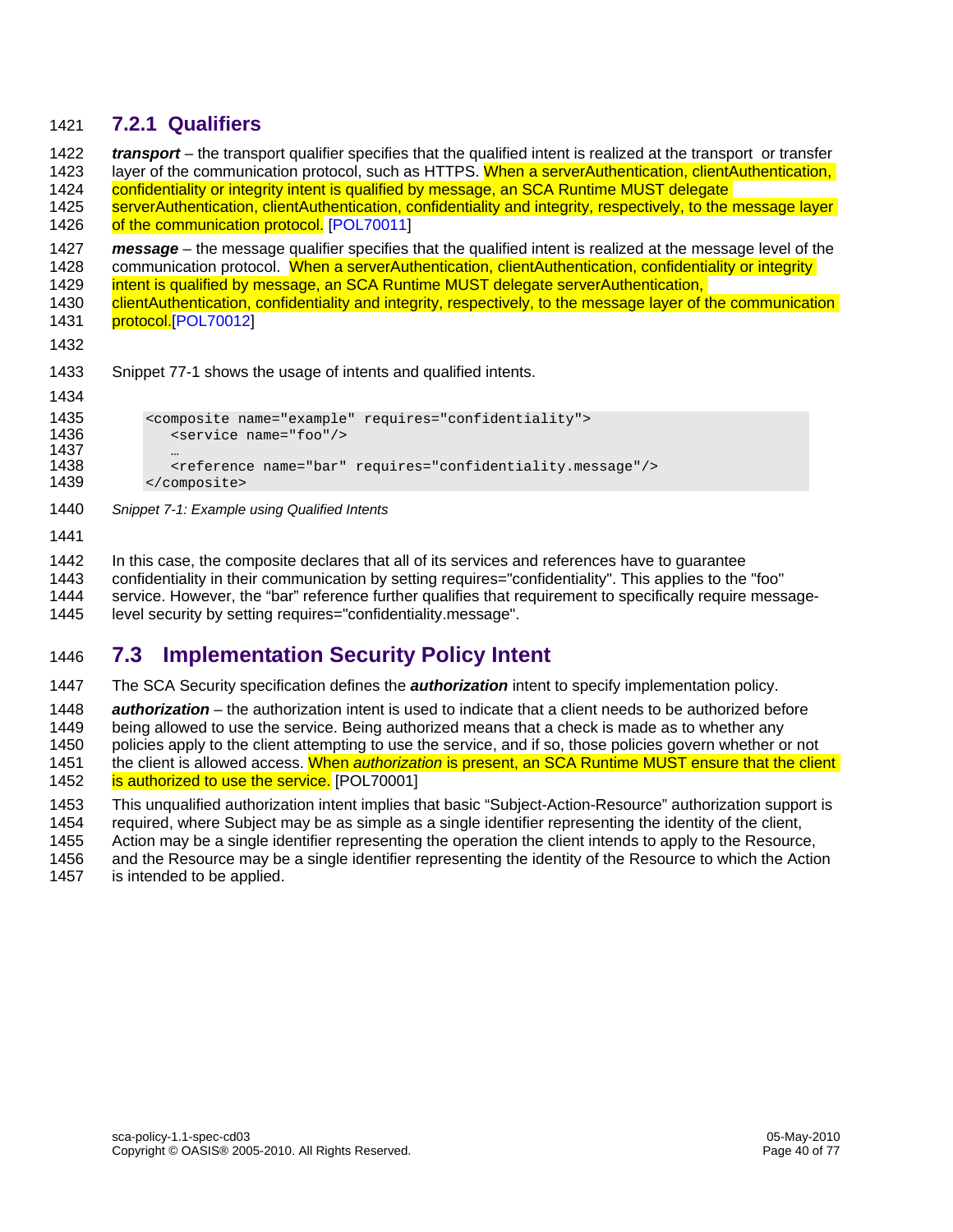# <sup>1458</sup>**8 Reliability Policy**

1459 Failures can affect the communication between a service consumer and a service provider.

1460 Depending on the characteristics of the binding, these failures could cause messages to be redelivered, 1461 delivered in a different order than they were originally sent out or even worse, could cause messages to 1462 be lost. Some transports like JMS provide built-in reliability features such as "at least once" and "exactly<br>1463 once" message delivery. Other transports like HTTP need to have additional lavers built on top of them once" message delivery. Other transports like HTTP need to have additional layers built on top of them to

- 1464 provide some of these features.
- 1465 The events that occur due to failures in communication can affect the outcome of the service invocation.
- 1466 For an implementation of a stock trade service, a message redelivery could result in a new trade. A client
- 1467 (i.e. consumer) of the same service could receive a fault message if trade orders are not delivered to the 1468 service implementation in the order they were sent out. In some cases, these failures could have dramatic
- 1469 consequences.
- 1470 An SCA developer can anticipate some types of failures and work around them in service
- 1471 implementations. For example, the implementation of a stock trade service could be designed to support
- 1472 duplicate message detection. An implementation of a purchase order service could have built in logic that
- 1473 orders the incoming messages. In these cases, service implementations don't need the binding layers to
- 1474 provide these reliability features (e.g. duplicate message detection, message ordering). However, this
- 1475 comes at a cost: extra complexity is built in the service implementation. Along with business logic, the 1476 service implementation has additional logic that handles these failures.
- 1477 Although service implementations can work around some of these types of failures, it is worth noting that 1478 workarounds are not always possible. A message can be lost or expire even before it is delivered to the 1479 service implementation.
- 1480 Instead of handling some of these issues in the service implementation, a better way is to use a binding 1481 or a protocol that supports reliable messaging. This is better, not just because it simplifies application 1482 development, it can also lead to better throughput. For example, there is less need for application-level 1483 acknowledgement messages. A binding supports reliable messaging if it provides features such as
- 1484 message delivery guarantees, duplicate message detection and message ordering.
- 1485 It is very important for the SCA developer to be able to require, at design-time, a binding or protocol that 1486 supports reliable messaging. SCA defines a set of policy intents that can be used for specifying reliable 1487 messaging Quality of Service requirements. These reliable messaging intents establish a contract 1488 between the binding layer and the application layer (i.e. service implementation or the service consumer
- 1489 implementation) (see below).

#### 1490 **8.1 Reliability Policy Intents**

- 1491 Based on the use-cases described above, the following policy intents are defined:
- 1492 1. **atLeastOnce**  The binding implementation guarantees that a message that is successfully sent by a 1493 service consumer is delivered to the destination (i.e. service implementation). The message could be 1494 delivered more than once to the service implementation. When *atLeastOnce* is present, an SCA 1495 **Runtime MUST deliver a message to the destination service implementation, and MAY deliver** 1496 duplicates of a message to the service implementation. [POL80001]
- 1497 The binding implementation guarantees that a message that is successfully sent by a service 1498 implementation is delivered to the destination (i.e. service consumer). The message could be 1499 delivered more than once to the service consumer.
- 1500 2. **atMostOnce**  The binding implementation guarantees that a message that is successfully sent by a 1501 service consumer is not delivered more than once to the service implementation. The binding 1502 implementation does not guarantee that the message is delivered to the service implementation. 1503 When *atMostOnce* is present, an SCA Runtime MAY deliver a message to the destination service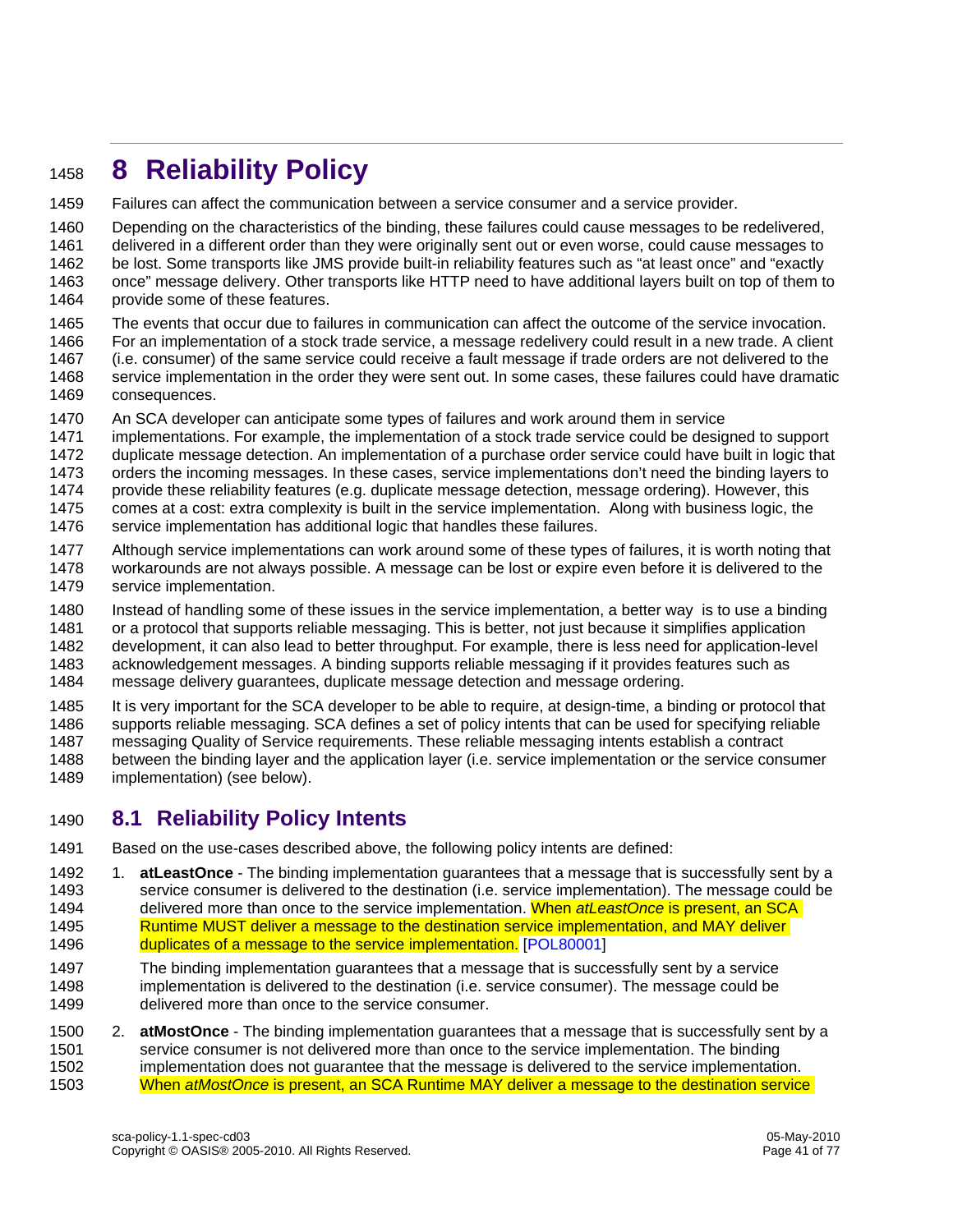- 1504 implementation, and MUST NOT deliver duplicates of a message to the service implementation. 1505 [POL80002]
- 1506 The binding implementation guarantees that a message that is successfully sent by a service 1507 implementation is not delivered more than once to the service consumer. The binding implementation 1508 does not guarantee that the message is delivered to the service consumer.
- 1509 3. **ordered**  The binding implementation guarantees that the messages sent by a service client via a 1510 single service reference are delivered to the target service implementation in the order in which they 1511 were sent by the service client. This intent does not guarantee that messages that are sent by a 1512 service client are delivered to the service implementation. Note that this intent has nothing to say 1513 about the ordering of messages sent via different service references by a single service client, even if 1514 the same service implementation is targeted by each of the service references. When *ordered* is 1515 **present, an SCA Runtime MUST deliver messages sent by a single source to a single destination** 1516 service implementation in the order that the messages were sent by that source. [POL80003]
- 1517 For service interfaces that involve messages being sent back from the service implementation to the 1518 service client (eg. a service with a callback interface), for this intent, the binding implementation 1519 guarantees that the messages sent by the service implementation over a given wire are delivered to 1520 the service client in the order in which they were sent by the service implementation. This intent does 1521 not guarantee that messages that are sent by the service implementation are delivered to the service 1522 consumer.
- 1523 4. **exactlyOnce**  The binding implementation guarantees that a message sent by a service consumer is 1524 delivered to the service implementation. Also, the binding implementation guarantees that the 1525 message is not delivered more than once to the service implementation. When *exactlyOnce* is 1526 present, an SCA Runtime MUST deliver a message to the destination service implementation and 1527 MUST NOT deliver duplicates of a message to the service implementation. [POL80004]
- 1528 The binding implementation guarantees that a message sent by a service implementation is delivered 1529 to the service consumer. Also, the binding implementation guarantees that the message is not 1530 delivered more than once to the service consumer.
- 1531 NOTE: This is a profile intent, which is composed of *atLeastOnce* and *atMostOnce*.
- 1532 This is the most reliable intent since it guarantees the following:
	-

1533 – message delivery – all the messages sent by a sender are delivered to the service 1534 implementation (i.e. Java class, BPEL process, etc.).

- 1535 duplicate message detection and elimination a message sent by a sender is not processed 1536 more than once by the service implementation.
- 1537 The formal definitions of these intents are in the Intent Definitions appendix.

1538 How can a binding implementation guarantee that a message that it receives is delivered to the service 1539 implementation? One way to do it is by persisting the message and keeping redelivering it until it is 1540 processed by the service implementation. That way, if the system crashes after delivery but while processed by the service implementation. That way, if the system crashes after delivery but while 1541 processing it, the message will be redelivered on restart and processed again. Since a message could be 1542 delivered multiple times to the service implementation, this technique usually requires the service 1543 implementation to perform duplicate message detection. However, that is not always possible. Often 1544 times service implementations that perform critical operations are designed without having support for 1545 duplicate message detection. Therefore, they cannot *process* an incoming message more than once.

1546 Also, consider the scenario where a message is delivered to a service implementation that does not 1547 handle duplicates - the system crashes after a message is delivered to the service implementation but 1548 before it is completely processed. Does the underlying layer redeliver the message on restart? If it did 1549 that, there is a risk that some critical operations (e.g. sending out a JMS message or updating a DB table) 1550 will be executed again when the message is processed. On the other hand, if the underlying layer does 1551 not redeliver the message, there is a risk that the message is never completely processed.

1552 This issue cannot be safely solved unless all the critical operations performed by the service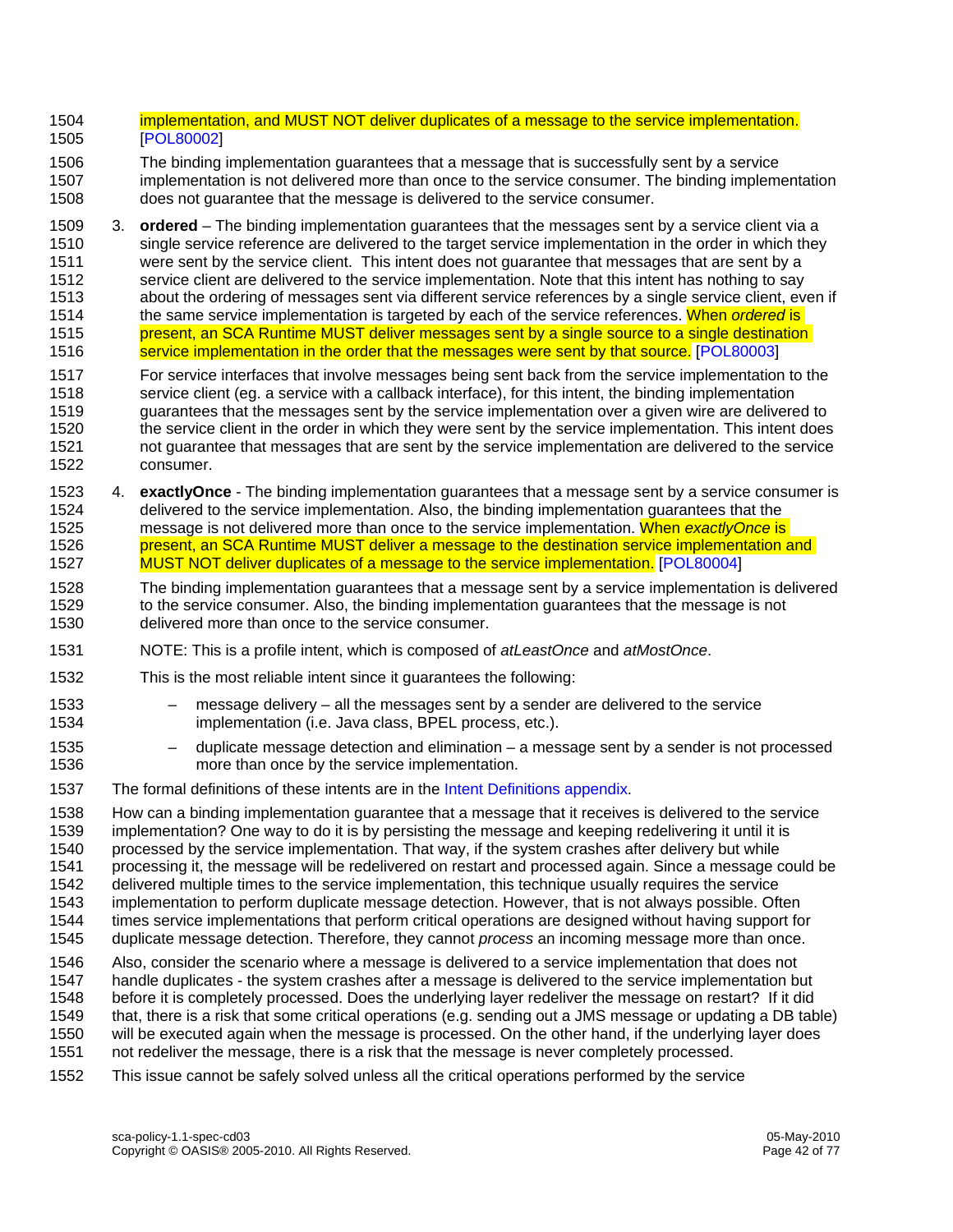1553 implementation are running in a transaction. Therefore, *exactlyOnce* cannot be assured without involving 1554 the service implementation. In other words, an *exactlyOnce* message delivery does not guarantee 1555 *exactlyOnce* message processing unless the service implementation is transactional. It's worth noting that 1556 this is a necessary condition but not sufficient. The underlying layer (e.g. binding implementation, 1557 container) would have to ensure that a message is not redelivered to the service implementation after the 1558 transaction is committed. As an example, a way to ensure it when the binding uses JMS is by making 1559 sure the operation that acknowledges the message is executed in the same transaction the service 1560 implementation is running in.

### 1561 **8.2 End-to-end Reliable Messaging**

1562 Failures can occur at different points in the message path: in the binding layer on the sender side, in the 1563 transport layer or in the binding layer on the receiver side. The SCA service developer doesn't really care 1564 where the failure occurs. Whether a message was lost due to a network failure or due to a crash of the 1565 machine where the service is deployed, is not that important. What is important is that the contract 1566 between the application layer (i.e. service implementation or service consumer) and the binding layer is 1567 not violated (e.g. a message that was successfully transmitted by a sender is always delivered to the 1568 destination; a message that was successfully transmitted by a sender is not delivered more than once to 1569 the service implementation, etc). It is worth noting that the binding layer could throw an exception when a 1570 sender (e.g. service consumer, service implementation) sends a message out. This is not considered a 1571 successful message transmission.

- 1572 In order to ensure the semantics of the reliable messaging intents, the entire message path, which is
- 1573 composed of the binding layer on the client side, the transport layer and the binding layer on the service
- 1574 side, has to be reliable.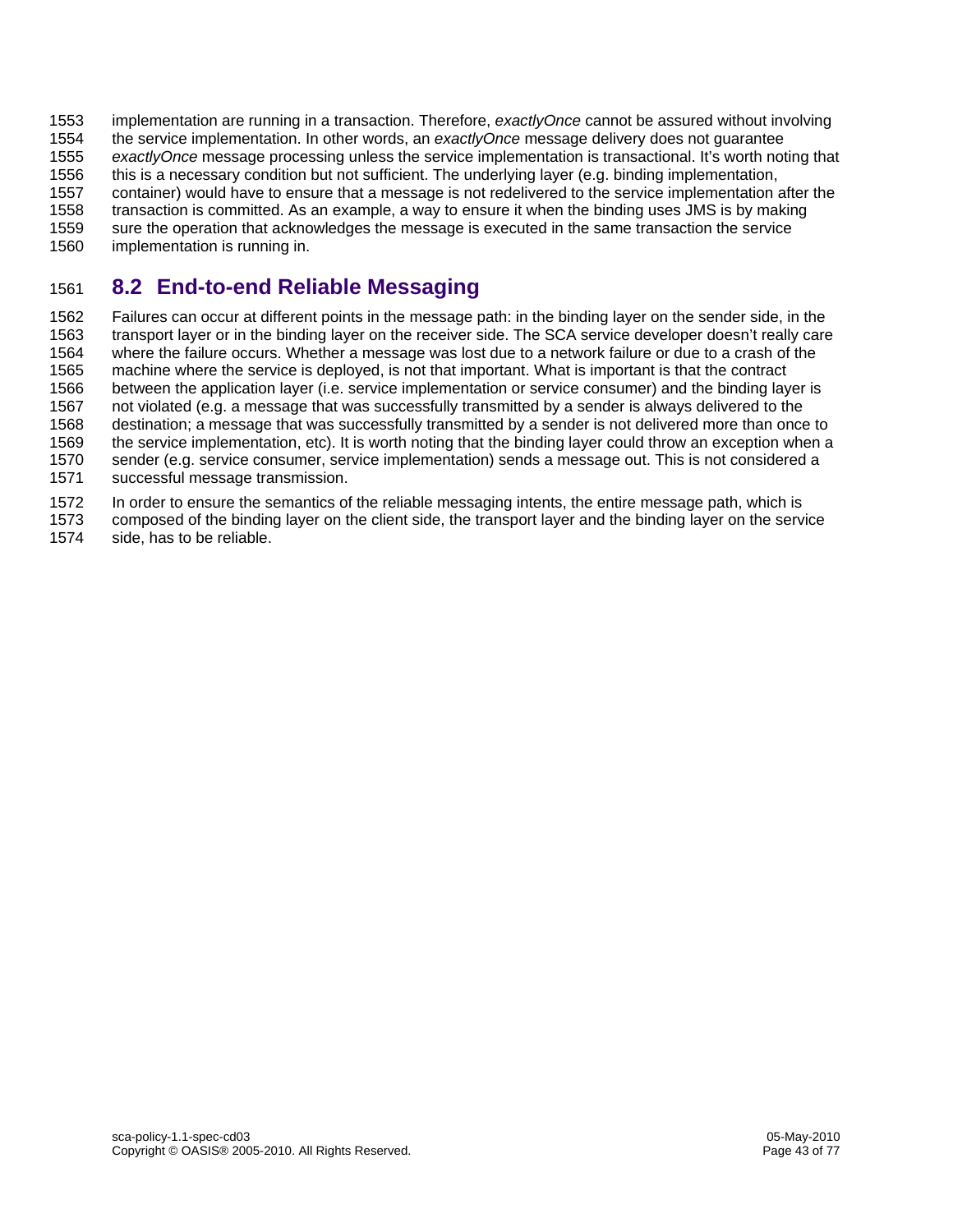## <sup>1575</sup>**9 Transactions**

1576 SCA recognizes that the presence or absence of infrastructure for ACID transaction coordination has a 1577 direct effect on how business logic is coded. In the absence of ACID transactions, developers have to 1578 provide logic that coordinates the outcome, compensates for failures, etc. In the presence of ACID 1579 transactions, the underlying infrastructure is responsible for ensuring the ACID nature of all interactions. 1580 SCA provides declarative mechanisms for describing the transactional environment needed by the 1581 business logic.

1582 Components that use a synchronous interaction style can be part of a single, distributed ACID transaction<br>1583 vithin which all transaction resources are coordinated to either atomically commit or rollback. The within which all transaction resources are coordinated to either atomically commit or rollback. The 1584 transmission or receipt of oneway messages can, depending on the transport binding, be coordinated as 1585 part of an ACID transaction as illustrated in the "*OneWay Invocations"* section below. Well-known, higher-1586 level patterns such as store-and-forward queuing can be accomplished by composing transacted one-1587 way messages with reliable-messaging policies.

- 1588 This document describes the set of abstract policy intents both implementation intents and interaction
- 1589 intents that can be used to describe the requirements on a concrete service component and binding 1590 respectively.

#### 1591 **9.1 Out of Scope**

1592 The following topics are outside the scope of this document:

- 1593 The means by which transactions are created, propagated and established as part of an execution 1594 context. These are details of the SCA runtime provider and binding provider.
- 1595 The means by which a transactional resource manager (RM) is accessed. These include, but are not 1596 restricted to:
- 1597 abstracting an RM as an sca:component
- 1598 accessing an RM directly in a language-specific and RM-specific fashion
- 1599 abstracting an RM as an sca:binding

#### 1600 **9.2 Common Transaction Patterns**

- 1601 In the absence of any transaction policies there is no explicit transactional behavior defined for the SCA
- 1602 service component or the interactions in which it is involved and the transactional behavior is
- 1603 environment-specific. An SCA runtime provider can choose to define an out of band default transactional 1604 behavior that applies in the absence of any transaction policies.
- 1605 Environment-specific default transactional behavior can be overridden by specifying transactional intents 1606 described in this document. The most common transaction patterns can be summarized:
- 1607 *Managed, shared global transaction* **pattern** the service always runs in a global transaction context 1608 regardless of whether the requester runs under a global transaction. If the requester does run under a
- 1609 transaction, the service runs under the same transaction. Any outbound, synchronous request-response
- 1610 messages will unless explicitly directed otherwise propagate the service's transaction context. This
- 1611 pattern offers the highest degree of data integrity by ensuring that any transactional updates are 1612 committed atomically
- 1613 *Managed, local transaction* **pattern** the service always runs in a managed local transaction context 1614 regardless of whether the requester runs under a transaction. Any outbound messages will not propagate 1615 any transaction context. This pattern is advisable for services that wish the SCA runtime to demarcate 16<br>1616 any resource manager local transactions and do not require the overhead of atomicity. any resource manager local transactions and do not require the overhead of atomicity.
- 1617 The use of transaction policies to specify these patterns is illustrated later in Table 99-2.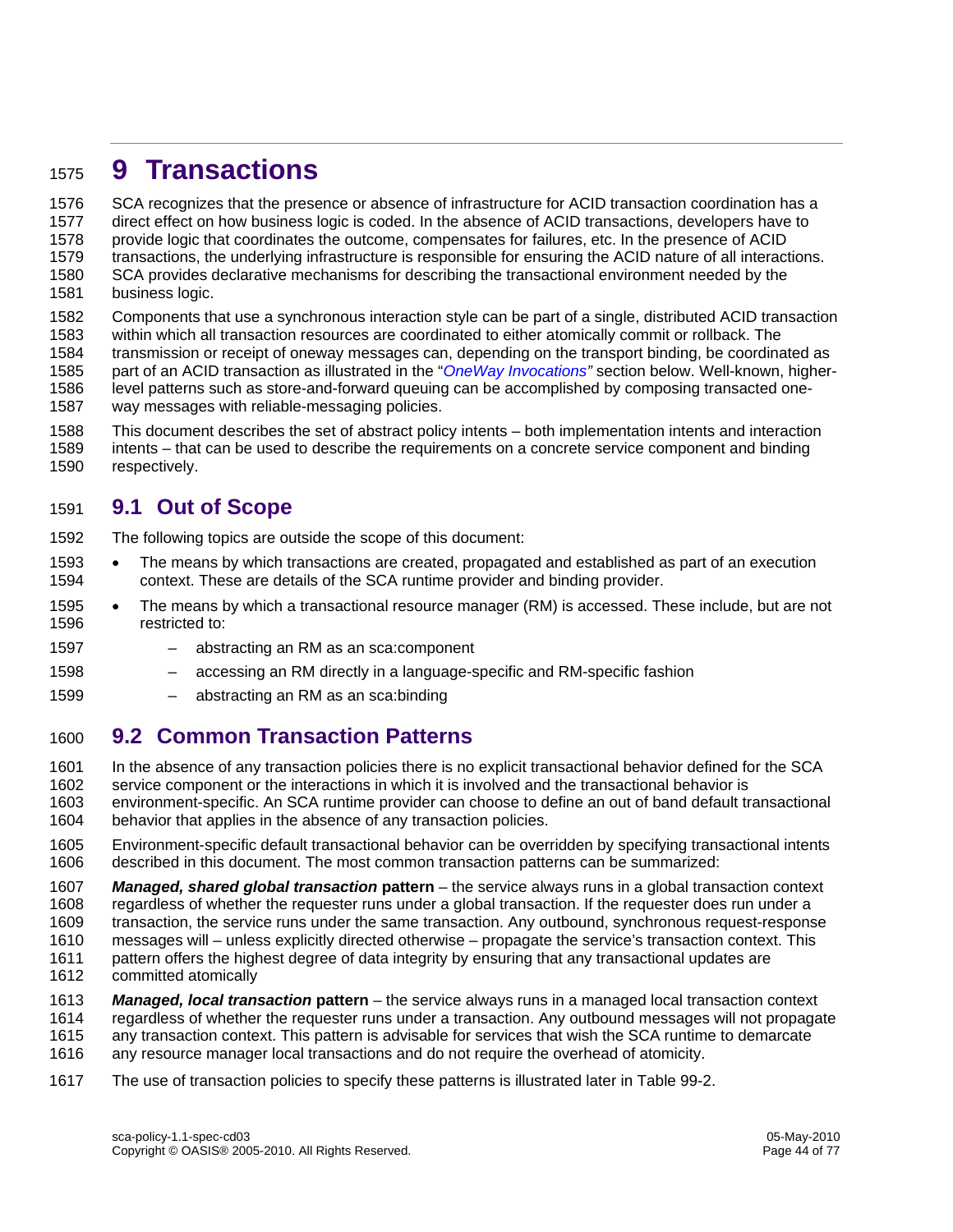#### 1618 **9.3 Summary of SCA Transaction Policies**

1619 This specification defines implementation and interaction policies that relate to transactional QoS in

1620 components and their interactions. The SCA transaction policies are specified as intents which represent

1621 the transaction quality of service behavior offered by specific component implementations or bindings.

1622 SCA transaction policy can be specified either in an SCA composite or annotatively in the implementation<br>1623 code. Language-specific annotations are described in the respective language binding specifications, for code. Language-specific annotations are described in the respective language binding specifications, for

1624 example the SCA Java Common Annotations and APIs specification [SCA-Java-Annotations].

- 1625 This specification defines the following implementation transaction policies:
- 1626 managedTransaction Describes the service component's transactional environment.
- 1627 transactedOneWay and immediateOneWay two mutually exclusive intents that describe whether<br>1628 the SCA runtime will process OneWay messages immediately or will engueue (from a client the SCA runtime will process OneWay messages immediately or will enqueue (from a client 1629 perspective) and dequeue (from a service perspective) a OneWay message as part of a global 1630 transaction.
- 1631 This specification also defines the following interaction transaction policies:
- 1632 propagatesTransaction and suspendsTransaction two mutually exclusive intents that describe whether the SCA runtime propagates any transaction context to a service or reference on a 1634 synchronous invocation.
- 1635 Finally, this specification defines a profile intent called managedSharedTransaction that combines the 1636 managedTransaction intent and the propogatesTransaction intent so that the *managed, shared global*
- *transaction* pattern is easier to configure.

#### 1638 **9.4 Global and local transactions**

1639 This specification describes "managed transactions" in terms of either "global" or "local" transactions. The 1640 "managed" aspect of managed transactions refers to the transaction environment provided by the SCA 1641 runtime for the business component. Business components can interact with other business components 1642 and with resource managers. The managed transaction environment defines the transactional context 1643 under which such interactions occur. under which such interactions occur.

#### 1644 **9.4.1 Global transactions**

1645 From an SCA perspective, a global transaction is a unit of work scope within which transactional work is 1646 atomic. If multiple transactional resource managers are accessed under a global transaction then the<br>1647 transactional work is coordinated to either atomically commit or rollback regardless using a 2PC proto 1647 transactional work is coordinated to either atomically commit or rollback regardless using a 2PC protocol. 1648 A global transaction can be propagated on synchronous invocations between components – depending 1649 on the interaction intents described in this specification - such that multiple, remote service providers can 1650 execute distributed requests under the same global transaction.

#### 1651 **9.4.2 Local transactions**

1652 From a resource manager perspective a resource manager local transaction (RMLT) is simply the 1653 absence of a global transaction. But from an SCA perspective it is not enough to simply declare that a 1654 piece of business logic runs without a global transaction context. Business logic might need to access 1655 transactional resource managers without the presence of a global transaction. The business logic 1656 developer still needs to know the expected semantic of making one or more calls to one or more resource 1657 managers, and needs to know when and/or how the resource managers local transactions will be 1658 committed. The term *local transaction containment* (LTC) is used to describe the SCA environment where 1659 there is no global transaction. The boundaries of an LTC are scoped to a remotable service provider 1660 method and are not propagated on invocations between components. Unlike the resources in a global 1661 transaction, RMLTs coordinated within a LTC can fail independently. 1662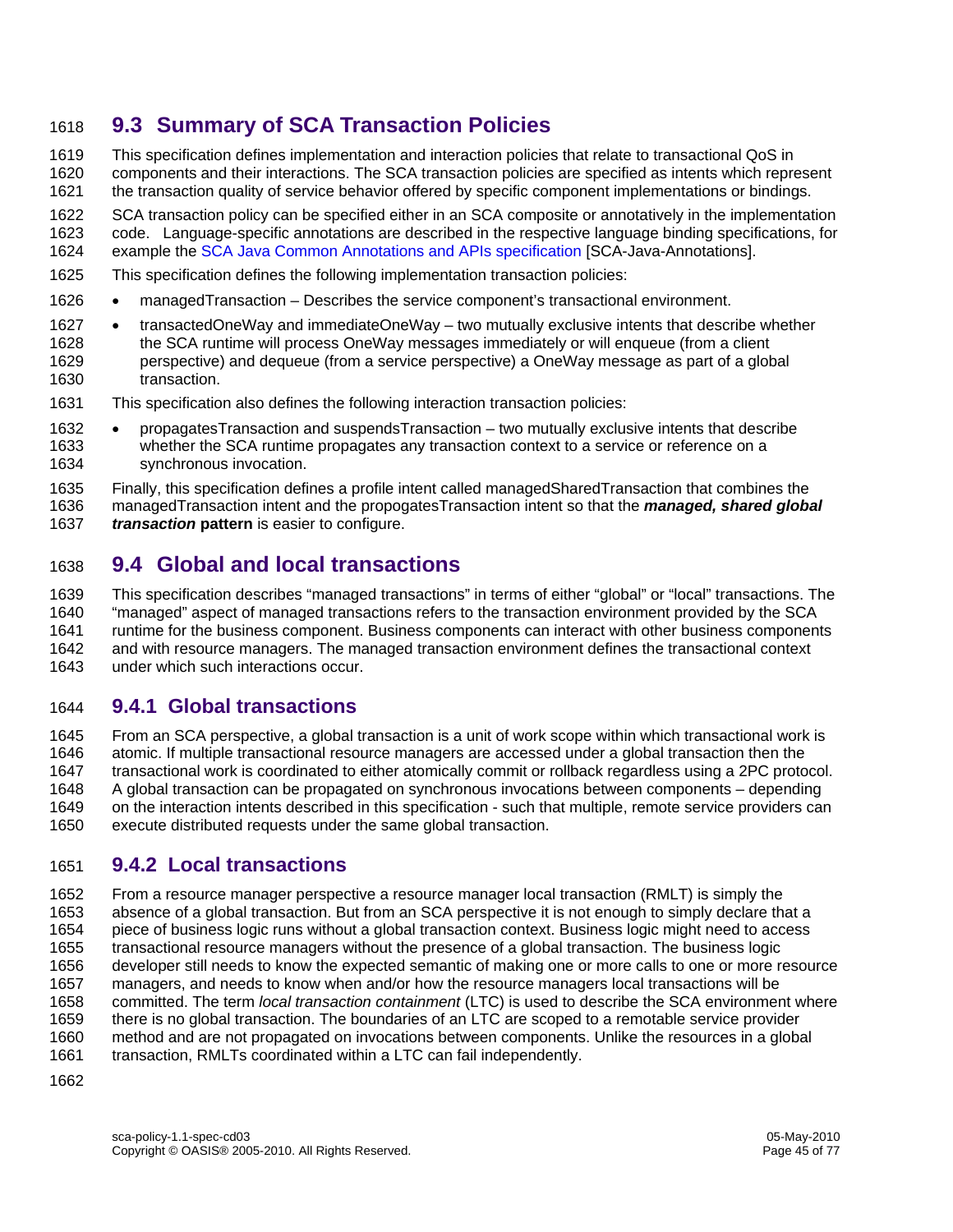1663 The two most common patterns for components using resource managers outside a global transaction 1664 are:

- 1665 The application desires each interaction with a resource manager to commit after every interaction. 1666 This is the default behavior provided by the **noManagedTransaction** policy (defined below in 1667 "Transaction implementation policy") in the absence of explicit use of RMLT verbs by the application.
- 1668 The application desires each interaction with a resource manager to be part of an extended local 1669 transaction that is committed at the end of the method. This behavior is specified by the 1670 **managedTransaction.local** policy (defined below in "Transaction implementation policy*"*).

1671 While an application can use interfaces provided by the resource adapter to explicitly demarcate resource 1672 manager local transactions (RMLT), this is a generally undesirable burden on applications, which typically 1673 prefer all transaction considerations to be managed by the SCA runtime. In addition, once an application 1674 codes to a resource manager local transaction interface, it might never be redeployed with a different 1675 transaction environment since local transaction interfaces might not be used in the presence of a global 1676 transaction. This specification defines intents to support both these common patterns in order to provide 1677 portability for applications regardless of whether they run under a global transaction or not.

## 1678 **9.5 Transaction implementation policy**

#### 1679 **9.5.1 Managed and non-managed transactions**

1680 The mutually exclusive *managedTransaction* and *noManagedTransaction* intents describe the 1681 transactional environment needed by a service component or composite. SCA provides transaction 1682 environments that are managed by the SCA runtime in order to remove the burden of coding transaction 1683 APIs directly into the business logic. The *managedTransaction* and *noManagedTransaction* intents 1684 can be attached to the sca:composite or sca:componentType elements.

- 1685 The mutually exclusive *managedTransaction* and *noManagedTransaction* intents are defined as follows:
- 1687 **managedTransaction** a managed transaction environment is necessary in order to run this 1688 component. The specific type of managedTransaction needed is not constrained. The valid qualifiers 1689 for this intent are mutually exclusive.
- 1690 **managedTransaction.global** There has to be an atomic transaction in order to run this 1691 component. For a component marked with managedTransaction.global, the SCA runtime 1692 MUST ensure that a global transaction is present before dispatching any method on the 1693 component. [POL90003] The SCA runtime uses any transaction propagated from the client 1694 or else begins and completes a new transaction. See the *propagatesTransaction* intent 1695 below for more details.
- 1696 **managedTransaction.local**  indicates that the component cannot tolerate running as part 1697 of a global transaction. A component marked with managedTransaction.local MUST run 1698 within a local transaction containment (LTC) that is started and ended by the SCA runtime. 1699 [POL90004] Any global transaction context that is propagated to the hosting SCA runtime is 1700 not visible to the target component. Any interaction under this policy with a resource manager 1701 is performed in an extended resource manager local transaction (RMLT). Upon successful 1702 completion of the invoked service method, any RMLTs are implicitly requested to commit by 1703 the SCA runtime. Note that, unlike the resources in a global transaction, RMLTs so 1704 coordinated in a LTC can fail independently. If the invoked service method completes with a 1705 non-business exception then any RMLTs are implicitly rolled back by the SCA runtime. In this 1706 context a business exception is any exception that is declared on the component interface 1707 and is therefore anticipated by the component implementation. The manner in which 1708 exceptions are declared on component interfaces is specific to the interface type – for 1709 example, Java interface types declare Java exceptions, WSDL interface types define 1710 wsdl:faults. Local transactions MUST NOT be propagated outbound across remotable 1711 **interfaces.** [POL90006]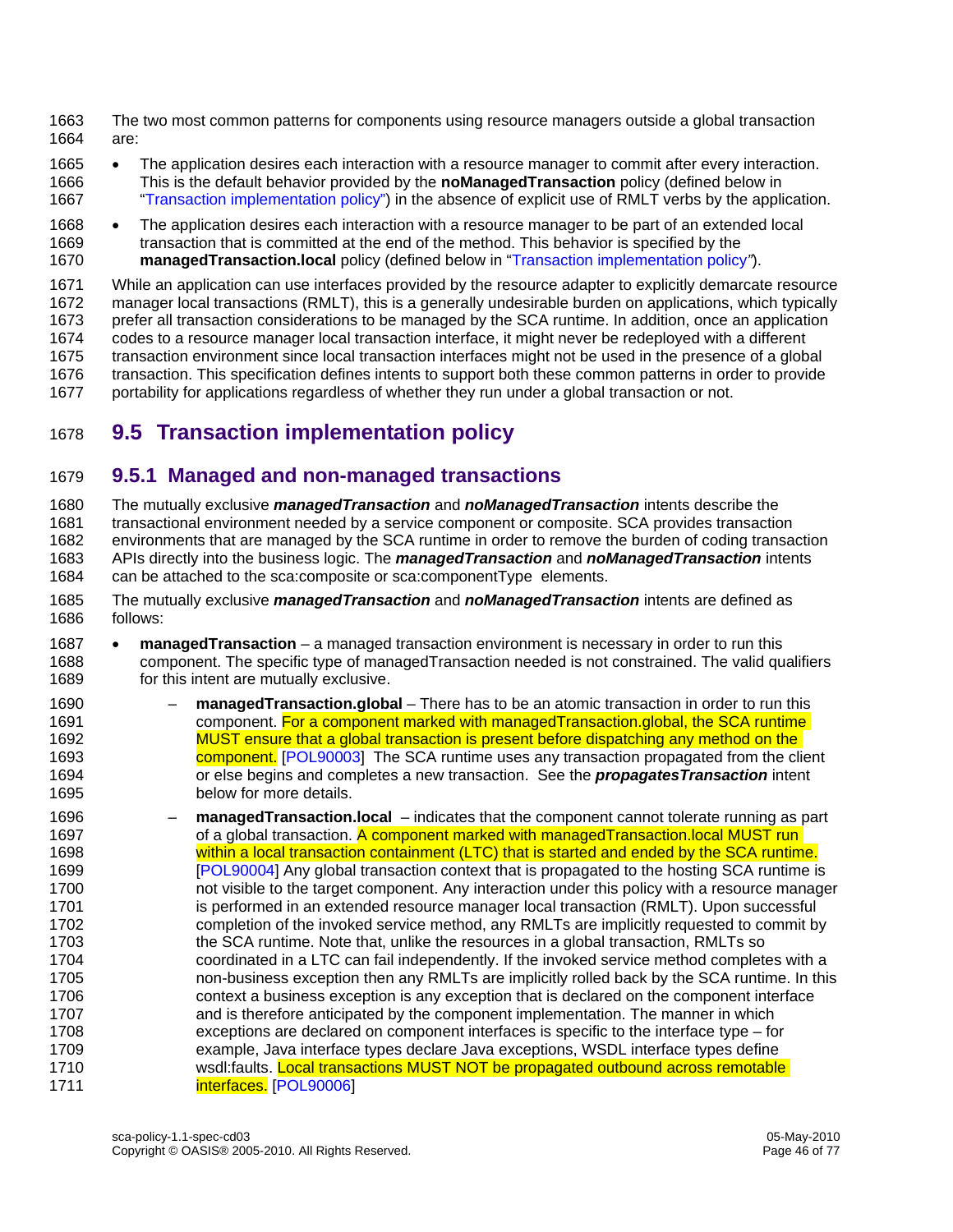- 1712 **noManagedTransaction** indicates that the component runs without a managed transaction, under 1713 neither a global transaction nor an LTC. A transaction that is propagated to the hosting SCA runtime
- 1714 MUST NOT be joined by the hosting runtime on behalf of a component marked with
- 1715 noManagedtransaction. [POL90007] When interacting with a resource manager under this policy, the
- 1716 application (and not the SCA runtime) is responsible for controlling any resource manager local
- 1717 transaction boundaries, using resource-provider specific interfaces (for example a Java 1718 implementation accessing a JDBC provider has to choose whether a Connection is set to
- 1719 autoCommit(true) or else it has to call the Connection commit or rollback method). SCA defines no 1720 APIs for interacting with resource managers.
- 1721 **(absent)** The absence of a transaction implementation intent leads to runtime-specific behavior. A 1722 runtime that supports global transaction coordination can choose to provide a default behavior that is 1723 the managed, shared global transaction pattern but it is not mandated to do so.
- 1724 The formal definitions of these intents are in the Intent Definitions appendix.

#### 1725 **9.5.2 OneWay Invocations**

- 1726 When a client uses a reference and sends a OneWay message then any client transaction context is not
- 1727 propagated. However, the OneWay invocation on the reference can itself be *transacted*. Similarly, from a 1728 service perspective, any received OneWay message cannot propagate a transaction context but the
- 1729 delivery of the OneWay message can be *transacted*. A *transacted* OneWay message is a one-way
- 1730 message that because of the capability of the service or reference binding can be enqueued (from a
- 1731 client perspective) or dequeued (from a service perspective) as part of a global transaction.
- 1732 SCA defines two mutually exclusive implementation intents, **transactedOneWay** and
- 1733 **immediateOneWay**, that determine whether OneWay messages are transacted or delivered immediately.
- 1734 Either of these intents can be attached to the sca:service or sca:reference elements or they can be 1735 attached to the sca:component element, indicating that the intent applies to any service or reference 1736 element children.
- 1737 The intents are defined as follows:
- 1738 **transactedOneWay** When a reference is marked as transactedOneWay, any OneWay invocation 1739 messages MUST be transacted as part of a client global transaction. [POL90008] 1740 If the client component is not configured to run under a global transaction or if the binding does not 1<br>1741 Support transactional message sending, then a reference MUST NOT be marked as support transactional message sending, then a reference MUST NOT be marked as 1742 transactedOneWay. [POL90009] If a service is marked as transactedOneWay, any OneWay 1743 invocation message MUST be received from the transport binding in a transacted fashion, under the 1744 target service's global transaction. [POL90010] The **transactedOneWay** intent MUST NOT be 1745 **attached to a request/response operation.** [POL90028] The receipt of the message from the binding is 1746 not committed until the service transaction commits; if the service transaction is rolled back the the 1747 message remains available for receipt under a different service transaction. If the component is not 1748 configured to run under a global transaction or if the binding does not support transactional message<br>1749 **configure** receipt, then a service MUST NOT be marked as transactedOneWay. [POL90011] receipt, then a service MUST NOT be marked as transactedOneWay. [POL90011]
- 1750 **immediateOneWay** When applied to a reference indicates that any OneWay invocation messages 1751 MUST be sent immediately regardless of any client transaction. [POL90012] When applied to a 1752 service indicates that any OneWay invocation MUST be received immediately regardless of any 1753 target service transaction. [POL90013] The **immediateOneWay** intent MUST NOT be attached to a 1754 request/response operation. [POL90029] The outcome of any transaction under which an 1755 immediateOneWay message is processed has no effect on the processing (sending or receipt) of that
- 1756 message.
- 1757 The absence of either intent leads to runtime-specific behavior. The SCA runtime can send or receive a
- 1758 OneWay message immediately or as part of any sender/receiver transaction. The results of combining
- 1759 this intent and the *managedTransaction* implementation policy of the component sending or receiving
- 1760 the transacted OneWay invocation are summarized low.below in Table 99-1.
- 1761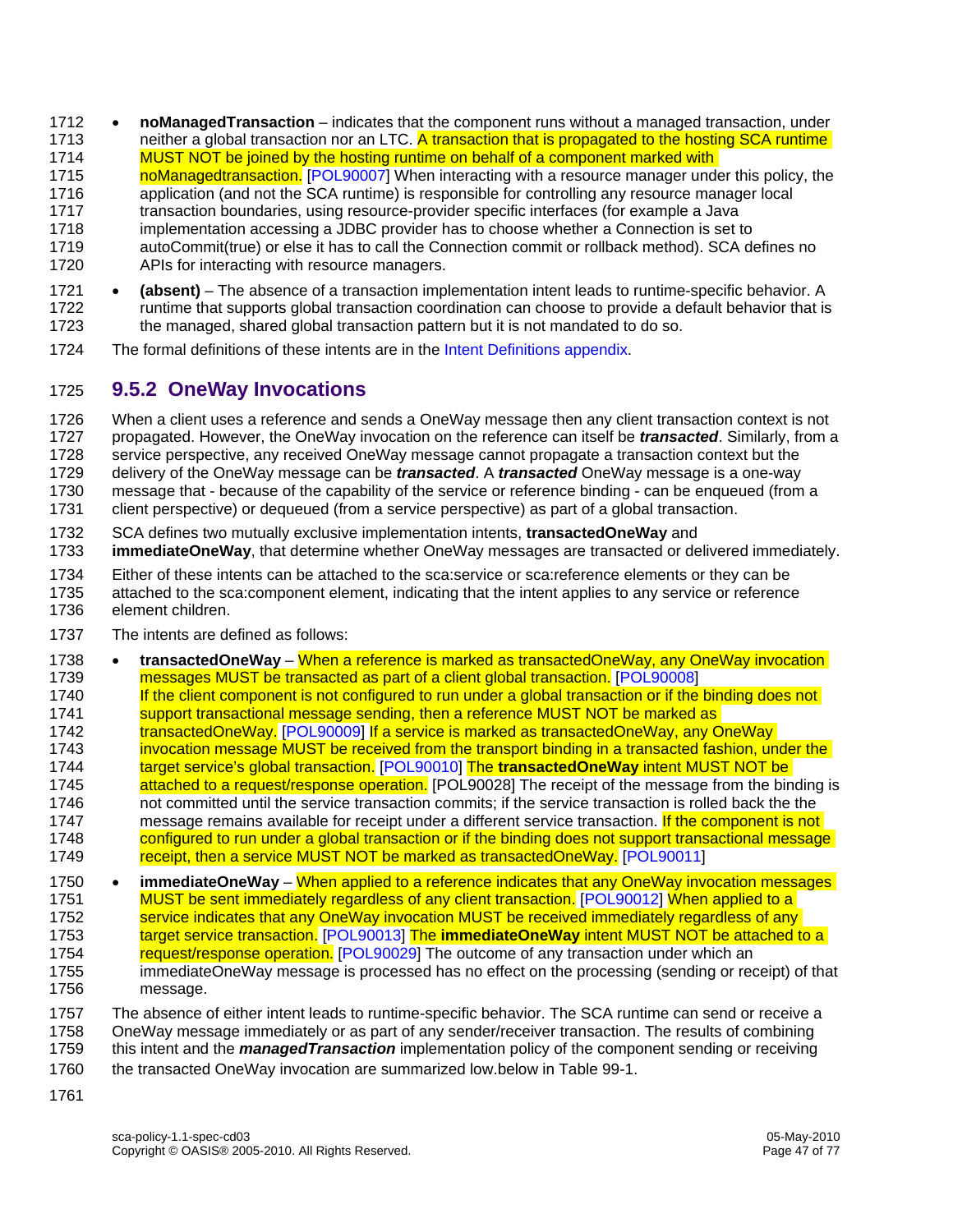| transacted/immediate intent | managedTransaction (client or<br>service implementation intent) | <b>Results</b>                                                                                                                                                                                                                             |
|-----------------------------|-----------------------------------------------------------------|--------------------------------------------------------------------------------------------------------------------------------------------------------------------------------------------------------------------------------------------|
| transactedOneWay            | managedTransaction.global                                       | OneWay interaction (either client<br>message enqueue or target service<br>dequeue) is committed as part of the<br>global transaction.                                                                                                      |
| transactedOneWay            | managedTransaction.local<br>or<br>noManagedTransaction          | If a transactedOneWay intent is<br>combined with the<br>managedTransaction.local or<br>noManagedTransaction implementation<br>intents for either a reference or a<br>service then an error MUST be raised<br>during deployment. [POL90027] |
| immediateOneWay             | Any value of managed Transaction                                | The OneWay interaction occurs<br>immediately and is not transacted.                                                                                                                                                                        |
| <absent></absent>           | Any value of managedTransaction                                 | Runtime-specific behavior. The SCA<br>runtime can send or receive a OneWay<br>message immediately or as part of any<br>sender/receiver transaction.                                                                                        |

1762 *Table 9-1 Transacted OneWay interaction intent* 

1763

1764 The formal definitions of these intents are in the Intent Definitions appendix.

#### 1765 **9.5.3 Asynchronous Implementations**

1766 SCA defines an intent called **asyncinvocation** that enables an SCA service to indicate that its<br>1767 Frequest/response operations are long running and therefore interactions with those operations request/response operations are long running and therefore interactions with those operations really need 1768 to be done asynchronously. The use of *asyncInvocation* with oneway operations is meaningless 1769 because the one way operation is already asynchronous. Operations which implement this long running 1770 behavior can make use of any transaction implementation intents on a component implementation or on 1771 SCA references. However, implementations of operations which have long-running behaviour need to be 1772 careful in how they use ACID transactions, which in general are not suited to operating over extended 1773 time periods. Also see section 9.6.4 Interaction intents with asynchronous implementations for additional 1774 considerations on the use of the *asyncInvocation* intent with transactions. 1775

#### 1776 **9.6 Transaction interaction policies**

1777 The mutually exclusive *propagatesTransaction* and *suspendsTransaction* intents can be attached 1778 either to an interface (e.g. Java annotation or WSDL attribute) or explicitly to an sca:service and 1779 sca:reference XML element to describe how any client transaction context will be made available and 1780 used by the target service component. Section 9.6.1 considers how these intents apply to service 1781 elements and Section 9.6.2 considers how these intents apply to reference elements. 1782 The formal definitions of these intents are in the Intent Definitions appendix.

#### 1783 **9.6.1 Handling Inbound Transaction Context**

1784 The mutually exclusive *propagatesTransaction* and *suspendsTransaction* intents can be attached to 1785 an sca:service XML element to describe how a propagated transaction context is handled by the SCA 1786 runtime, prior to dispatching a service component. If the service requester is running within a transaction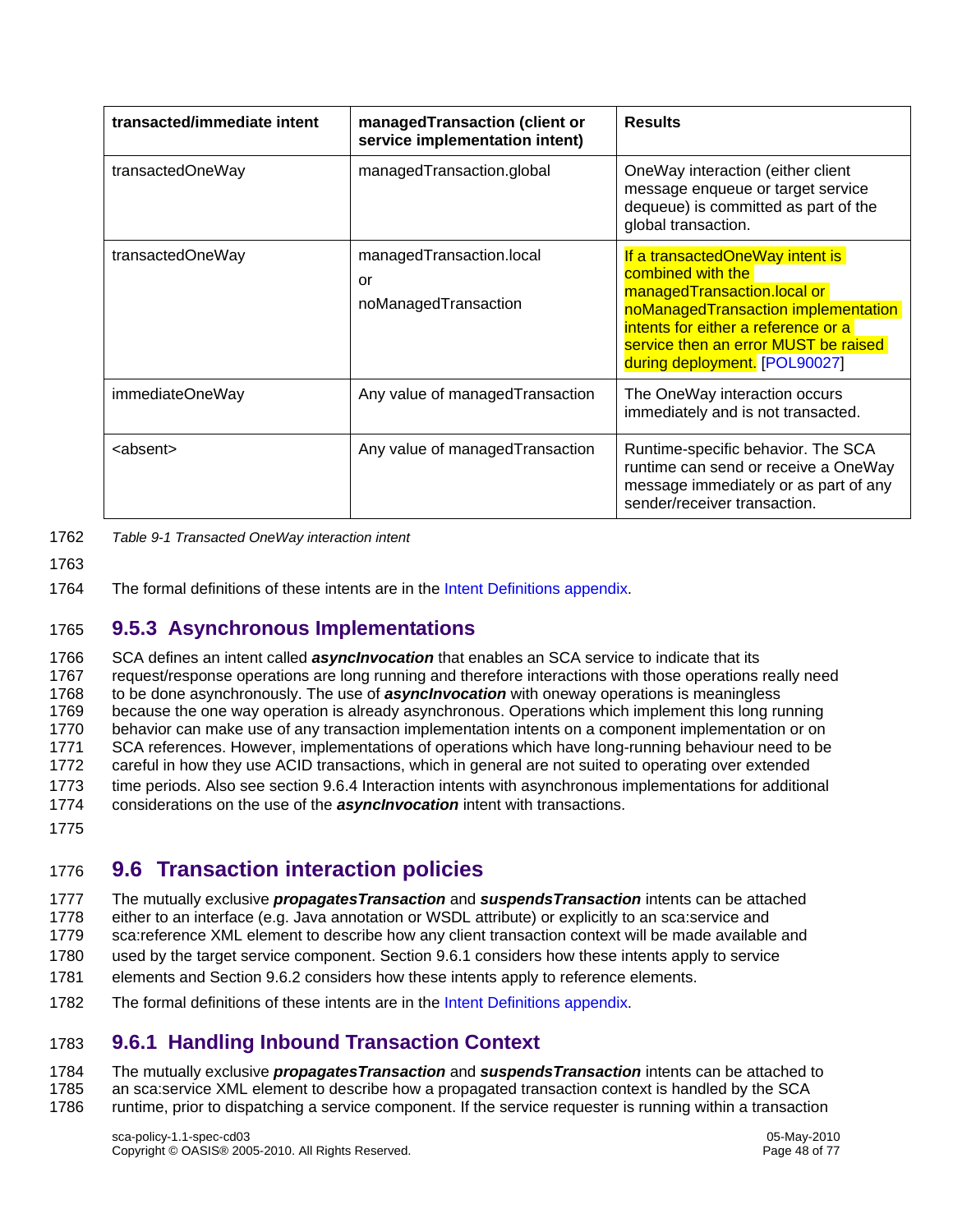- 1787 and the service interaction policy is to propagate that transaction, then the primary business effects of the
- 1788 provider's operation are coordinated as part of the client's transaction if the client rolls back its
- 1789 transaction, then work associated with the provider's operation will also be rolled back. This allows clients 1790 to know that no compensation business logic is necessary since transaction rollback can be used.
- 
- 1791 These intents specify a contract that has to be be implemented by the SCA runtime. This aspect of a 1792 service component is most likely captured during application design. The *propagatesTransaction* or
- 1793 *suspendsTransaction* intent can be attached to sca:service elements and their children. The intents are 1794 defined as follows:
- 1795 **propagatesTransaction** A service marked with propagatesTransaction MUST be dispatched under 1796 any propagated (client) transaction. [POL90015] Use of the *propagatesTransaction* intent on a 1797 service implies that the service binding MUST be capable of receiving a transaction context.
- 1798 [POL90016] However, it is important to understand that some binding/policySet combinations that 1799 provide this intent for a service will *need* the client to propagate a transaction context.
- 1800 In SCA terms, for a reference wired to such a service, this implies that the reference has to use either
- 1801 the *propagatesTransaction* intent or a binding/policySet combination that does propagate a 1802 transaction. If, on the other hand, the service does not *need* the client to provide a transaction (even 1803 though it has the *capability* of joining the client's transaction), then some care is needed in the 1804 configuration of the service. One approach to consider in this case is to use two distinct bindings on 1805 the service, one that uses the *propagatesTransaction* intent and one that does not - clients that do 1806 not propagate a transaction would then wire to the service using the binding without the
- 1807 *propagatesTransaction* intent specified.
- 1808 **suspendsTransaction** A service marked with suspendsTransaction MUST NOT be dispatched 1809 under any propagated (client) transaction. [POL90017]
- 1810 The absence of either interaction intent leads to runtime-specific behavior; the client is unable to 1811 determine from transaction intents whether its transaction will be joined.
- 1812 The SCA runtime MUST ignore the propagatesTransaction intent for OneWay methods. [POL90025]
- 1813 These intents are independent from the implementation's *managedTransaction* intent and provides no information about the implementation's transaction environment.
- 1815 The combination of these service interaction policies and the *managedTransaction* implementation
- 1816 policy of the containing component completely describes the transactional behavior of an invoked service,
- 1817 as summarized in Table 99-2:
- 1818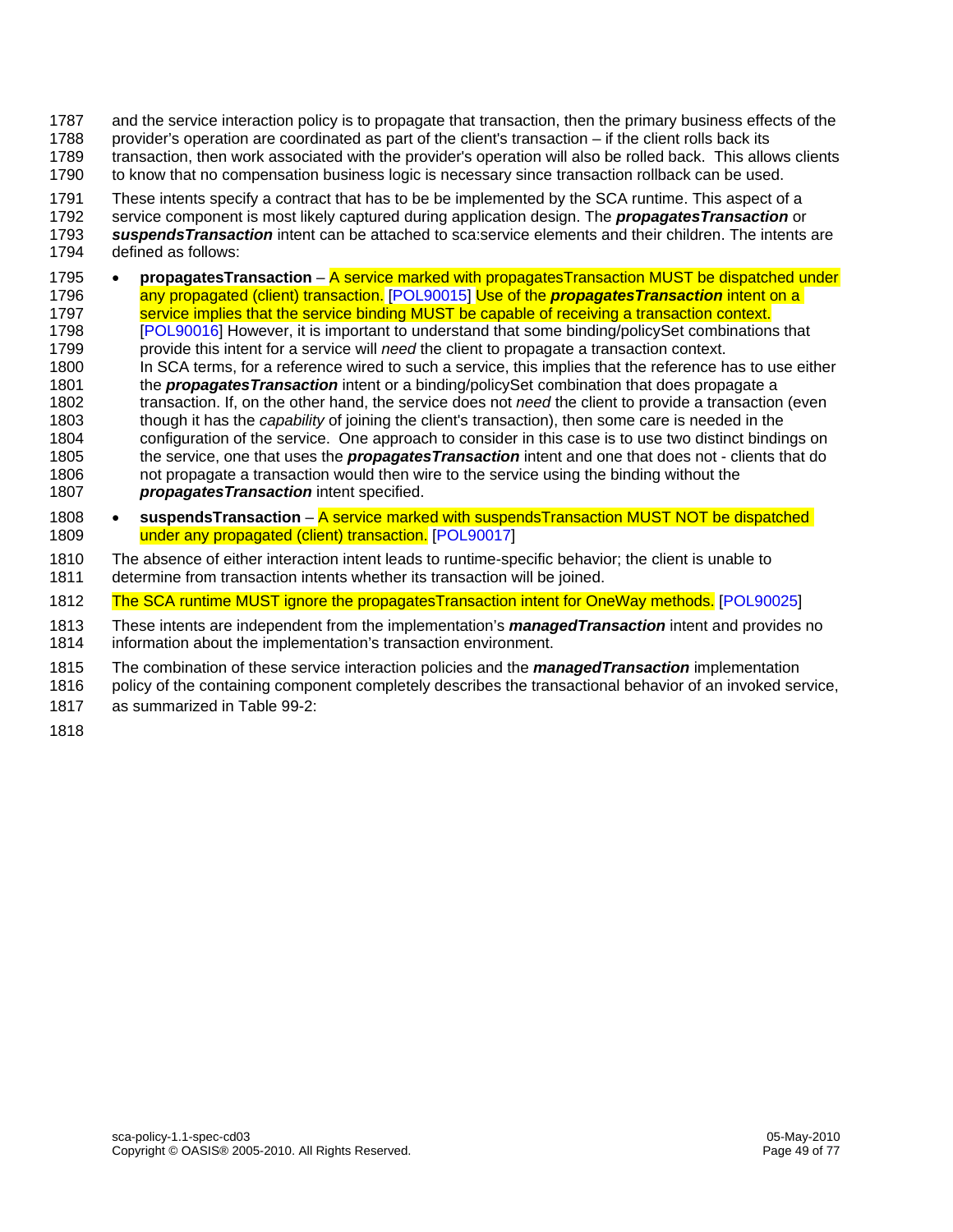| service interaction intent | managedTransaction<br>(component implementation<br>intent) | <b>Results</b>                                                                                                                                                                                                                                                                                                             |
|----------------------------|------------------------------------------------------------|----------------------------------------------------------------------------------------------------------------------------------------------------------------------------------------------------------------------------------------------------------------------------------------------------------------------------|
| propagatesTransaction      | managedTransaction.global                                  | Component runs in propagated<br>transaction if present, otherwise a new<br>global transaction. This combination is<br>used for the managed, shared global<br>transaction pattern described in<br>Common Transaction Patterns. This is<br>equivalent to the<br>managedSharedTransaction intent<br>defined in section 9.6.3. |
| propagatesTransaction      | managedTransaction.local<br>or<br>noManagedTransaction     | A service MUST NOT be marked with<br>'propagatesTransaction" if the<br>component is marked with<br>"managedTransaction.local" or with<br>"noManagedTransaction"<br>[POL90019]                                                                                                                                              |
| suspendsTransaction        | managedTransaction.global                                  | Component runs in a new global<br>transaction                                                                                                                                                                                                                                                                              |
| suspendsTransaction        | managedTransaction.local                                   | Component runs in a managed local<br>transaction containment. This<br>combination is used for the managed,<br>local transaction pattern described in<br>Common Transaction Patterns. This is<br>the default behavior for a runtime that<br>does not support global transactions.                                           |
| suspendsTransaction        | noManagedTransaction                                       | Component is responsible for managing<br>its own local transactional resources.                                                                                                                                                                                                                                            |

- 1819 *Table 9-2 Combining service transaction intents*
- 1820

1821 Note - the absence of either interaction or implementation intents leads to runtime-specific behavior. A 1822 runtime that supports global transaction coordination can choose to provide a default behavior that is the

1823 managed, shared global transaction pattern.

#### 1824 **9.6.2 Handling Outbound Transaction Context**

1825 The mutually exclusive *propagatesTransaction* and *suspendsTransaction* intents can also be attached 1826 to an sca:reference XML element to describe whether any client transaction context is propagated to a 1827 target service when a synchronous interaction occurs through the reference. These intents specify a 1828 contract that has to be implemented by the SCA runtime. This aspect of a service component is most 1829 likely captured during application design.

- likely captured during application design.
- 1830 Either the *propagatesTransaction* or *suspendsTransaction* intent can be attached to sca:service
- 1831 elements and their children. The intents are defined as defined in Section 9.6.1.
- 1832 When used as a reference interaction intent, the meaning of the qualifiers is as follows:
- 1833 **propagatesTransaction** When a reference is marked with propagatesTransaction, any transaction 1834 context under which the client runs MUST be propagated when the reference is used for a request-1835 response interaction [POL90020] The binding of a reference marked with propagatesTransaction has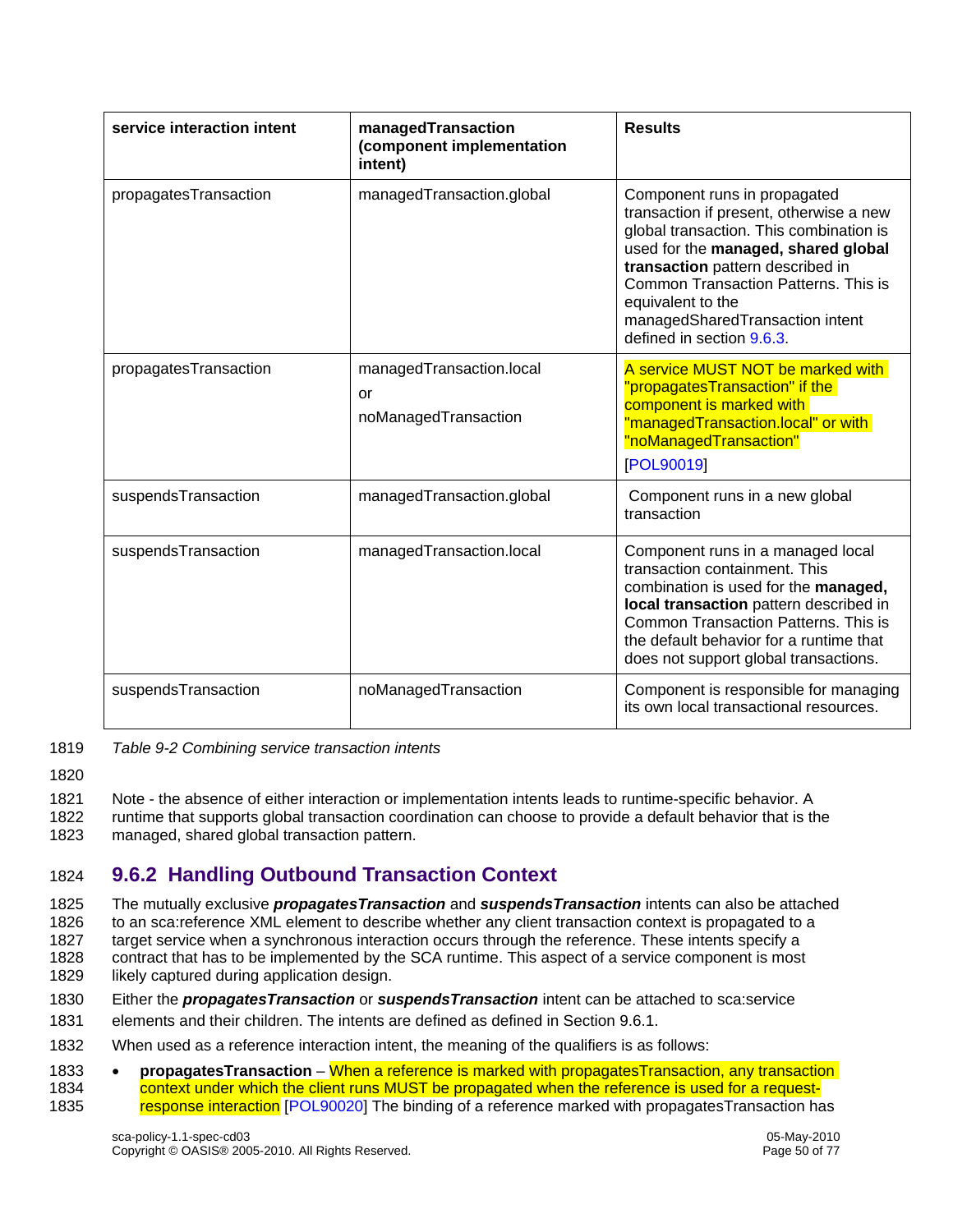- 1836 to be capable of propagating a transaction context. The reference needs to be wired to a service that 1837 can join the client's transaction. For example, any service with an intent that @requires 1838 *propagatesTransaction* can always join a client's transaction. The reference consumer can then be 1839 designed to rely on the work of the target service being included in the caller's transaction.
- 1840 **suspendsTransaction** When a reference is marked with suspendsTransaction, any transaction 1841 context under which the client runs MUST NOT be propagated when the reference is used. 1842 [POL90022] The reference consumer can use this intent to ensure that the work of the target service 1843 is not included in the caller's transaction. .
- 1844 The absence of either interaction intent leads to runtime-specific behavior. The SCA runtime can 1845 choose whether or not to propagate any client transaction context to the referenced service, 1846 depending on the SCA runtime capability.
- 1847 These intents are independent from the client's *managedTransaction* implementation intent. The 1848 combination of the interaction intent of a reference and the *managedTransaction* implementation policy 1849 of the containing component completely describes the transactional behavior of a client's invocation of a 1850 service. Table 99-3 summarizes the results of the combination of either of these interaction intents with 1851 the *managedTransaction* implementation policy of the containing component.
- 1852

| reference interaction intent | managedTransaction (client<br>implementation intent)   | <b>Results</b>                                                                                                                                                                                                            |
|------------------------------|--------------------------------------------------------|---------------------------------------------------------------------------------------------------------------------------------------------------------------------------------------------------------------------------|
| propagatesTransaction        | managedTransaction.global                              | Target service runs in the client's<br>transaction. This combination is used<br>for the managed, shared global<br>transaction pattern described in<br><b>Common Transaction Patterns.</b>                                 |
| propagatesTransaction        | managedTransaction.local<br>or<br>noManagedTransaction | A reference MUST NOT be marked with<br>propagatesTransaction if component is<br>marked with<br>"ManagedTransaction.local" or with<br>"noManagedTransaction"<br>[POL90023]                                                 |
| suspendsTransaction          | Any value of managed Transaction                       | The target service will not run under the<br>same transaction as any client<br>transaction. This combination is used<br>for the managed, local transaction<br>pattern described in Common<br><b>Transaction Patterns.</b> |

- 1853 *Table 9-3 Transaction propagation reference intents*
- 1854

1855 Note - the absence of either interaction or implementation intents leads to runtime-specific behavior. A 1856 runtime that supports global transaction coordination can choose to provide a default behavior that is the 1857 managed, shared global transaction pattern.

1858 Table 99-4 shows the valid combination of interaction and implementation intents on the client and

1859 service that result in a single global transaction being used when a client invokes a service through a 1860 reference.

1861

| managedTransaction<br>reference interaction<br>(client implementation<br>intent<br>intent) | service interaction<br>intent | managedTransaction<br>(service implementation<br>(intent |
|--------------------------------------------------------------------------------------------|-------------------------------|----------------------------------------------------------|
|--------------------------------------------------------------------------------------------|-------------------------------|----------------------------------------------------------|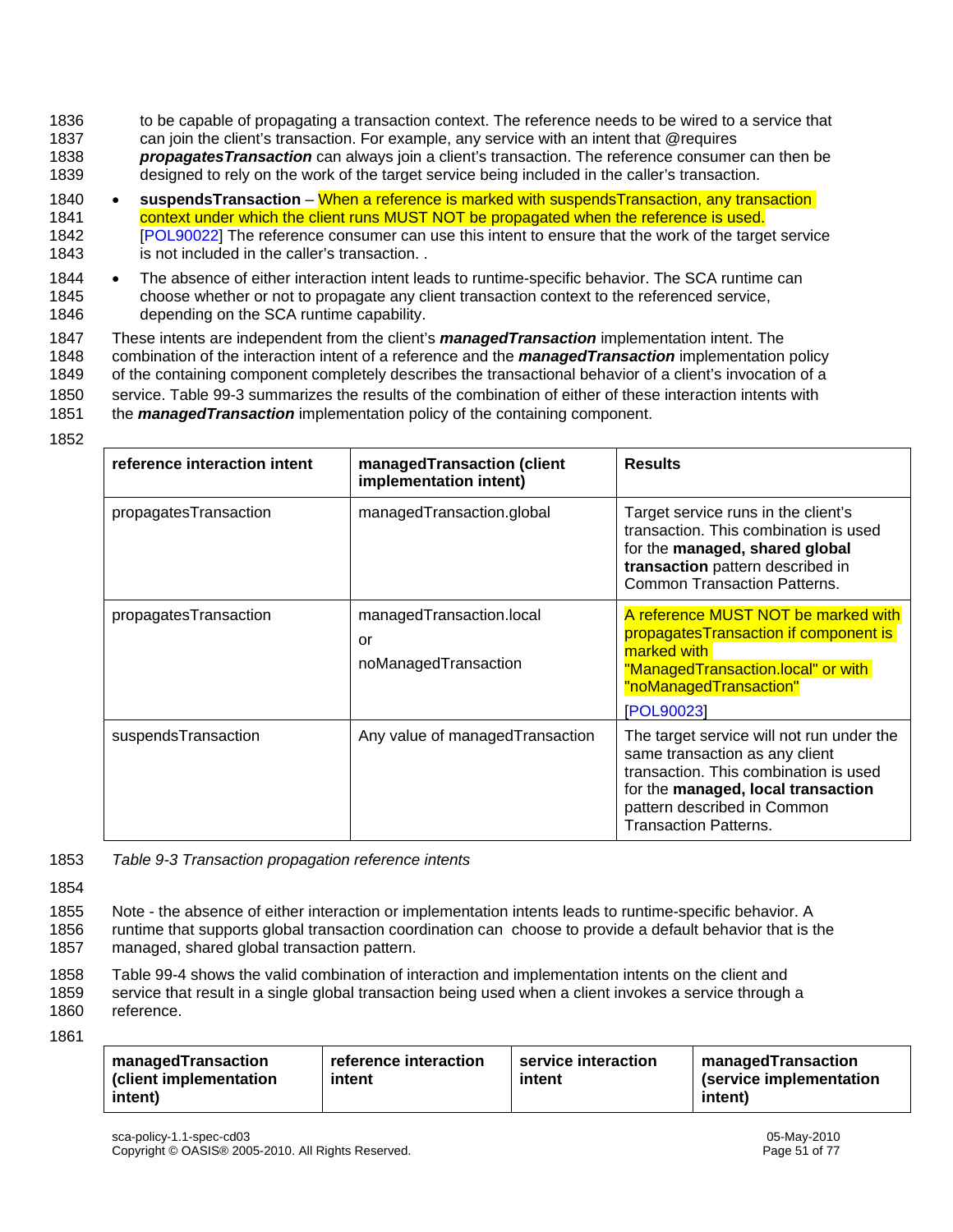| managedTransaction.global   propagatesTransaction   propagatesTransaction   managedTransaction.global |  |  |  |
|-------------------------------------------------------------------------------------------------------|--|--|--|
|-------------------------------------------------------------------------------------------------------|--|--|--|

- 
- 1863
- 1862 *Table 9-4 Intents for end-to-end transaction propagation*
- 1864 Transaction context MUST NOT be propagated on OneWay messages. [POL90024] The SCA runtime 1865 ignores *propagatesTransaction* for OneWay operations.

#### 1866 **9.6.3 Combining implementation and interaction intents**

1867 The *managed, local transaction* **pattern** can be configured quite easily by combining the

1868 managedTransaction.global intent with the propagatesTransaction intent. This is illustrated in Section 9.2

1869 Common Transaction Patterns. In order to enable easier configuration of this pattern, a profile intent

1870 called managedSharedTransaction is defined as in section C.1 Intent Definitions.

#### 1871 **9.6.4 Interaction intents with asynchronous implementations**

1872 SCA defines an intent called *asyncInvocation* that enables an SCA service to indicate that its 1873 request/response operations are long running and therefore interactions with the service really need to be 1874 done asynchronously. Any of the transaction interaction intents can be used with an asynchronous 1875 implementation except for the *propagatesTransaction* intent. Due to the long running nature of this kind 1876 of implementation, inbound global transaction context cannot be propagated to the component 1877 implementation. As a result, the *propagatesTransaction* intent is mutually exclusive with the 1878 *asyncInvocation* intent. The *asyncInvocation* intent and the *propagatesTransaction* intent MUST 1879 NOT be applied to the same service or reference operation. [POL90030] When the *asyncInvocation* 1880 intent is applied to an SCA service, the SCA runtime MUST behave as if the *suspendsTransaction* 1881 intent is also applied to the service. [POL90031] 1882

#### 1883 **9.6.5 Web Services Binding for propagatesTransaction policy**

1884 Snippet 99-1 shows a policySet that provides the *propagatesTransaction* intent and applies to a Web 1885 service binding (binding.ws). When used on a service, this policySet would require the client to send a 1886 transaction context using the mechanisms described in the Web Services Atomic Transaction [WS-1887 AtomicTransaction] specification.

1888

| 1889 | <policyset <="" name="JoinsTransactionWS" provides="sca:propagatesTransaction" th=""></policyset> |
|------|---------------------------------------------------------------------------------------------------|
| 1890 | appliesTo="//sca:binding.ws">                                                                     |
| 1891 | <wsp:policy></wsp:policy>                                                                         |
| 1892 | <wsat:atassertion< th=""></wsat:atassertion<>                                                     |
| 1893 | $xmlns:wsat="http://docs.oasis-open.org/ws-tx/wsat/2006/06*/>$                                    |
| 1894 | $\langle$ /wsp:Policy>                                                                            |
| 1895 |                                                                                                   |

1896 *Snippet 9-1: Example policySet Providing propagatesTransaction*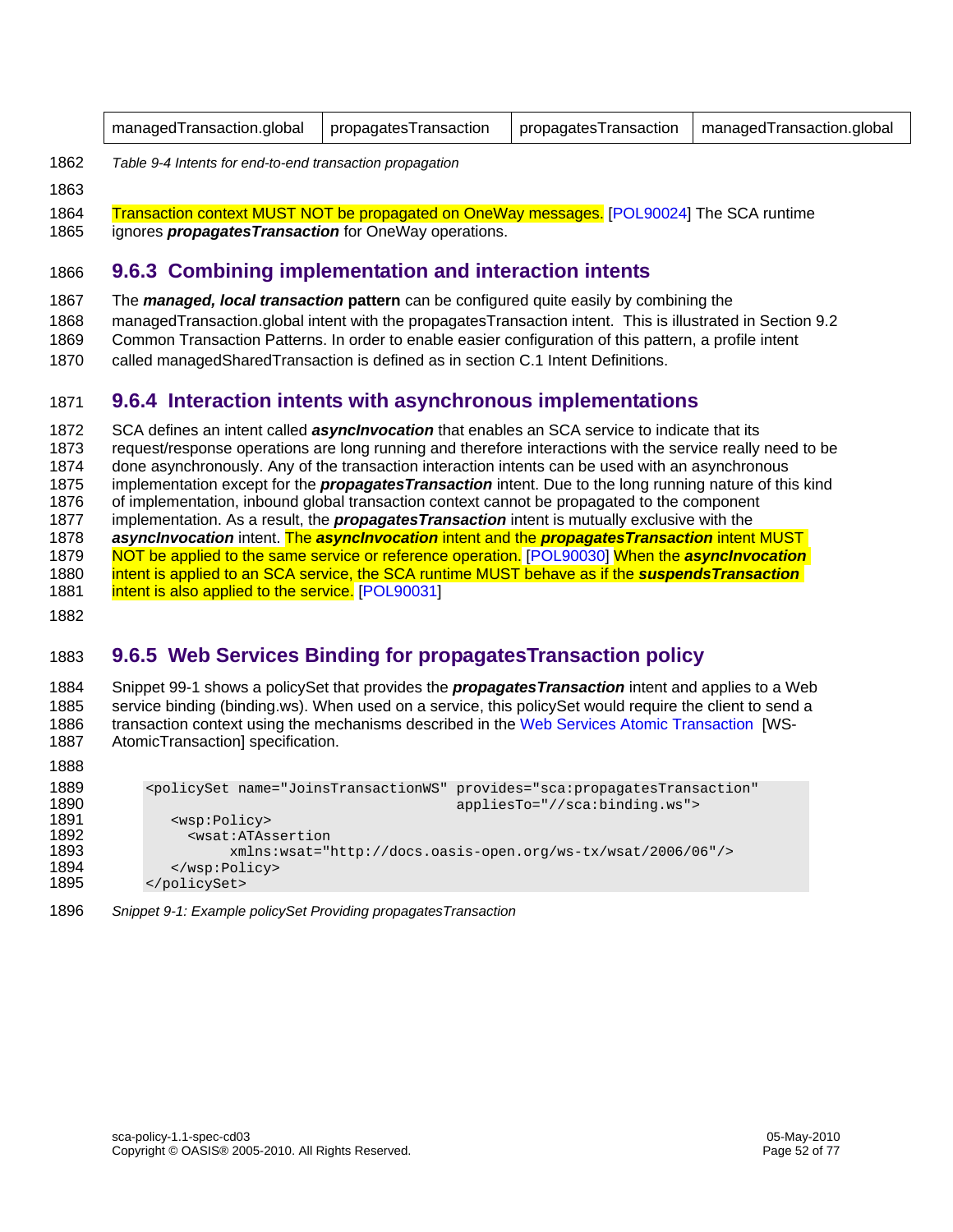## <sup>1897</sup>**10 Miscellaneous Intents**

1898 The following are standard intents that apply to bindings and are not related to either security,reliable 1899 messaging or transactionality:

- 1900 **SOAP** The SOAP intent specifies that the SOAP messaging model is used for delivering messages. 1901 It does not require the use of any specific transport technology for delivering the messages, so for 1902 example, this intent can be supported by a binding that sends SOAP messages over HTTP, bare 1903 TCP or even JMS. If the intent is attached in an unqualified form then any version of SOAP is 1904 acceptable. Standard mutually exclusive qualified intents also exist for SOAP.1\_1 and SOAP.1\_2, 1905 which specify the use of versions 1.1 or 1.2 of SOAP respectively. When *SOAP* is present, an SCA 1906 Runtime MUST use the SOAP messaging model to deliver messages. [POL100001] When a *SOAP* 1907 intent is qualified with *1\_1* or *1\_2,* then SOAP version 1.1 or SOAP version 1.2 respectively MUST be 1908 used to deliver messages. [POL100002]
- 1909 **JMS** The JMS intent does not specify a wire-level transport protocol, but instead requires that 1910 whatever binding technology is used, the messages are able to be delivered and received via the whatever binding technology is used, the messages are able to be delivered and received via the 1911 JMS API. When *JMS* is present, an SCA Runtime MUST ensure that the binding used to send and 1912 receive messages supports the JMS API. [POL100003]
- 1913 **noListener**  This intent can only be used within the @requires attribute of a reference. The 1914 *noListener* intent MUST only be declared on a @requires attribute of a reference. [POL100004] It 1915 states that the client is not able to handle new inbound connections. It requires that the binding and 1916 callback binding be configured so that any response (or callback) comes either through a back 1917 channel of the connection from the client to the server or by having the client poll the server for 1918 messages. When *noListener* is present, an SCA Runtime MUST not establish any connection from a 1919 service to a client. [POL100005] An example policy assertion that would guarantee this is a WS-1920 Policy assertion that applies to the <binding.ws> binding, which requires the use of WS-Addressing 1921 with anonymous responses (e.g. <wsaw:Anonymous>required</wsaw:Anonymous>" – see<br>1922 http://www.w3.org/TR/ws-addr-wsdl/#anonelement). http://www.w3.org/TR/ws-addr-wsdl/#anonelement).
- 1923 **asyncInvocation** This intent can be attached to a request/response operation or a complete 1924 interface, indicating that the request/response operation(s) are long-running [SCA-Assembly]. The 1925 SCA Runtime MUST ignore the asyncInvocation intent for one way operations. [POL100007] It is also 1926 possible for a service to set the asyncInvocation intent when using an interface which is not marked 1927 with the asyncInvocation intent. This can be useful when reusing an existing interface definition that 1928 does not contain SCA information.
- 1929 **EJB**  The EJB intent specifies that whatever wire-level transport technology is specified the 1930 messages are able to be delivered and received via the EJB API. When *EJB* is present, an SCA 1931 Runtime MUST ensure that the binding used to send and receive messages supports the EJB API. 1932 [POL100006]
- 1933 The formal definitions of these intents are in the Intent Definitions appendix.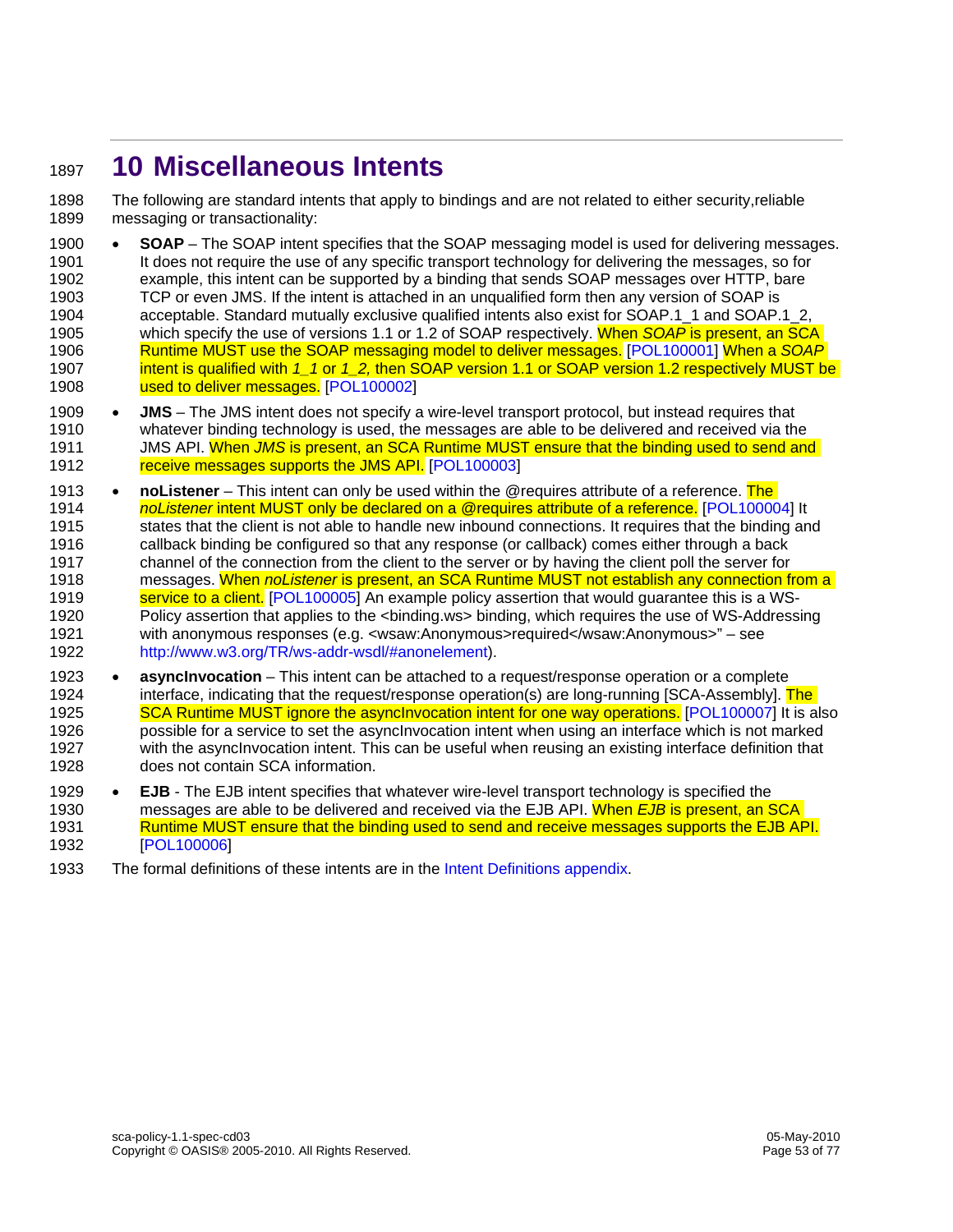## <sup>1934</sup>**11 Conformance**

1935 The XML schema available at the namespace URI, defined by this specification, is considered to be

- 1936 authoritative and takes precedence over the XML Schema defined in the appendix of this document. 1937 An SCA runtime MUST reject a composite file that does not conform to the sca-policy-1.1.xsd schema.
- 1938 [POL110001]
- 1939 An implementation that claims to conform to this specification MUST meet the following conditions:
- 1940 1. The implementation MUST conform to the SCA Assembly Model Specification [Assembly].
- 1941 2. SCA implementations MUST recognize the intents listed in Appendix B.1 of this specification. An 1942 implementationType / bindingType / collection of policySets that claims to implement a specific intent 1943 MUST process that intent in accord with any relevant Conformance Items in Appendix C related to 1944 the intent and the SCA Runtime options selected.
- 1945 3. With the exception of 2, the implementation MUST comply with all statements in Appendix C: 1946 Conformance Items related to an SCA Runtime, notably all MUST statements have to be
- 1947 implemented.
- 1948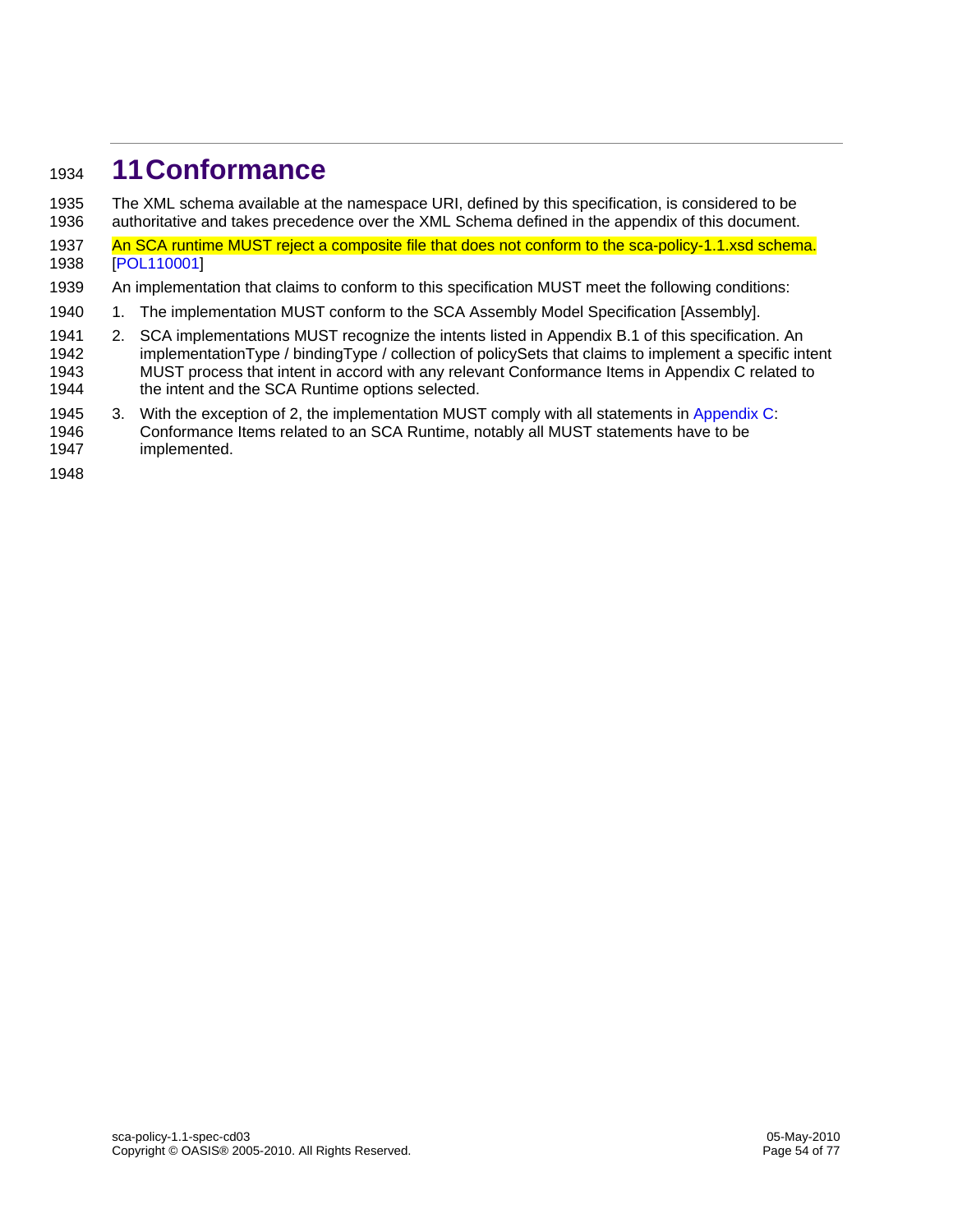# <sup>1949</sup>**A Defining the Deployed Composites Infoset**

1950 The @attachTo attribute of a policySet or the @attachTo attribute of a <externalAttachment/> element is 1951 an XPath1.0 expression identifying SCA elements to which intents and/or policySets are attached. The 1952 XPath applies to the *Deployed Composites Infoset* for the SCA domain.

- 1953 The Deployed Composites Infoset is constructed from all the deployed SCA composite files [SCA-<br>1954 Assembly] in the Domain, with the special characteristics: Assembly] in the Domain, with the special characteristics:
- 1955 1. The Domain is treated as a special composite, with a blank name ""
- 1956 2. The @attachTo/@ppliesTo XPath expression is evaluated against the Deployed Composite Infoset 1957 following the deployment of a deployment composite. Where one composite includes one or more 1958 other composites, it is the including composite which is addressed by the XPath and its contents are 1959 the result of preprocessing all of the include elements
- 1960 3. Where the intent or policySet is intended to be specific to a particular component, the structuralURI 1961 [SCA-Asssembly] of the component is used along with the URIRef() XPath function to attach a 1962 intent/policySet to a specific use of a nested component. The XPath expression can make use of the 1963 unique structuralURI to indicate specific use instances, where different intents/policySets need to be 1964 used for those different instances.
- 1965 The XPath expression for the @attachTo attribute can make use of a series of XPath functions which 1966 enable the expression to easily identify elements with specific characteristics that are not easily enable the expression to easily identify elements with specific characteristics that are not easily 1967 expressed with pure XPath. These functions enable:
- 1968 the identification of elements to which specific intents apply.
- 1969 This permits the attachment of a policySet to be linked to specific intents on the target element for 1970 example, a policySet relating to encryption of messages can be targeted to services and references 1971 which have the *confidentiality* intent applied.
- 1972 the targeting of subelements of an interface, including operations and messages.
- 1973 This permits the attachment of a intent/policySet to an individual operation or to an individual 1974 message within an interface, separately from the policies that apply to other operations or messages 1975 in the interface.
- 1976 the targeting of a specific use of a component, through its unique structuralURI [SCA-Assembly].
- 1977 This permits the attachment of a intent/policySet to a specific use of a component in one context, that 1978 can be different from the policySet(s) that are applied to other uses of the same component.
- 1979 Details of the available XPath functions is given in the section "XPath Functions for the @attachTo 1980 Attribute".
- 1981
- 1982 EXAMPLE:

1983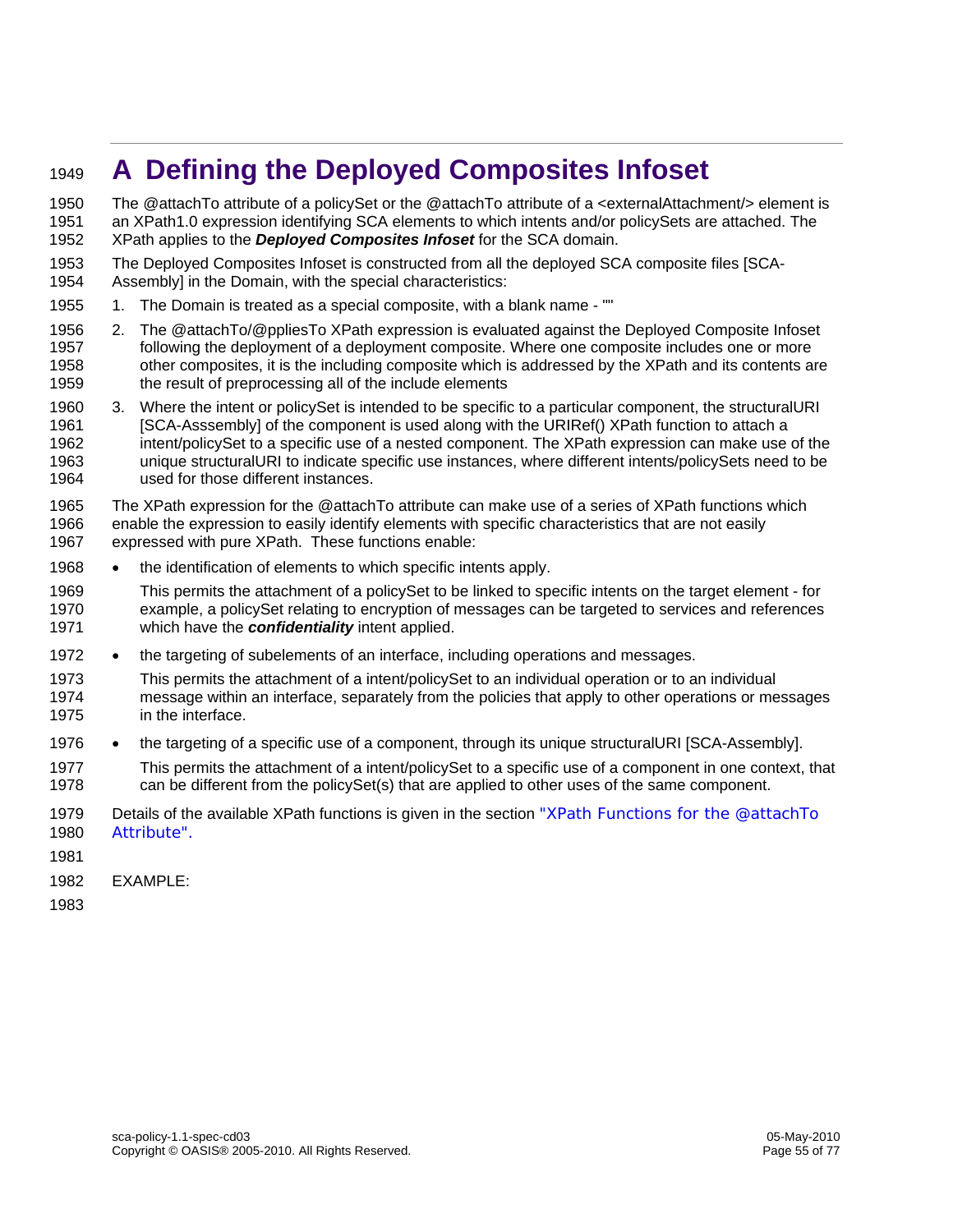

1984

1985 *Figure A-1 Example Domain Composite Infoset* 

1986

1987 The SCA Domain in Figure A-1 has been constructed from the composites and components shown in the 1988 figure. Composite1 and Composite2 were deployed into the Domain as described in [SCA-Asembly]. figure. Composite1 and Composite2 were deployed into the Domain as described in [SCA-Asembly]. 1989 Composite3 is included in Composite1 using the SCA include mechanism described in [SCA-Assembly]. 1990 Composite4 is used as an implementation of Components 1B and 2B. Following the deployment of all the 1991 composites, the Domain contains:

- 1992 3 Composites that can be addressed as part of the Deployed Composites InfoSet; Composite1, 1993 Composite2 and Composite4.
- 1994 all the components shown in the diagram. Components 1A, 2A, 3A, 4A (twice) are leaf 1995 components.
- 1996
- 1997 The following snippets show example usage of the @attachTo attribute and provide the outcome based 1998 on the Domain in Figure A-1.
- 1999

2000 1. //component[@name="Component4A"]

- 2001 *Snippet A-1:Example attachTo all Instances of a Name*
- 2002
- 2003 attach to both instances of Component4A 2004

```
2005 2. //component[URIRef( "Component2B/Component4A" ) ]
```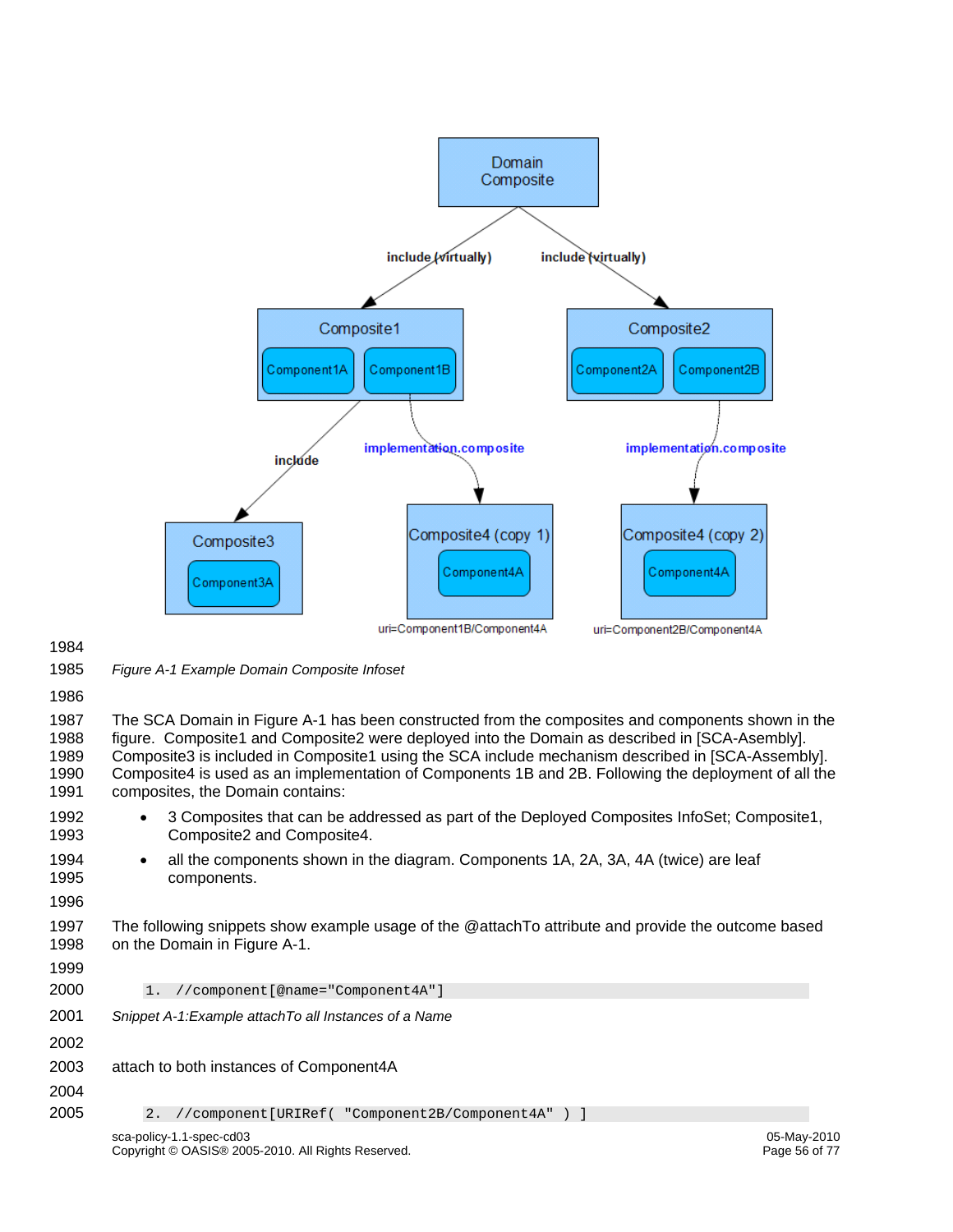| 2006         | Snippet A-2: Example attachTo a Specific Instance via a Path                                                              |
|--------------|---------------------------------------------------------------------------------------------------------------------------|
| 2007         |                                                                                                                           |
| 2008<br>2009 | attach to the unique instance of Component4A when used by Component2B (Component2B is a<br>component at the Domain level) |
| 2010         |                                                                                                                           |
| 2011         | //component[@name="Component3A"]/service[IntentRefs( "intent1" ) ]<br>3.                                                  |
| 2012         | Snippet A-3: Example attach To Instances with an intent                                                                   |
| 2013         |                                                                                                                           |
| 2014         | attach to the services of Component3A which have the intent "intent1" applied                                             |
| 2015         |                                                                                                                           |
| 2016         | //component/binding.ws<br>4.                                                                                              |
| 2017         | Snippet A-4: Example attachTo Instances with a binding                                                                    |
| 2018         |                                                                                                                           |
| 2019<br>2020 | attach to the web services binding of all components with a service or reference with a Web services<br>binding           |
| 2021         |                                                                                                                           |
| 2022         | 5.<br>/composite[@name=""]/component[@name="Component1A"]                                                                 |
| 2023         | Snippet A-5: Example attach To a Specific Instance via Path and Name                                                      |
| 2024         |                                                                                                                           |
| 2025         | attach to Component1A at the Domain level                                                                                 |
| 2026         |                                                                                                                           |
| 2027         |                                                                                                                           |

## 2028 **A.1 XPath Functions for the @attachTo Attribute**

2029 This section defines utility functions that can be used in XPath expressions where otherwise it would be <br>2030 difficult to write the XPath expression to identify the elements concerned. difficult to write the XPath expression to identify the elements concerned.

- 2031 This particularly applies in SCA to Interfaces and the child parts of interfaces (operations and messages).<br>2032 XPath Functions are defined below for the following: XPath Functions are defined below for the following:
- 2033 Picking out a specific interface
- 2034 Picking out a specific operation in an interface
- 2035 Picking out a specific message in an operation in an interface
- 2036 Picking out artifacts with specific intents

#### 2037 **A.1.1 Interface Related Functions**

#### 2038 **InterfaceRef( InterfaceName )**

- 2039 picks out an interface identified by InterfaceName
- 2040 **OperationRef( InterfaceName/OperationName )**
- 2041 picks out the operation OperationName in the interface InterfaceName

#### 2042 **MessageRef( InterfaceName/OperationName/MessageName )**

- 2043 picks out the message MessageName in the operation OperationName in the interface 2044 InterfaceName.
- 2045 "\*" can be used for wildcarding of any of the names.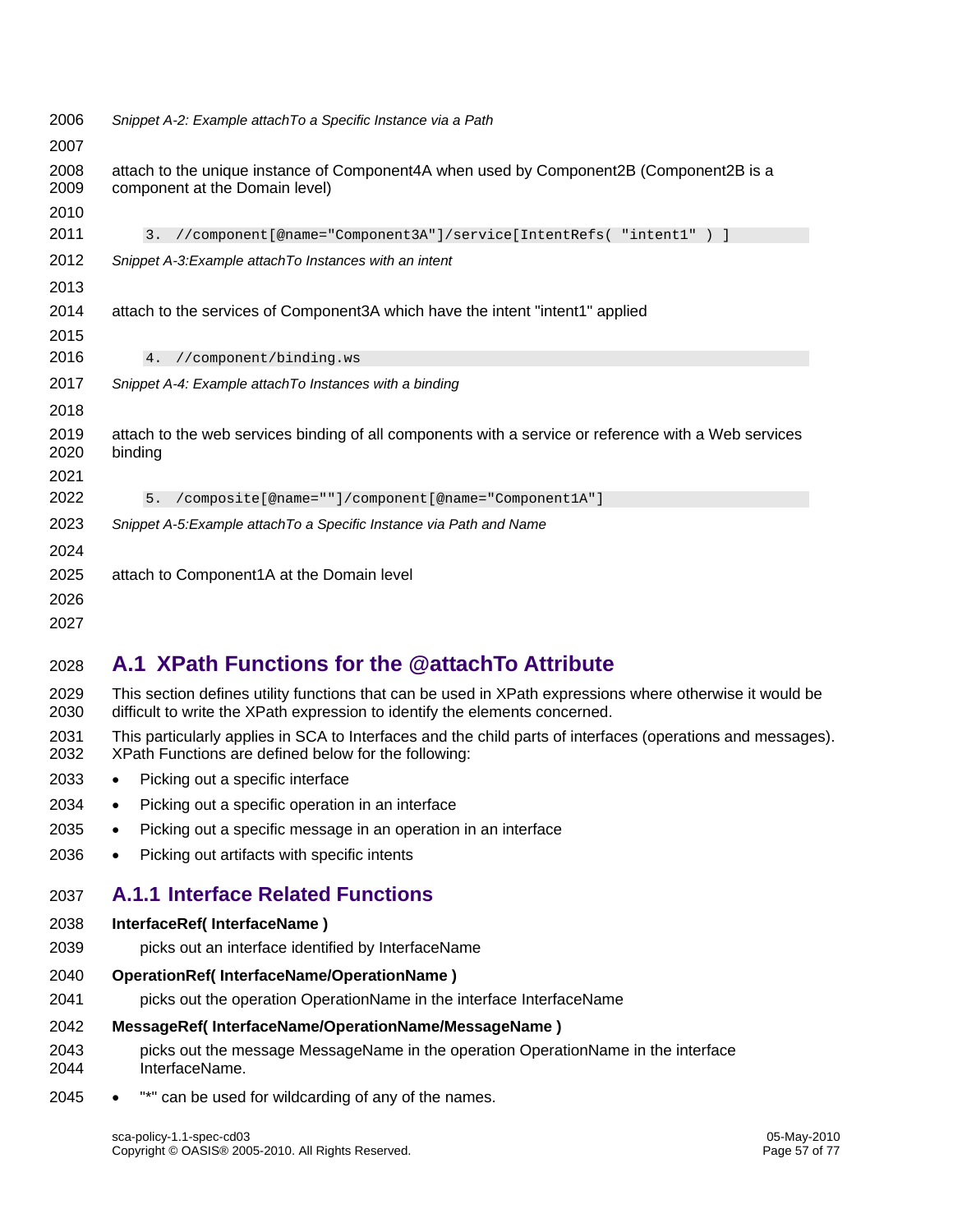| 2046<br>2047 | The interface is treated as if it is a WSDL interface (for other interface types, they are treated as if<br>mapped to WSDL using their regular mapping rules).            |
|--------------|---------------------------------------------------------------------------------------------------------------------------------------------------------------------------|
| 2048         | Examples of the Interface functions:                                                                                                                                      |
| 2049         |                                                                                                                                                                           |
| 2050         | InterfaceRef( "MyInterface" )                                                                                                                                             |
| 2051         | Snippet A-6: Example use of InterfaceRef                                                                                                                                  |
| 2052         |                                                                                                                                                                           |
| 2053<br>2054 | picks out an interface with the name "MyInterface"                                                                                                                        |
| 2055         | OperationRef( "MyInterface/MyOperation" )                                                                                                                                 |
| 2056         | Snippet A-7: Example use of OperationRef with a Path                                                                                                                      |
| 2057         |                                                                                                                                                                           |
| 2058         | picks out the operation named "MyOperation" within the interface named "MyInterface"                                                                                      |
| 2059         |                                                                                                                                                                           |
| 2060         | OperationRef( "*/MyOperation" )                                                                                                                                           |
| 2061         | Snippet A-8: Example use of OperationRef without a Path                                                                                                                   |
| 2062         |                                                                                                                                                                           |
| 2063         | picks out the operation named "MyOperation" from any interface                                                                                                            |
| 2064         |                                                                                                                                                                           |
| 2065         | MessageRef( "MyInterface/MyOperation/MyMessage" )                                                                                                                         |
| 2066         | Snippet A-9: Example use of MessageRef with a Path                                                                                                                        |
| 2067         |                                                                                                                                                                           |
| 2068<br>2069 | picks out the message named "MyMessage" from the operation named "MyOperation" within the interface<br>named "MyInterface"                                                |
| 2070         |                                                                                                                                                                           |
| 2071         | MessageRef( "*/*/MyMessage" )                                                                                                                                             |
| 2072         | Snippet A-10: Example ue of MessageRef with a Path with Wildcards                                                                                                         |
| 2073         |                                                                                                                                                                           |
| 2074         | picks out the message named "MyMessage" from any operation in any interface                                                                                               |
| 2075         | <b>A.1.2 Intent Based Functions</b>                                                                                                                                       |
| 2076         | For the following intent-based functions, it is the total set of intents which apply to the artifact which are                                                            |
| 2077<br>2078 | examined by the function, including directly or externally attached intents plus intents acquired from the<br>structural hierarchy and from the implementation hierarchy. |
| 2079         |                                                                                                                                                                           |
| 2080         | IntentRefs(IntentList)                                                                                                                                                    |
| 2081         | picks out an element where the intents applied match the intents specified in the IntentList:                                                                             |
| 2082         |                                                                                                                                                                           |
| 2083         | IntentRefs( "intent1" )                                                                                                                                                   |
| 2084         | Snippet A-11: Example use of IntentRef                                                                                                                                    |
| 2085         |                                                                                                                                                                           |
| 2086         | picks out an artifact to which intent named "intent1" is attached                                                                                                         |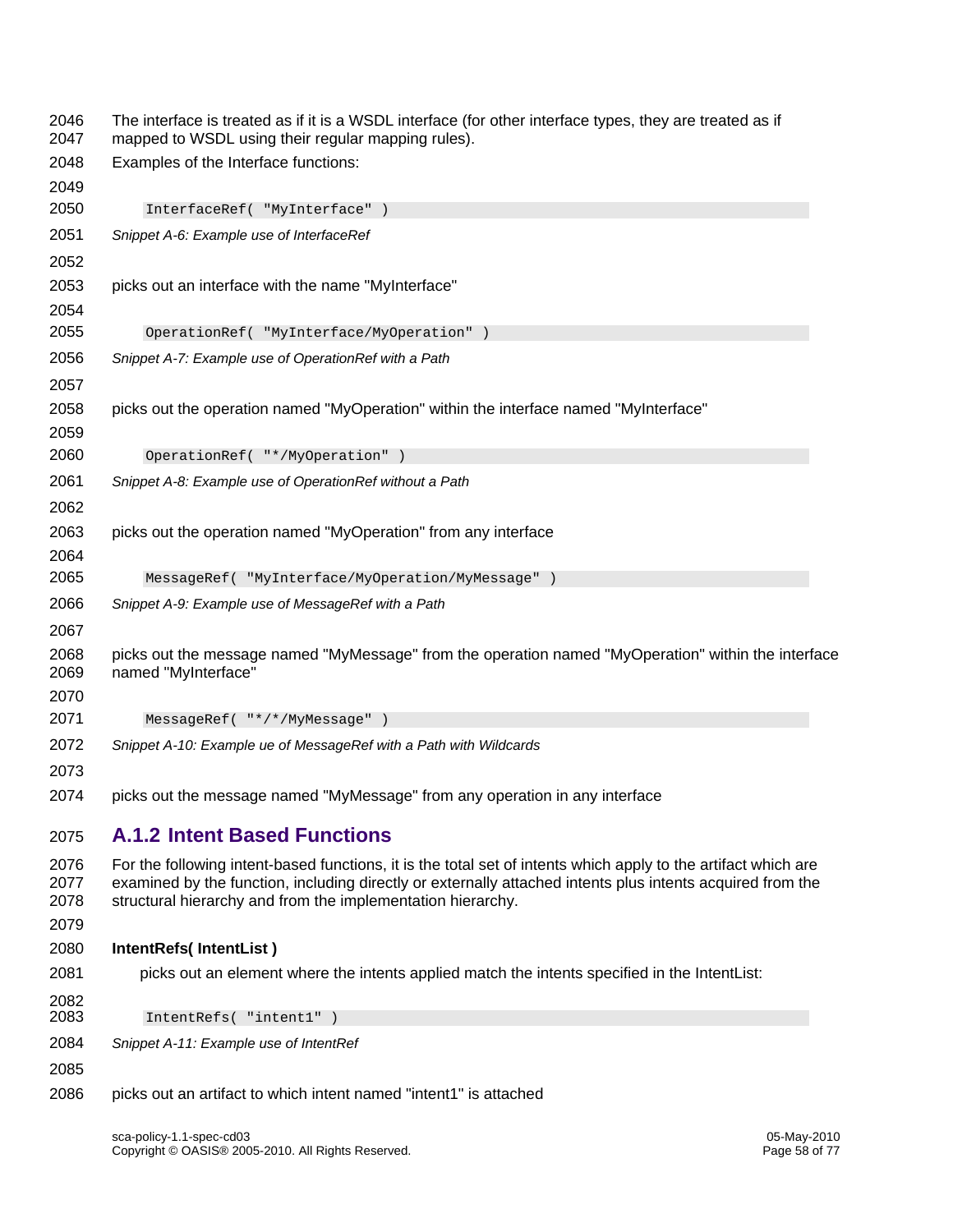| 2087                 |                                                                                                                                                                                                                                                                                                        |
|----------------------|--------------------------------------------------------------------------------------------------------------------------------------------------------------------------------------------------------------------------------------------------------------------------------------------------------|
| 2088                 | IntentRefs( "intent1 intent2")                                                                                                                                                                                                                                                                         |
| 2089                 | Snippet A-12: Example use of IntentRef with Multiple intents                                                                                                                                                                                                                                           |
| 2090                 |                                                                                                                                                                                                                                                                                                        |
| 2091<br>2092         | picks out an artifact to which intents named "intent1" AND "intent2" are attached                                                                                                                                                                                                                      |
| 2093                 | IntentRefs( "intent1 !intent2" )                                                                                                                                                                                                                                                                       |
| 2094                 | Snippet A-13: Example use of IntentRef with Not Operatior                                                                                                                                                                                                                                              |
| 2095                 |                                                                                                                                                                                                                                                                                                        |
| 2096                 | picks out an artifact to which intent named "intent1" is attached but NOT the intent named "intent2"                                                                                                                                                                                                   |
| 2097                 | <b>A.1.3 URI Based Function</b>                                                                                                                                                                                                                                                                        |
| 2098<br>2099<br>2100 | The URIRef function is used to pick out a particular use of a nested component $-$ i.e. where some<br>Domain level component is implemented using a composite implementation, which in turn has one or<br>more components implemented with the composite (and so on to an arbitrary level of nesting): |
| 2101                 | <b>URIRef( URI )</b>                                                                                                                                                                                                                                                                                   |
| 2102                 | picks out the particular use of a component identified by the structural URI string URI.                                                                                                                                                                                                               |
| 2103                 | For a full description of structuralURIs, see the SCA Assembly specification [SCA-Assembly].                                                                                                                                                                                                           |
| 2104                 | Example:                                                                                                                                                                                                                                                                                               |
| 2105                 |                                                                                                                                                                                                                                                                                                        |
| 2106                 | URIRef ( "top_comp_name/middle_comp_name/lowest_comp_name" )                                                                                                                                                                                                                                           |
| 2107                 | Snippet A-15: Example use of URIRef                                                                                                                                                                                                                                                                    |
| 2108                 |                                                                                                                                                                                                                                                                                                        |
| 2109<br>2110<br>2111 | picks out the particular use of a component – where component lowest_comp_name is used within the<br>implementation of middle_comp_name within the implementation of the top-level (Domain level)<br>component top_comp_name.                                                                          |
| 2112                 |                                                                                                                                                                                                                                                                                                        |

2112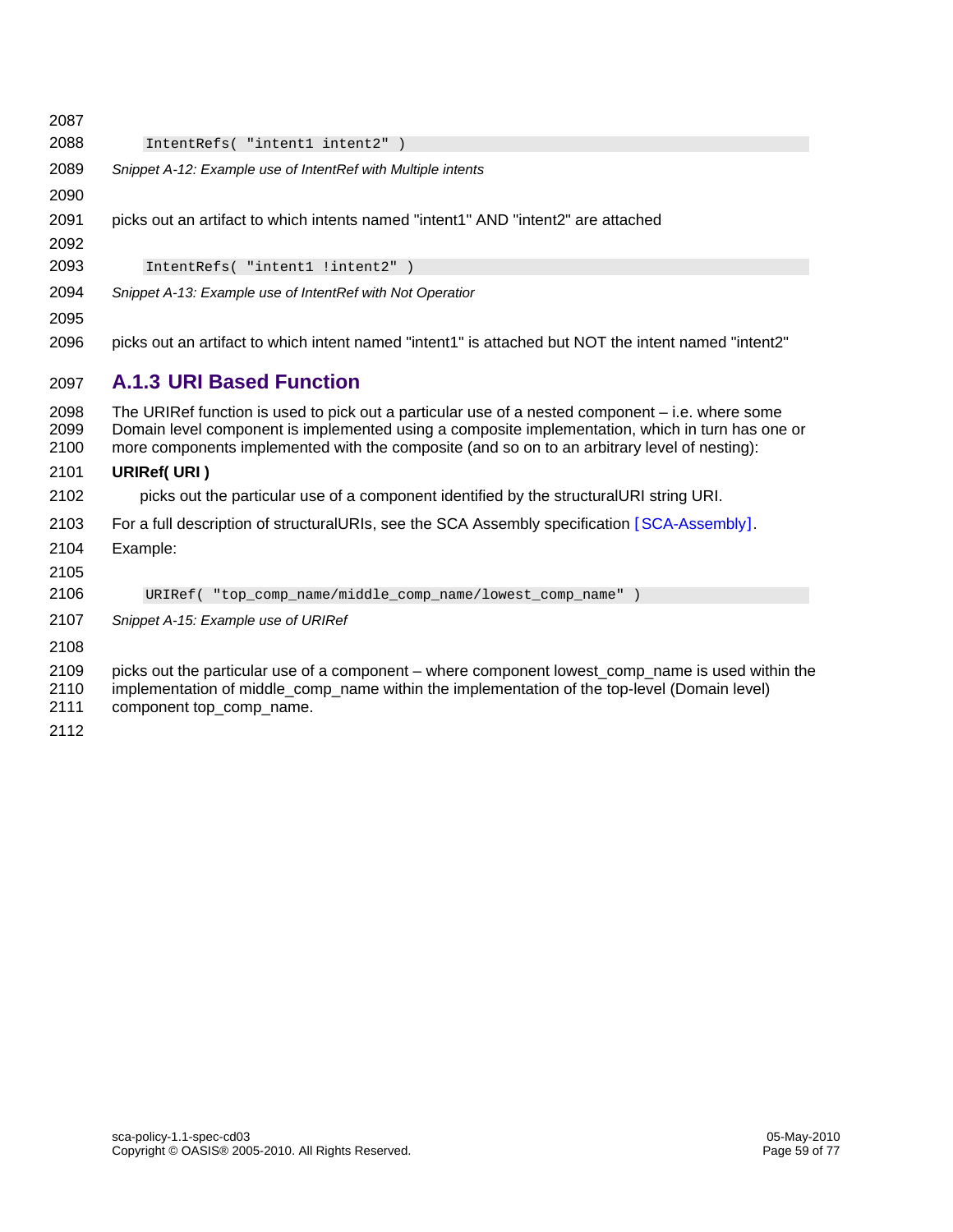## <sup>2113</sup>**B Schemas**

#### 2114 **B.1 sca-policy.xsd**

```
2115 <?xml version="1.0" encoding="UTF-8"?><br>2116 <!-- Copyright(C) OASIS(R) 2005,2010.
2116 \leq -- Copyright(C) OASIS(R) 2005, 2010. All Rights Reserved.<br>2117 OASIS trademark, IPR and other policies apply. -->
2117 OASIS trademark, IPR and other policies apply.<br>2118 Schema xmlns="http://www.w3.org/2001/XMLSchema"
2118 < schema xmlns="http://www.w3.org/2001/XMLSchema"<br>2119 targetNamespace="http://docs.oasis-open.org/na
2119 targetNamespace="http://docs.oasis-open.org/ns/opencsa/sca/200912"<br>2120 mmlns:sca="http://docs.oasis-open.org/ns/opencsa/sca/200912"
2120 xmlns:sca="http://docs.oasis-open.org/ns/opencsa/sca/200912"<br>2121 xmlns:wsp="http://schemas.xmlsoap.org/ws/2004/09/policy"
2121 xmlns:wsp="http://schemas.xmlsoap.org/ws/2004/09/policy"<br>2122 elementFormDefault="qualified">
                elementFormDefault="qualified">
2123 
2124 <include schemaLocation="sca-core-1.1-cd05.xsd"/><br>2125 <import namespace="http://www.w3.org/ns/ws-policy
2125 <import namespace="http://www.w3.org/ns/ws-policy"<br>
2126 schemaLocation="http://www.w3.org/2007/02/w
                       2126 schemaLocation="http://www.w3.org/2007/02/ws-policy.xsd"/> 
2127<br>2128
2128 <element name="intent" type="sca:Intent"/><br>2129 <complexType name="Intent">
2129 <complexType name="Intent"><br>2130 <sequence>
2130 <sequence> 
2131 <element name="description" type="string" minOccurs="0"<br>2132 maxOccurs="1" />
2132 maxOccurs="1" /> 
2133 element name="qualifier" type="sca:IntentQualifier"<br>2134 minOccurs="0" maxOccurs="unbounded" />
2134 minOccurs="0" maxOccurs="unbounded" /> 
2135 <any namespace="##other" processContents="lax" 
2136 minOccurs="0" maxOccurs="unbounded"/> 
2137 </sequence> 
2138 <attribute name="name" type="NCName" use="required"/><br>2139 <attribute name="constrains" type="sca:listOfQNames"
2139 <attribute name="constrains" type="sca:listOfQNames" 
2140 use="optional"/> 
2141 <attribute name="requires" type="sca:listOfQNames"<br>2142 vise="optional"/>
2142 use="optional"/> 
2143 <attribute name="excludes" type="sca:listOfQNames"<br>2144 use="optional"/>
2144 use="optional"/> 
2145 - attribute name="mutuallyExclusive" type="boolean"<br>2146 - use="optional" default="false"/>
2146 use="optional" default="false"/> 
2147 <attribute name="intentType" 
2148 type="sca:InteractionOrImplementation" 
2149 use="optional" default="interaction"/> 
2150 <anyAttribute namespace="##other" processContents="lax"/><br>2151 </complexType>
                2151 </complexType> 
2152 
2153 <complexType name="IntentQualifier"><br>2154 <sequence>
2154 <sequence> 
2155 <element name="description" type="string" minOccurs="0"<br>2156 maxOccurs="1" />
2156 maxOccurs="1" /> 
2157 \leq \leq \leq \leq \leq \leq \leq \leq \leq \leq \leq \leq \leq \leq \leq \leq \leq \leq \leq \leq \leq \leq \leq \leq \leq \leq \leq \leq \leq \leq \leq \leq \leq \leq \leq \leq 2158 maxOccurs="unbounded"/> 
2159 </sequence> 
                        2160 <attribute name="name" type="NCName" use="required"/> 
2161 <attribute name="default" type="boolean" use="optional" 
2162 default="false"/><br>2163 </complexType>
                2163 </complexType> 
2164 
2165 <element name="requires"><br>2166 <complexType>
2166 <complexType><br>2167 <complexType>
2167 <sequence minOccurs="0" maxOccurs="unbounded"> 
2168 \langleany namespace="##other" processContents="lax"/><br>2169 \langle/sequence>
                               </sequence>
```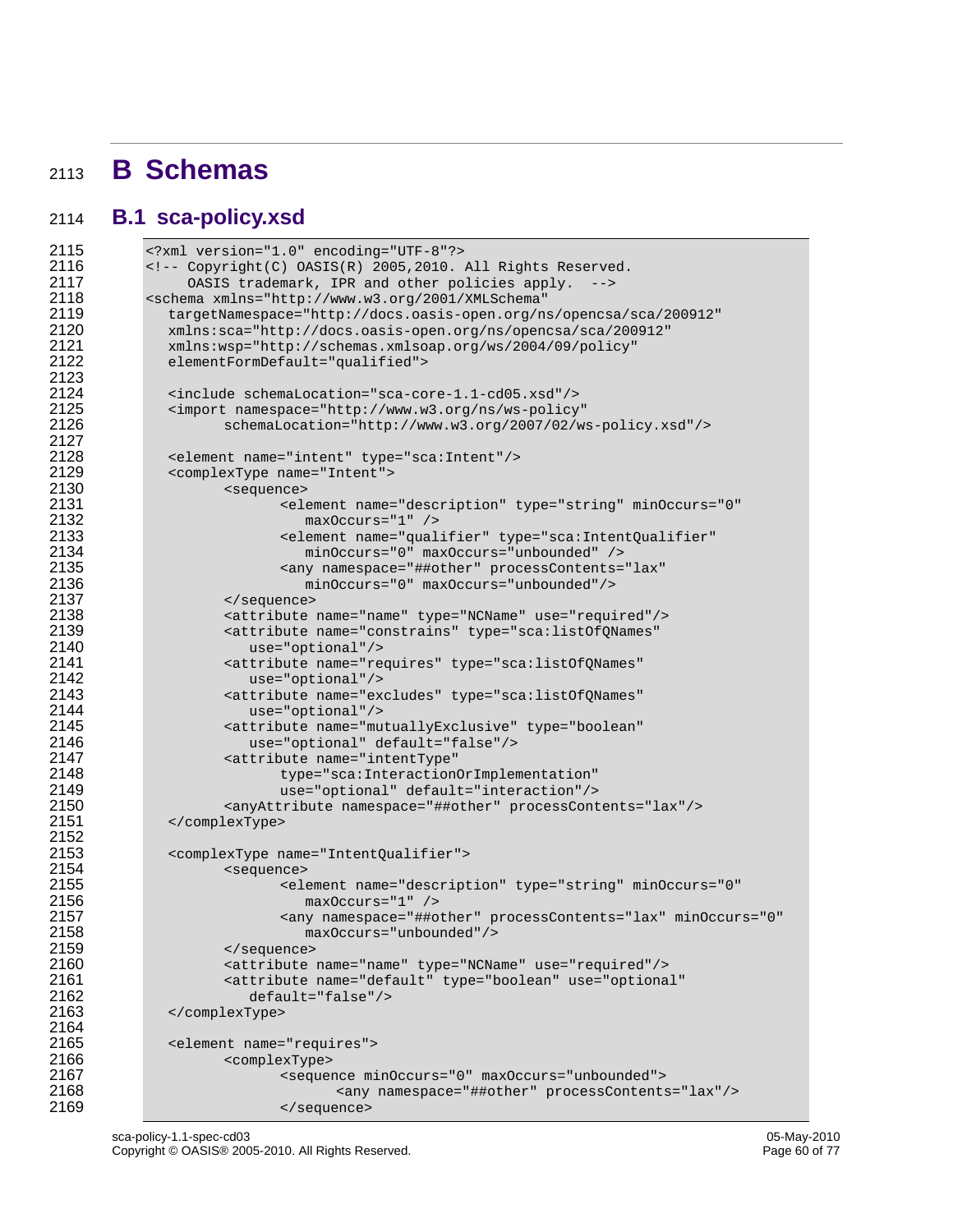```
2170 \leq - \leq \leq \leq \leq \leq \leq \leq \leq \leq \leq \leq \leq \leq \leq \leq \leq \leq \leq \leq \leq \leq \leq \leq \leq \leq \leq \leq \leq \leq \leq \leq \leq \leq \leq \leq2171 use="required"/> 
2172 <anyAttribute namespace="##other" processContents="lax"/><br>2173 </complexType>
2173 </complexType><br>2174 </clement>
             </element>
2176 <element name="externalAttachment"><br>2177 <complexType>
2177 <complexType> 
2178 <sequence minOccurs="0" maxOccurs="unbounded"> 
2179 <any namespace="##other"<br>2180 \gamma processContents="la
2180 processContents="lax"/> 
2181 </sequence> 
2182 <attribute name="intents" type="sca:listOfQNames" 
2183 use="optional"/> 
2184 <attribute name="policySets" type="sca:listOfQNames" 
2185 use="optional"/> 
2186 \le - attribute name="name" type="string"<br>2187 use="required*/>2187 use="required"/> 
2188 <anyAttribute namespace="##other"<br>2189 processContents="lax"/>
2189 processContents="lax"/><br>2190 </complexType>
2190 </complexType><br>2191 </clement>
             2191 </element> 
2193 <element name="policySet" type="sca:PolicySet"/><br>2194 <complexType name="PolicySet">
2194 <complexType name="PolicySet"><br>2195 <choice minOccurs="0" ma
2195 <choice minOccurs="0" maxOccurs="unbounded"> 
2196 <element name="policySetReference"<br>2197 type="sca:PolicySetReference"/>
2197 type="sca:PolicySetReference"/> 
2198 <element name="intentMap" type="sca:IntentMap"/> 
2199 <any namespace="##other" processContents="lax"/><br>2200 </choice>
2200 </choice> 
2201 <attribute name="name" type="NCName" use="required"/><br>2202 <attribute name="provides" type="sca:listOfQNames"/>
2202 <attribute name="provides" type="sca:listOfQNames"/> 
2203 <attribute name="appliesTo" type="string" use="optional"/> 
2204 <attribute name="attachTo" type="string" use="optional"/> 
2205 <anyAttribute namespace="##other" processContents="lax"/> 
             2206 </complexType> 
2208 <element name="policySetAttachment"><br>2209 <complexType>
2209 <complexType> 
2210 <sequence minOccurs="0" maxOccurs="unbounded"> 
2211 <any namespace="##other" processContents="lax"/> 
2212 </sequence> 
2213 <attribute name="name" type="QName" use="required"/> 
2214 <anyAttribute namespace="##other" processContents="lax"/><br>2215 </complexType>
2215 </complexType><br>2216 </clement>
             </element>
2218 <complexType name="PolicySetReference"><br>2219 <complexType name="name" type="OName="0.
2219 <attribute name="name" type="QName" use="required"/> 
2220 <anyAttribute namespace="##other" processContents="lax"/> 
             2221 </complexType> 
2223 <complexType name="IntentMap"><br>2224 <choice minOccurs="1" ma
2224 <choice minOccurs="1" maxOccurs="unbounded"> 
2225 <element name="qualifier" type="sca:Qualifier"/> 
2226 <any namespace="##other" processContents="lax"/> 
2227 </choice> 
2228 <attribute name="provides" type="QName" use="required"/> 
2229 <anyAttribute namespace="##other" processContents="lax"/> 
             2230 </complexType>
```

```
<complexType name="Qualifier">
```
2175<br>2176

2192<br>2193

2207<br>2208

2217<br>2218

2222<br>2223

2231<br>2232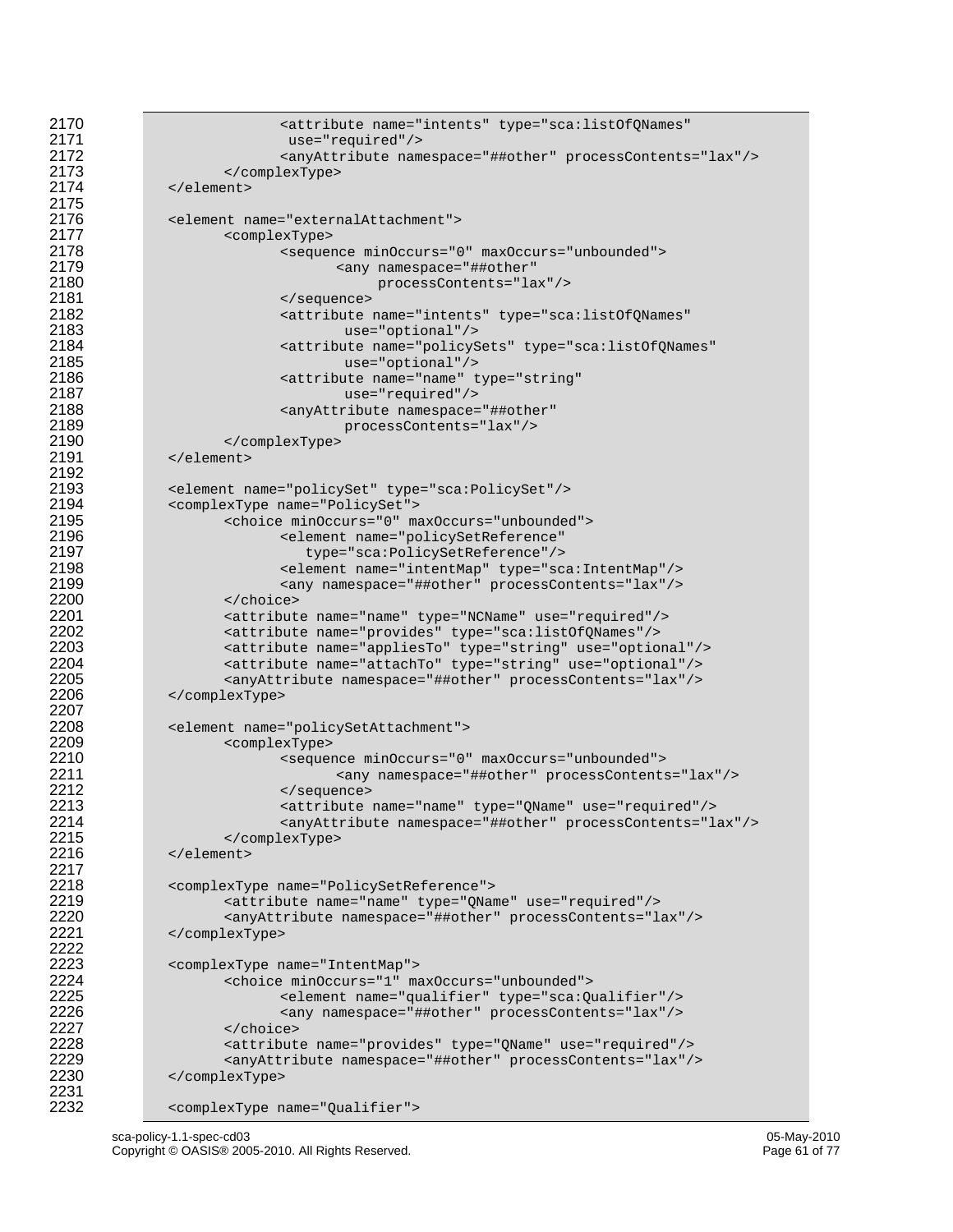```
2233 <sequence minOccurs="0" maxOccurs="unbounded"> 
2234 <any namespace="##other" processContents="lax"/><br>2235 </sequence>
2235 </sequence><br>2236 <attribute
2236 <attribute name="name" type="string" use="required"/><br>2237 <anyAttribute namespace="##other" processContents="la
2237 <anyAttribute namespace="##other" processContents="lax"/><br>2238 </complexType>
                2238 </complexType> 
2239<br>2240
2240 <simpleType name="listOfNCNames"><br>2241 <list_itemType="NCName"/>
2241 <list itemType="NCName"/><br>2242 </simpleType>
                2242 </simpleType> 
2243<br>2244
2244 <simpleType name="InteractionOrImplementation"><br>2245 <restriction base="string">
2245 <restriction base="string"> 
2246 <enumeration value="interaction"/> 
2247 <enumeration value="implementation"/><br>2248 </restriction>
2248 </restriction><br>2249 </simpleType>
                2249 </simpleType> 
2250<br>2251
             </schema>
```
2252 *Snippet B-1SCA Policy Schema*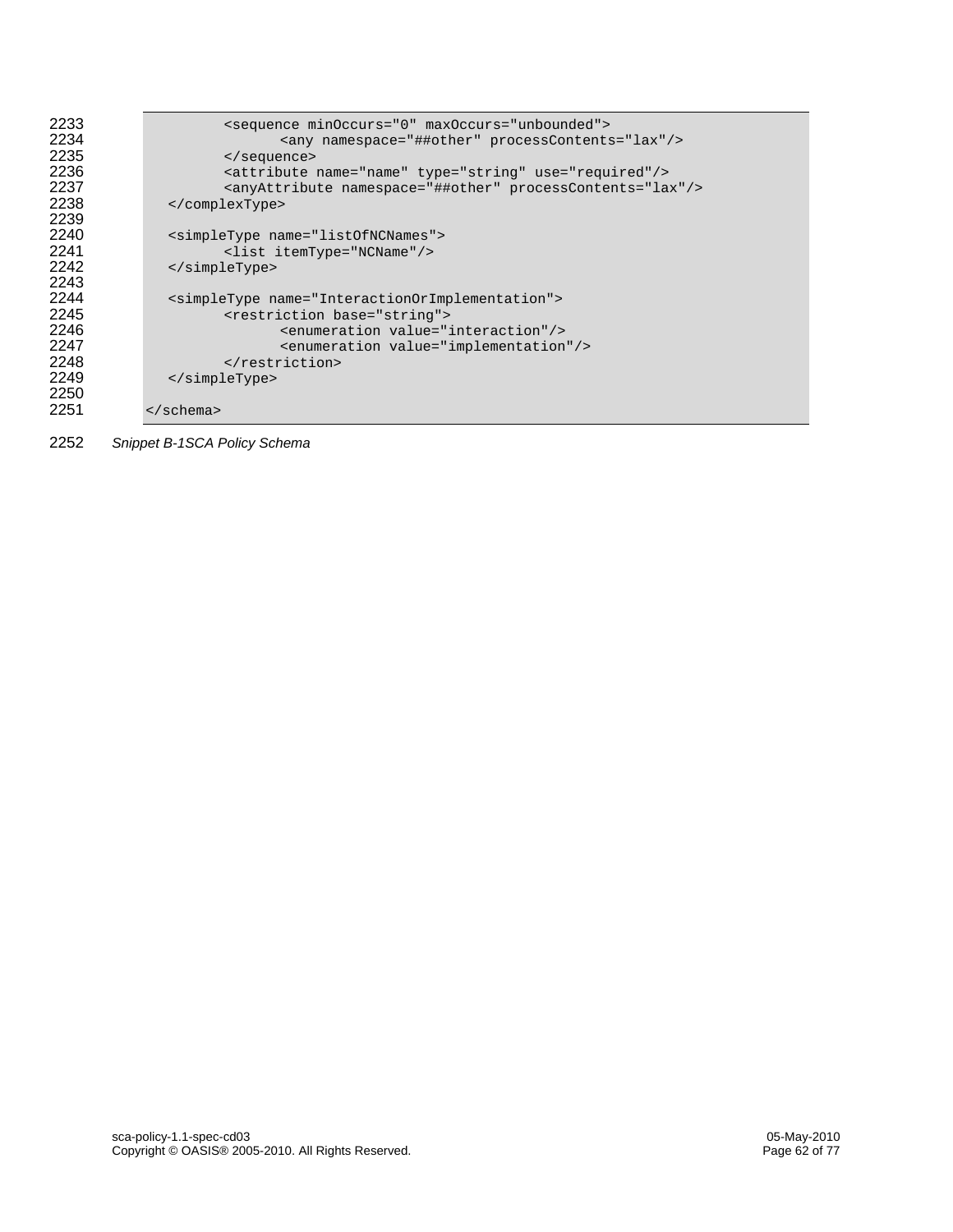# <sup>2253</sup>**C XML Files**

2254 This appendix contains normative XML files that are defined by this specification.

#### 2255 **C.1 Intent Definitions**

2256 Intent definitions are contained within a Definitions file called sca-policy-1.1-intents-definitions.xml, which 2257 contains a <definitions/> element as follows:

```
2258 <?xml version="1.0" encoding="UTF-8"?> 
2259 \leq -- Copyright(C) OASIS(R) 2005, 2009. All Rights Reserved.<br>2260 OASIS trademark, IPR and other policies apply. -->
2260 OASIS trademark, IPR and other policies apply. --> 2261 seca:definitions xmlns:sca="http://docs.oasis-open.org/n
2261 <sca:definitions xmlns:sca="http://docs.oasis-open.org/ns/opencsa/sca/200912"
2262 xmlns:xsi="http://www.w3.org/2001/XMLSchema-instance"
                2263 targetNamespace="http://docs.oasis-open.org/ns/opencsa/sca/200912"> 
2264<br>2265
2265 <!-- Security related intents --><br>2266 <sca:intent name="serverAuth
2266 <br>
2267 EXECRYPE-TIME-TIME-TIME-TIME-SERVERIAL CONSTRAINS-"SCA:binding"<br>
2267 <b>CONSTRAIN
2267 intentType="interaction"> 
2268 <sca:description><br>2269 <communication thr
2269 Communication through the binding requires that the 2270 Communication through the binding requires that the
2270 server is authenticated by the client<br>2271 server is authenticated by the client
2271 </sca:description> 
2272 <sca:qualifier name="transport" default="true"/><br>2273 <sca:qualifier name="message"/>
2273 <sca:qualifier name="message"/><br>2274 </sca:intent>
                     2274 </sca:intent> 
2275 
2276 <sca:intent name="clientAuthentication" constrains="sca:binding"<br>2277 intentType="interaction">
2277 intentType="interaction"> 
2278 <sca:description> 
2279 Communication through the binding requires that the 2280
2280 client is authenticated by the server<br>2281 client is authenticated by the server
2281 </sca:description> 
2282 <sca:qualifier name="transport" default="true"/><br>2283 <sca:qualifier name="message"/>
2283 <sca:qualifier name="message"/><br>2284 </sca:intent>
                     </sca:intent>
2285<br>2286
2286 <sca:intent name="authentication" 
2287 requires="sca:clientAuthentication"> 
2288 <sca:description> 
2289 A convenience intent to help migration<br>2290 <br>2290 <br>2290
2290 </sca:description><br>2291 </sca:intent>
                     </sca:intent>
2292<br>2293
2293 <sca:intent name="mutualAuthentication"
2294 requires="sca:clientAuthentication sca:serverAuthentication"> 
2295 <sca:description> 
2296 Communication through the binding requires that the 2297 Communication through the binding requires that the
2297 client and server to authenticate each other<br>2298 c/sca:description>
2298 </sca:description><br>2299 </sca:intent>
                     2299 </sca:intent> 
2300<br>2301
2301 <sca:intent name="confidentiality" constrains="sca:binding"<br>2302 intentType="interaction">
2302 intentType="interaction"> 
2303 <sca:description><br>2304 - Communication thr
2304 Communication through the binding prevents unauthorized<br>2305 Communication reading the messages
2305 users from reading the messages 
2306 </sca:description><br>2307 </sca:dualifier nam
                             2307 <sca:qualifier name="transport" default="true"/>
```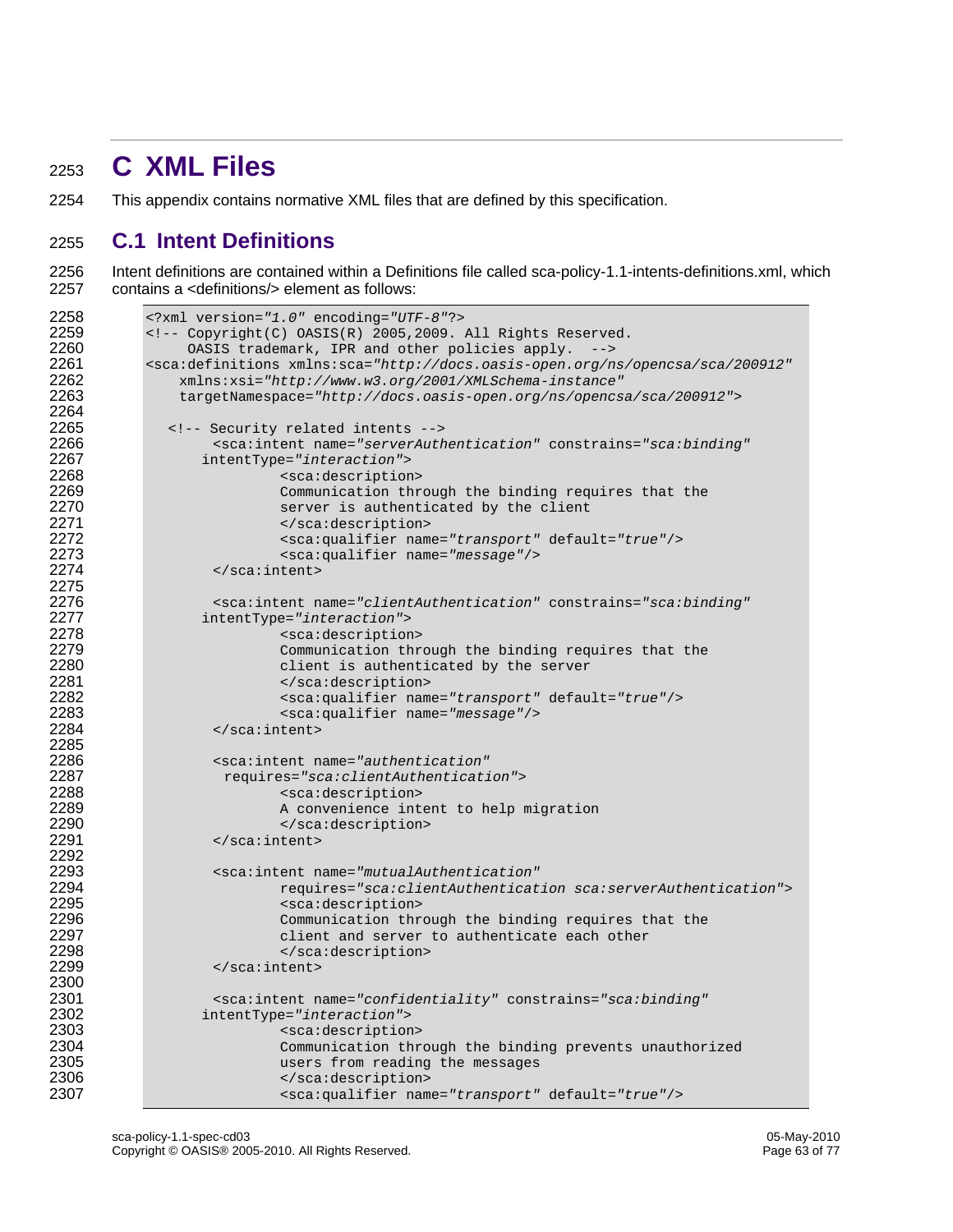```
2308 <sca:qualifier name="message"/><br>2309 </sca:intent>
                       2309 </sca:intent> 
2310 
2311 <sca:intent name="integrity" constrains="sca:binding"<br>2312 intentType="interaction">
2312 intentType="interaction"> 
2313 <sca:description><br>2314 Communication thr
2314 Communication through the binding prevents tampering 
2315 with the messages sent between the client and the service. 
2316 </sca:description> 
2317 > <sca:qualifier name="transport" default="true"/><br>2318 > <sca:qualifier name="message"/>
2318 <sca:qualifier name="message"/><br>2319 </sca:intent>
                       2319 </sca:intent> 
2320<br>2321
2321 <sca:intent name="authorization" constrains="sca:implementation"<br>2322 intentType="implementation">
2322 intentType="implementation"> 
2323 <sca:description> 
2324 Ensures clients are authorized to use services. 
2325 </sca:description><br>2326 </sca:intent>
                       2326 </sca:intent> 
2327 
2328<br>2329
2329 <!-- Reliable messaging related intents --><br>2330 <sca:intent name="atLeastOnce" constra
2330 <sca:intent name="atLeastOnce" constrains="sca:binding"<br>2331 intentType="interaction">
2331 intentType="interaction"> 
2332 <sca:description><br>2333 This intent is us
2333 2333 This intent is used to indicate that a message sent 2334
2334 by a client is always delivered to the component.<br>2335 c/sca:description>
2335 </sca:description><br>2336 </sca:intent>
                       2336 </sca:intent> 
2337<br>2338
2338 external to the set of the set of the set of the set of the set of the set of the set of the set of the s<br>2339 extinct intent type="interaction">
2339 intentType="interaction"> 
2340 esca:description><br>2341 estate de la proponent de la proponent de la proponent de la proponent de la proponent de la proponent<br>2341 de la proponent de la proponent de la proponent de la proponent de la proponent de la 
2341 This intent is used to indicate that a message that was<br>2342 Successfully sent by a client is not delivered more than
2342 successfully sent by a client is not delivered more than<br>2343 sent once to the component.
2343 once to the component. 
2344 </sca:description><br>2345 </sca:intent>
                       2345 </sca:intent> 
2346<br>2347
2347 <sca:intent name="exactlyOnce" requires="sca:atLeastOnce 
2348 sca:atMostOnce"
2349 constrains="sca:binding" intentType="interaction"> 
2350 <sca:description> 
2351 This profile intent is used to indicate that a message sent<br>2352 This profile intent is always delivered to the component. It also
2352 by a client is always delivered to the component. It also<br>2353                           indicates that duplicate messages are not delivered to the
2353 indicates that duplicate messages are not delivered to the<br>2354 component.
2354 component.<br>2355 </br/>
2355 </br/>
2355 </br/>
2355 </br/>
2355 </br/>
2355 </br/>
2355 </br/>
2355 </br/>
2355 </br/>
2355 </br/>
2355 </br/>
2355 </br/>
2355 </br/>
2355 </br/>
2355 </br/>
2355 </br/>
2355 </br/>
23
2355 </sca:description><br>2356 </sca:intent>
                       \langlesca:intent>
2357<br>2358
2358 <sca:intent name="ordered" constrains="sca:binding"<br>2359 intentType="interaction">
2359 intentType="interaction"> 
2360 <sca:description> 
2361 This intent is used to indicate that all the messages are<br>2362 delivered to the component in the order they were sent by
2362 delivered to the component in the order they were sent by<br>2363 the client.
2363 the client. 
2364 </sca:description><br>2365 </sca:intent>
                       2365 </sca:intent> 
2366<br>2367
2367 <!-- Transaction related intents --><br>2368 <sca:intent name="managedTransa
2368 <sca:intent name="managedTransaction" 
2369 excludes="sca:noManagedTransaction"
                     2370 mutuallyExclusive="true" constrains="sca:implementation"
```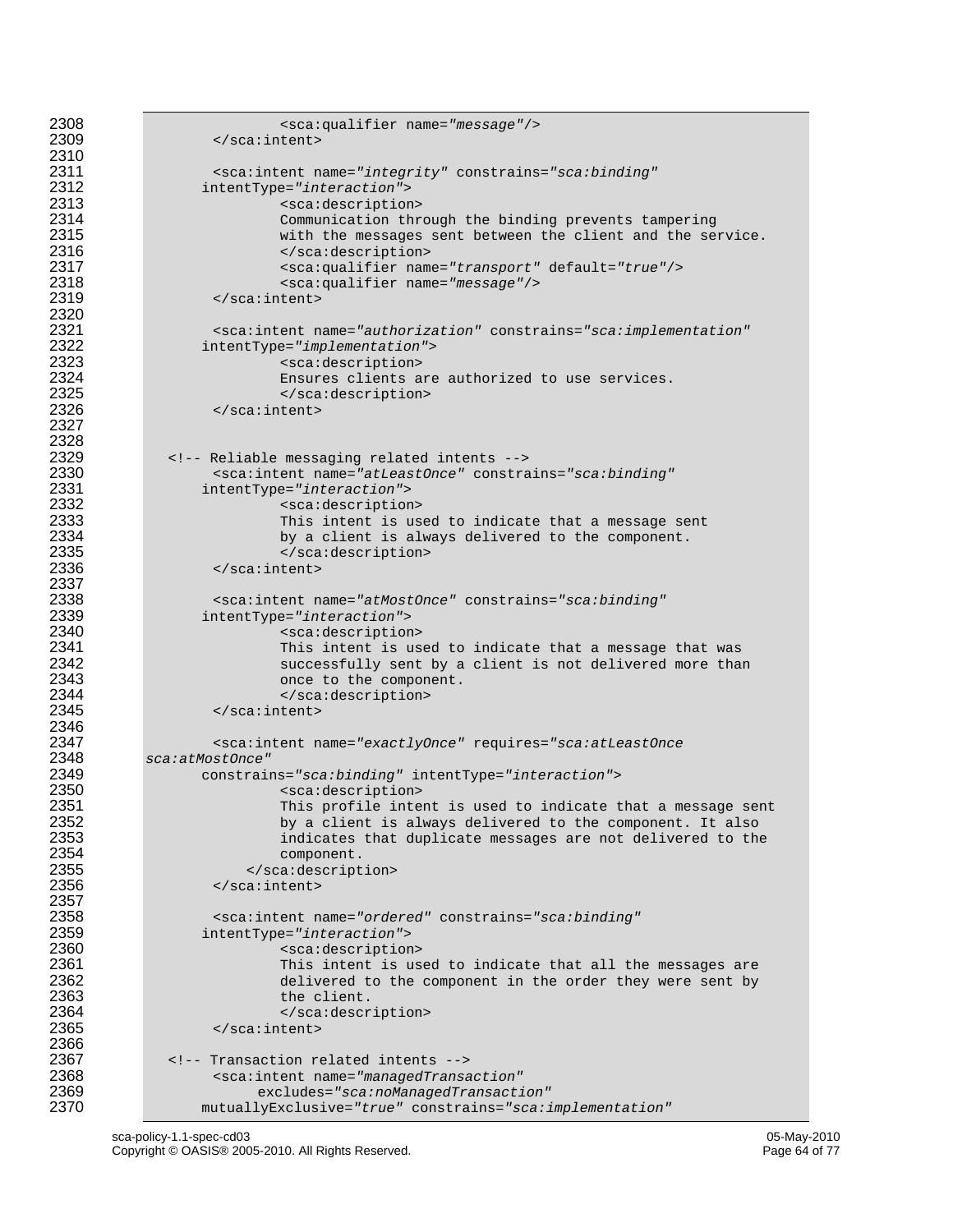```
2371 intentType="implementation"> 
2372 <sca:description><br>2373 A managed transaction en
2373 A managed transaction environment is necessary in order to<br>2374 Tun the component. The specific type of managed transaction
2374 change the component. The specific type of managed transaction<br>2375 changed the specific type of managed transaction
2375 1992 needed is not constrained.<br>2376 1992 - Alexander Strainer Strainer
2376 </sca:description> 
2377 <sca:qualifier name="global" default="true"> 
2378 <sca:description> 
2379 For a component marked with managedTransaction.global 2380<br>2380 Ann a global transaction needs to be present before dispa
2380 a global transaction needs to be present before dispatching<br>2381 any method on the component - using any transaction
2381 any method on the component - using any transaction<br>2382 and the client or else beginning and component of the client or else beginning and component
2382 propagated from the client or else beginning and completing<br>2383 propagated from the client or else beginning and completing
2383 a new transaction. 
2384 </sca:description><br>2385 </sca:description>
2385 </sca:qualifier><br>2386 </sca:qualifier name (sca:qualifier name (sca
2386 <sca:qualifier name="local"> 
2387 esca:description><br>2388 a component marked with m
2388 A component marked with managedTransaction.local needs to 
2389 1988 run within a local transaction containment (LTC) that 2390
2390 is started and ended by the SCA runtime. 
2391 </sca:description><br>2392 </sca:description>
2392 </sca:qualifier><br>2393 </sca:intent>
                       \langlesca:intent>
2394<br>2395
2395 <sca:intent name="noManagedTransaction" 
2396 excludes="sca:managedTransaction"
2397 constrains="sca:implementation" intentType="implementation"> 
2398 <sca:description><br>2399 <sca:description><br>2399 A component marked with
2399 A component marked with noManagedTransaction needs to run without<br>2400 a managed transaction, under neither a global transaction nor
2400 a managed transaction, under neither a global transaction nor 
2401 2401 an LTC. A transaction propagated to the hosting SCA runtime<br>2402 2402 is not joined by the hosting runtime on behalf of a
2402 is not joined by the hosting runtime on behalf of a<br>2403 component marked with noManagedtransaction.
2403 component marked with noManagedtransaction.<br>2404 </sca:description>
2404 </sca:description><br>2405 </sca:intent>
                       2405 </sca:intent> 
2406<br>2407
2407 <sca:intent name="transactedOneWay" excludes="sca:immediateOneWay"
2408 constrains="sca:binding" intentType="implementation"> 
2409 <sca:description><br>2410 > For a reference marked a
2410 For a reference marked as transactedOneWay any OneWay invocation<br>2411 The same same transacted as part of a client global
2411 messages are transacted as part of a client global 
2412 transaction.<br>2413 For a servic
2413 For a service marked as transactedOneWay any OneWay invocation<br>2414 message are received from the transport binding in a
2414 120 message are received from the transport binding in a<br>2415 120 message are received fashion, under the service's global transe
2415 transacted fashion, under the service's global transaction.<br>2416 (sca:description>
2416 </sca:description><br>2417 </sca:intent>
                       </sca:intent>
2418<br>2419
2419 \leqsca:intent name="immediateOneWay" excludes="sca:transactedOneWay"<br>2420 constrains="sca:binding" intentType="implementation">
2420 constrains="sca:binding" intentType="implementation"> 
2421 <sca:description> 
2422 Example 12 For a reference indicates that any OneWay invocation messages<br>2423 Property are sent immediately regardless of any client transaction.
2423 are sent immediately regardless of any client transaction.<br>2424 belogy of the service indicates that any OneWay invocation is
2424 1983 For a service indicates that any OneWay invocation is<br>2425 Property and Service immediately regardless of any target service
2425 received immediately regardless of any target service<br>2426 reading transaction.
2426 transaction.<br>2427 </sca
2427 </sca:description><br>2428 </sca:intent>
                       \langle sca:intent>
2429<br>2430
2430 <sca:intent name="propagatesTransaction" 
2431 excludes="sca:suspendsTransaction"
2432 constrains="sca:binding" intentType="interaction"> 
                                 <sca:description>
```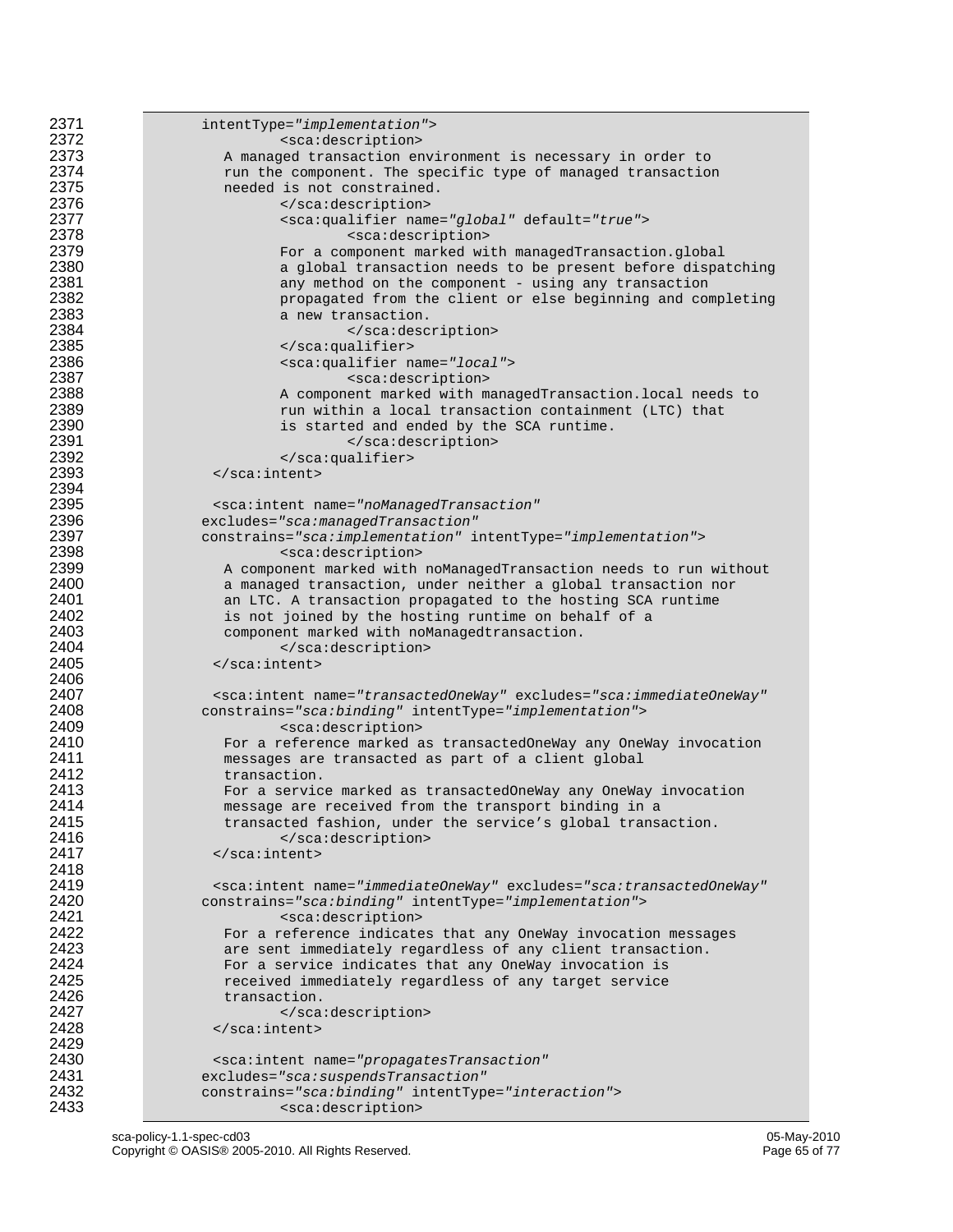```
2434 A service marked with propagatesTransaction is dispatched<br>2435 A service marked (client) transaction and the service
2435 under any propagated (client) transaction and the service binding 
2436 120 needs to be capable of receiving a transaction context.<br>2437 120 A reference marked with propagatesTransaction propagate
2437 A reference marked with propagatesTransaction propagates any 
2438 transaction context under which the client runs when the<br>2439 the example of the context request-response interaction and
2439 2439 reference is used for a request-response interaction and the 2440
2440 binding of a reference marked with propagatesTransaction needs to<br>2441 be capable of propagating a transaction context.
2441 be capable of propagating a transaction context. 
2442 </sca:description><br>2443 </sca:intent>
                      2443 </sca:intent> 
2444<br>2445
2445 <sca:intent name="suspendsTransaction" 
2446 excludes="sca:propagatesTransaction"
2447 constrains="sca:binding" intentType="interaction"> 
2448 <sca:description> 
2449 A service marked with suspendsTransaction is not dispatched<br>2450                      under any propagated (client) transaction.
2450 120 under any propagated (client) transaction.<br>2451 120 2451 2451 2451 2451 2451 2451 25
2451 A reference marked with suspendsTransaction does not propagate 
2452 any transaction context under which the client runs when the 2453
2453 reference is used.<br>2454 </a> />
2454 </a></a>
2454 </a></a>
2455 </a>
2455 </a>
2456 </a>
2456 </a>
2456 </a>
2456 </a>
2456 </a>
2456 </a>
2456 </a>
2456 </a>
2456 </a>
2456 </a>
2456 </a>
2456 </a</a>
2456 </a>
2456
2454 </sca:description><br>2455 </sca:intent>
                      \langle/sca:intent>
2456<br>2457
2457 <sca:intent name="managedSharedTransaction"
2458 requires="sca:managedTransaction.global 
2459 sca:propagatesTransaction"> 
2460 <sca:description> 
2461 Used to indicate that the component requires both the 
2462 managedTransaction.global and the propagatesTransactions<br>2463 managedTransaction.global and the propagatesTransactions
2463 intents 
2464 </sca:description><br>2465 </sca:intent>
                      </sca:intent>
2466 
2467 <!-- Miscellaneous intents --><br>2468 <sca:intent name="asyncInvocat
2468 \leq \leq \leq \leq \leq \leq \leq \leq \leq \leq \leq \leq \leq \leq \leq \leq \leq \leq \leq \leq \leq \leq \leq \leq \leq \leq \leq \leq \leq \leq \leq \leq \leq \leq \leq \leq 2469 constrains="sca:binding" intentType="interaction"> 
2470 <sca:description><br>2471 The Indicates that results
2471 120 Indicates that request/response operations for the 2472 121 minute interface of this wire are "long running" and must
2472 122 interface of this wire are "long running" and must be 2473
2473 treated as two separate message transmissions<br>2474 \langle/sca:description>
2474 </sca:description><br>2475 </sca:intent>
                \langlesca:intent>
2476<br>2477
2477 <sca:intent name="EJB" constrains="sca:binding" 
2478 intentType="interaction"> 
2479 esca:description><br>2480 esca:description><br>2480 specifies that the
2480 Specifies that the EJB API is needed to communicate with<br>2481 Service or reference.
2481 the service or reference.<br>2482 \leq/sca:description>
2482 </sca:description><br>2483 </sca:intent>
                2483 </sca:intent> 
2484<br>2485
2485 <sca:intent name="SOAP" constrains="sca:binding" 
2486 intentType="interaction" mutuallyExclusive="true"> 
2487 <sca:description> 
2488 Specifies that the SOAP messaging model is used for delivering<br>2489 Sheessages.
2489 messages. 
2490 </sca:description> 
2491 <sca:qualifier name="v1_1" default="true"/> 
2492 <sca:qualifier name="v1_2"/><br>2493 </sca:intent>
                      2493 </sca:intent> 
2494<br>2495
2495 <sca:intent name="JMS" constrains="sca:binding" 
                               2496 intentType="interaction">
```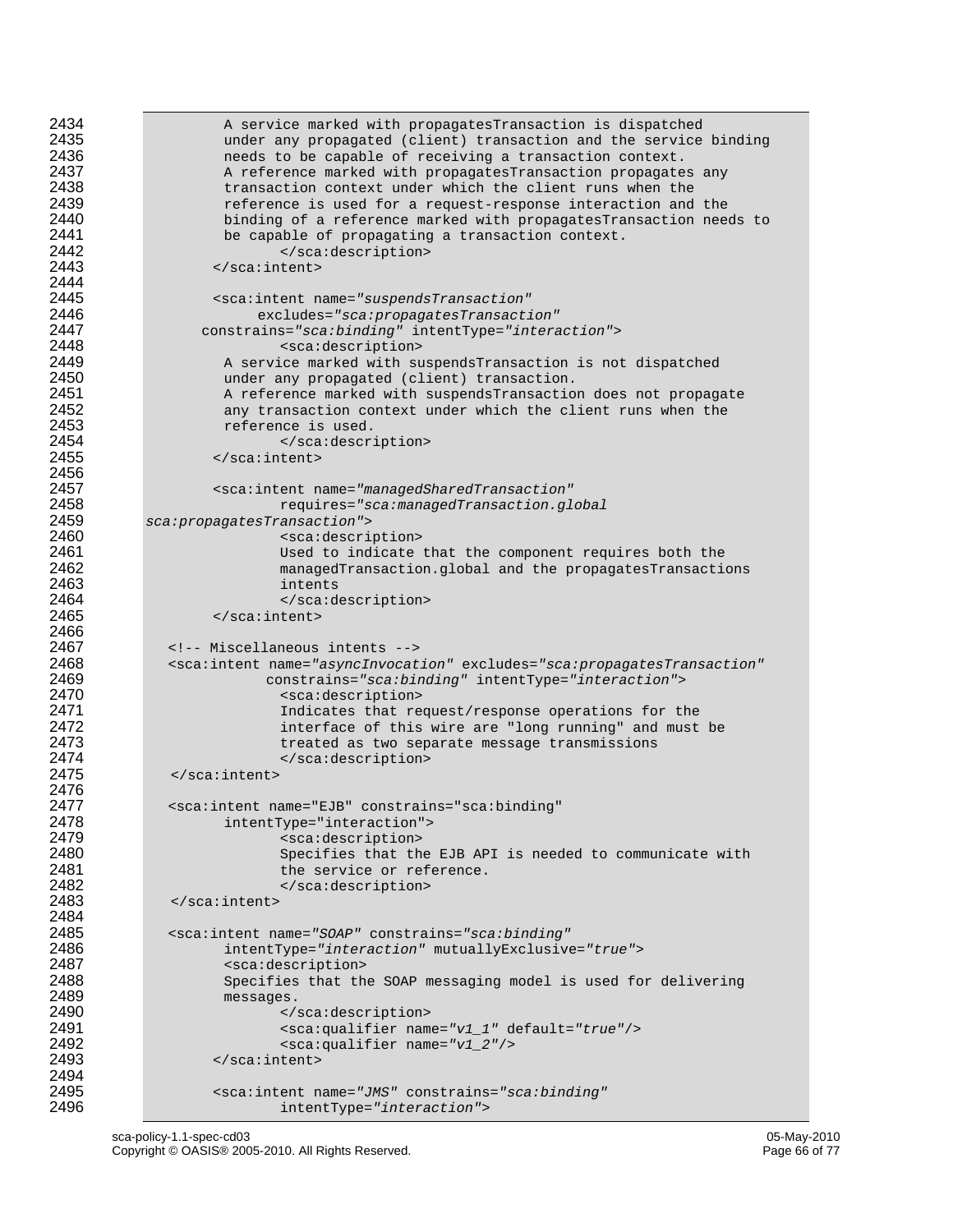| 2497 | <sca:description></sca:description>                                             |
|------|---------------------------------------------------------------------------------|
| 2498 | Requires that the messages are delivered and received via the                   |
| 2499 | JMS API.                                                                        |
| 2500 |                                                                                 |
| 2501 | $\langle$ sca: intent>                                                          |
| 2502 |                                                                                 |
| 2503 | <sca:intent <="" constrains="sca:binding" name="noListener" th=""></sca:intent> |
| 2504 | intentType="interaction">                                                       |
| 2505 | <sca:description></sca:description>                                             |
| 2506 | This intent can only be used on a reference. Indicates that the                 |
| 2507 | client is not able to handle new inbound connections. The binding               |
| 2508 | and callback binding are configured so that any                                 |
| 2509 | response or callback comes either through a back channel of the                 |
| 2510 | connection from the client to the server or by having the client                |
| 2511 | poll the server for messages.                                                   |
| 2512 |                                                                                 |
| 2513 | $\langle$ /sca:intent>                                                          |
| 2514 |                                                                                 |
| 2515 |                                                                                 |

*Snippet C-1: SCA intent Definitions*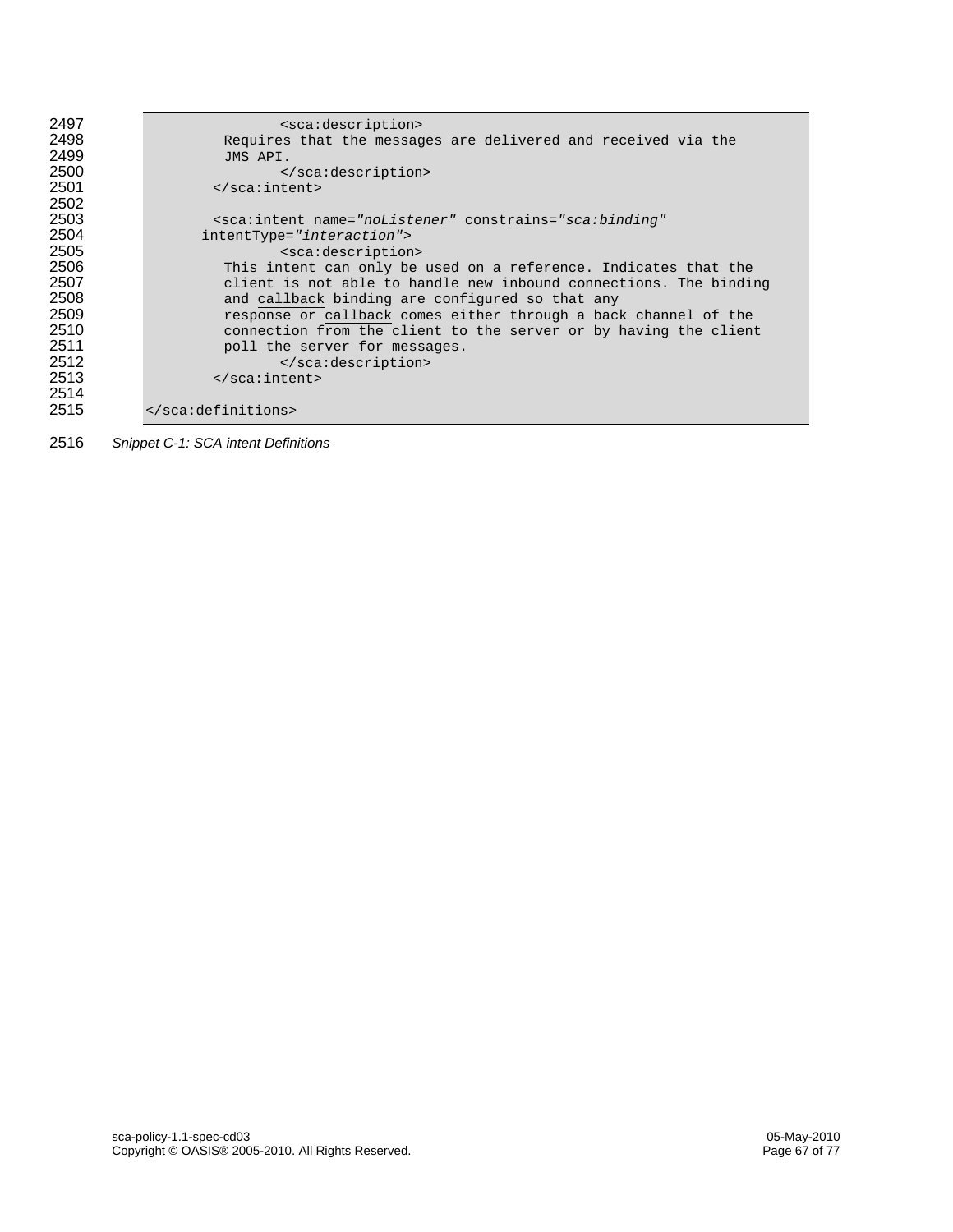## <sup>2517</sup>**D Conformance**

#### 2518 **D.1 Conformance Targets**

- 2519 The conformance items listed in the section below apply to the following conformance targets:
- 2520 Document artifacts (or constructs within them) that can be checked statically.
- 2521 SCA runtimes, which we may require to exhibit certain behaviors.

#### 2522 **D.2 Conformance Items**

2523 This section contains a list of conformance items for the SCA Policy Framework specification.

2524

| <b>Conformance ID</b> | <b>Description</b>                                                                                                                                                                                                                                                                                                                                                  |
|-----------------------|---------------------------------------------------------------------------------------------------------------------------------------------------------------------------------------------------------------------------------------------------------------------------------------------------------------------------------------------------------------------|
| [POL30001]            | If the configured instance of a binding is in conflict with the intents<br>and policy sets selected for that instance, the SCA runtime MUST<br>raise an error.                                                                                                                                                                                                      |
| [POL30002]            | The QName for an intent MUST be unique amongst the set of<br>intents in the SCA Domain.                                                                                                                                                                                                                                                                             |
| [POL30004]            | If an intent has more than one qualifier, one and only one MUST<br>be declared as the default qualifier.                                                                                                                                                                                                                                                            |
| [POL30005]            | The name of each qualifier MUST be unique within the intent<br>definition.                                                                                                                                                                                                                                                                                          |
| [POL30006]            | the name of a profile intent MUST NOT have a "." in it.                                                                                                                                                                                                                                                                                                             |
| [POL30007]            | If a profile intent is attached to an artifact, all the intents listed in<br>its @requires attribute MUST be satisfied as described in section<br>4.15.                                                                                                                                                                                                             |
| [POL30008]            | When a policySet element contains a set of intentMap children,<br>the value of the @provides attribute of each intentMap MUST<br>correspond to an unqualified intent that is listed within the<br>@provides attribute value of the parent policySet element.                                                                                                        |
| [POL30010]            | For each qualifiable intent listed as a member of the @provides<br>attribute list of a policySet element, there MUST be no more than<br>one corresponding intentMap element that declares the<br>unqualified form of that intent in its @provides attribute. In other<br>words, each intentMap within a given policySet uniquely provides<br>for a specific intent. |
| [POL30011]            | Following the inclusion of all policySet references, when a<br>policySet element directly contains wsp:policyAttachment children<br>or policies using extension elements, the set of policies specified<br>as children MUST satisfy all the intents expressed using the<br>@provides attribute value of the policySet element.                                      |
| [POL30013]            | The set of intents in the @provides attribute of a referenced<br>policySet MUST be a subset of the set of intents in the @provides<br>attribute of the referencing policySet.                                                                                                                                                                                       |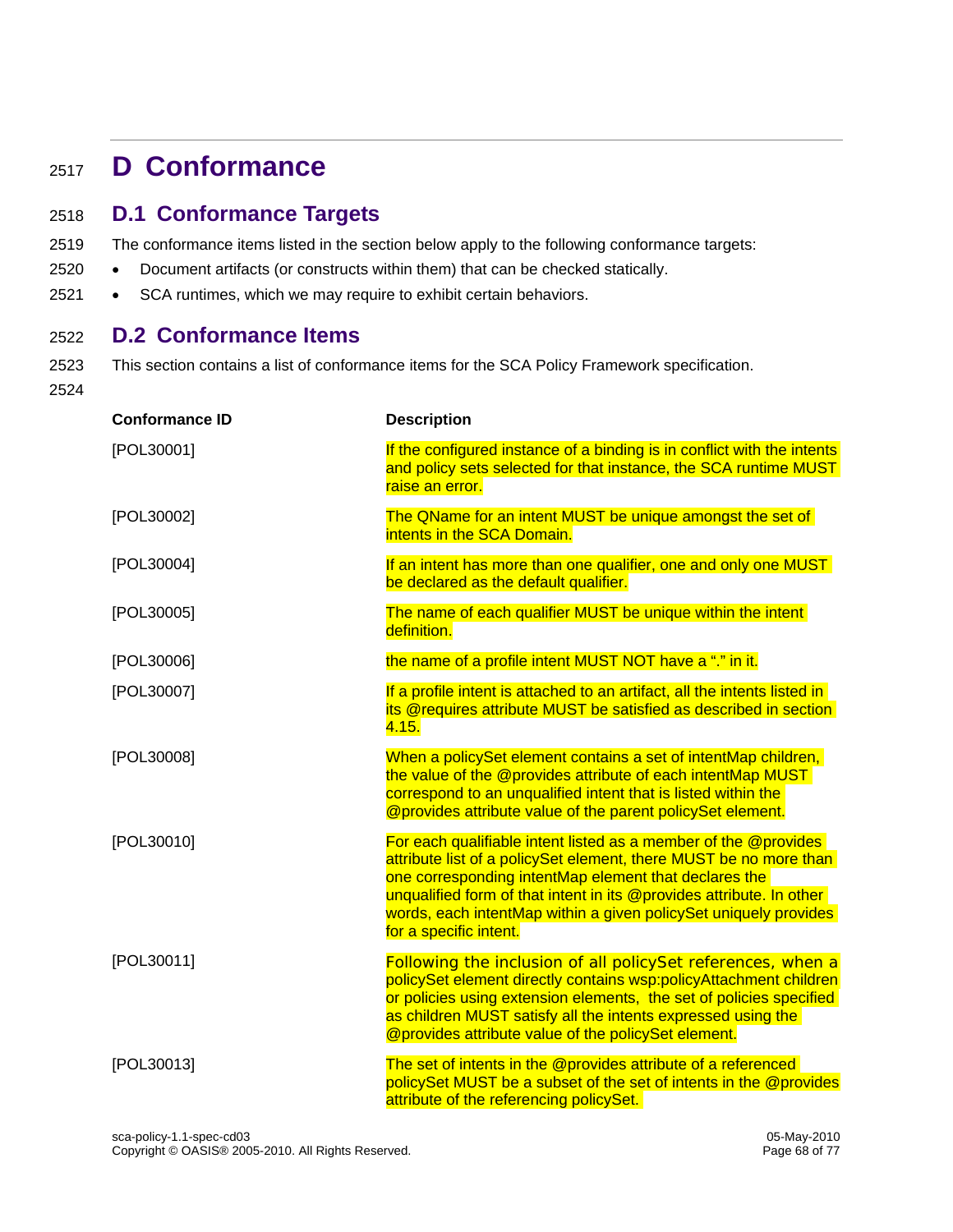| [POL30015]                                                                                                                                                             | Each QName in the @requires attribute MUST be the QName of<br>an intent in the SCA Domain.                                                                                                                                                                                                                               |
|------------------------------------------------------------------------------------------------------------------------------------------------------------------------|--------------------------------------------------------------------------------------------------------------------------------------------------------------------------------------------------------------------------------------------------------------------------------------------------------------------------|
| [POL30016]                                                                                                                                                             | Each QName in the @excludes attribute MUST be the QName of<br>an intent in the SCA Domain.                                                                                                                                                                                                                               |
| [POL30017]                                                                                                                                                             | The QName for a policySet MUST be unique amongst the set of<br>policySets in the SCA Domain.                                                                                                                                                                                                                             |
| [POL30018]                                                                                                                                                             | The contents of @appliesTo MUST match the XPath 1.0 [XPATH]<br>production Expr.                                                                                                                                                                                                                                          |
| [POL30019]                                                                                                                                                             | The contents of @attachTo MUST match the XPath 1.0<br>production Expr.                                                                                                                                                                                                                                                   |
| [POL30020]                                                                                                                                                             | If a policySet specifies a qualifiable intent in the @provides<br>attribute, and it provides an intentMap for the qualifiable intent<br>then that intentMap MUST specify all possible qualifiers for that<br>intent.                                                                                                     |
| [POL30021]                                                                                                                                                             | The @provides attribute value of each intentMap that is an<br>immediate child of a policySet MUST be included in the<br>@provides attribute of the parent policySet.                                                                                                                                                     |
| [POL30024]                                                                                                                                                             | An SCA Runtime MUST include in the Domain the set of intent<br>definitions contained in the Policy Intents Definitions.xml<br>described in the appendix "Intent Definitions" of the SCA Policy<br>specification.                                                                                                         |
| [POL30025]                                                                                                                                                             | If only one qualifier for an intent is given it MUST be used as the<br>default qualifier for the intent.                                                                                                                                                                                                                 |
| [POL40001]                                                                                                                                                             | SCA implementations supporting both Direct Attachment and<br><b>External Attachment mechanisms MUST ignore policy sets</b><br>applicable to any given SCA element via the Direct Attachment<br>mechanism when there exist policy sets applicable to the same<br><b>SCA element via the External Attachment mechanism</b> |
| The SCA runtime MUST raise an<br>error if the @attachTo XPath<br>expression resolves to an SCA<br><property> element, or any of its<br/>children.[POL40002]</property> | The SCA runtime MUST raise an error if the @attachTo XPath<br>expression resolves to an SCA <property> element, or any of its<br/>children.</property>                                                                                                                                                                   |
| [POL40004]                                                                                                                                                             | A qualifiable intent expressed lower in the hierarchy can be<br>qualified further up the hierarchy, in which case the qualified<br>version of the intent MUST apply to the higher level element.                                                                                                                         |
| [POL40005]                                                                                                                                                             | The intents declared on elements higher in the structural<br>hierarchy of a given element MUST be applied to the element<br><b>EXCEPT</b>                                                                                                                                                                                |
|                                                                                                                                                                        | if any of the inherited intents is mutually exclusive with an<br>intent applied on the element, then the inherited intent MUST<br>be ignored                                                                                                                                                                             |
|                                                                                                                                                                        | if the overall set of intents from the element itself and from its<br>structural hierarchy contains both an unqualified version and<br>a qualified version of the same intent, the qualified version of<br>the intent MUST be used.                                                                                      |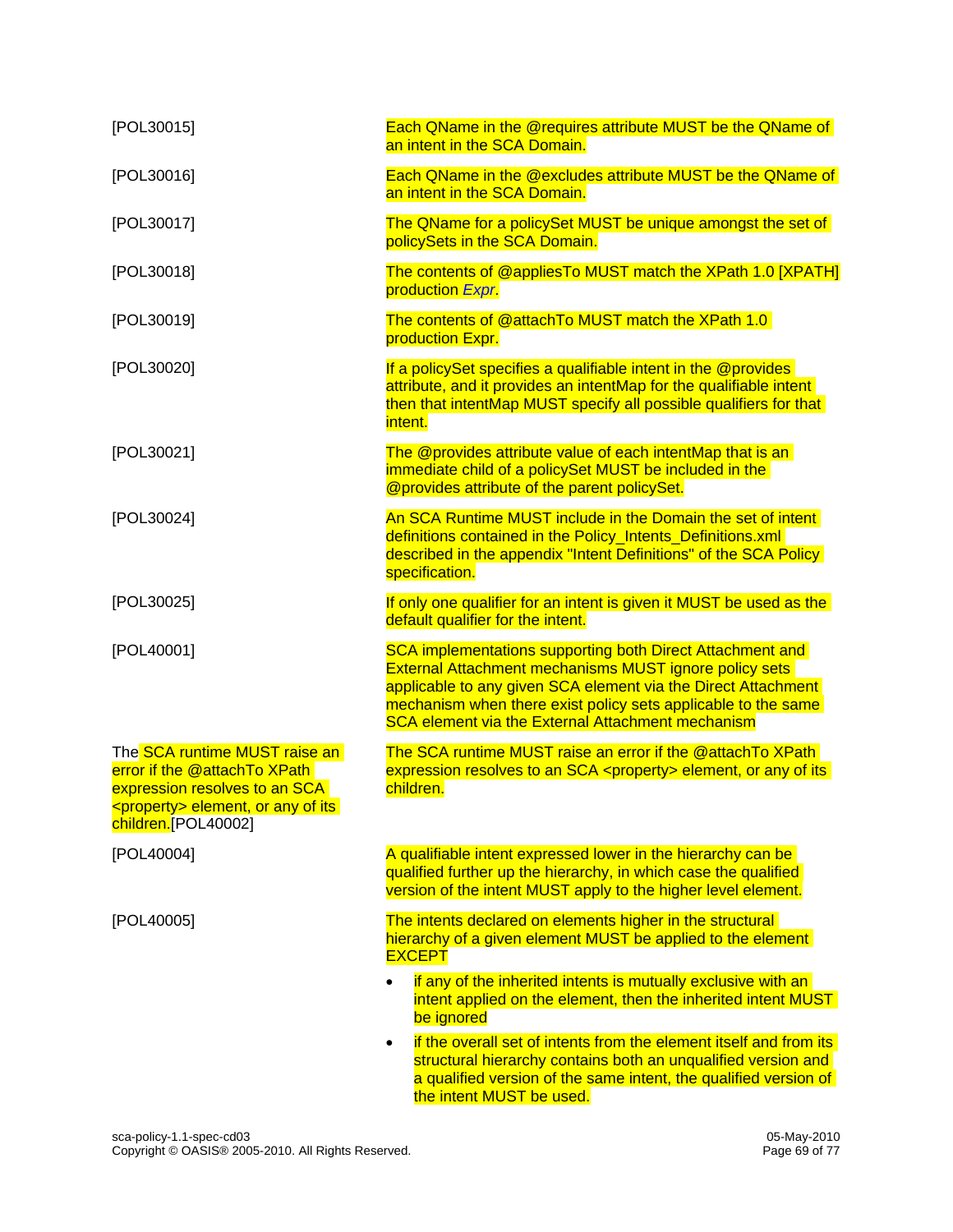| [POL40006] | If a component has any policySets attached to it (by any means),<br>then any policySets attached to the componentType MUST be<br><i>ignored.</i>                                                                                                                                                                                                                   |
|------------|--------------------------------------------------------------------------------------------------------------------------------------------------------------------------------------------------------------------------------------------------------------------------------------------------------------------------------------------------------------------|
| [POL40007] | Matching service/reference policies across the SCA Domain<br>boundary MUST use WS-Policy compatibility (strict WS-Policy<br>intersection) if the policies are expressed in WS-Policy syntax.                                                                                                                                                                       |
| [POL40009] | Any two intents applied to a given element MUST NOT be<br>mutually exclusive                                                                                                                                                                                                                                                                                       |
| [POL40010] | SCA runtimes MUST support at least one of the Direct<br>Attachment and External Attachment mechanisms for policySet<br>attachment.                                                                                                                                                                                                                                 |
| [POL40011] | SCA implementations supporting only the External Attachment<br>mechanism MUST ignore the policy sets that are applicable via<br>the Direct Attachment mechanism.                                                                                                                                                                                                   |
| [POL40012] | <b>SCA implementations supporting only the Direct Attachment</b><br>mechanism MUST ignore the policy sets that are applicable via<br>the External Attachment mechanism.                                                                                                                                                                                            |
| [POL40014] | The intents declared on elements lower in the implementation<br>hierarchy of a given element MUST be applied to the element.                                                                                                                                                                                                                                       |
| [POL40015] | When combining implementation hierarchy and structural<br>hierarchy policy data, Rule 1 MUST be applied BEFORE Rule 2.                                                                                                                                                                                                                                             |
| [POL40016] | When calculating the set of intents and set of policySets which<br>apply to either a service element or to a reference element of a<br>component, intents and policySets from the interface definition<br>and from the interface declaration(s) MUST be applied to the<br>service or reference element and to the binding element(s)<br>belonging to that element. |
| [POL40017] | If the required intent set contains a mutually exclusive pair of<br>intents the SCA runtime MUST reject the document containing<br>the element and raise an error.                                                                                                                                                                                                 |
| [POL40018] | All intents in the required intent set for an element MUST be<br>provided by the directly provided intents set and the set of<br>policySets that apply to the element, or else an error is raised.                                                                                                                                                                 |
| [POL40019] | The locations where interfaces are defined and where interfaces<br>are declared in the componentType and in a component MUST<br>be treated as part of the implementation hierarchy as defined in<br>Section 4.5 Attaching intents to SCA elements.                                                                                                                 |
| [POL40020] | The QName of the bindingType MUST be unique amongst the set<br>of binding Types in the SCA Domain.                                                                                                                                                                                                                                                                 |
| [POL40021] | A binding implementation MUST implement all the intents listed in<br>the @alwaysProvides and @mayProvides attributes.                                                                                                                                                                                                                                              |
| [POL40022] | The SCA runtime MUST determine the compatibility of the<br>policySets at each end of a wire using the compatibility rules of<br>the policy language used for those policySets.                                                                                                                                                                                     |
| [POL40023] | The policySets at each end of a wire MUST be incompatible if                                                                                                                                                                                                                                                                                                       |

sca-policy-1.1-spec-cd03 05-May-2010 Copyright © OASIS® 2005-2010. All Rights Reserved. Page 70 of 77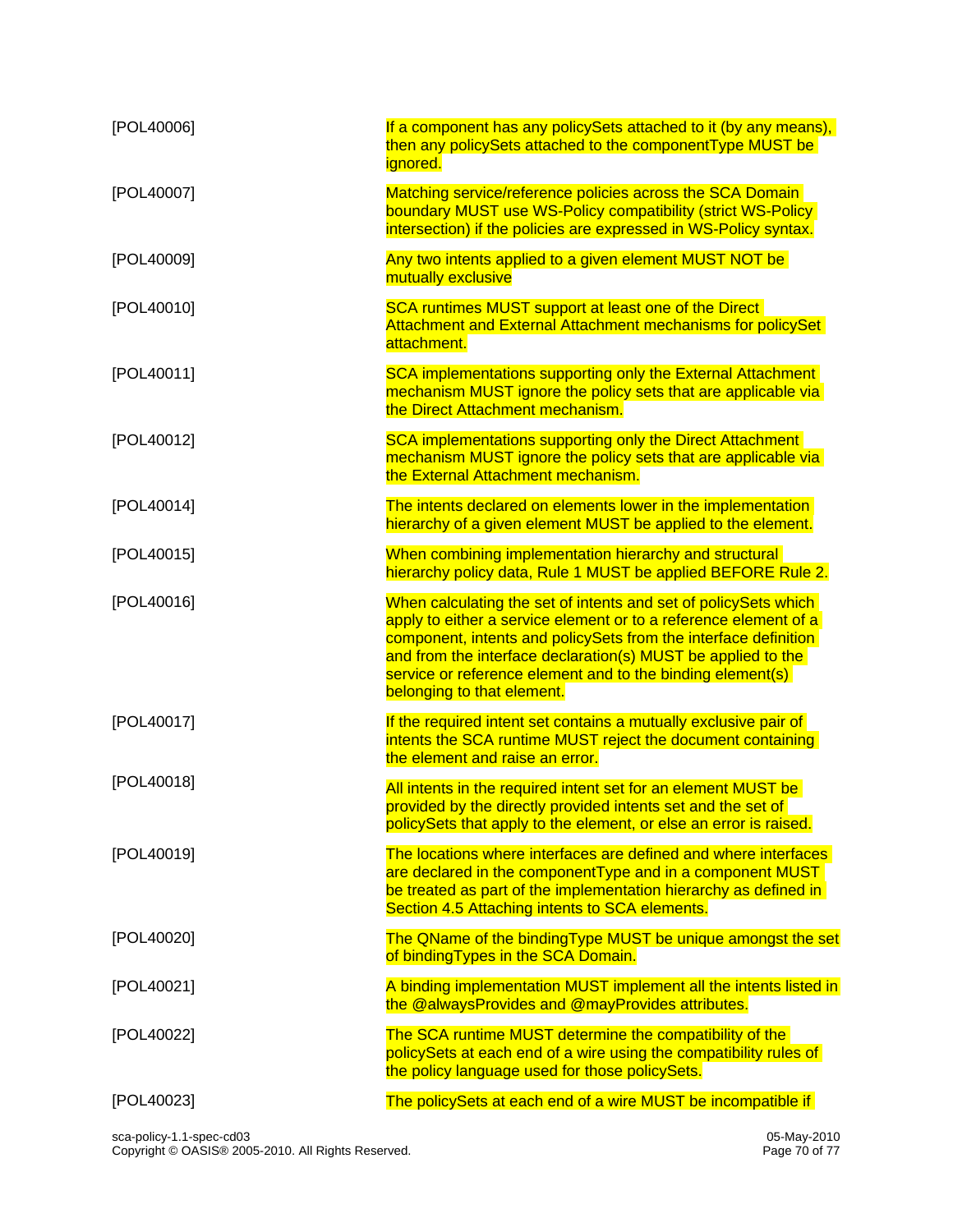|            | they use different policy languages.                                                                                                                                                                                                                                                                                                                                                                                                                                                                               |
|------------|--------------------------------------------------------------------------------------------------------------------------------------------------------------------------------------------------------------------------------------------------------------------------------------------------------------------------------------------------------------------------------------------------------------------------------------------------------------------------------------------------------------------|
| [POL40024] | Where the policy language in use for a wire is WS-Policy, strict<br>WS-Policy intersection MUST be used to determine policy<br>compatibility.                                                                                                                                                                                                                                                                                                                                                                      |
| [POL40025] | In order for a reference to connect to a particular service, the<br>policies of the reference MUST intersect with the policies of the<br>service.                                                                                                                                                                                                                                                                                                                                                                  |
| [POL40027] | Any intents attached to an interface definition artifact, such as a<br>WSDL portType, MUST be added to the intents attached to the<br>service or reference to which the interface definition applies. If no<br>intents are attached to the service or reference then the intents<br>attached to the interface definition artifact become the only intents<br>attached to the service or reference.                                                                                                                 |
| [POL40029] | If the process of redeployment of intents, externalAttachments<br>and/or policySets fails because one or more intents are left<br>unsatisfied, an error MUST be raised.                                                                                                                                                                                                                                                                                                                                            |
| [POL40030] | If the process of redeployment of intents, externalAttachments<br>and/or policySets fails, the changed intents, externalAttachments<br>and/or policySets MUST NOT be deployed and no change is<br>made to deployed and running artifacts.                                                                                                                                                                                                                                                                          |
| [POL40031] | When redeployment of intents, externalAttachments and<br>policySets succeeds, the components whose policies are affected<br>by the redeployment MAY have their policies updated by the SCA<br>runtime dynamically without the need to stop and restart those<br>components.                                                                                                                                                                                                                                        |
| [POL40032] | Where components are updated by redeployment of intents,<br>externalAttachments and policySets (their configuration is<br>changed in some way, which includes changing the policies<br>associated with a component), the new configuration MUST apply<br>to all new instances of those components once the redeployment<br>is complete.                                                                                                                                                                            |
| [POL40033] | Where a component configuration is changed by the<br>redeployment of intents, externalAttachments and policySets, the<br>SCA runtime either MAY choose to maintain existing instances<br>with the old configuration of the component, or the SCA runtime<br>MAY choose to stop and discard existing instances of the<br>component.                                                                                                                                                                                 |
| [POL40034] | During the deployment of SCA composites, first all<br><externalattachment></externalattachment> elements within the Domain MUST be<br>evaluated to determine which intents are attached to elements in<br>the newly deployed composite and then all policySets within the<br>Domain with an @attachTo attribute or <externalattachment><br/>elements that attach policySets MUST be evaluated to determine<br/>which policySets are attached to elements in the newly deployed<br/>composite.</externalattachment> |
| [POL40035] | The contents of the @attachTo attribute of an externalAttachment<br>element MUST match the XPath 1.0 production Expr.                                                                                                                                                                                                                                                                                                                                                                                              |
| [POL50001] | The implementation Type name attribute MUST be the QName of                                                                                                                                                                                                                                                                                                                                                                                                                                                        |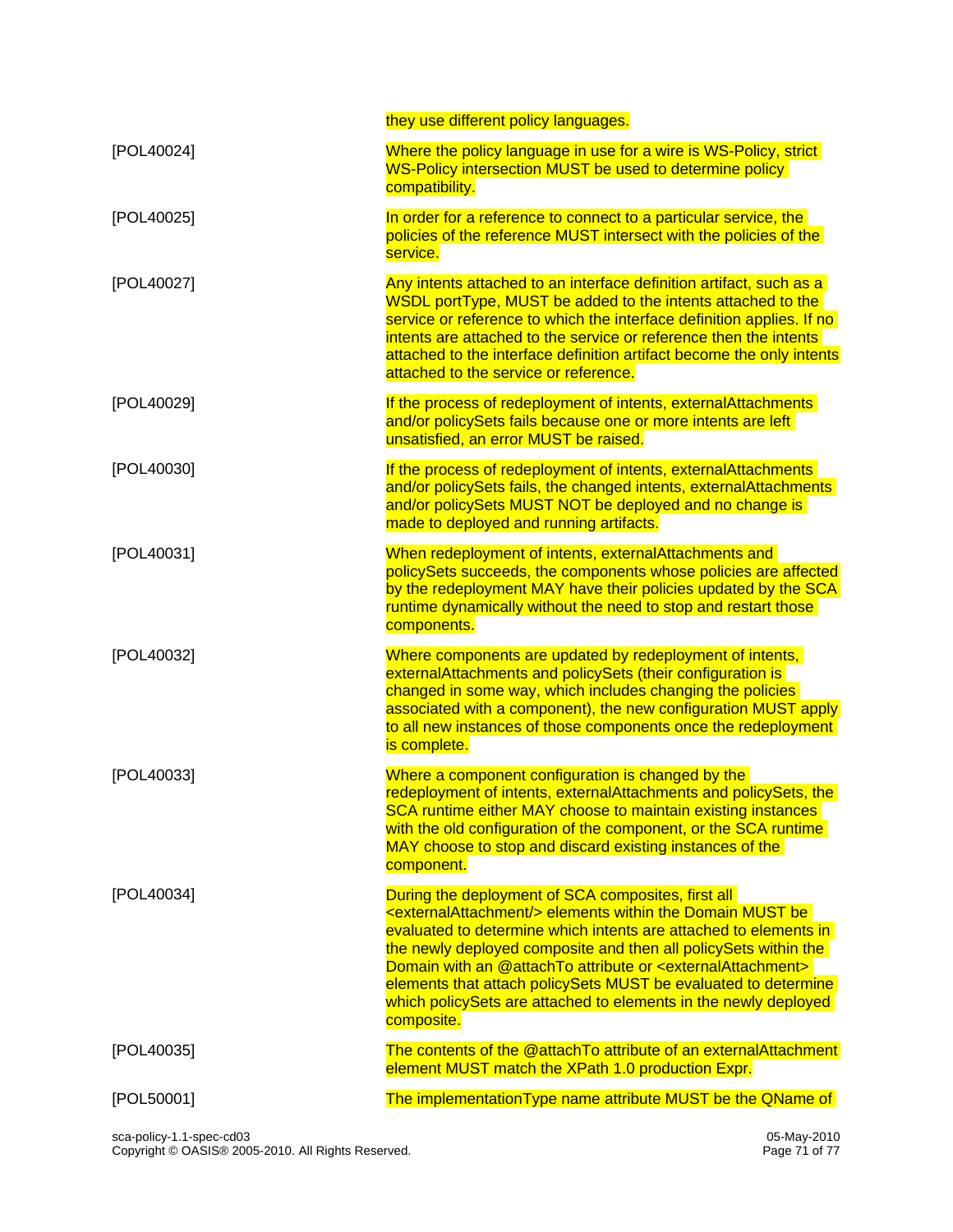|            | an XSD global element definition used for implementation<br>elements of that type.                                                                                                                                                                                                                        |
|------------|-----------------------------------------------------------------------------------------------------------------------------------------------------------------------------------------------------------------------------------------------------------------------------------------------------------|
| [POL70001] | When <i>authorization</i> is present, an SCA Runtime MUST ensure<br>that the client is authorized to use the service.                                                                                                                                                                                     |
| [POL70009] | When confidentiality is present, an SCA Runtime MUST ensure<br>that only authorized entities can view the contents of a message.                                                                                                                                                                          |
| [POL70010] | When integrity is present, an SCA Runtime MUST ensure that the<br>contents of a message are not altered.                                                                                                                                                                                                  |
| [POL70011] | When a serverAuthentication, clientAuthentication, confidentiality<br>or integrity intent is qualified by transport, an SCA Runtime MUST<br>delegate serverAuthentication, clientAuthentication, confidentiality<br>and integrity, respectively, to the transport layer of the<br>communication protocol. |
| [POL70012] | When a serverAuthentication, clientAuthentication, confidentiality<br>or integrity intent is qualified by message, an SCA Runtime MUST<br>delegate serverAuthentication, clientAuthentication, confidentiality<br>and integrity, respectively, to the message layer of the<br>communication protocol.     |
| [POL70013] | When serverAuthentication is present, an SCA runtime MUST<br>ensure that the server is authenticated by the client.                                                                                                                                                                                       |
| [POL70014] | When clientAuthentication is present, an SCA runtime MUST<br>ensure that the client is authenticated by the server.                                                                                                                                                                                       |
| [POL80001] | When atLeastOnce is present, an SCA Runtime MUST deliver a<br>message to the destination service implementation, and MAY<br>deliver duplicates of a message to the service implementation.                                                                                                                |
| [POL80002] | When atMostOnce is present, an SCA Runtime MAY deliver a<br>message to the destination service implementation, and MUST<br>NOT deliver duplicates of a message to the service<br><i>implementation.</i>                                                                                                   |
| [POL80003] | When ordered is present, an SCA Runtime MUST deliver<br>messages sent by a single source to a single destination service<br>implementation in the order that the messages were sent by that<br>source.                                                                                                    |
| [POL80004] | When exactlyOnce is present, an SCA Runtime MUST deliver a<br>message to the destination service implementation and MUST<br>NOT deliver duplicates of a message to the service<br><i>implementation.</i>                                                                                                  |
| [POL90003] | For a component marked with managedTransaction.global, the<br>SCA runtime MUST ensure that a global transaction is present<br>before dispatching any method on the component.                                                                                                                             |
| [POL90004] | A component marked with managedTransaction.local MUST run<br>within a local transaction containment (LTC) that is started and<br>ended by the SCA runtime.                                                                                                                                                |
| [POL90006] | <b>Local transactions MUST NOT be propagated outbound across</b><br>remotable interfaces.                                                                                                                                                                                                                 |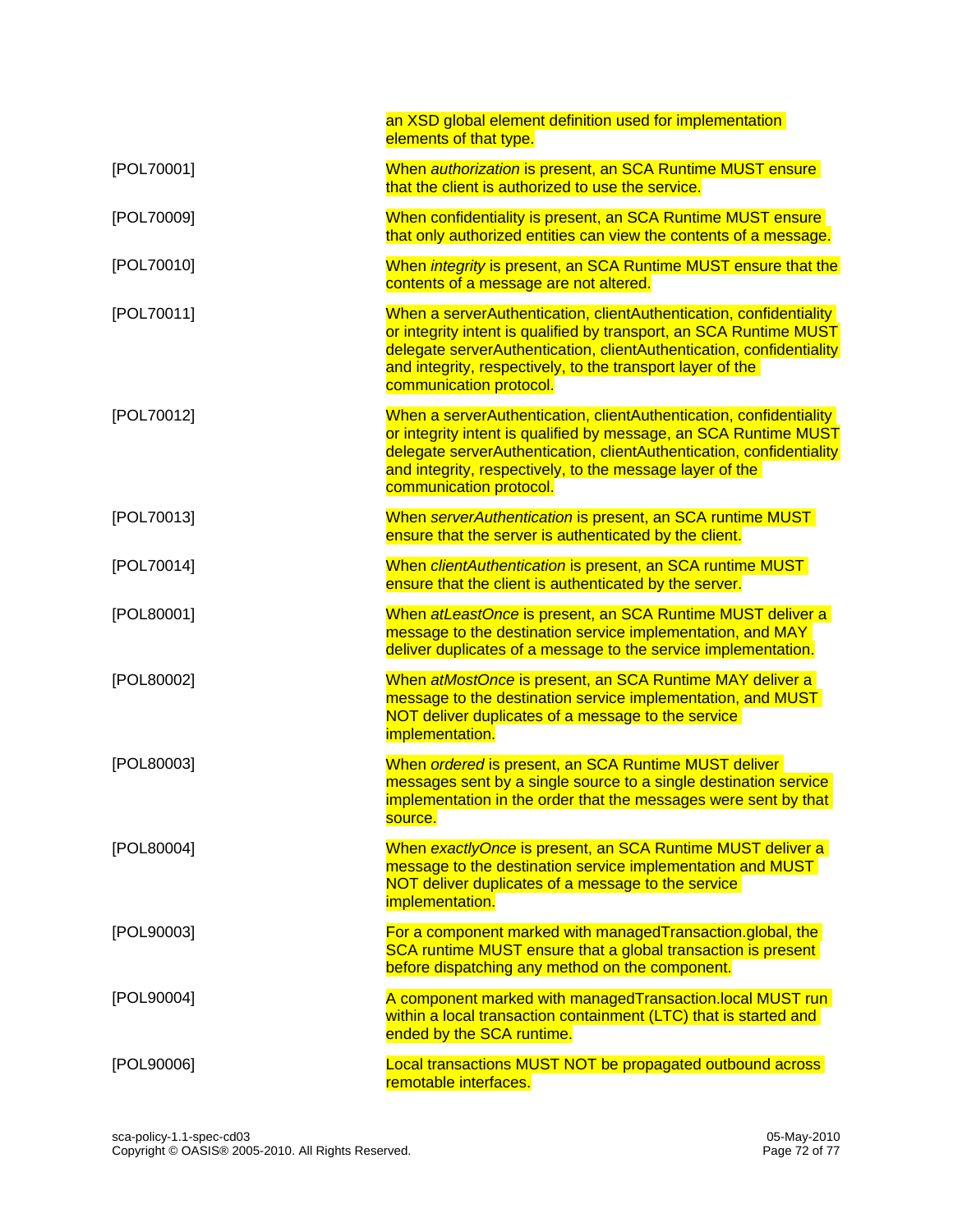| [POL90007] | A transaction that is propagated to the hosting SCA runtime<br>MUST NOT be joined by the hosting runtime on behalf of a<br>component marked with noManagedtransaction.                                          |
|------------|-----------------------------------------------------------------------------------------------------------------------------------------------------------------------------------------------------------------|
| [POL90008] | When a reference is marked as transactedOneWay, any OneWay<br>invocation messages MUST be transacted as part of a client<br>global transaction.                                                                 |
| [POL90009] | If the client component is not configured to run under a global<br>transaction or if the binding does not support transactional<br>message sending, then a reference MUST NOT be marked as<br>transactedOneWay. |
| [POL90010] | If a service is marked as transactedOneWay, any OneWay<br>invocation message MUST be received from the transport binding<br>in a transacted fashion, under the target service's global<br>transaction.          |
| [POL90011] | If the component is not configured to run under a global<br>transaction or if the binding does not support transactional<br>message receipt, then a service MUST NOT be marked as<br>transactedOneWay.          |
| [POL90012] | When applied to a reference indicates that any OneWay<br>invocation messages MUST be sent immediately regardless of<br>any client transaction.                                                                  |
| [POL90013] | When applied to a service indicates that any OneWay invocation<br>MUST be received immediately regardless of any target service<br>transaction.                                                                 |
| [POL90015] | A service marked with propagates Transaction MUST be<br>dispatched under any propagated (client) transaction.                                                                                                   |
| [POL90016] | Use of the <i>propagates Transaction</i> intent on a service implies<br>that the service binding MUST be capable of receiving a<br>transaction context.                                                         |
| [POL90017] | A service marked with suspendsTransaction MUST NOT be<br>dispatched under any propagated (client) transaction.                                                                                                  |
| [POL90019] | A service MUST NOT be marked with "propagatesTransaction" if<br>the component is marked with "managedTransaction.local" or<br>with "noManagedTransaction"                                                       |
| [POL90020] | When a reference is marked with propagates Transaction, any<br>transaction context under which the client runs MUST be<br>propagated when the reference is used for a request-response<br>interaction           |
| [POL90022] | When a reference is marked with suspendsTransaction, any<br>transaction context under which the client runs MUST NOT be<br>propagated when the reference is used.                                               |
| [POL90023] | A reference MUST NOT be marked with propagates Transaction if<br>component is marked with "ManagedTransaction.local" or with<br>"noManagedTransaction"                                                          |
| [POL90024] | <b>Transaction context MUST NOT be propagated on OneWay</b><br>messages.                                                                                                                                        |
| [POL90025] | The SCA runtime MUST ignore the propagates Transaction intent<br>for OneWay methods.                                                                                                                            |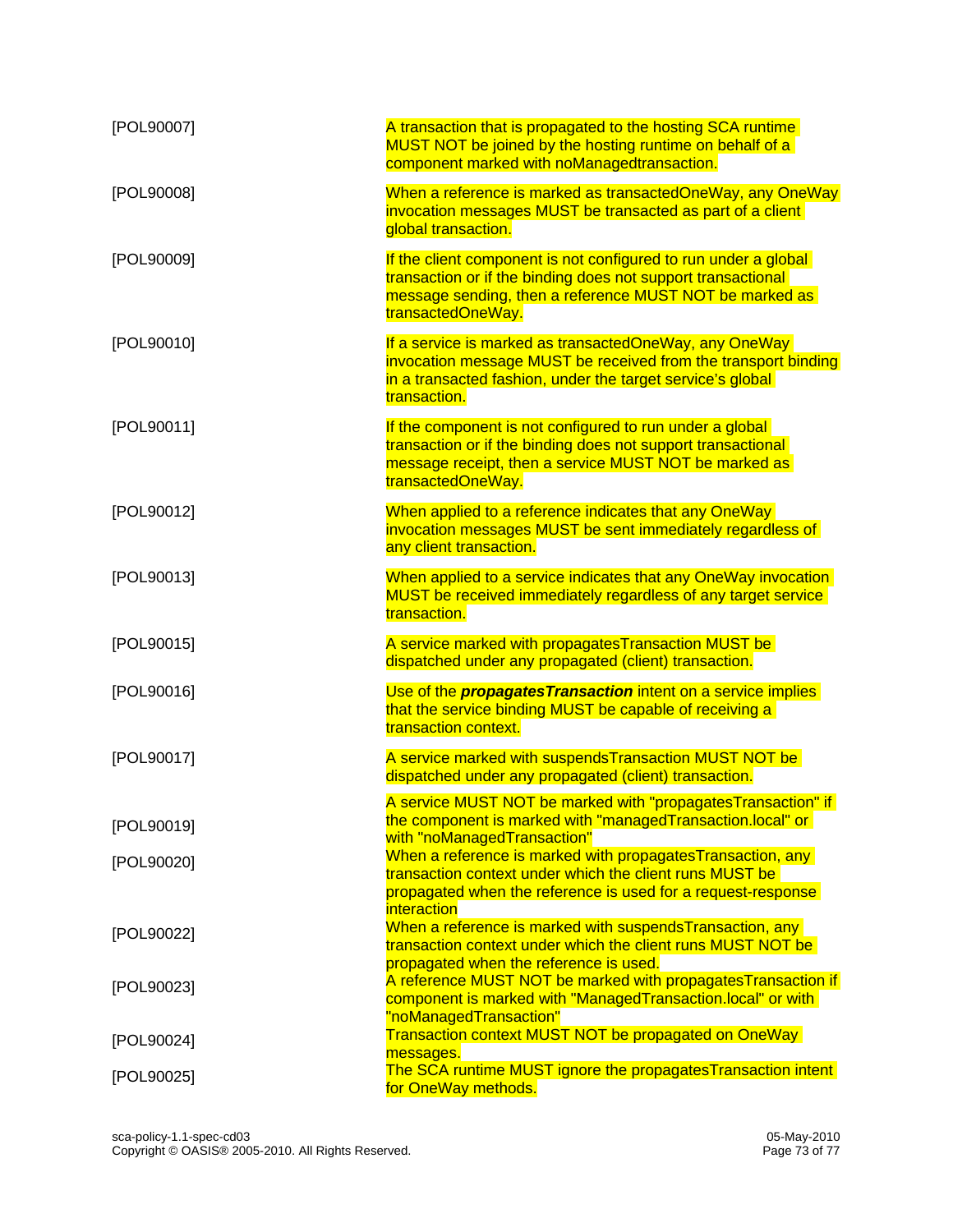| [POL90027]  | If a transactedOneWay intent is combined with the<br>managedTransaction.local or noManagedTransaction<br>implementation intents for either a reference or a service then an<br>error MUST be raised during deployment. |
|-------------|------------------------------------------------------------------------------------------------------------------------------------------------------------------------------------------------------------------------|
| [POL90028]  | The transactedOneWay intent MUST NOT be attached to a<br>request/response operation.                                                                                                                                   |
| [POL90029]  | The immediateOneWay intent MUST NOT be attached to a<br>request/response operation.                                                                                                                                    |
| [POL90030]  | The asynclnvocation intent and the propagatesTransaction<br>intent MUST NOT be applied to the same service or reference<br>operation.                                                                                  |
| [POL90031]  | When the <b>asyncinvocation</b> intent is applied to an SCA service,<br>the SCA runtime MUST behave as if the suspends Transaction<br>intent is also applied to the service.                                           |
| [POL100001] | When SOAP is present, an SCA Runtime MUST use the SOAP<br>messaging model to deliver messages.                                                                                                                         |
| [POL100002] | When a SOAP intent is qualified with $1_1$ or $1_2$ , then SOAP<br>version 1.1 or SOAP version 1.2 respectively MUST be used to<br>deliver messages.                                                                   |
| [POL100003] | When JMS is present, an SCA Runtime MUST ensure that the<br>binding used to send and receive messages supports the JMS<br>API.                                                                                         |
| [POL100004] | The noListener intent MUST only be declared on a @requires<br>attribute of a reference.                                                                                                                                |
| [POL100005] | When noListener is present, an SCA Runtime MUST not establish<br>any connection from a service to a client.                                                                                                            |
| [POL100006] | When EJB is present, an SCA Runtime MUST ensure that the<br>binding used to send and receive messages supports the EJB<br>API.                                                                                         |
| [POL100007] | The SCA Runtime MUST ignore the asynclnvocation intent for<br>one way operations.                                                                                                                                      |
| [POL110001] | An SCA runtime MUST reject a composite file that does not<br>conform to the sca-policy-1.1.xsd schema.                                                                                                                 |

2525 *Table D-1: SCA Policy Normative Statements*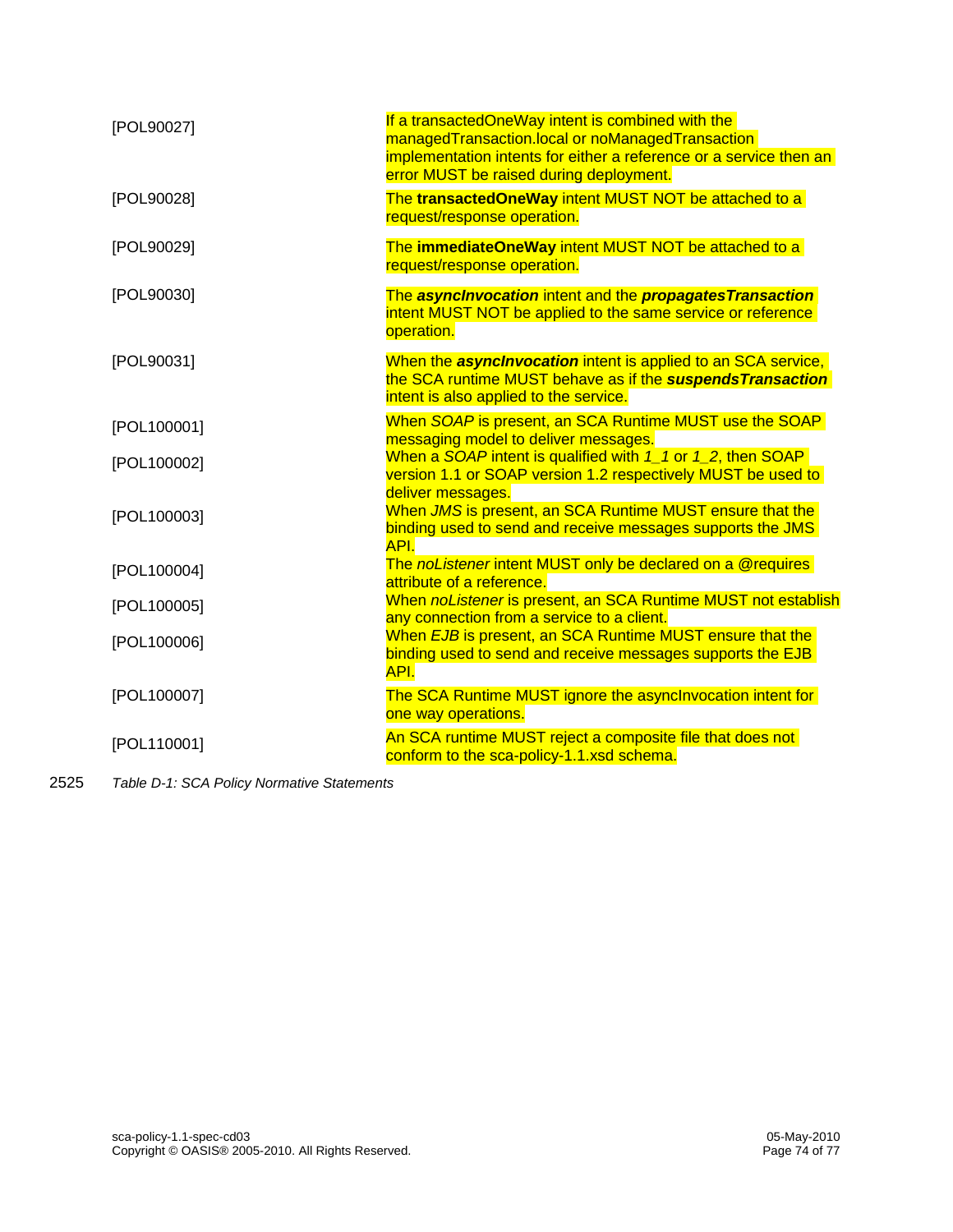## <sup>2526</sup>**E Acknowledgements**

2527 The following individuals have participated in the creation of this specification and are 2528 gratefully acknowledged:

| <b>Participant Name</b>   | <b>Affiliation</b>          |
|---------------------------|-----------------------------|
| <b>Jeff Anderson</b>      | Deloitte Consulting LLP     |
| <b>Ron Barack</b>         | SAP AG*                     |
| Michael Beisiegel         | <b>IBM</b>                  |
| <b>Vladislav Bezrukov</b> | SAP AG*                     |
| Henning Blohm             | SAP AG*                     |
| David Booz                | <b>IBM</b>                  |
| <b>Fred Carter</b>        | AmberPoint                  |
| Tai-Hsing Cha             | TIBCO Software Inc.         |
| Martin Chapman            | <b>Oracle Corporation</b>   |
| Mike Edwards              | <b>IBM</b>                  |
| Raymond Feng              | <b>IBM</b>                  |
| <b>Billy Feng</b>         | Primeton Technologies, Inc. |
| <b>Robert Freund</b>      | Hitachi, Ltd.               |
| Murty Gurajada            | TIBCO Software Inc.         |
| Simon Holdsworth          | <b>IBM</b>                  |
| Michael Kanaley           | <b>TIBCO Software Inc.</b>  |
| Anish Karmarkar           | <b>Oracle Corporation</b>   |
| Nickolas Kavantzas        | <b>Oracle Corporation</b>   |
| <b>Rainer Kerth</b>       | $SAPAG*$                    |
| Pundalik Kudapkar         | TIBCO Software Inc.         |
| Meeraj Kunnumpurath       | Individual                  |
| <b>Rich Levinson</b>      | <b>Oracle Corporation</b>   |
| <b>Mark Little</b>        | Red Hat                     |
| Ashok Malhotra            | <b>Oracle Corporation</b>   |
| Jim Marino                | Individual                  |
| Jeff Mischkinsky          | <b>Oracle Corporation</b>   |
| Dale Moberg               | Axway Software*             |
| <b>Simon Nash</b>         | Individual                  |
| <b>Bob Natale</b>         | Mitre Corporation*          |
| Eisaku Nishiyama          | Hitachi, Ltd.               |
| Sanjay Patil              | SAP AG*                     |
| Plamen Pavlov             | SAP AG*                     |
| <b>Martin Raepple</b>     | SAP AG*                     |
| Fabian Ritzmann           | Sun Microsystems            |
| <b>Ian Robinson</b>       | <b>IBM</b>                  |
| <b>Scott Vorthmann</b>    | TIBCO Software Inc.         |
| Eric Wells                | Hitachi, Ltd.               |
| Prasad Yendluri           | Software AG, Inc.*          |
| <b>Alexander Zubev</b>    | SAP AG*                     |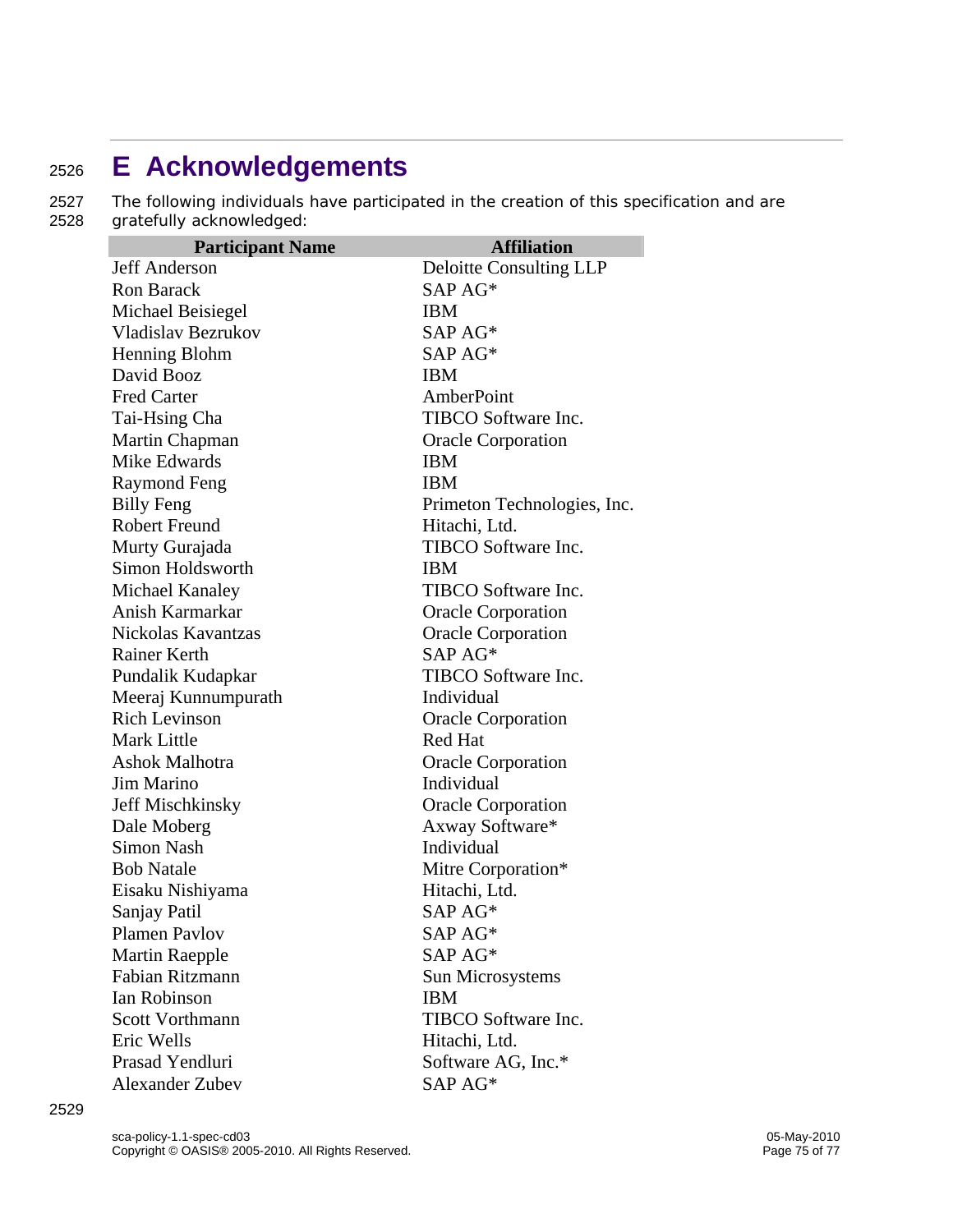## <sup>2530</sup>**F Revision History**

2531 [optional; should not be included in OASIS Standards]

2532

| <b>Revision</b> | Date                  | <b>Editor</b>            | <b>Changes Made</b>                                                                                                                                                                                                                                                                                                                                                                                                                                        |
|-----------------|-----------------------|--------------------------|------------------------------------------------------------------------------------------------------------------------------------------------------------------------------------------------------------------------------------------------------------------------------------------------------------------------------------------------------------------------------------------------------------------------------------------------------------|
| $\overline{c}$  | Nov 2, 2007           | David Booz               | Inclusion of OSOA errata and Issue 8                                                                                                                                                                                                                                                                                                                                                                                                                       |
| 3               | Nov 5, 2007           | David Booz               | Applied resolution of Issue 7, to Section 4.1<br>and 4.10. Fixed misc. typos/grammatical items.                                                                                                                                                                                                                                                                                                                                                            |
| 4               | Mar 10, 2008          | David Booz               | Inclusion of OSOA Transaction specification as<br>Chapter 11. There are no textual changes other<br>than formatting.                                                                                                                                                                                                                                                                                                                                       |
| 5               | Apr 28 2008           | Ashok Malhotra           | Added resolutions to issues 17, 18, 24, 29, 37,<br>39 and 40,                                                                                                                                                                                                                                                                                                                                                                                              |
| 6               | <b>July 7 2008</b>    | Mike Edwards             | Added resolution for Issue 38                                                                                                                                                                                                                                                                                                                                                                                                                              |
| 7               | Aug 15 2008           | David Booz               | Applied Issue 26, 27                                                                                                                                                                                                                                                                                                                                                                                                                                       |
| 8               | Sept 8 2008           | Mike Edwards             | Applied resolution for Issue 15                                                                                                                                                                                                                                                                                                                                                                                                                            |
| 9<br>10         | Oct 17 2008<br>Nov 26 | David Booz<br>David Booz | Various formatting changes<br>Applied 22 - Deleted text in Ch 9<br>Applied 42 - In section 3.3<br>Applied 46 - Many sections<br>Applied 52,55 - Many sections<br>Applied 53 - In section 3.3<br>Applied 56 - In section 3.1<br>Applied 58 - Many sections<br>Applied camelCase words from Liason<br>Applied 54 - many sections<br>Applied 59 - section 4.2, 4.4.2<br>Applied 60 - section 8.1<br>Applied 61 - section 4.10, 4.12<br>Applied 63 - section 9 |
| 11              | Dec 10                | Mike Edwards             | Applied 44 - section 3.1, 3.2 (new), 5.0, A.1<br>Renamed file to sca-policy-1.1-spec-CD01-<br>Rev11                                                                                                                                                                                                                                                                                                                                                        |
| 12              | Dec 25                | Ashok Malhotra           | Added RFC 2119 keywords<br>Renamed file to sca-policy-1.1-spec-CD01-<br>Rev12                                                                                                                                                                                                                                                                                                                                                                              |
| 13              | Feb 06 2009           | Mike Edwards, Eric       | All changes accepted                                                                                                                                                                                                                                                                                                                                                                                                                                       |